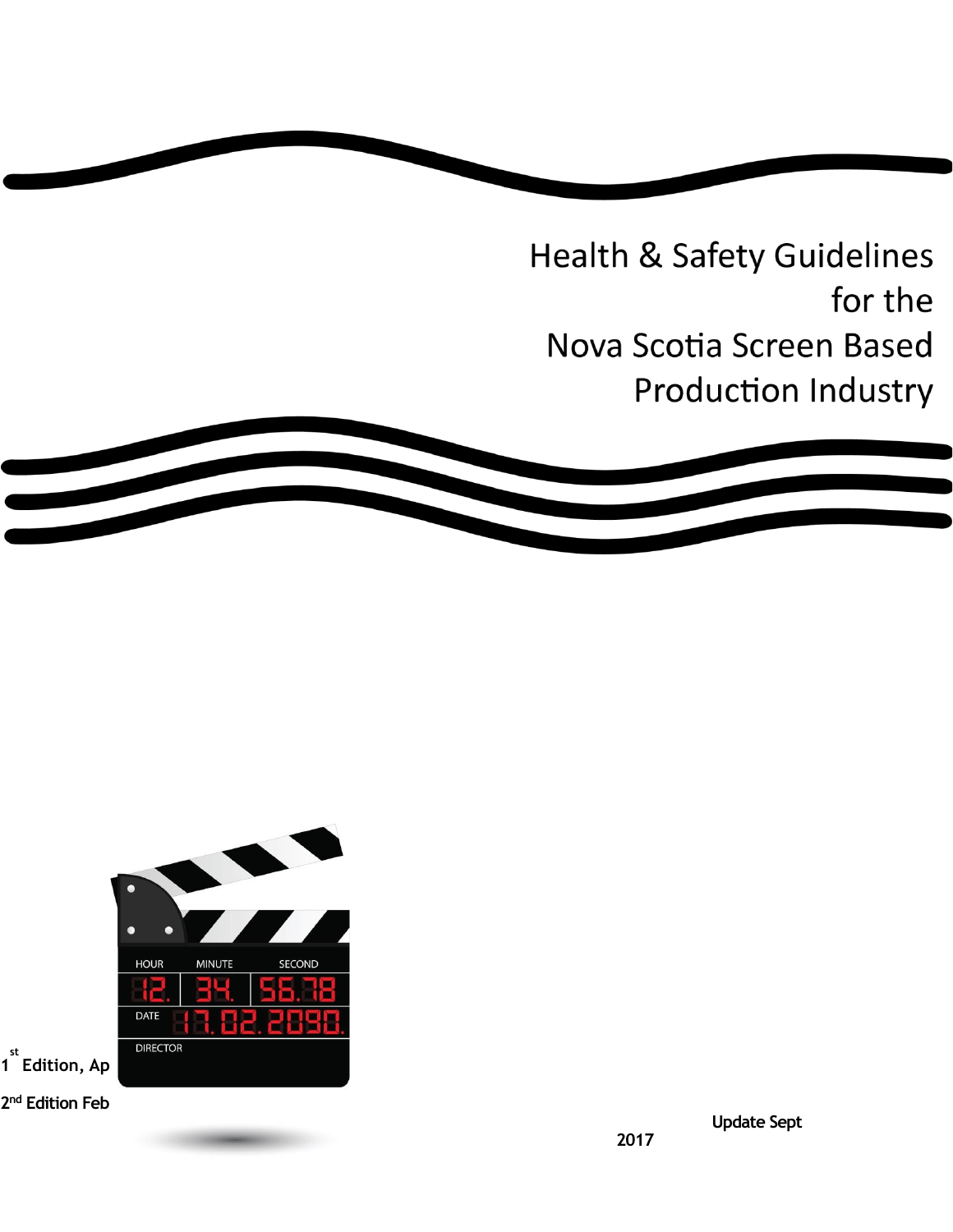# **TABLE OF CONTENTS**

| A. Ladders                                                            | 24 |
|-----------------------------------------------------------------------|----|
|                                                                       |    |
|                                                                       |    |
|                                                                       |    |
| Guideline No. 7: Camera Cranes and Mobile Elevating Work Platforms 30 |    |
|                                                                       |    |
|                                                                       |    |
|                                                                       |    |
|                                                                       |    |
|                                                                       |    |
|                                                                       |    |
|                                                                       |    |
| E. Lasers                                                             | 35 |
|                                                                       |    |
|                                                                       |    |
|                                                                       |    |
| C. Hygiene                                                            | 36 |
|                                                                       |    |
|                                                                       |    |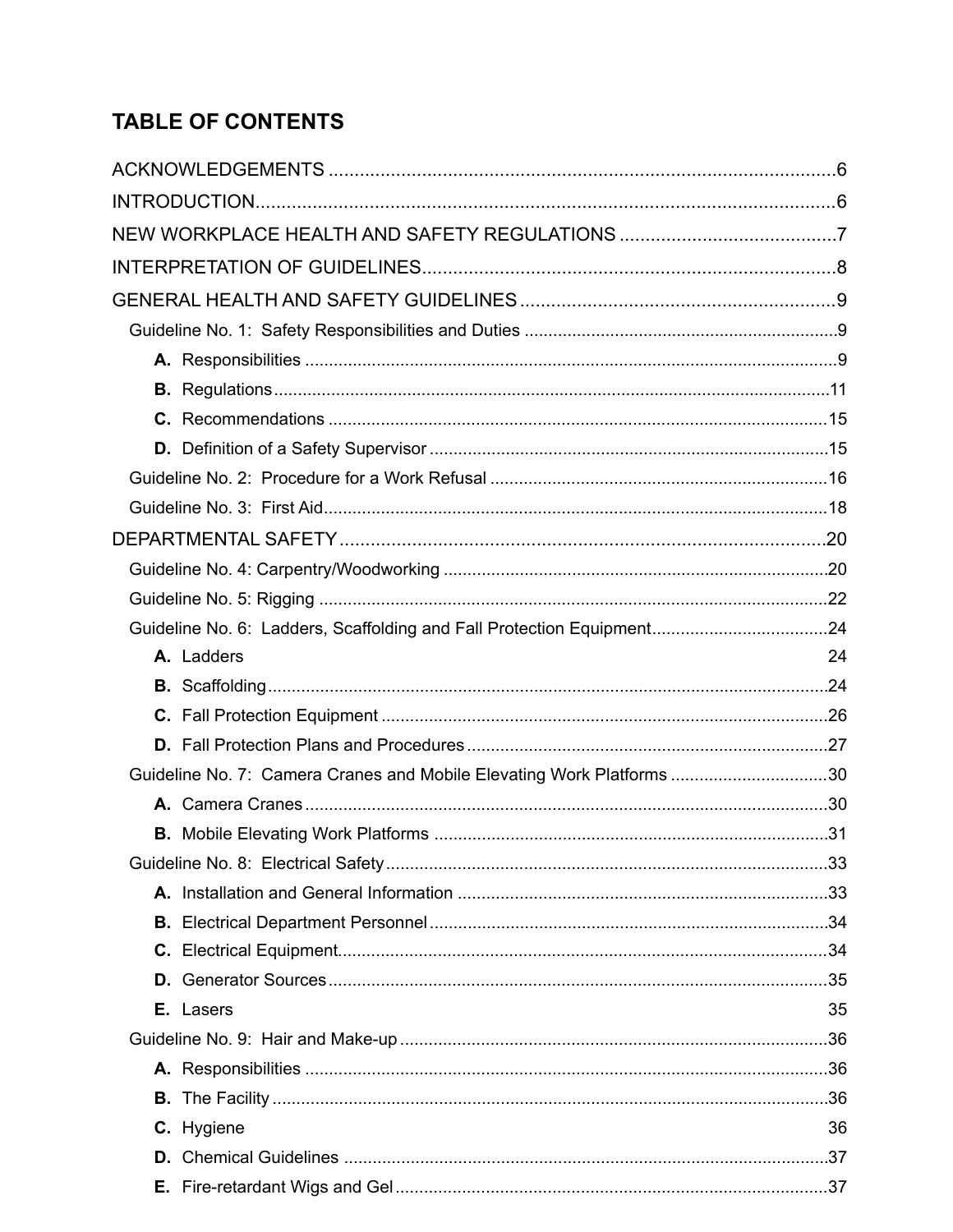|  | Guideline No. 12: Water Locations - Small Craft/Vessels and at Dockside42 |    |
|--|---------------------------------------------------------------------------|----|
|  |                                                                           |    |
|  |                                                                           |    |
|  |                                                                           |    |
|  |                                                                           |    |
|  |                                                                           |    |
|  |                                                                           |    |
|  |                                                                           |    |
|  |                                                                           |    |
|  |                                                                           |    |
|  |                                                                           |    |
|  |                                                                           |    |
|  |                                                                           |    |
|  |                                                                           |    |
|  |                                                                           |    |
|  |                                                                           |    |
|  |                                                                           |    |
|  |                                                                           |    |
|  |                                                                           |    |
|  |                                                                           |    |
|  |                                                                           |    |
|  |                                                                           |    |
|  |                                                                           |    |
|  |                                                                           |    |
|  |                                                                           |    |
|  |                                                                           |    |
|  |                                                                           |    |
|  |                                                                           |    |
|  |                                                                           |    |
|  | A. Overview                                                               | 63 |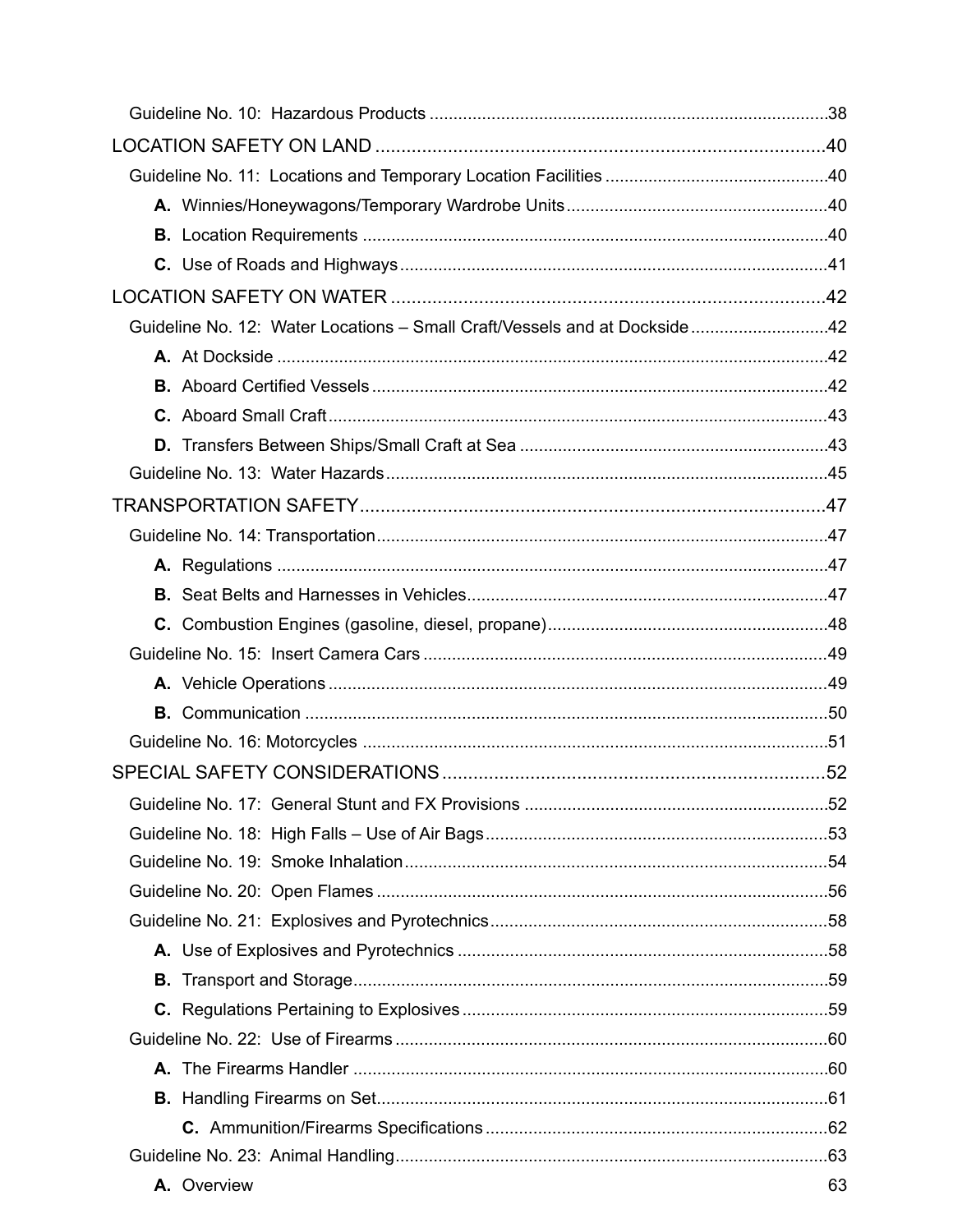| Guideline No. 27: Underwater Stunts and Underwater Film Operations71              |     |
|-----------------------------------------------------------------------------------|-----|
|                                                                                   |     |
|                                                                                   |     |
|                                                                                   |     |
|                                                                                   |     |
|                                                                                   |     |
|                                                                                   |     |
|                                                                                   |     |
|                                                                                   |     |
|                                                                                   |     |
|                                                                                   |     |
|                                                                                   |     |
|                                                                                   |     |
|                                                                                   |     |
|                                                                                   |     |
|                                                                                   |     |
|                                                                                   |     |
|                                                                                   |     |
|                                                                                   |     |
|                                                                                   |     |
|                                                                                   |     |
| Appendix N: Department of Labour and Advanced Education Inspections and Orders110 |     |
|                                                                                   |     |
| Accidents                                                                         | 111 |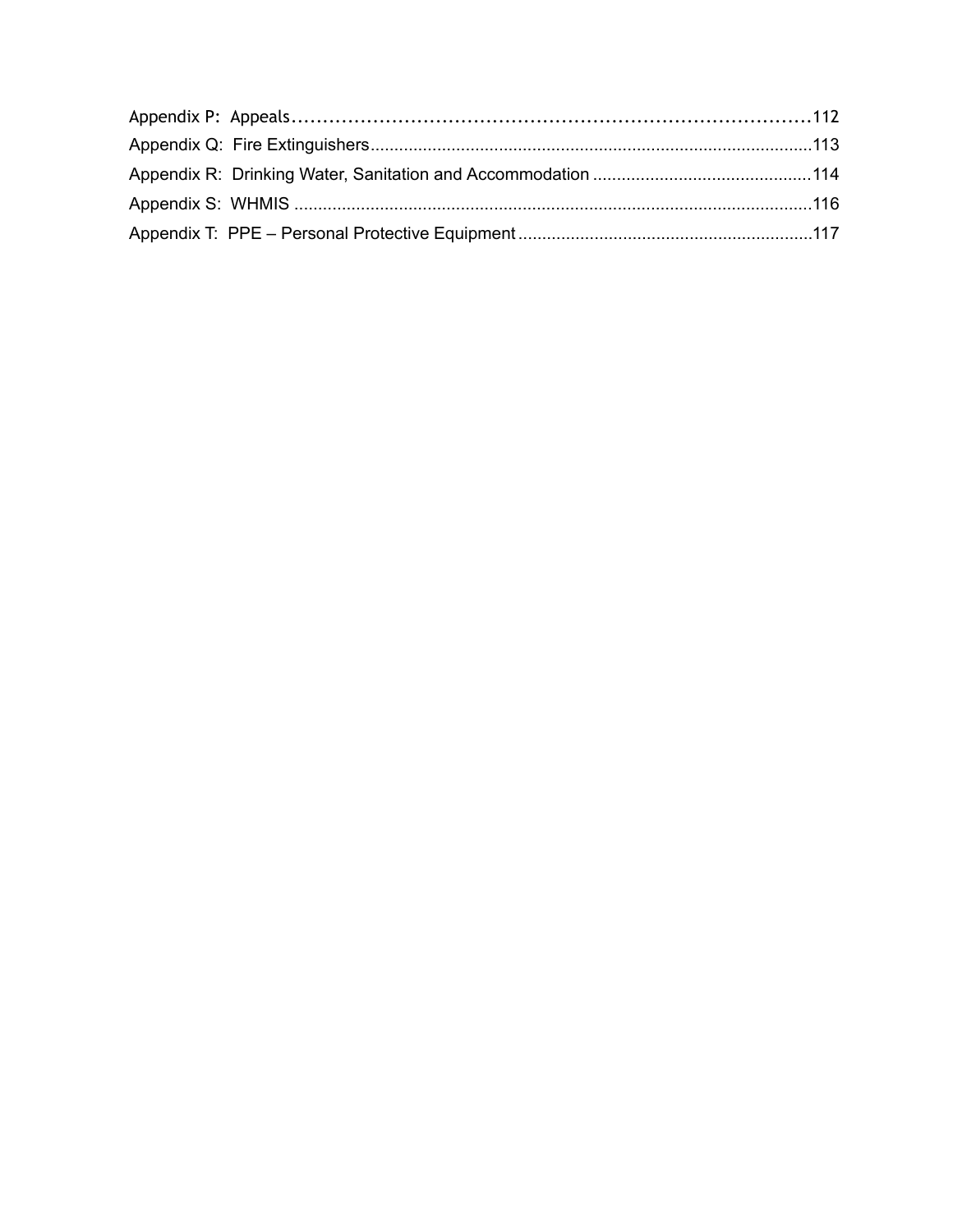## <span id="page-5-0"></span>**ACKNOWLEDGEMENTS**

The Film Industry Health and Safety Committee together with the Nova Scotia Department of Labour and Advanced Education appreciate the participation of the people and Organizations who assisted in developing the *Health and Safety Guidelines for the Nova Scotia Screen Based Production Industry.*

Special thanks to the Ontario Ministry of Labour for allowing us to draw from the *Safety Guidelines for the Film and Television Industry in Ontario.*

The Film Industry Health and Safety Committee was comprised of representatives from the following organizations:

Richard Hadley, ACTRA - Maritimes David MacLeod, Big Motion Pictures Limited Warren Ross, Canadian Media Production Association Tim Storey, Directors Guild of Canada – Atlantic Regional Council Linda Wood, Film Nova Scotia Gary Vermeir, International Alliance of Theatrical Stage Employees, Local 849 Nadine Dunsmore, International Alliance of Theatrical Stage Employees, Local 667 Rodney Woodworth, Nova Scotia Department of Labour and Advanced Education Valerie Halman, Magic Rock Productions

Special thanks to the Nova Scotia Department of Labour and Advanced Education, who assisted the Committee in researching, defining, and clarifying existing Federal and Provincial Statutes and Regulations.

## <span id="page-5-1"></span>**INTRODUCTION**

The screen based industry finances, manufactures and markets promotional entertainment, documentary and educational film, television and digital media. Screen based production is a highly complex business requiring the orchestration of diverse technical and creative skills. It also presents unique and unusual occupational health and safety hazards.

Everyone in this industry has legal and moral responsibilities for safety. These Guidelines are intended to assist people involved in the industry and not replace the laws that are in place. To determine their legal workplace duties and rights, employers/producers, supervisors and working professionals must refer to the actual legislation.

These safety Guidelines incorporate applicable Government Regulations and are intended to provide a user-friendly guide to those working in the screen based industry in Nova Scotia. These Guidelines should be referred to as the minimum standards for Health and Safety in the Nova Scotia Screen Based Industry. These Guidelines do not replace the Occupational Health and Safety Act and the relevant Regulations.

Officers with the Department of Labour and Advanced Education will apply the requirements of the Occupational Health and Safety Act and the relevant Regulations; it is important to remember that the responsibility of an Officer is to apply and enforce the law and they are not bound by or obliged to apply the Guidelines.

Everyone in the film and television industry needs to understand the Guidelines set forth in this book. At all times we must be vigilant in identifying potential hazards by being aware of where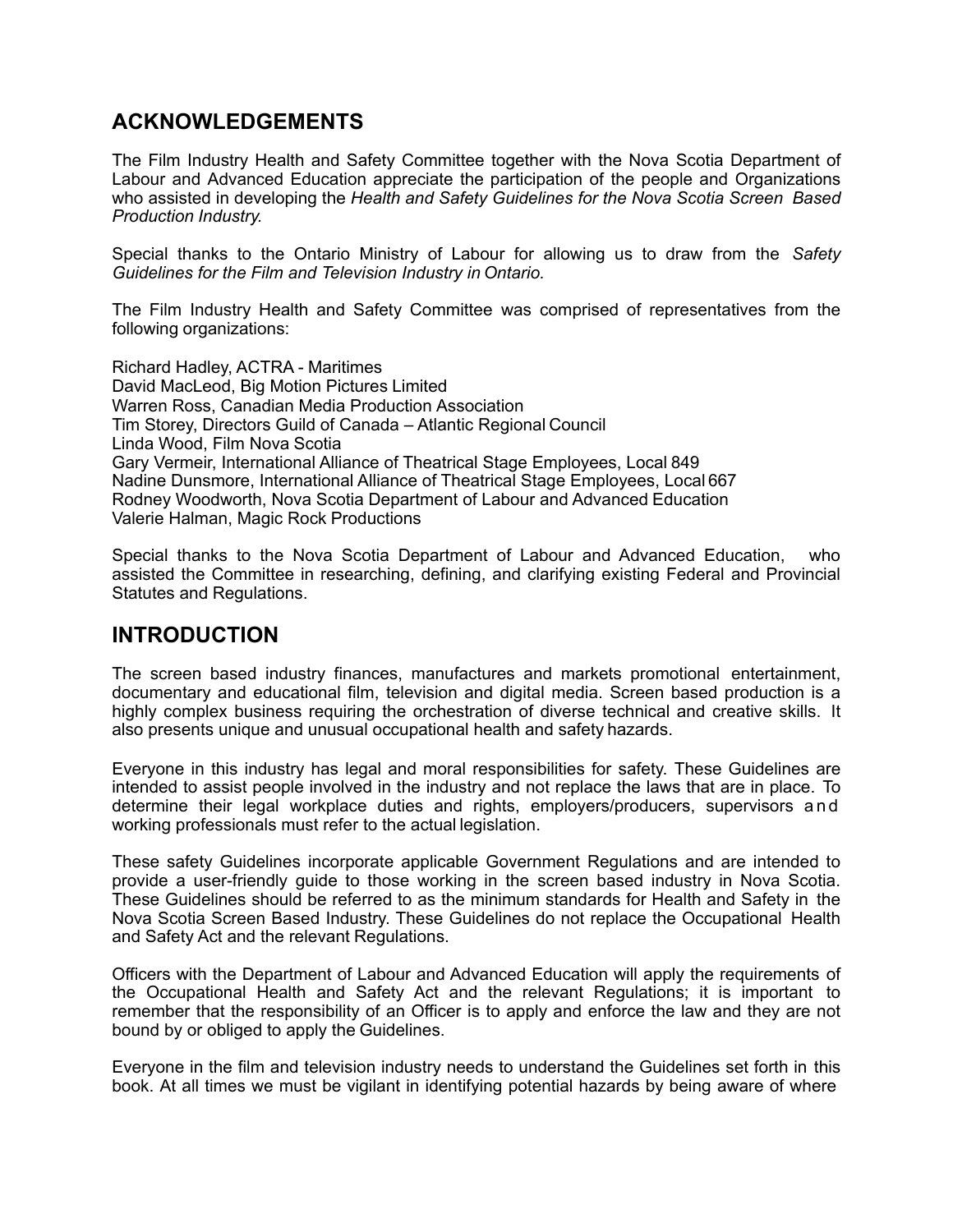we are, what we are doing, with what and to whom. Safety is cost effective in both human and economic terms.

## <span id="page-6-0"></span>**NEW WORKPLACE HEALTH AND SAFETY REGULATIONS**

The Nova Scotia Department of Labour and Advanced Education is in the process of consolidating many of its occupational health and safety regulations into one regulation. This is a multi-phase, multi-year process. Phase 1 was recently completed and amalgamated the Fall Protection and Scaffolding Regulations, the Occupational Health Regulations, the Temporary Workplace Traffic Control Regulations and requirements for work using Rope Access into a new consolidated regulation known as the Workplace Health and Safety Regulations. These regulations came into effect on June 12, 2013. The department will continue to consolidate the remaining regulations into the Workplace Health and Safety Regulations. As this project progresses, you can find the occupational health and safety regulations currently in effect on the Registry of Regulations website at [http://www.gov.ns.ca/just/regulations/rxam-z.htm#ohs](https://rm.gov.ns.ca/owa/%252CDanaInfo%253Dwebmail.gov.ns.ca%252CSSL%252Bredir.aspx?C=d2qXSgIu0Eqi-lX56P-Qi5uOUBQnUtAIkyPFioz1qJ19M7sMu4Cxlwk6gs4lN4rA5A7DiHpfGZ0.&URL=http%253a%252f%252fwww.gov.ns.ca%252fjust%252fregulations%252frxam-z.htm%2523ohs)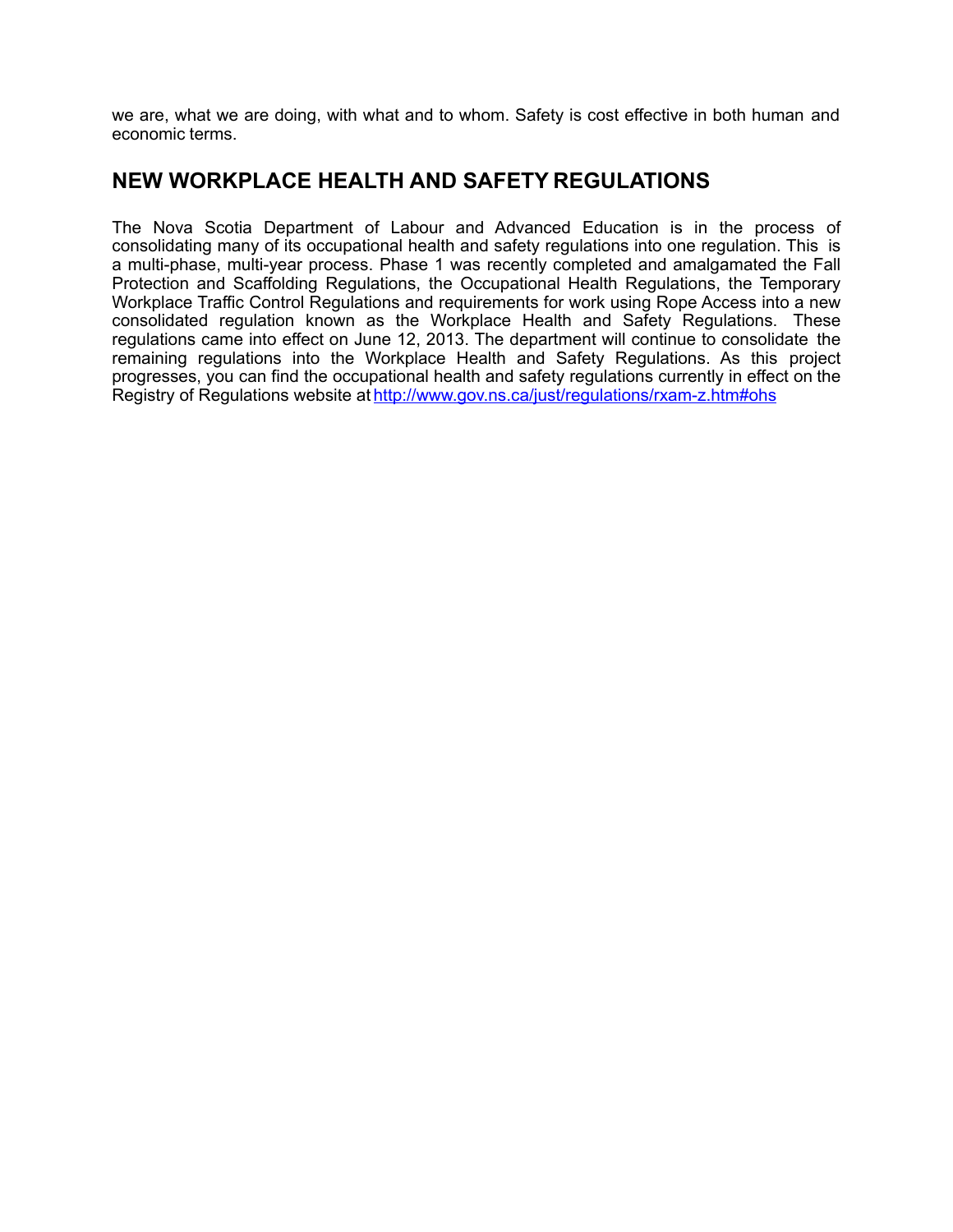## <span id="page-7-0"></span>**INTERPRETATION OF GUIDELINES**

To provide consistency in the application of these Guidelines, the following words are defined as follows:

- 1. "Competent person" means a person who is:
	- i. qualified because of that person's knowledge, training and experience to do the assigned work in a manner that will ensure the health and safety of every person in the workplace; and
	- ii. knowledgeable about the provisions of the Act and Regulations that apply to the assigned work, and about potential or actual danger to health or safety associated with the assigned work.
- 2. "Designated" or "Designated competent" means designated, in writing, by the employer unless otherwise specifically provided.

The designation must be in writing and must be clear on a person-by-person basis who is covered and who is not; however, there is no requirement for individuals' names to appear on a list. It would be adequate to refer to job titles, or similar categories, as long as there is only one job title/category per individual.

- 3. "Employee" means a person who is employed to do work and includes a dependent contractor.
- 4. "Employer" means a person who employs one or more employees or contracts for the services of one or more employees, and includes a constructor, contractor or subcontractor.
- 5. "Shall" refers to existing Laws and Regulations that must be adhered to.
- 6. "Should" refers to recognized safety methods and procedures and are recommended to be followed to ensure the health and safety of all persons.
- 7. "Officer" means an occupational health and safety officer appointed pursuant to this Act and includes the Director.
- 8. "Workplace" means any place where an employee is or is likely to be engaged in any occupation and includes any vehicle or mobile equipment used or likely to be used by an employee in an occupation.
- 9. "The Act" means the Nova Scotia Occupational Health and Safety Act.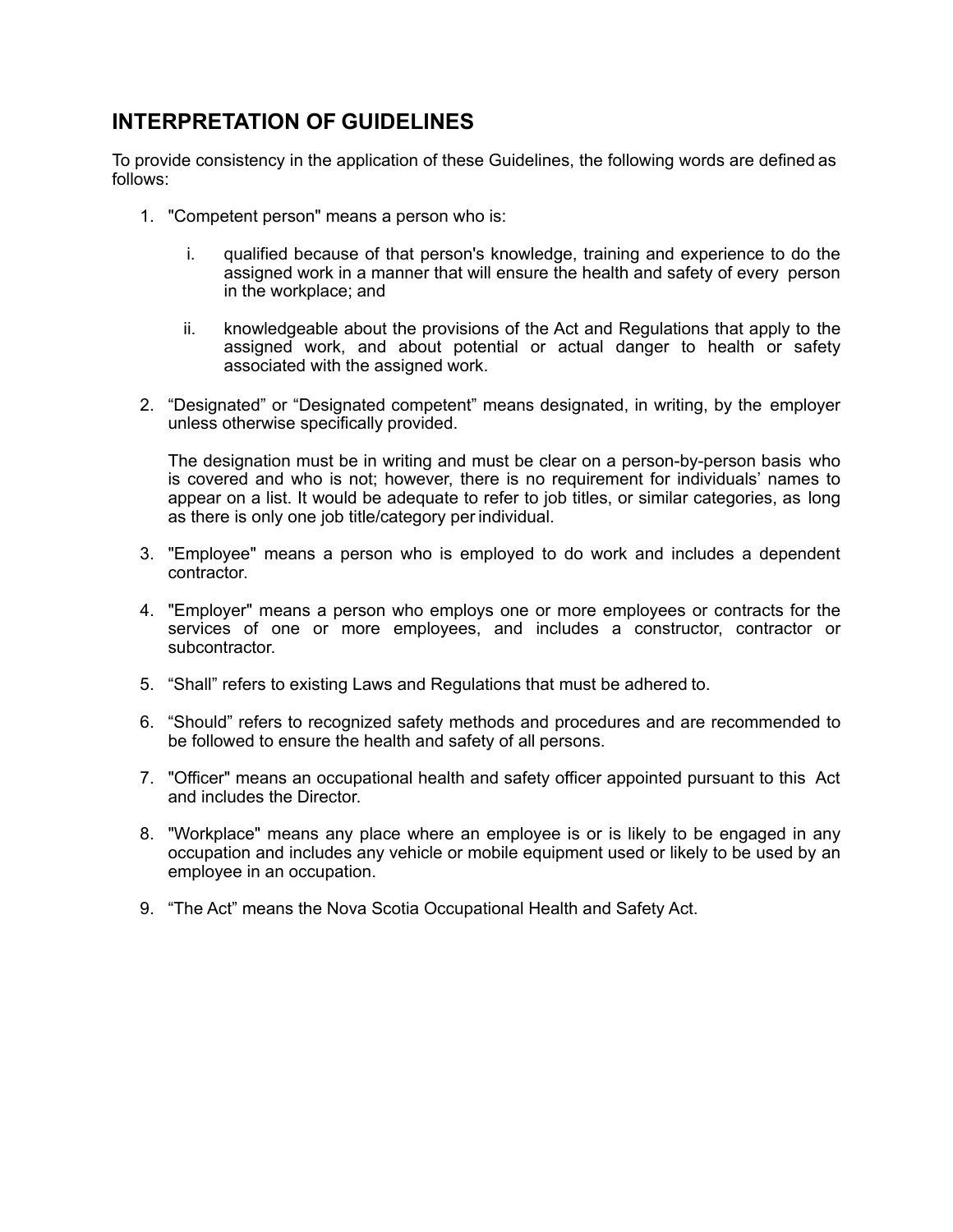## <span id="page-8-0"></span>**GENERAL HEALTH AND SAFETY GUIDELINES**

## <span id="page-8-1"></span>**Guideline No. 1: Safety Responsibilities and Duties**

### <span id="page-8-2"></span>**A. Responsibilities**

*Safety is the responsibility of every individual. The following lists the duties and responsibilities of various departments. Safety takes precedence over expediency or short cuts. It is recognized that there can be unforeseen or unique situations that will require onsite judgment calls. The safety of all personnel involved must be the foremost priority.*

Executive Producer/Producer/Line Producer:

- 1. Ensure the safety of all persons associated with the production and general public;
- 2. Promote safety and provide safe working conditions;
- 3. Provide and maintain at all workplaces any first aid supplies, and required services, and designate a person who shall be trained in first aid, as required under the Occupational Health and Safety Act (refer to Guideline No. 3); and
- 4. Comply with all safety Statutes and Regulations.

Production Manager:

- 1. Facilitate the implementation of all reasonable safeguards and ensure safe working conditions for all persons associated with the production and the general public;
- 2. Ensure that all employees have access to and are aware of the contents of the *Health and Safety Guidelines for the Nova Scotia Screen Based Production Industry;* and
- 3. Comply with all safety Statutes and Regulations.

1st Assistant Director:

- 1. Ensure safe working conditions on set;
- 2. Ensure that appropriate safeguards are in place and that an emergency plan has been devised;
- 3. Confer and consult with the Stunt Coordinator, Special Effects Coordinator, Weapons Handler, Animal Handler, and Department Heads to assure that all reasonable safeguards are in place;
- 4. Schedule sufficient time to allow the Stunt Coordinator, Special Effects Coordinator, Weapons Handler, Animal Handler, and Department Heads to inform the performers and crew of all pertinent safety considerations;
- 5. Communicate on-set developments or potential hazards to the Producer and/or Production Manager; and
- 6. Comply with all safety Statutes and Regulations.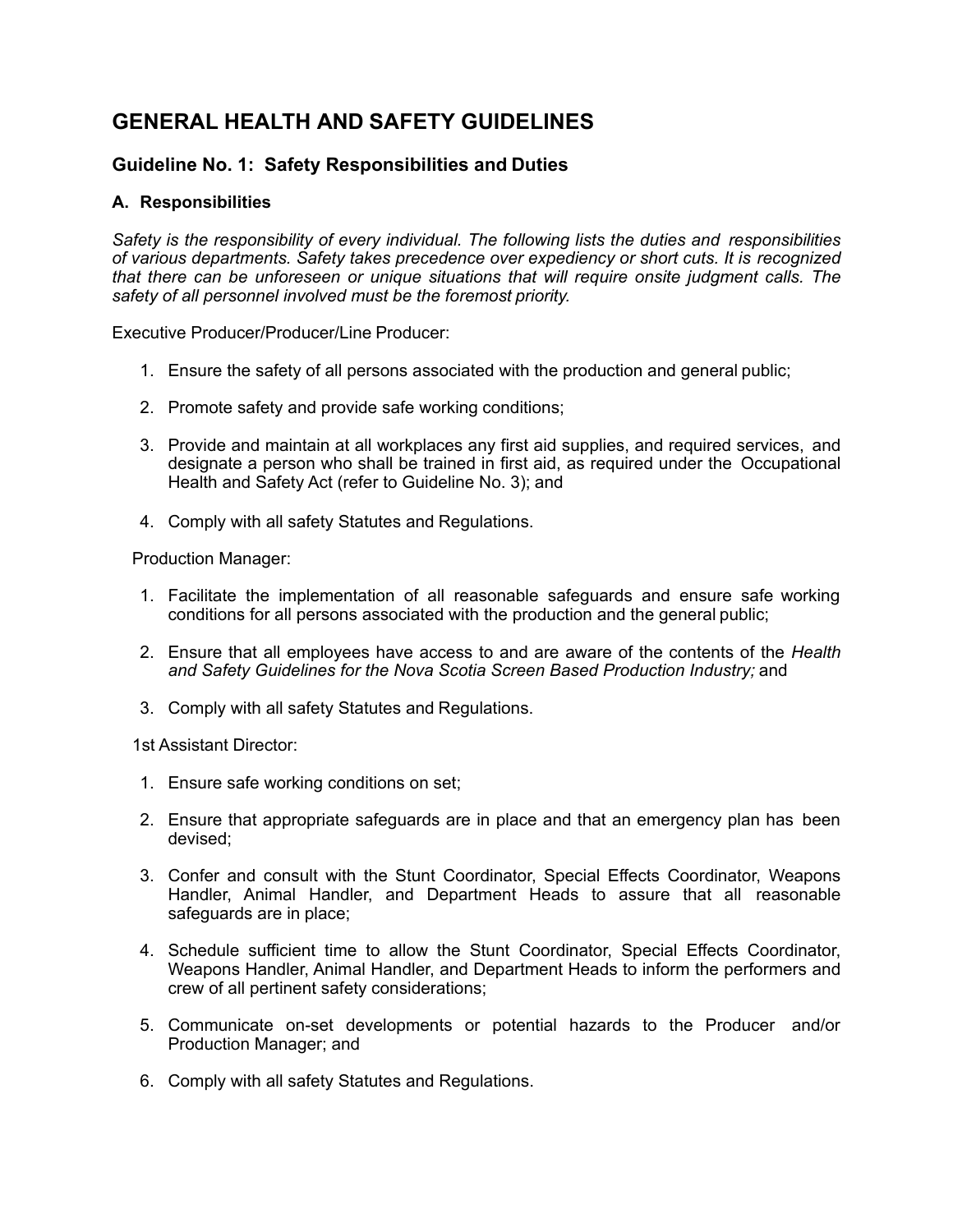Department Heads:

- 1. Should ensure that all department functions are performed in accordance with standard practices and that all necessary precautions are observed, including the use of proper safeguards and means of personal protection, and a careful check of all new and relocated equipment before it is placed in operation;
- 2. Should ensure that any necessary safety equipment and/or protective devices are being used or worn;
- 3. Should inform their department personnel of possible hazards and how to avoid them;
- 4. Should inform and educate their department as to the properties of any chemicals and/or hazardous materials stored or handled by them and emergency procedures to be followed;
- 5. Should instruct new/inexperienced personnel on departmental safety procedures;
- 6. Should insist that any injured personnel secure first aid and report all injuries to the Safety Supervisor and/or 1st Assistant Director; and
- 7. Should comply with all safety Statutes and Regulations.

*It is highly recommended that Department Heads hold informal safety meetings daily with work crews prior to job assignments. These five-minute safety talks should demonstrate proper safety procedures to complete the job; use safety bulletins or other hand-out training materials; introduce new employees to safety procedures, rules and practices; and make employees aware of safety equipment available for the job (respirators, gloves, etc.)*

Employee/Contractor/Freelancer:

- 1. Follow safe procedures and take an active role in protecting themselves and all others possibly affected by their undertakings;
- 2. In the case of injury, report promptly to Department Head and seek first aid or medical help without delay;
- 3. Immediately report any hazardous situation to Department Head;
- 4. Comply with all safety Statutes and Regulations; and
- 5. Wear or use protective devices, equipment or clothing as required.

It is in the interests of the highest possible standards of safety on the set that any report of *unsafe elements be welcomed as a sign of conscientiousness and professional competence.*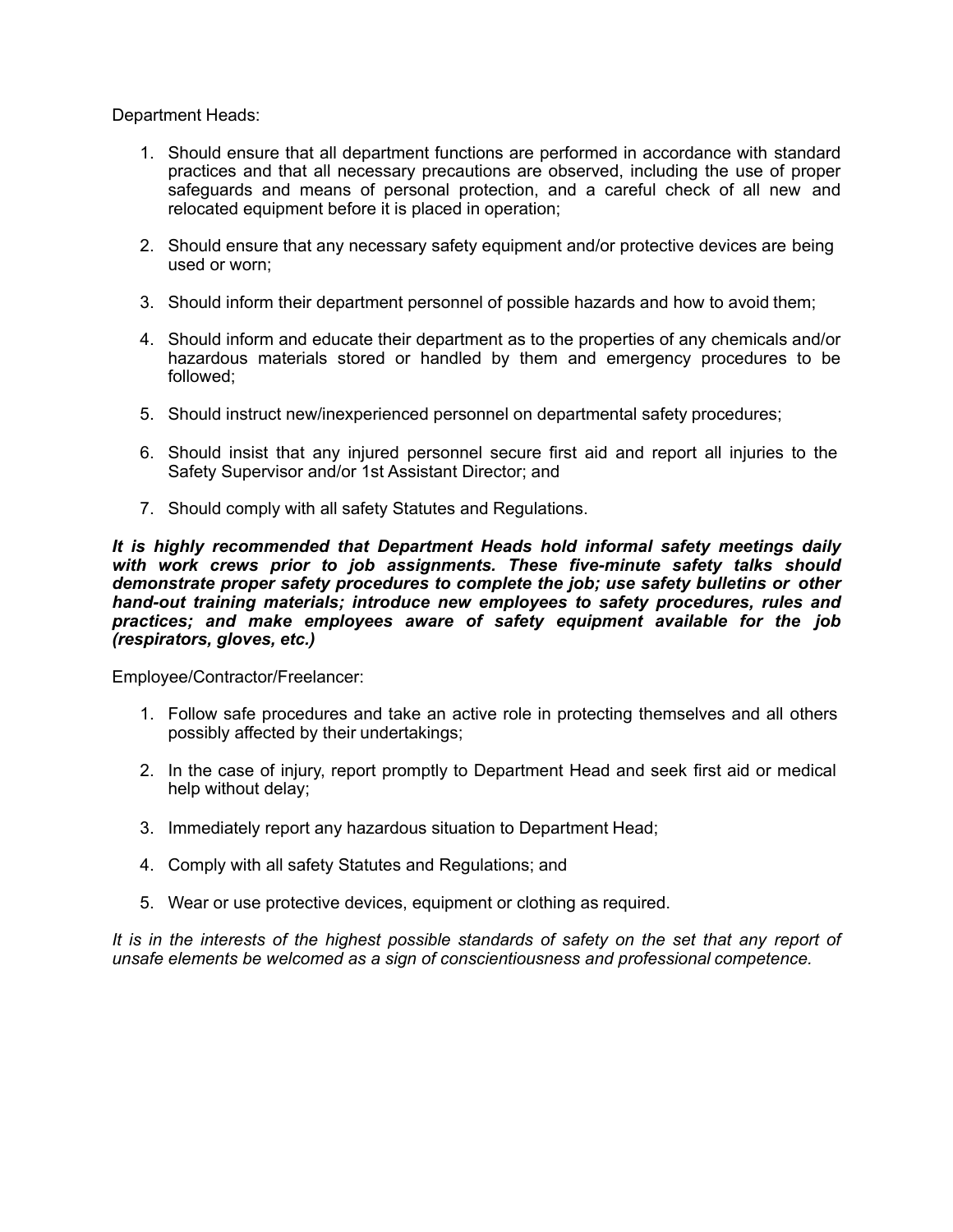The Safety Representative:

- 1. Be elected by the crew and identified on the Call Sheet;
- 2. Be a representative for the crew (both production and technical, cast, and extras) in all matters concerning safety;
- 3. Be knowledgeable of the Occupational Health and Safety Act;
- 4. Be knowledgeable of the Guidelines and Regulations contained in the *Health and Safety Guidelines for the Nova Scotia Screen Based Production Industry*;
- 5. Ensure that all employees have access to a copy of the *Health and Safety Guidelines for the Nova Scotia Screen Based Production Industry*;
- 6. Comply with all safety Statutes and Regulations; and
- 7. Any employee who believes he/she is in a potentially hazardous situation, which they have been unable to resolve in consultation with their Department Head, may request the Safety Representative to mediate on their behalf and approach Management if deemed necessary.

#### <span id="page-10-0"></span>**B. Regulations**

1. The Internal Responsibility System (IRS)

The IRS is a principle on which Occupational Health and Safety is based. This principal is cited and followed in the Occupational Health and Safety Laws of numerous countries; for example, the United Kingdom, Australia, United States and all the provinces in Canada. In Nova Scotia the IRS is embedded in the **Occupational Health and Safety Act**.

The IRS clearly and concisely acknowledges that all workplace parties - employers, employees, suppliers, contractors, owners of property, self-employed persons - have shared responsibilities regarding workplace safety. The IRS further states that the primary responsibility for creating and maintaining a healthy and safe workplace is based on each party's authority and ability to do so (the degree of control they have at a workplace). It also includes a framework for participation in the workplace (an opportunity to determine how work is carried out) communications (transfer of information) and the refusal of unsafe work to ensure the parties can carry out their responsibilities. Finally, it acknowledges the role of the Nova Scotia OHS Division as not one of creating and maintaining safe and healthy workplaces (supplanting the workplace parties) but to establish and clarify the responsibilities of the parties under the law, to support them in carrying out their responsibilities and to intervene appropriately when those responsibilities are not carried out.

Components of the IRS are readily seen throughout the Act. The requirement for Joint Occupational Health and Safety Committees or Representatives is one of the vehicles for participation in the workplace. Posting requirements and requirements for providing information ensures a workplace party's right to know.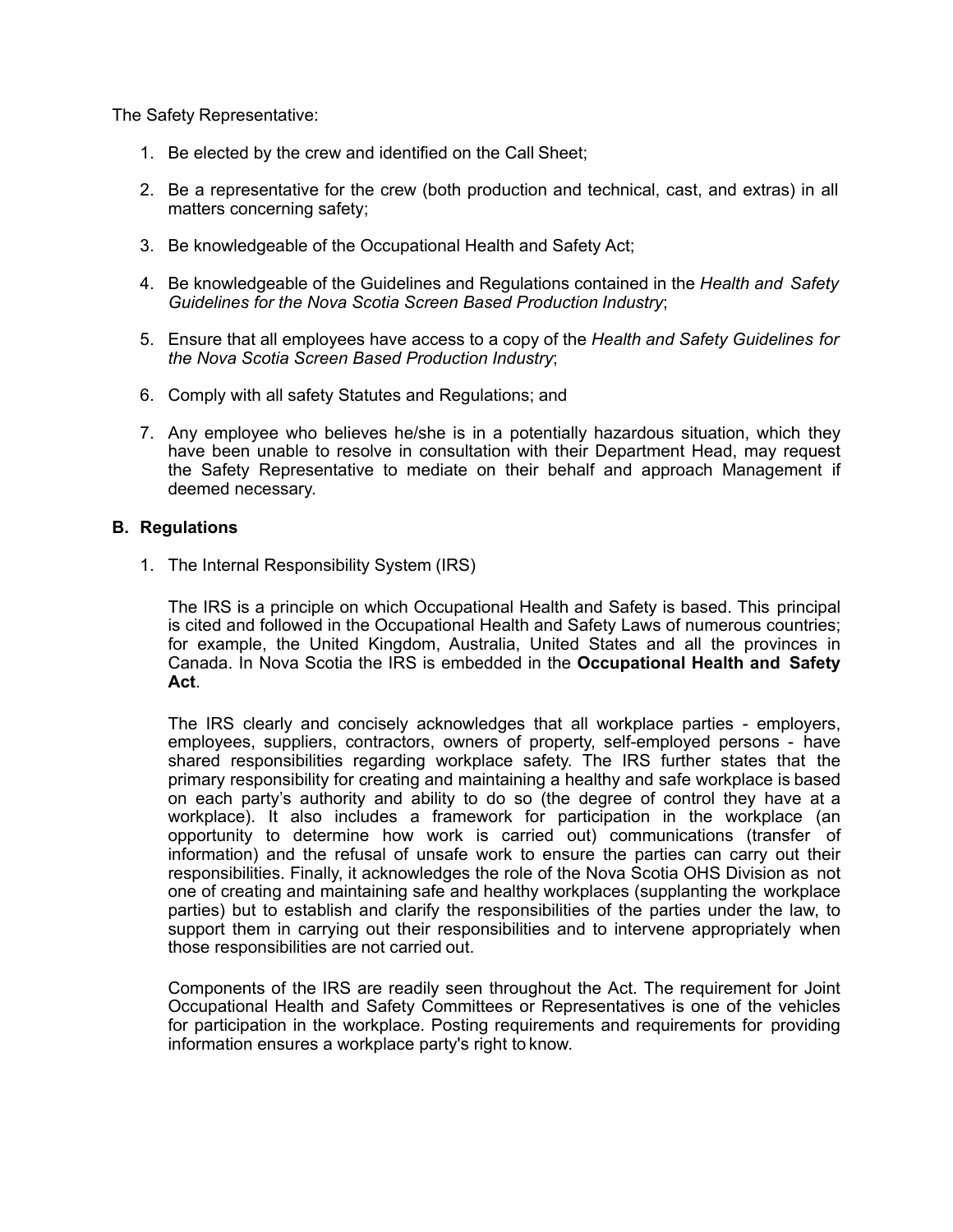2. Requirements for Workplaces with 5 to 19 employees inclusive

Generally, all employers are expected to apply the Act and the appropriate Regulations to their workplace and to make their employees familiar with the requirements of the Act.

For an Employer with 5 to 19 employees the Act requirements are:

- i. Post a copy of the Act and the telephone number of the Department of Labour and Advanced Education: 1-800-9-LABOUR;
- ii. Post any orders/decisions of an OHS officer, as well as post any appeals of orders/decisions and the results of the appeal;
- iii. Post the required compliance notice once the order has been satisfied;
- iv. Develop and post a written and signed OHS Policy, (refer to Appendix F);
- v. Make available any Regulations that apply to the type of work being done at the workplace;
- vi. Let employees know they have the right to refuse unsafe work, the right to know of any hazards or issues that affect the workplace, the right to identify and participate in the resolution of any health and safety issues arising in the workplace;
- vii. Maintain equipment and premises;
- viii. Provide training, instruction and supervision;
- ix. Ensure proper equipment and safety gear and ensure it is used and used appropriately;
- x. Provide written safe work procedures where needed;
- xi. Provide a listing of all chemicals in the workplace; and
- xii. If there are at least 5 employees at any one workplace, ensure that a Health and Safety Representative is chosen by the employees. This representative acts as a link between the employees and the employer in matters of identifying hazards; participating in inspections and investigations; and advises on personal protective equipment, (refer to Appendix I).

Note: there is also a requirement to send a written notice to the Nova Scotia OHS Division of accidents at the workplace: 1-800-9-LABOUR

- i. Within 7 days where there has been a fire or accident that has resulted in bodily injury (loss of blood, amputations, breaks, loss of consciousness, etc.);
- ii. Within 24 hours of any accidental explosion, whether there was any injury or not; and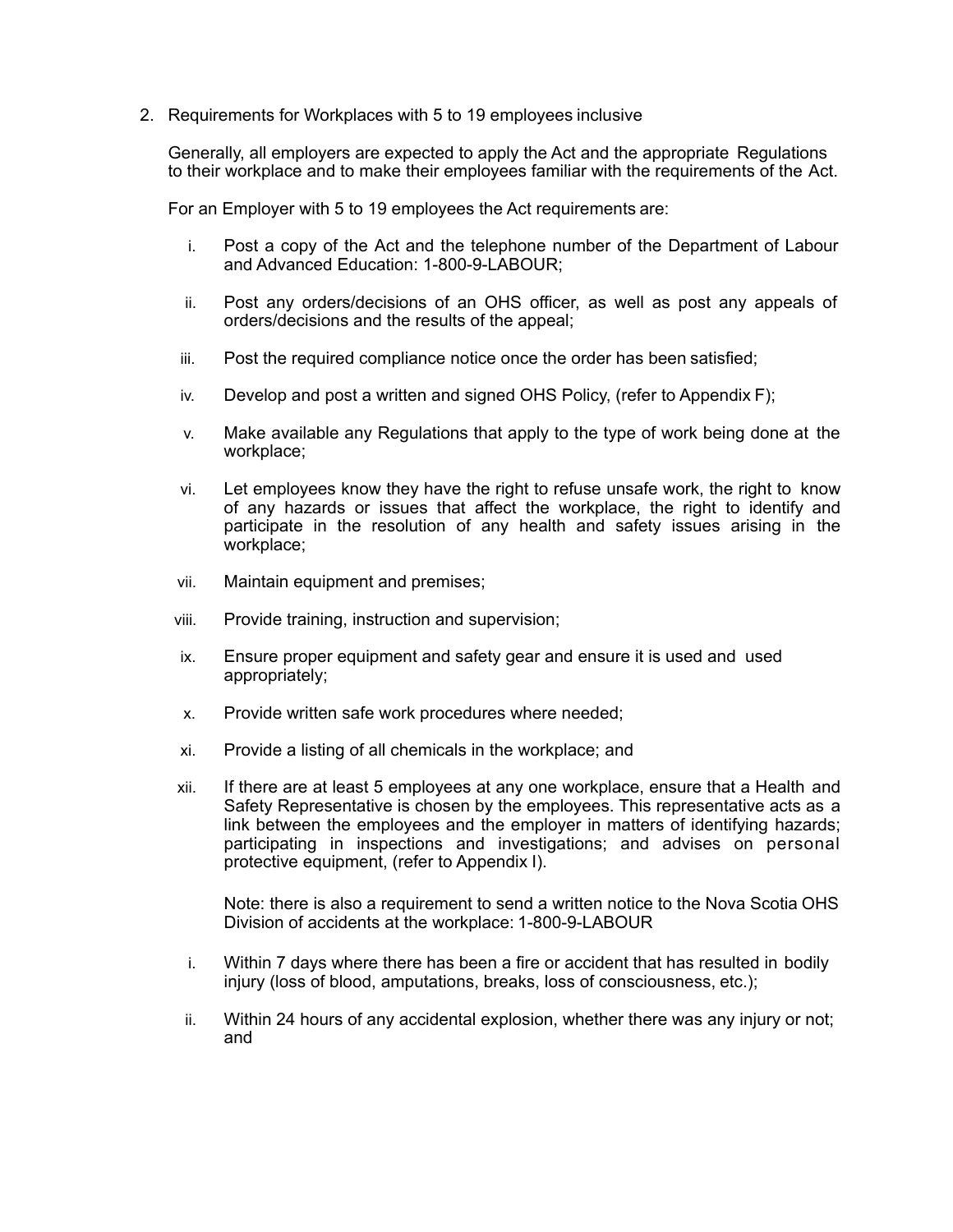iii. Within 24 hours where a person (not just an employee) has died, from any cause, in the workplace.

While there are additional regulatory requirements based on the type of work that takes place in the workplace the following regulatory requirements apply:

- i. Provide WHMIS (Workplace Hazardous Materials Information System) if employees handle or work near any controlled products (cleaning agents, gasoline, solvents etc.); and
- ii. Ensure at least one person on duty is trained in emergency first aid and either a type 1 or type 2 first aid kit is available as appropriate.
- 3. Requirements for Workplaces with 20 or more employees

For a workplace of 20 or more persons, including the owner, the Act requirements are:

- i. Post a copy of the Act and the telephone number of the Department of Labour and Advanced Education: 1-800-9-LABOUR;
- ii. Post any orders/decisions of an OHS officer, as well as post any appeals of orders/decisions and the results of the appeal;
- iii. Post the required compliance notice once the order has been satisfied;
- iv. Develop and post a written and signed OHS Policy (refer to Appendix F);
- v. Develop a written OHS Program as outlined in the Act (refer to Appendix G);
- vi. Make available any Regulations that apply to the type of work being done in the workplace;
- vii. Let employees know they have the right to refuse unsafe work, the right to know of any hazards or issues that affect the workplace, and the right to identify and participate in the resolution of any health and safety issues arising in the workplace;
- viii. Maintain equipment and premises;
- ix. Provide training, instruction and supervision;
- x. Ensure proper equipment and safety gear is used and used appropriately;
- xi. Provide a listing of all chemicals in the workplace; and
- xii. If there are at least 20 employees at any one workplace, ensure that a Joint Occupational Health and Safety Committee is established. Employee representatives are to be chosen by the employees and should constitute at least 1/2 the membership of the committee, (refer to Appendix H).

Note: Productions in the screen based industry are unlike typical worksites, they tend to be for short duration and the number of employees on site can vary from day to day.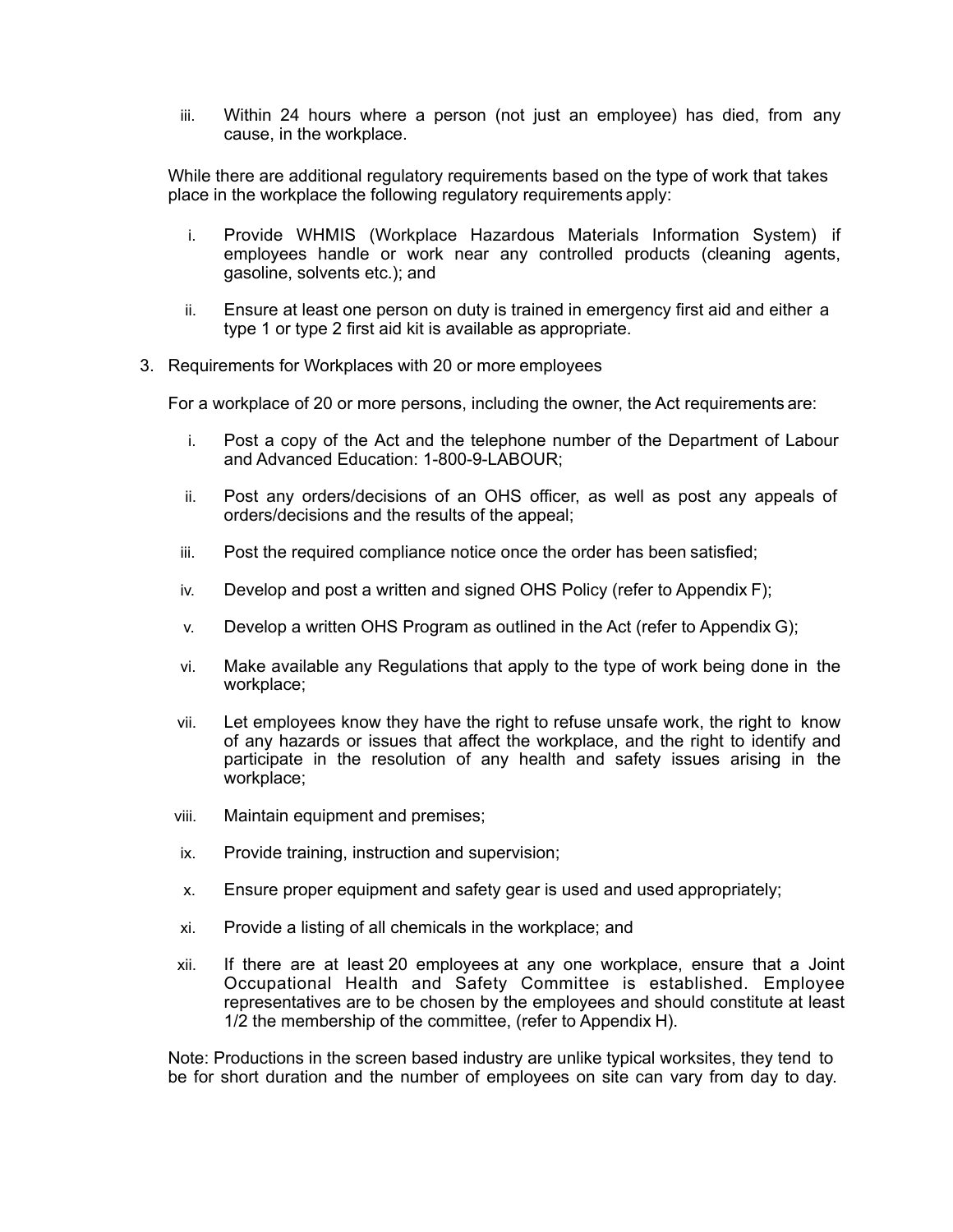Short duration projects (less than 4 weeks) do not normally require a JOHSC or a written OHS program regardless of the number of employees. Since it is likely that a JOHSC may never be established it is highly recommended that a safety representative is appointed regardless of the number of employees. Having a safety representative at all times will ensure that hazards, complaints, recommendations, inspections will be dealt with and the lines of communication between the employer and employees regarding the overall improvement of health and safety will continue.

While there are additional regulatory requirements in the workplace based on the type of work that takes place the following regulatory requirements apply:

- i. Provide WHMIS (Workplace Hazardous Materials Information System) if employees handle or work near any controlled products (cleaning agents, gasoline, solvents etc.); and
- ii. Ensure at least one person on duty is trained in emergency first aid and there is either a type 1, type 2 or type 3 kit available as appropriate.

Note: A/ there is also a requirement to send a written notice to the OHS Division of accidents at the workplace:

- i as soon as possible, but in no case later than twenty-four hours, after a fire, flood or accident at the workplace that causes
- ii unconsciousness, a fracture of the skull, spine, pelvis, arm, leg, ankle, wrist or a major part of the hand or foot, loss or amputation of a leg, arm, hand, foot, finger or toe.
- iii A third degree burn to any part of the body, loss of sight in one or both eyes, asphyxiation or poisoning,
- iv Any injury that requires the admission to hospital.
- (v) Any injury that endangers the life,
- (vi) Of an employee, unless the injury can be treated by immediate first aid or medical treatment and the person can return to work the following day;
- B/ as soon as possible, but in no case later than twenty-four hours, after
- (i) an accidental explosion,
- (ii) a major structural failure or collapse of a building or other structure,
- (iii) a major release of a hazardous substance, or
- (iv) a fall from a work area in circumstances where fall protection is required by the regulations at the workplace, whether any person is injured or not; and
- (c) immediately when a person is killed from any cause, or is injured from any cause in a manner likely to prove fatal, at the workplace.
- i. Section 64 of the OH&S Act requires" no person shall disturb the scene of an accident that results in serious injury or death except as it is necessary to
	- (a) Attend to persons injured or killed;
	- (b) Prevent further injuries; or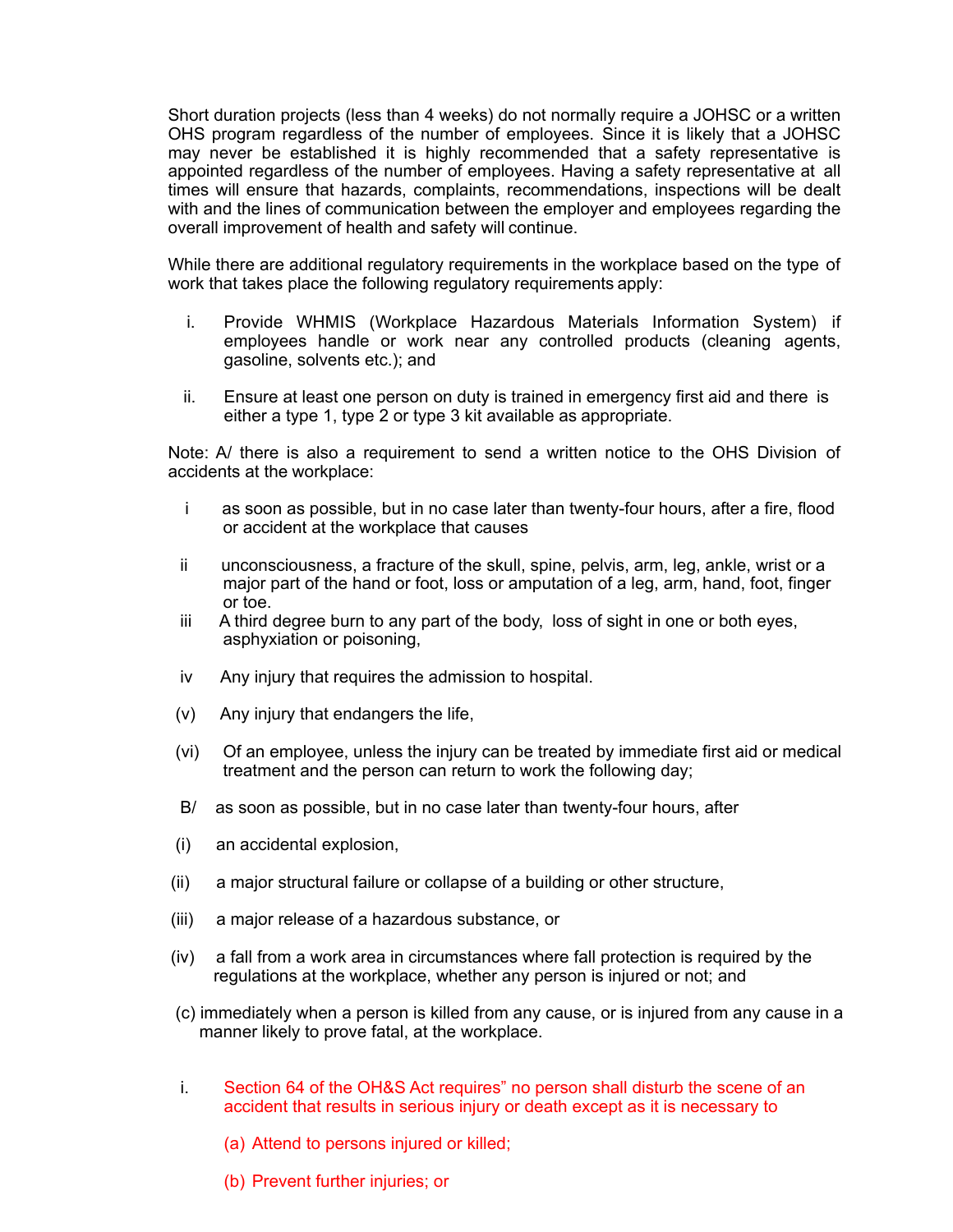#### (c) Protect property that is endangered as a result of the accident."

#### <span id="page-14-0"></span>**C. Recommendations**

- 1. Where a Call Sheet is used, a Safety Section should be incorporated. Information provided should include, but not be limited to:
	- i. Notice of pyrotechnics, hazardous stunts, etc.;
	- ii. Identification of Safety Representative or Safety Supervisor;
	- iii. Emergency numbers;
	- iv. Reference to relevant Health and Safety Guidelines; and
	- v. Location of safety and first aid equipment.

Where a Call Sheet is not used, safety notices should be posted or distributed as appropriate.

- 2. A copy of the *Health and Safety Guidelines for the Nova Scotia Screen Based Production Industry* should be available on each work site.
- 3. It is recommended that for shoot days involving complex and potentially hazardous stunts or FX, a Safety Supervisor should be employed.

#### <span id="page-14-1"></span>**D. Definition of a Safety Supervisor**

- 1. Hired by the producer on shoot days involving complex and potentially hazardous stunts and SFX, to implement any reasonable safeguards necessary to ensure safe working conditions for the cast and crew;
- 2. Has been entrusted with the responsibility and the ultimate authority to halt shooting or abort any activity in perceived unsafe conditions until deemed safe;
- 3. Is knowledgeable of the Occupational Health and Safety Act and Regulations;
- 4. Is knowledgeable of the Guidelines and Regulations set forth in the *Health and Safety Guidelines for the Nova Scotia Screen Based Production Industry;*
- 5. Ensures compliance with all safety laws and ordinances;
- 6. Is a holder of a valid St. John Ambulance Advanced First Aid Certificate, or equivalent;
- 7. Is responsible for the design, co-ordination and implementation of all safety measures, emergency plans, etc.;
- 8. Is advisor to the Health and Safety Committee and/or Safety Representative;
- 9. Files reports of work-related injuries to the producers and appropriate government authorities; and
- 10. Is trained to deal with the specialized nature of each shoot and/or enlist the aid of qualified personnel (i.e. water, fire-burns, stunts, animals, chemical exposure, etc.).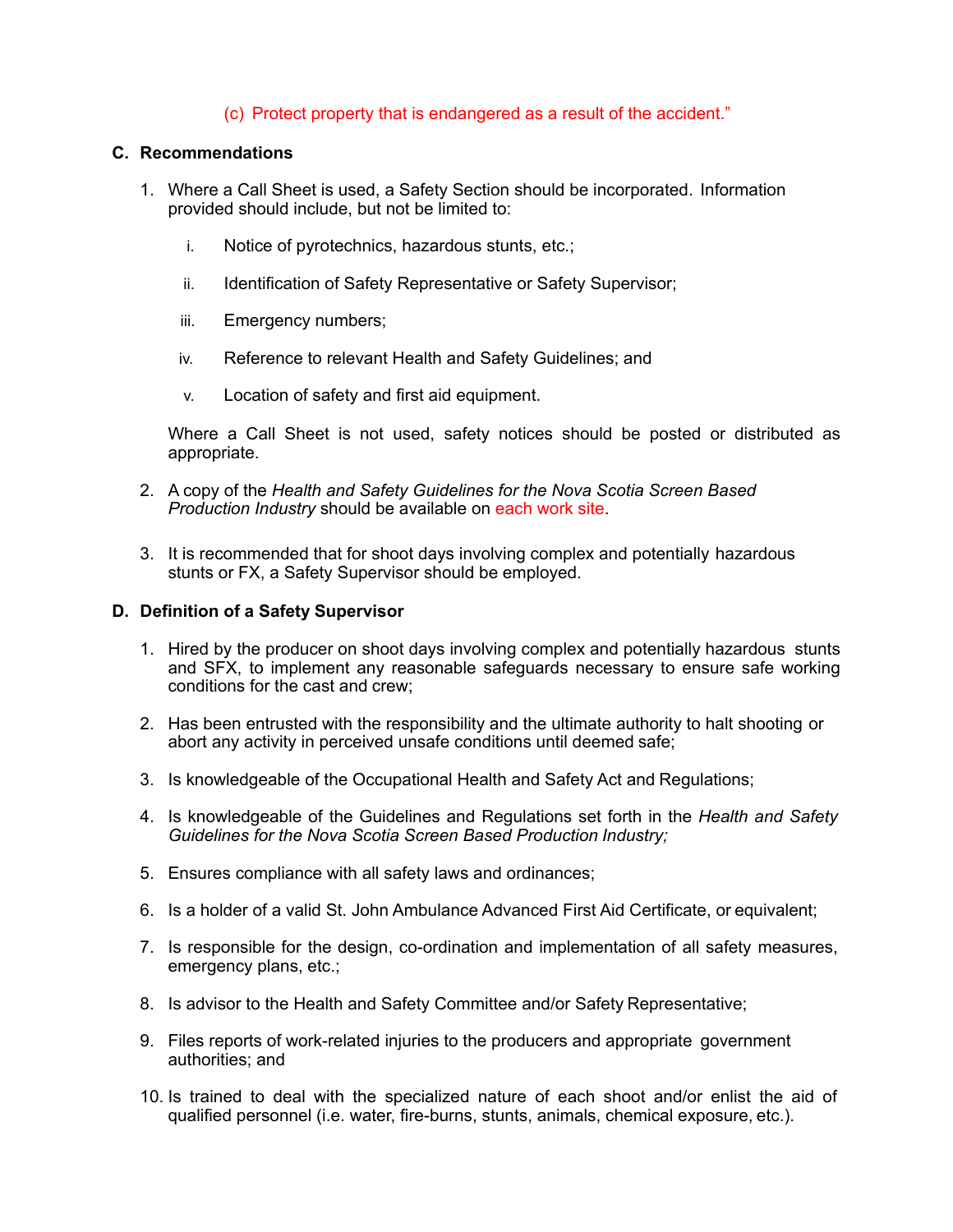## <span id="page-15-0"></span>**Guideline No. 2: Procedure for a Work Refusal**

If you have reasonable grounds to believe that your work is unhealthy or dangerous to yourself or anyone else at your workplace you may exercise your right to refuse work.

#### **What does "reasonable grounds to believe" mean?**

Having "reasonable grounds to believe" means that you have an honest belief that your work will cause you or someone else harm. If this is the case in your situation, you have the right to refuse work. The right to refuse may be used only where you have such reasonable grounds to believe that your work is unhealthy or dangerous to yourself or someone else. The right to refuse is only to resolve concerns and issues related to health and safety.

#### **How do I refuse to do work that I believe is dangerous or unhealthy?**

These are the steps you must follow to refuse such work:

- 1. Immediately report your concern to a supervisor; and
- 2. Remain at work, but go to a safe place, away from the hazard. [You should not leave the workplace altogether without the permission of the employer (unless the entire workplace is affected i.e. bad air quality, or high noise levels, throughout).]

#### **What happens after I refuse to do the work?**

- 1. If, after reporting your work refusal to your supervisor, the matter is not remedied to your satisfaction, you must report it to your Joint Occupational Health and Safety Committee (JOHSC)/representative, or the OH&S Division of Nova Scotia Labour and Advanced Education, who will investigate your work refusal;
- 2. Meanwhile, your employer is allowed to re-assign you to other work; and
- 3. You may accompany an Officer or the JOHSC on a physical inspection of the workplace in relation to the work refusal.

Also be aware that the employer has the right to give the work you have refused to another employee, provided that employee is made aware:

- 1. Of your refusal to do the work;
- 2. The reason for the refusal; and
- 3. That they also have the right to refuse the work if they have reasonable grounds to believe the work is unsafe or unhealthy.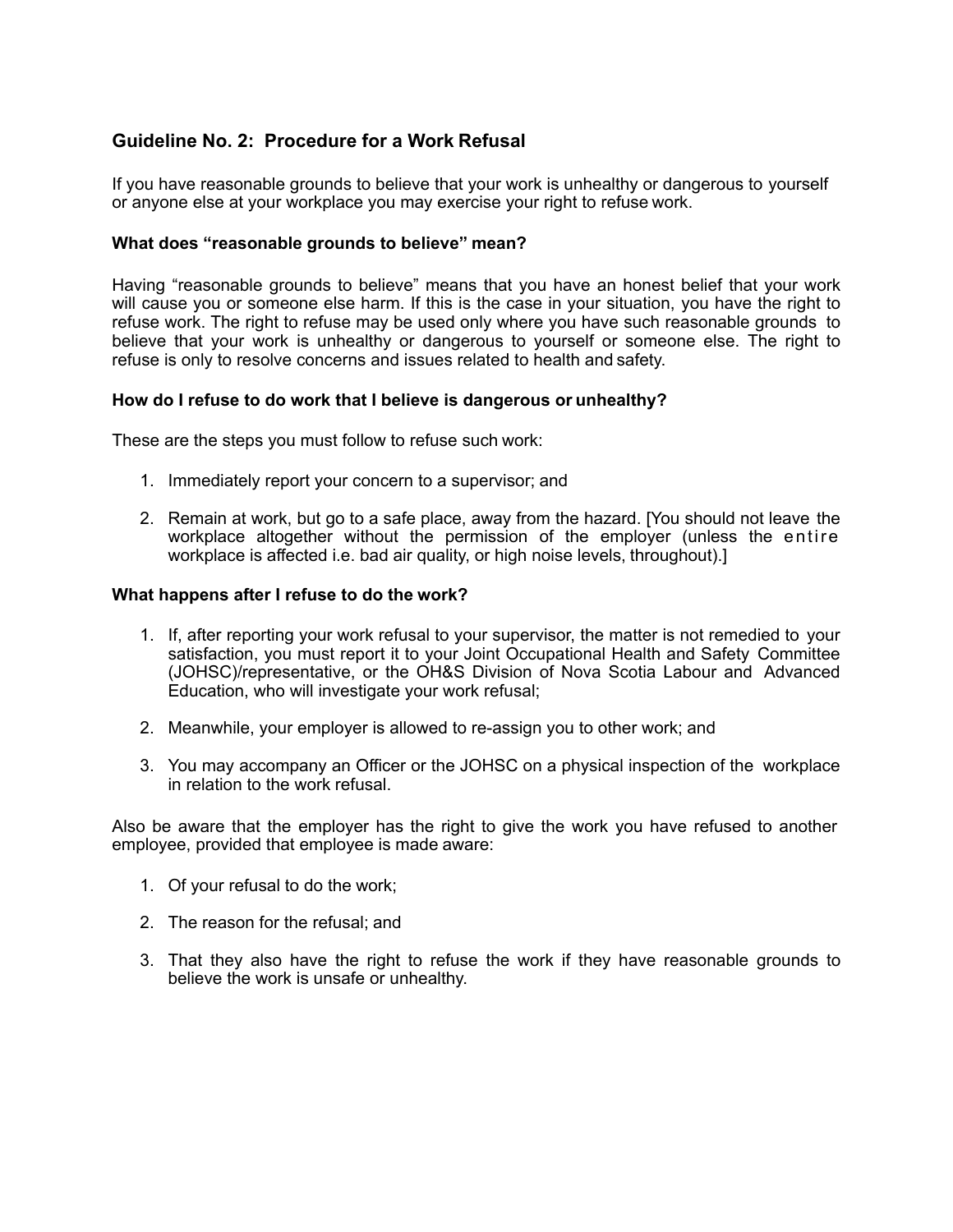#### **How long can a work refusal continue?**

The Occupational Health and Safety Act does not specify a time frame for a work refusal to end. However, you may continue your work refusal until:

- 1. Your employer has taken remedial action to your satisfaction;
- 2. The JOHSC has investigated the matter and has unanimously (see explanation below) advised you to return to work; or
- 3. An OH&S Officer has investigated and has advised you to return to work.

#### **What does "unanimously" mean?**

If all JOHSC members find that the subject work is not dangerous or unhealthy, the JOHSC will advise you to return to work. The unanimous decision to advise you to return to work must be made by all members of the JOHSC. If the members of the JOHSC are not unanimous in their decision, then the matter must be reported to the OH&S division of Labour and Advanced Education for investigation.

To find out more about Joint Occupational Health & Safety Committees (JOHSC) refer to Appendix H.

#### **Will I lose wages during my work refusal?**

When a work refusal is based on a reasonable belief, the law is intended to protect an employee's wages, salary, and benefits during the period required to resolve a work refusal. When the employer does not reassign the employee to other work or does not pay the employee for the period the employee can file a discriminatory action complaint. Your employer cannot take, or threaten to take, discriminatory action against you because you have refused to do work that you believe to be dangerous or unhealthy. If a dispute arises, you may claim lost pay through a complaint of discriminatory action. For more information, refer to the "Employee Discriminatory Action Complaint" form #503, which can be found on the Department of Labour and Advanced Education's website at [http://www.gov.ns.ca/lae/permits/.](http://www.gov.ns.ca/lae/permits/)

Note: Work refusals are considered a high priority when reported to the OHS Division. An investigation into the work refusal may take place on the same day it is reported.

To find out more about your right to refuse work, see Sections 43 and 44 of the *[Occupational](http://nslegislature.ca/legc/statutes/occph_s.htm) [Health and Safety](http://nslegislature.ca/legc/statutes/occph_s.htm) Act.*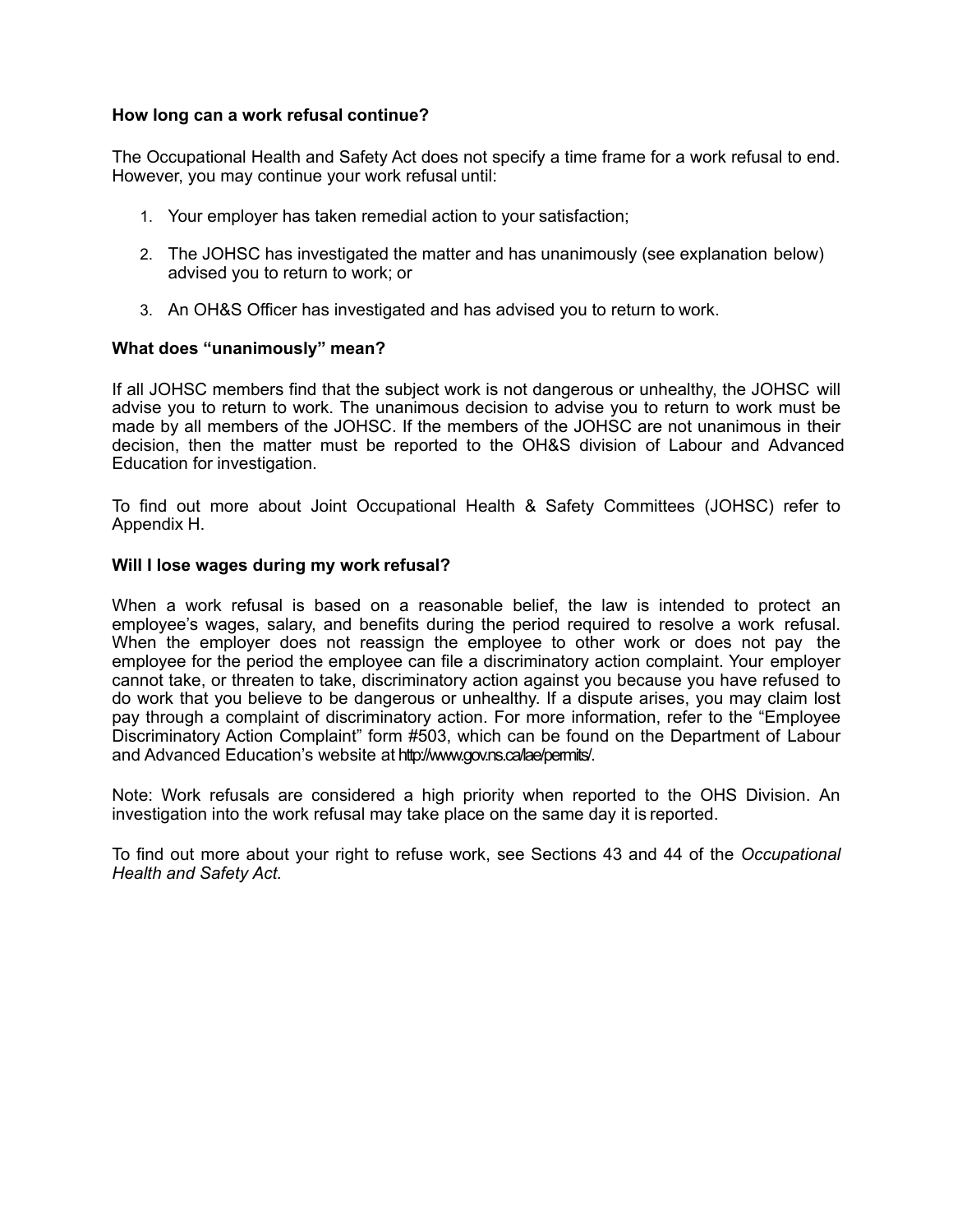## <span id="page-17-0"></span>**Guideline No. 3: First Aid**

- 1. Every person shall take every precaution that is reasonable in the circumstances to protect their own health and safety and that of all other persons at or near the workplace and others who may be affected by their undertaking.
- 2. At least one person on each set or location (including prep work) shall be identified as a First Aid Attendant. The First Aid Attendant shall be assigned to work in the immediate vicinity and have charge of the first aid kit. The First Aid Attendant must be available at all times to treat an injured person without undue delay.
- 3. The First Aid Certificate of a First Aid Attendant shall be posted at the workplace.
- 4. Anyone who sustains an injury at a workplace should, without undue delay, use the first aid services and supplies provided by the Producer.
- 5. Where first aid is administered to an injured person in the workplace, a written record shall be maintained of:
	- i. The name of the injured person;
	- ii. The date and time of the injury;
	- iii. The location and nature of the injuries;
	- iv. The time when first aid was administered;
	- v. The first aid treatment provided;
	- vi. The name of the person who provided the first aid; and
	- vii. The name of the person to whom the injury was reported.
- 6. The production company, at its expense, shall ensure that the first aid supplies and services required by the Regulations are provided, supplied, maintained and readily accessible to the employees during all work hours. (refer to Appendix A)
- 7. The Regulations outline several requirements regarding first aid kits. The size of the kit, i.e. the amount of supplies, is again based on the number of employees per shift. Kits are numbered 1 (1 employee) 2 (1 to 20) and 3 (20 to 50). For workplaces of more than 50 employees increase the supply of dressings, bandages and antiseptics proportionate to the number employees over of 50; for example, for 75 employees, multiply numbers in # 3 kit by 1 ½ (75/50) times. For non-office workplaces with 100 or more employees per shift a first aid room (a room exclusively used for first aid) will be required.

Note: purchasing the kits pre-made is a convenience; the Regulations do not require you to purchase these. You may choose to make up your own kits as long as they have the required supplies as outlined in the Regulations. Refer to Appendix A for a detailed description of each Kit.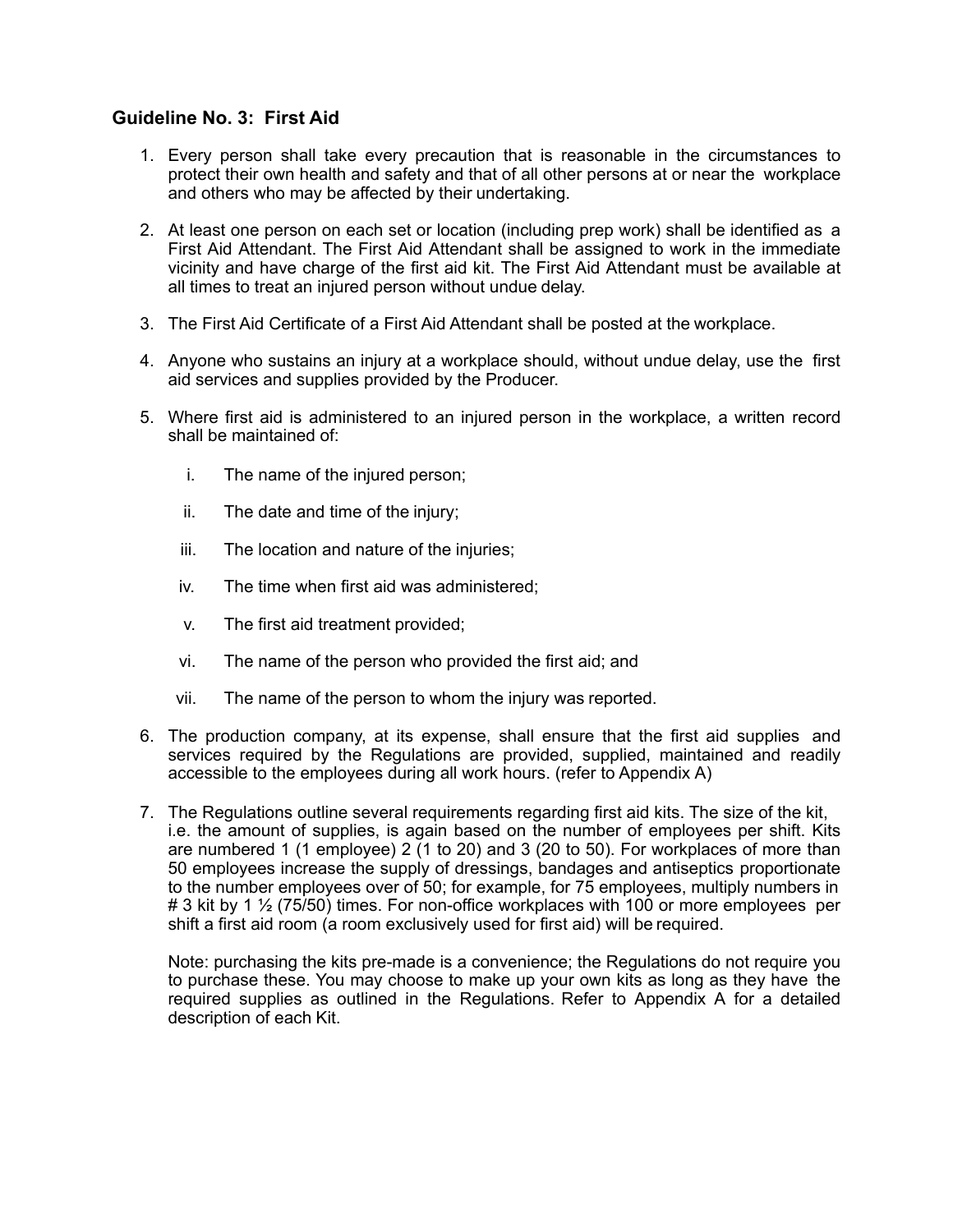- 8. Prior to the commencement of any work, the Production Manager, in consultation with the Location Manager, should submit to the Producer for approval a resume of the first aid facilities to be provided which should include:
	- i. The number of employees and description of the operations to be undertaken;
	- ii. A description of the first aid facilities;
	- iii. The planned methods of emergency transportation;
	- iv. The methods of two-way communication available; and
	- v. The qualifications of the First Aid Attendant or nurse or both.
- 9. Where an employee is engaged in pre-production work at a location, the Production Manager, with the assistance of the Location Manager, should provide the Heads of Departments with a list of emergency contacts and the planned method of emergency transportation, and shall provide a suitable first aid kit at each location. (refer to Appendix A)

Where an employee is engaged in pre-production work at a remote location, two way communications should be ensured.

"*Remote location" is defined as a place more than 30 minutes away by means of surface transportation from the nearest health care facility that provides emergency services.*

- 10. When Stunts, FX, Fire and Underwater work etc. are scheduled, a medical provider (e.g. Paramedics) should be standing by on set to administer medical treatment.
- 11. The Call Sheet should identify the location of the first aid kit and the designated Safety Representative, Safety Supervisor and/or First Aid Attendant.

#### **First Aid Training**

Emergency first aid training is required at any workplace where:

- a full time employee regularly works alone;
- where no one can give first aid; and
- where an employee is unable to call for assistance in a reasonable time under provincial jurisdiction.

At least one person (per shift) trained in emergency first aid for a non-office workplace of more than 1 and less than 20 employees (per shift),

At least one person (per shift) trained in standard first aid for a non-office workplace of 20 or more but less than 100 employees (per shift),

At least one person (per shift) trained in advanced first aid for a non-office workplace of 100 or more employees.

Note: first aid training must be given by an organization (individual) approved to deliver first aid courses and issue certificates.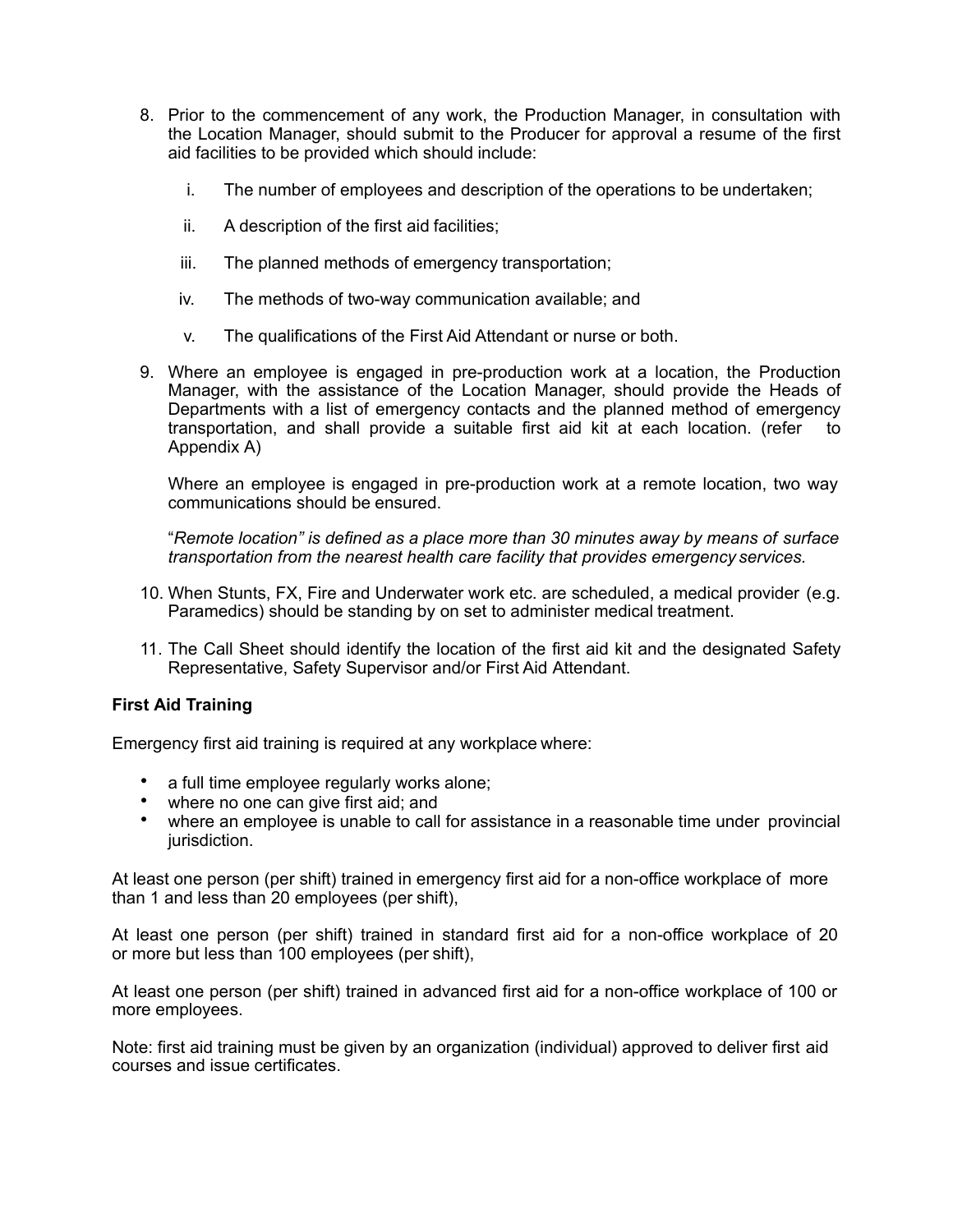## <span id="page-19-0"></span>**DEPARTMENTAL SAFETY**

## <span id="page-19-1"></span>**Guideline No. 4: Carpentry/Woodworking**

- 1. Accident Prevention
	- i. Be aware of and follow all municipal, provincial and federal codes, ordinances and Regulations.
	- ii. Inspect all equipment before using.
	- iii. Keep all equipment in good repair.
	- iv. DO NOT REMOVE safety shields or other safety devices.
	- v. Wear and use approved protective equipment at all times.
	- vi. Remove rings, avoid watches and loose clothing, and suitably confine long hair.
	- vii. Inspect work area for unsafe conditions, and remedy before beginning work.
	- viii. Keep work areas in a clean and sanitary condition.
- 2. Hand Tools
	- i. Keep all hand tools clean, sharp and in good repair.
	- ii. Use all hand tools for the purpose for which they were intended (e.g. a screwdriver is not a chisel and vice-versa).
	- iii. Do not carry sharp or pointed objects in pockets.
- 3. Power Tools
	- i. Make all adjustments and tighten all locking devices before attaching tool to power supply.
	- ii. Make sure tool is switched off before connecting to power supply.
	- iii. Use grounded extension cords, grounded outlets and/or a Ground Fault Circuit Interrupter.
	- iv. Operate all tools with all safety guards in place.
	- v. Use the fence or guide, push-stick, etc.
	- vi. Maintain an appropriate safety margin between cutting edge and hands.
	- vii. Keep blades, bits and related tools sharp.
	- viii. Keep the tool and surrounding area free of debris.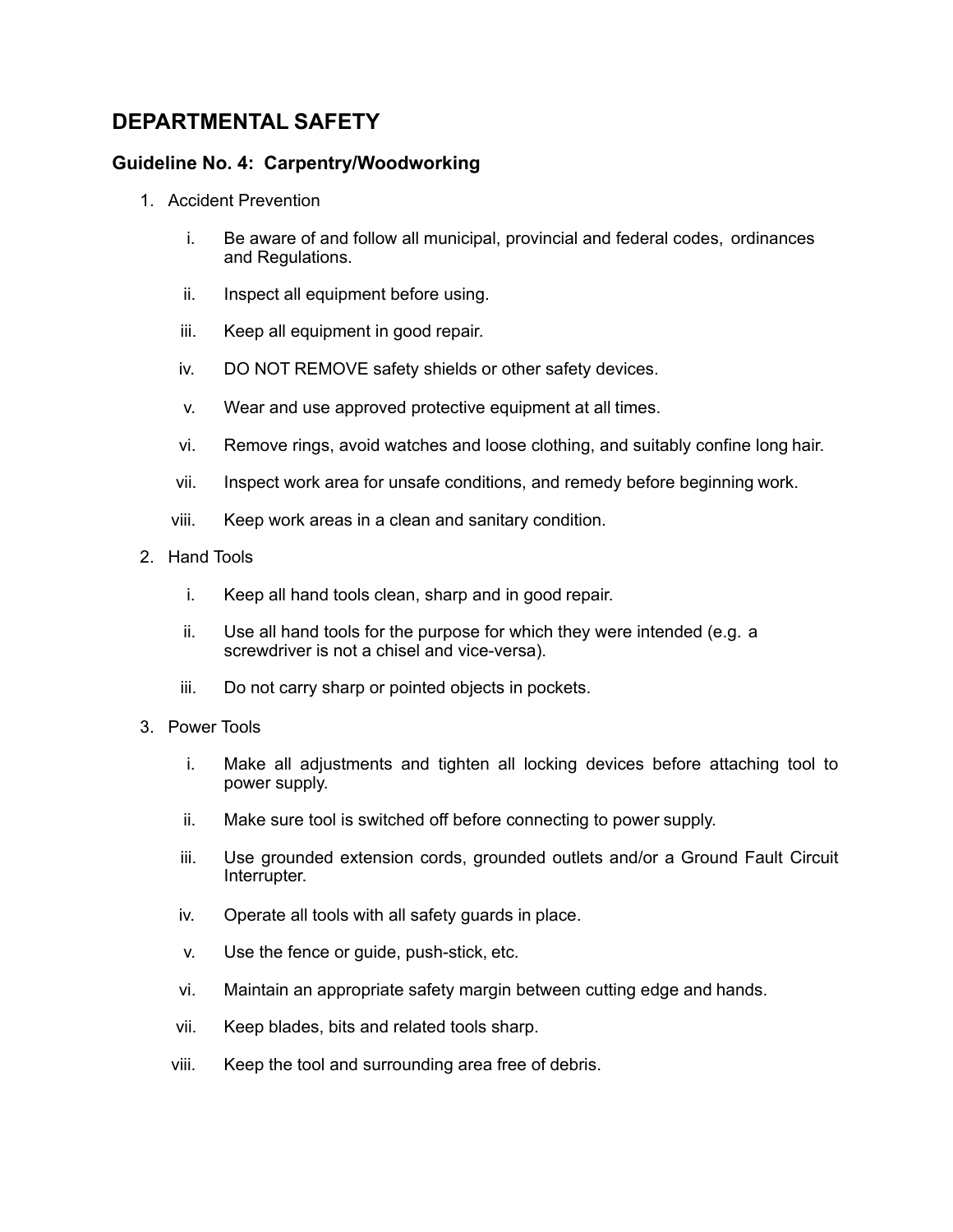- ix. Follow manufacturer's maintenance instructions.
- x. Handle all air-actuated devices with extreme caution.
- 4. Explosive-actuated Fastening Tools
	- i. The most important factor in achieving safe, satisfactory use of explosiveactuated fastening systems is operator training. Only trained and competent operators shall use explosive-actuated tools.
	- ii. All operators shall wear eye and ear protection.
	- iii. The latest edition of the ANSI A 10.3195 and any addition or amendment thereto shall be used as a guide for the safe operation and maintenance of explosiveactuated tools.

**NOTE: Should Ropes apply to carpentry/woodworking, please refer to the Rope section in Guideline 5.**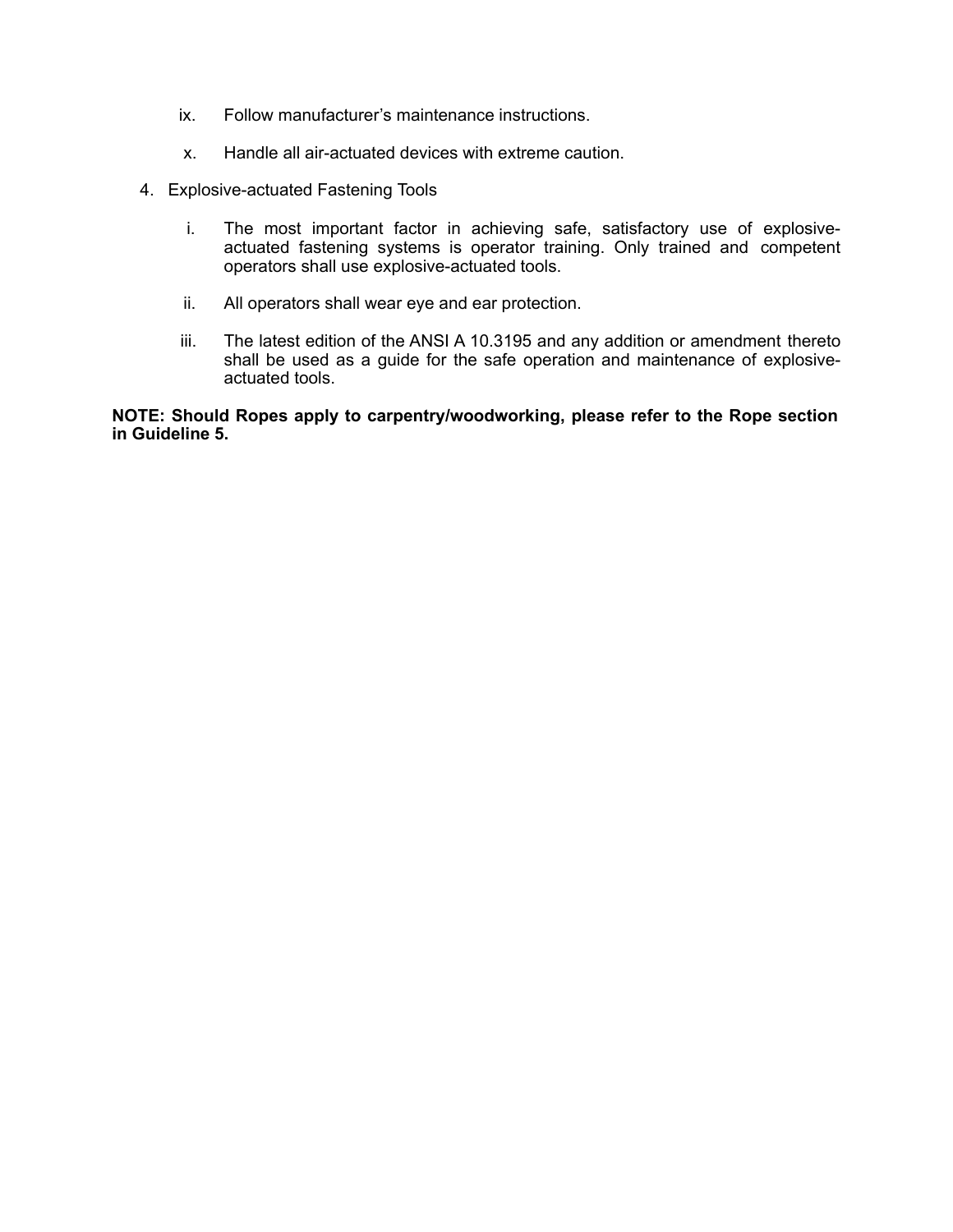## <span id="page-21-0"></span>**Guideline No. 5: Rigging**

#### Rigging Hardware

A device used to attach a load to a hoist is referred to as rigging hardware. Examples of rigging hardware include a chain, cable, webbing, bucket, grapple, hook, ring, sling or other means. The lifting capacity of any rigging hardware must be permanently identified on it. Before a load can be lifted, a person trained in the capacity of the rigging hardware must ensure the load is secure.

Employers shall ensure that rigging hardware is constructed, installed, operated, inspected and maintained in accordance with the latest version of the applicable ASME standard:

- ASME B30.9, "Slings";
- ASME B30.10, "Hooks"; or
- ASME B30.20, "Below-the- Hook Lifting Devices".

Where none of the standards noted apply an employer shall ensure that the rigging hardware complies with an adequate design certified by an engineer.

Rigging hardware must be inspected, by a competent person, before it is put into initial service or after a month or more of disuse and once during every year it is in operation. Records of inspection and repairs must be kept. The record must include the date, time, nature and results of the inspection or repair and the name of the person who performed the inspection or repair.

Note: The Nova Scotia Occupational Safety General Regulations do not require employees who work with rigging to have a particular certification, however it is highly recommended that anyone working within the industry obtain ETCP certification, see below.

#### ETCP Certification

**The Entertainment Technician Certification Program (ETCP)** is an industry-wide program that has brought together an unprecedented group of industry organizations, businesses and individuals to create a program of rigorous assessments for professional technicians. ETCP focuses on disciplines that directly affect the health and safety of crews, performers, and audiences. You may become certified through ETCP in the following areas: **[Rigger](http://etcp.plasa.org/candidateinfo/riggingexams.html) – Arena**, **[Rigger – Theatre](http://etcp.plasa.org/candidateinfo/riggingexams.html)**, and **[Entertainment](http://etcp.plasa.org/candidateinfo/electricalexam.html) Electrician**.

Personnel certification is the voluntary process by which a nongovernmental organization grants recognition to an individual who has demonstrated certain abilities, skills and knowledge. ETCP encompasses the creation of exams based upon identified bodies of knowledge, the conducting of those examinations, the awarding of certifications, and re-certifying individuals.

PLASA runs ETCP, which was originally developed by ESTA. The following organizations maintain seats on the ETCP Council: ACTSAFE, Alliance of Motion Picture and Television Producers (AMPTP), Canadian Institute for Theatre Technology (CITT), InfoComm International, International Alliance of Theatrical Stage Employees (IATSE), International Association of Venue Managers (IAVM), The League of American Theatres and Producers, Themed Entertainment Association (TEA), and United States Institute for Theatre Technology (USITT).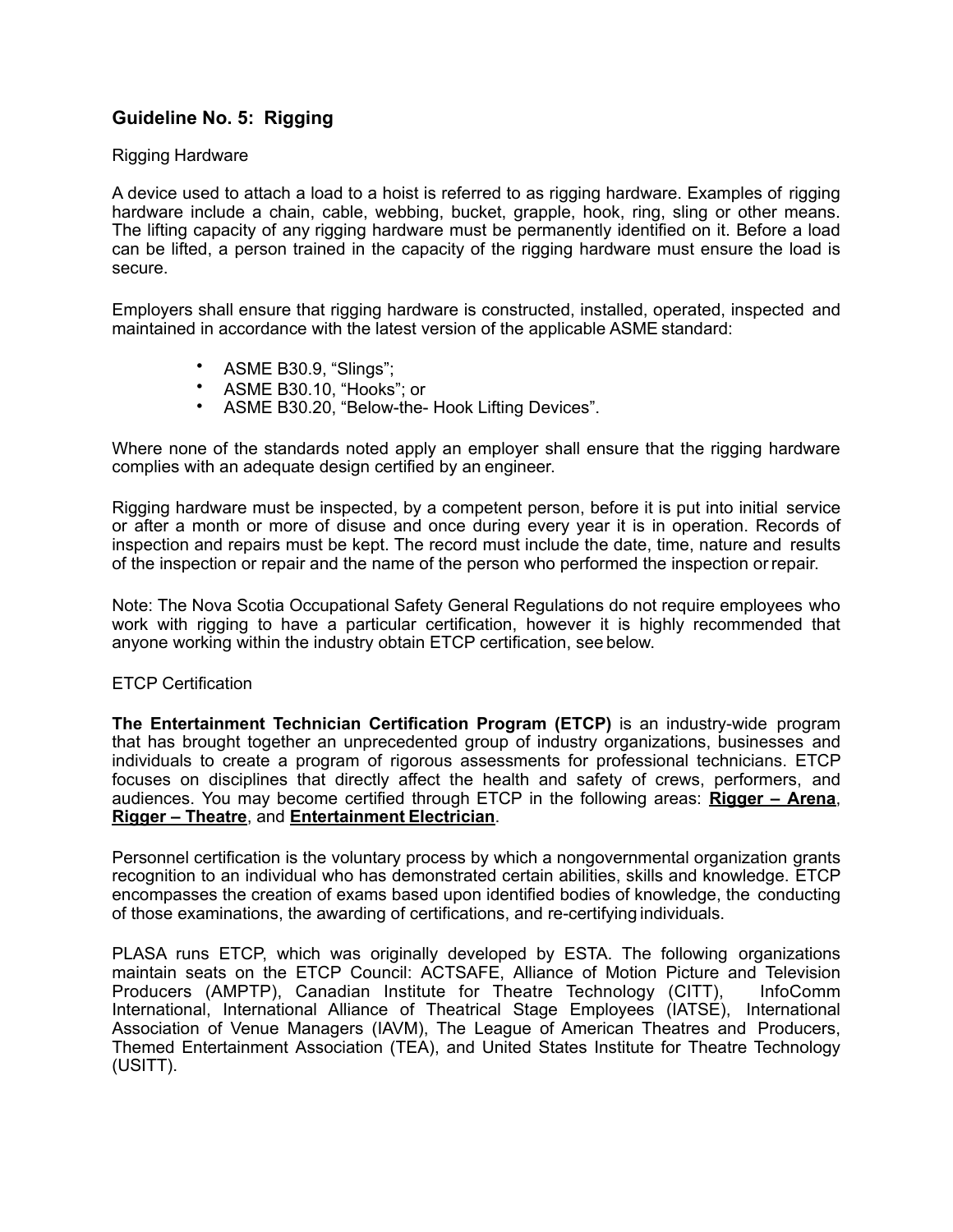#### Rope

- i. Keep the load within the safe limits of the working strength of the rope. A safety factor of five-to-one is generally used for new rope, eight-to-one for old rope, ten-to-one for rigging.
- ii. Thread rope in sheaves or pulleys correctly. Never use a smaller pulley or sheave than is recommended for the size of rope being used.
- iii. Avoid excessive knots (which can reduce strength of rope up to 50%).
- iv. Reverse rope ends in any tackle periodically so that all sections of it will receive equal wear.
- v. Never replace a shackle pin with a bolt.
- vi. Hooks on bridles should point out (away from centre of pull).
- vii. The angle between two bridle legs must not exceed 120 degrees.
- viii. All rigging materials must be used in accordance with manufacturers specifications and limits*.*
- ix. Do not lift with tip of hook.
- x. Do not force hook.
- xi. Balance loads to be hoisted. Use tag lines wherever possible.
- xii. Wear approved protective equipment, such as hard hats, gloves, safety boots, and eye protection.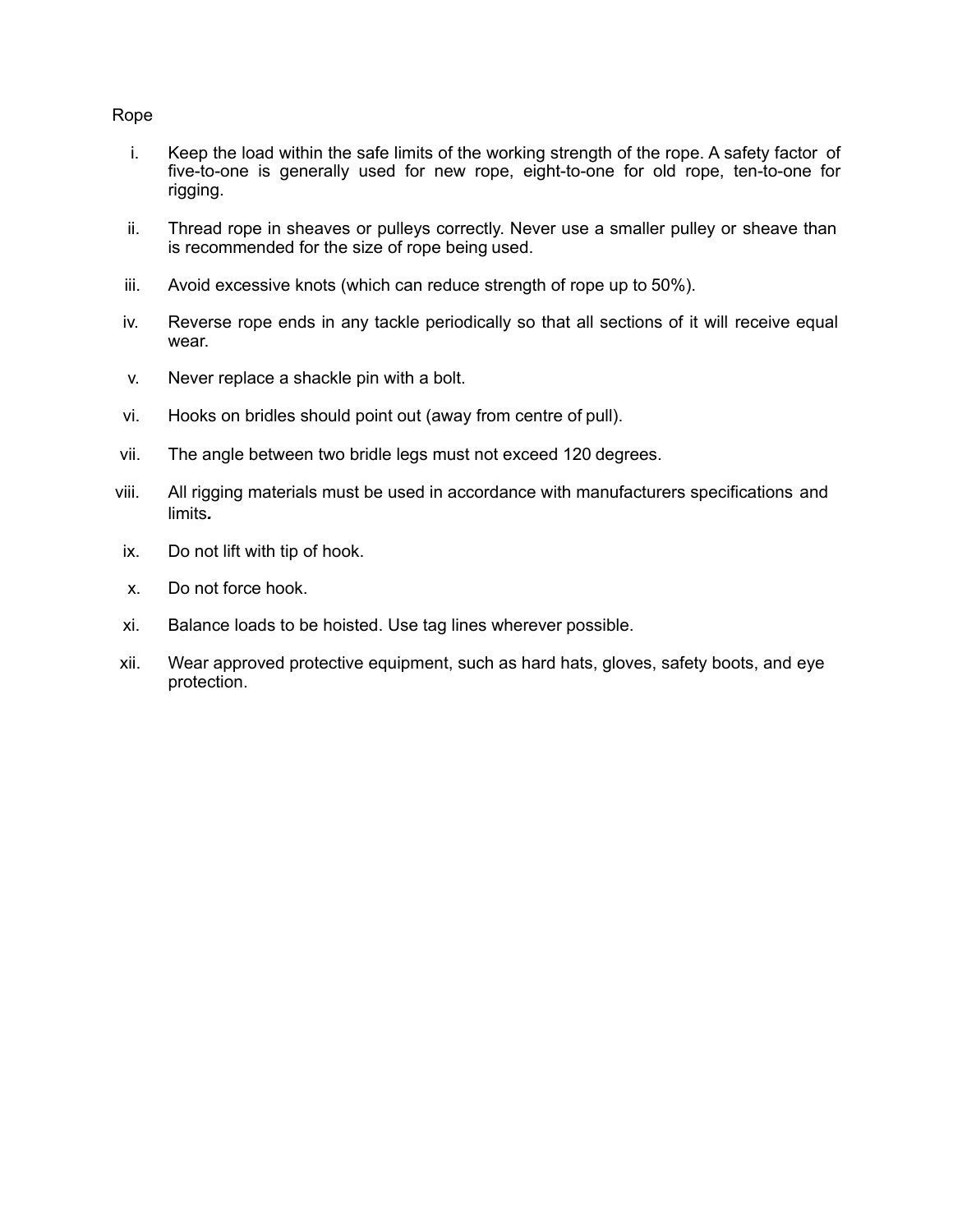## <span id="page-23-0"></span>**Guideline No. 6: Ladders, Scaffolding and Fall Protection Equipment**

*Erection, dismantling and/or working on any elevated platform are activities subject to certain hazards that cannot always be protected against by mechanical means - - but only by the exercise of intelligence, care and common sense. It is therefore essential to be competent, careful, and trained, as well as physically and mentally fit, in order to operate safely on these types of equipment.*

#### <span id="page-23-1"></span>**A. Ladders**

A portable ladder must be able to withstand 4 times the likely load to be imposed, is clean and free of grease, oil or other substance that may cause slipping, is maintained and is inspected before each use to ensure the ladder is in adequate condition. **This falls under the Occupation Safety General regulation sections 148 to 152. Note:** Class 3 ladders are intended for home use only and cannot be used at the workplace.

A manufactured portable ladder must meet the latest version of CSA Standard CAN 3-Z11. Any ladder meeting the CSA standard will have a marking indicating the manufacturer's name or trademark, when it was manufactured, its length and maximum extended length (where applicable), and the grade. It would also have a series of safety cautions, such as "Do Not Over Reach" on it.

A portable ladder must maintain an adequate overlap between the sections of the ladder and the locks must be engaged before a person climbs the ladder, if the ladder is extendable. The ladder should also be placed on firm footing and secured against movement. Also a ladder must be non-conductive, if there is a risk of contact with live electrical conductors. If a ladder is to be used as a step ladder, has legs securely held in position by means of a metal bracer or equivalent support.

When using a ladder the person must face the ladder when climbing up or down, use 3 points of contact when more than 1m above a safe surface, stand in the centre of the ladder, not stand on the material shelf, or the top step of the ladder, if the ladder is a step ladder and not work from the top 3 rungs of the ladder, if the ladder is not a step ladder. A ladder must be removed from service if it has any loose, broken or missing rung, split side rails or any other defects. When using a straight or extension ladder, follow the 4 to 1 rule: For every 4 m the ladder raises, place the bottom of the ladder 1 m away from the wall.

#### <span id="page-23-2"></span>**B. Scaffolding**

- 1. Where work cannot be safely done on or from the ground, a scaffold or other safe means of support shall be provided. Scaffolding must be erected, installed, assembled, used, handled, stored, adjusted, maintained, repaired, inspected or dismantled in accordance with the latest version of CSA standard CSA Z797, "Code of Practice for Access Scaffold". The installation, use or removal of a scaffold shall be supervised by a competent person designated by the producer, employing approved techniques and procedures including, but not limited to, the following:
	- i. The erection and dismantling of scaffold shall be supervised by a competent person. Also, every scaffold is to be inspected by a competent person each day prior to use. The inspection is for defects (damage, deterioration or loosening)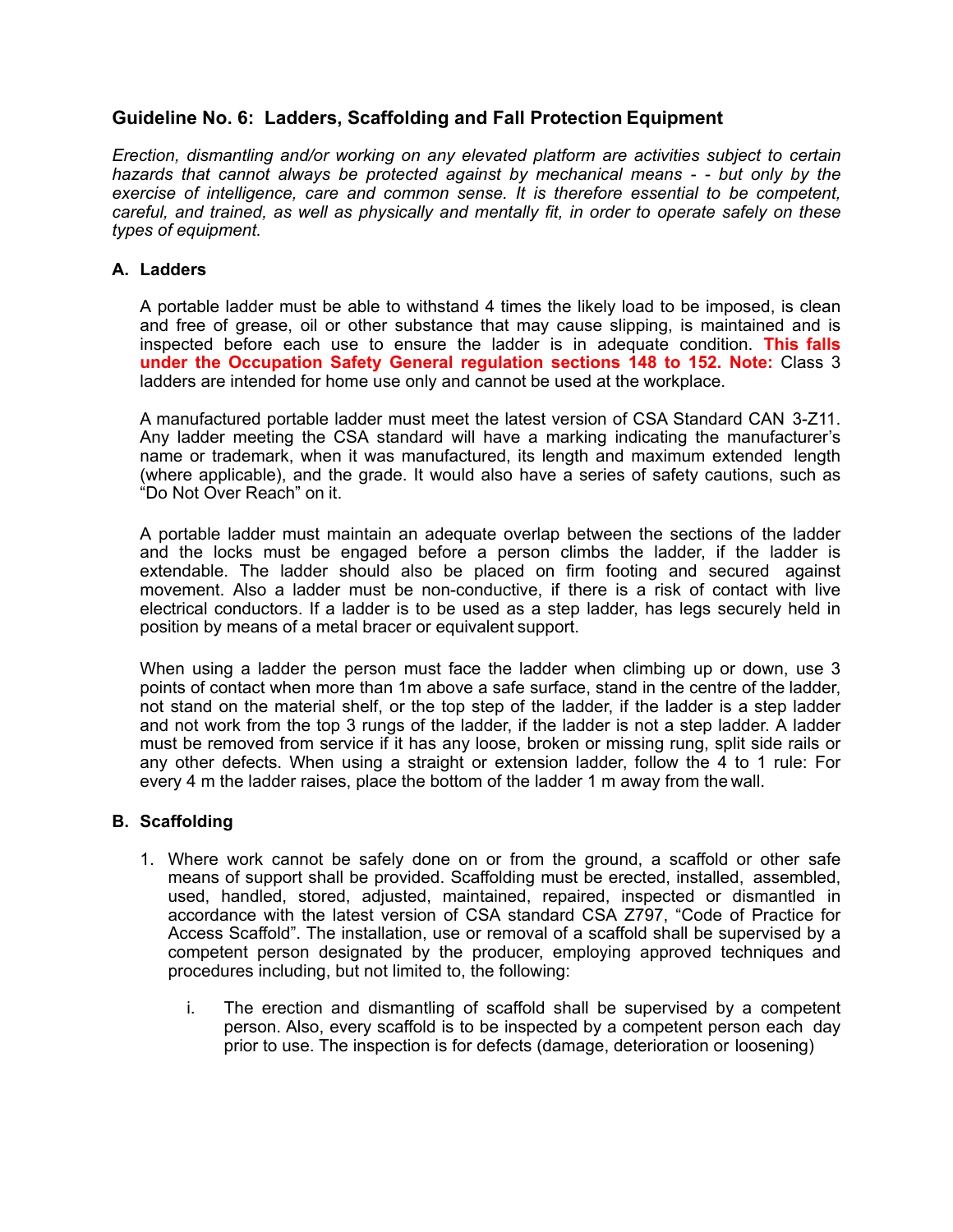that may affect its strength. If any of these are found the scaffold is not to be used until it is repaired or replaced;

- ii. Erect on firm foundation or utilize mudsills to prevent unsafe settlement use screw jacks, not blocking (apple box, 2 x 4's, wedges, etc.) to adjust to uneven grades. Do not extend screw jacks more than the supplier's recommendation;
- iii. Scaffolding must be braced diagonally in the vertical and horizontal planes to prevent lateral movement and the vertical supports can be no greater than 3 m apart. Fasten all braces securely and do not climb on braces;
- iv. Working platform height shall not exceed three times the smallest base dimension without securing. If the scaffold cannot be secured to a building then outriggers may be used. A scaffold shall be secured every 15 feet vertically and every 21 feet horizontally;
- v. No scaffold shall be loaded in excess of its rated capacity or used to support a ladder or other structure or device for the purpose of increasing the scaffold's working height or area;
- vi. Working platforms shall be a minimum of 458 mm/18 inches in width, securely fastened in place, designed to withstand at least four times the maximum load, constructed of wooden planks or commercially manufactured;
- vii. Every scaffold must be capable of supporting at least four times the maximum total load that is likely to carry including: persons, equipment, material etc. Scaffolding must have a safe means of entering and leaving (access and egress) and must have fittings and gear that comply with the manufacturer's specifications or a professional engineer's design;
- viii. No person or unsecured equipment shall remain on a rolling scaffold while the scaffold is being moved. A rolling scaffold shall be equipped with suitable braking and locking devices and a mechanism that, when applied, secures the wheels of the scaffold. In addition, rolling scaffolds must be assembled with horizontal cross-bracing starting at the base and at 4.6 m vertical intervals and from component that are designed by the manufacturer or a professional engineer, during assembly;
- ix. A guardrail is recommended for any scaffold of any height. A guardrail (including top rail, mid-rail and toe board) shall be provided on the open sides and ends of a scaffold that is ten (10) or more feet (two or more sections) above the ground or other safe walking surface. A guardrail must be designed and installed in compliance with the latest version of CSA standard CSA Z797, "Code of Practice for Access Scaffolds". When guardrails cannot be installed on the scaffold, use appropriate fall protection equipment, (refer to Part C of Guideline No. 6). Appropriate fall protection must be used during the erection and dismantling of the scaffold;
- x. Electrical cords, ropes, hoses, etc. should be checked for adequate clearances and length prior to hoisting or moving;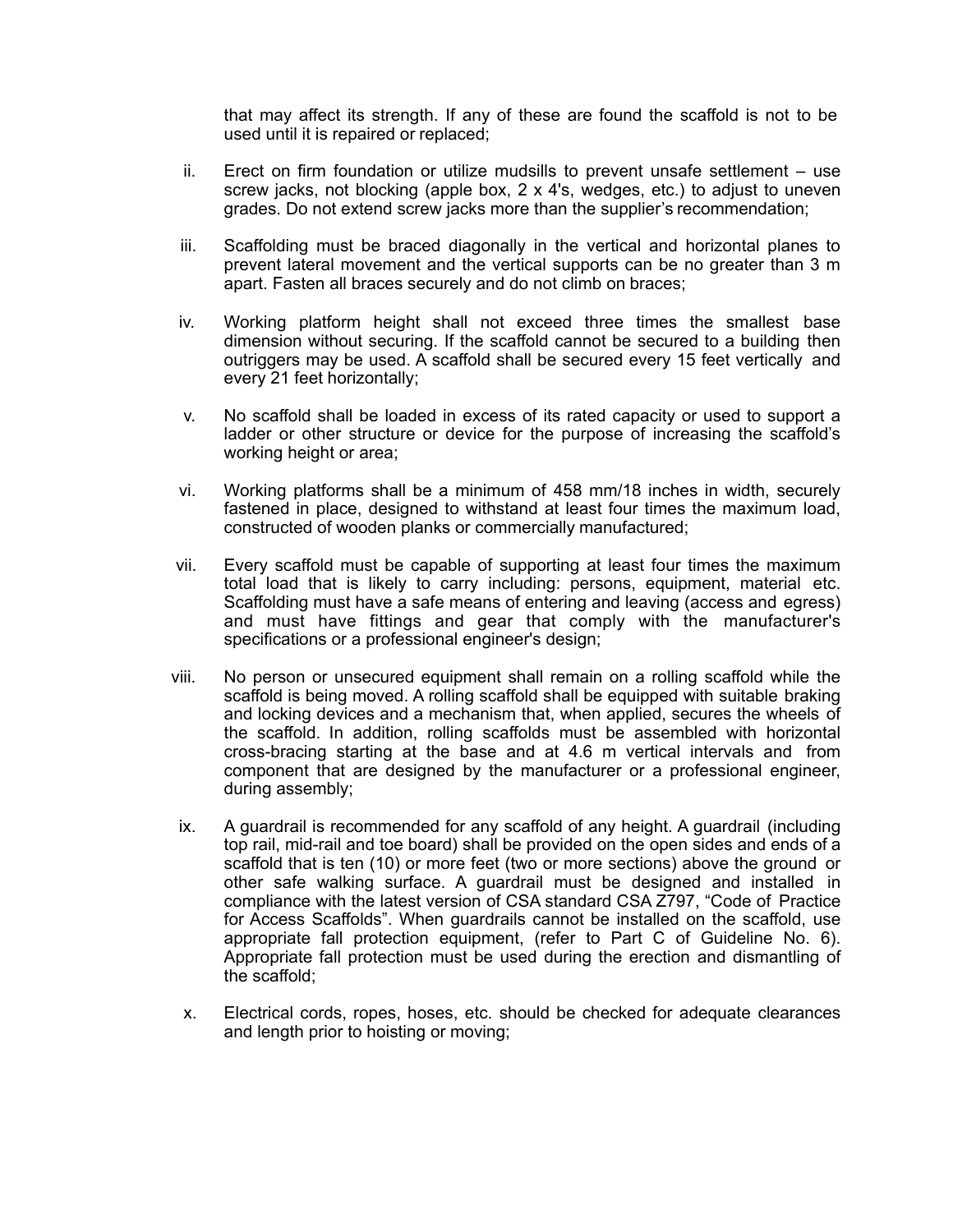- xi. When hanging large areas of material (drapes, tarpaulins, silks, etc.) from a scaffold or other elevating device, additional adequate securing shall be provided and the design must be certified by an engineer, as outlined in CSA Z797, "Code of Practice for Assess Scaffolding";
- xii. In windy or gusty conditions, the designated supervisor should remove personnel, equipment, or both, from the scaffold and/or area, to reduce any risk from capsizing; and
- xiii. Where work is being performed on a scaffold above a work area to which access is not restricted, persons below shall be protected from the hazard of objects falling from the scaffold by overhead protection or tying of tools and other unsecured objects.
- 2. In some cases, the design of the scaffold used at the site must be certified by a professional engineer, such as when the scaffold is wooden, pumpjack or suspended. See the applicable Regulations for additional information.

**Training** 

Employees who erect or use scaffold shall be trained in accordance with the latest version of CSA standard Z797, "Code of Practice for Access Scaffold". A record of the employees training must be maintained by the employer and training organization and the employee shall be provided with certificate or card.

#### <span id="page-25-0"></span>**C. Fall Protection Equipment**

Fall protection must be used when working at heights of 3 m (10 ft.) or more, or when a fall from a height of less than 3 m (10 ft.) carries an unusual risk of injury.

Fall protection equipment maybe used:

- 1. During set construction;
- 2. When erecting or dismantling scaffolds;
- 3. When working on elevated platforms (including scaffolds that lack guardrails);
- 4. When working at elevated locations such as on roofs or cliffs, or in pits, wells, or mine shafts; or
- 5. During stunts and other filming activities.

The different types of fall protection include wearing a fall arrest system, a guardrail, a personnel safety net, temporary flooring, a travel restraint system or some other means that provides a level of safety equal to or greater than a fall arrest system.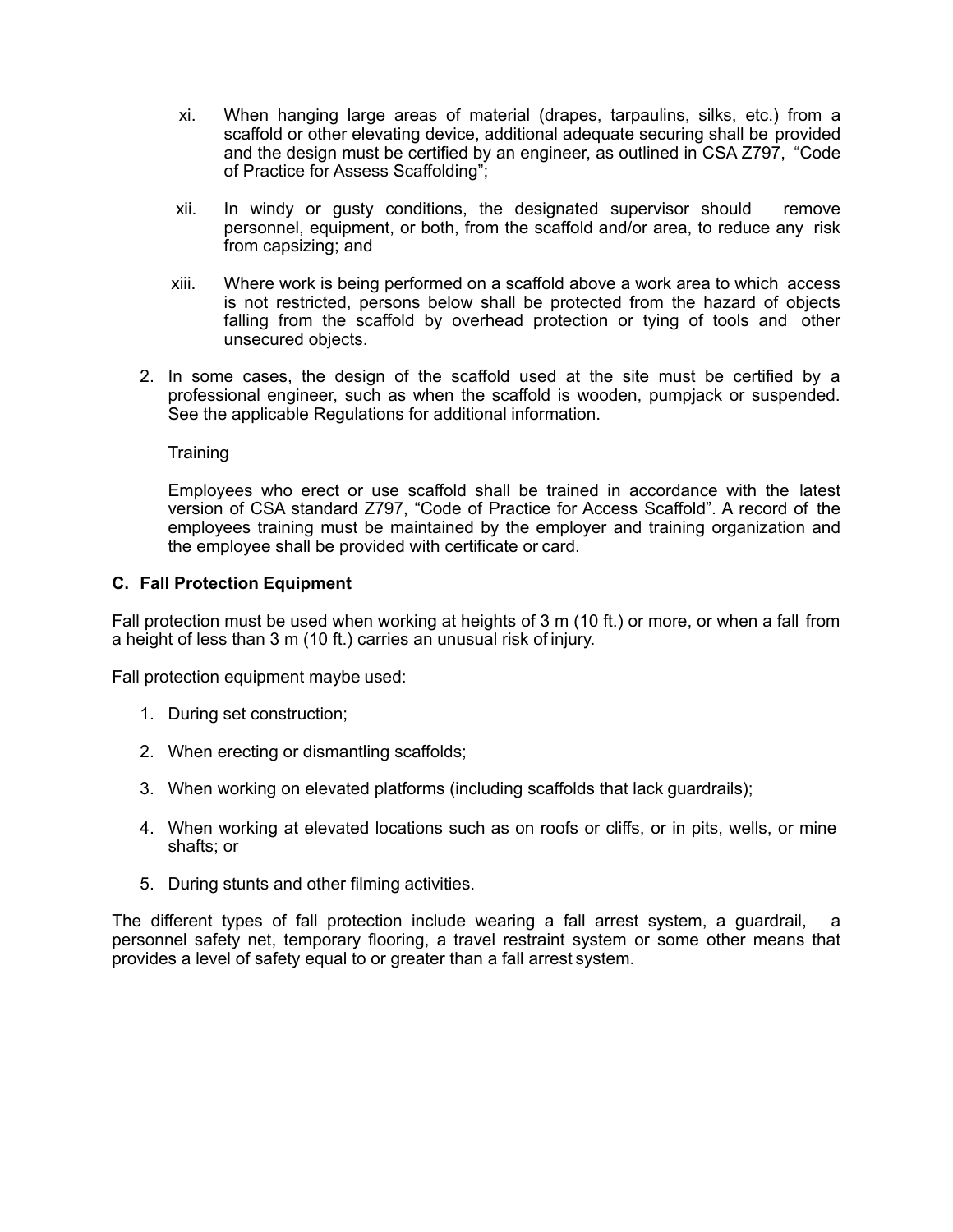#### <span id="page-26-0"></span>**D. Fall Protection Plans and Procedures**

1. Written fall-protection safe-work procedure

Whenever any of the previously mentioned forms of fall protection are used where the maximum fall distance is less than 7.5 m, except for permanent guardrails, a written fallprotection safe-work procedure must be established which includes the following information:

- i. The nature of the work to be performed;
- ii. The typical duration of the work;
- iii. A description of the work;
- iv. A list of the primary tools or equipment used in the work;
- v. Reference to applicable health and safety legislation and regulations;
- vi. A list of potential fall hazards of the work and their associated risks;
- vii. The risk controls to be used to prevent injury to persons coming in contact with known hazards;
- viii. The effect of weather conditions;
- ix. The name of the person or position that has supervisory responsibility for the work, whether the person is present at the work area or not;
- x. The training and qualifications required for persons who will perform the work, as determined by the employer;
- xi. A method for communicating the fall-protection safe-work procedure to any person who may be affected by the procedure.
- 2. Written fall-protection safe-work plan

Whenever any of the previously mentioned forms of fall protection are used where the fall distance is greater than 7.5 m, except for permanent guardrails, a written fall-protection safe-work plan must be established which includes the following information:

- i. The nature of the work to be performed;
- ii. The anticipated duration of the work;
- iii. A description of the work;
- iv. A list of the primary tools or equipment to be used in the work;
- v. Reference to applicable health and safety legislation and regulations;
- vi. A list of potential fall hazards of the work and their associated risks;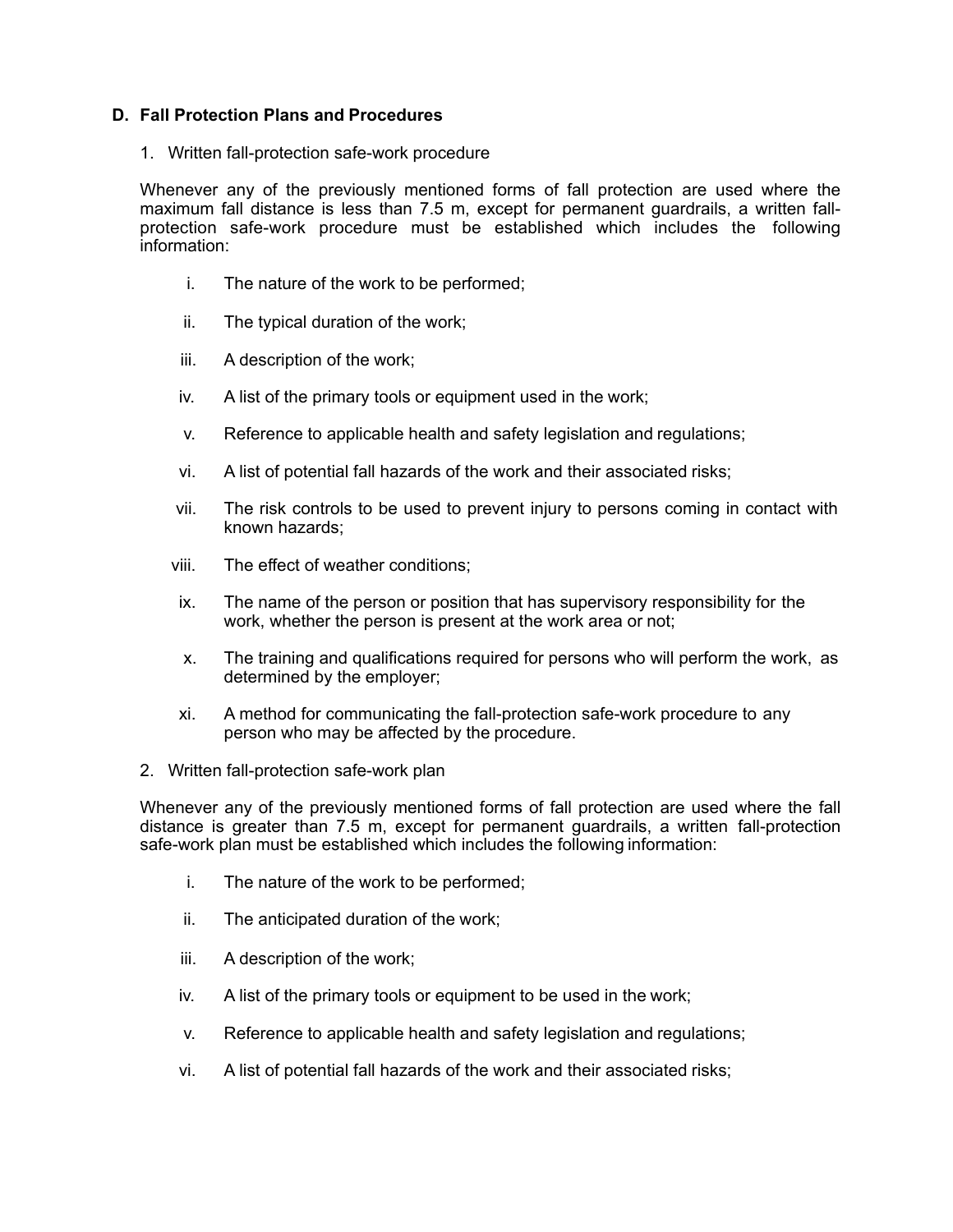- vii. The fall-protection system or systems to be used at the work area;
- viii. Any anchorages to be used during the work;
- ix. If a fall-arrest system is to be used, confirmation that the clearance distances below the work area are sufficient to prevent a person from striking:
	- a. The nearest safe surface or water;
	- b. A surface or thing that could cause injury to the person on contact; or
	- c. Exposed hazardous material, such as an open tank, pit or vat.
- x. A procedure to address the risks associated with the potential for swing as a result of anchorage placement when a person is using a fall-arrest system;
- xi. The procedures to be used to assemble, maintain, inspect, use and disassemble a fall-protection system, as applicable;
- xii. Schedules for inspecting any fall-protection systems and the names of any persons responsible for carrying out the inspections;
- xiii. Adequate written rescue procedures to be used if a person falls and requires rescue, including if a person is suspended by a fall-arrest system or personnel safety net;
- xiv. The effect of weather conditions;
- xv. The name of a designated competent person to supervise the work area;
- xvi. The training and qualifications required for persons who will perform the work, as determined by the employer;
- xvii. A method for communicating the fall-protection safe-work plan to any person who may be affected by the plan.

\*Please remember that all plans and procedures must be available at the worksite at all times.

#### Train employees

Before allowing cast or crew into an area where a potential falling hazard exists, the supervisor must ensure that employees have been trained in the fall protection system being used for that area and that employees understand the procedures they need to follow. The employees must take and successfully pass training on fall protection at least once every 3 years and they must have their fall protection training certificate or card available at the workplace at all times. A record of the employees training must be maintained by the employer and the training organization.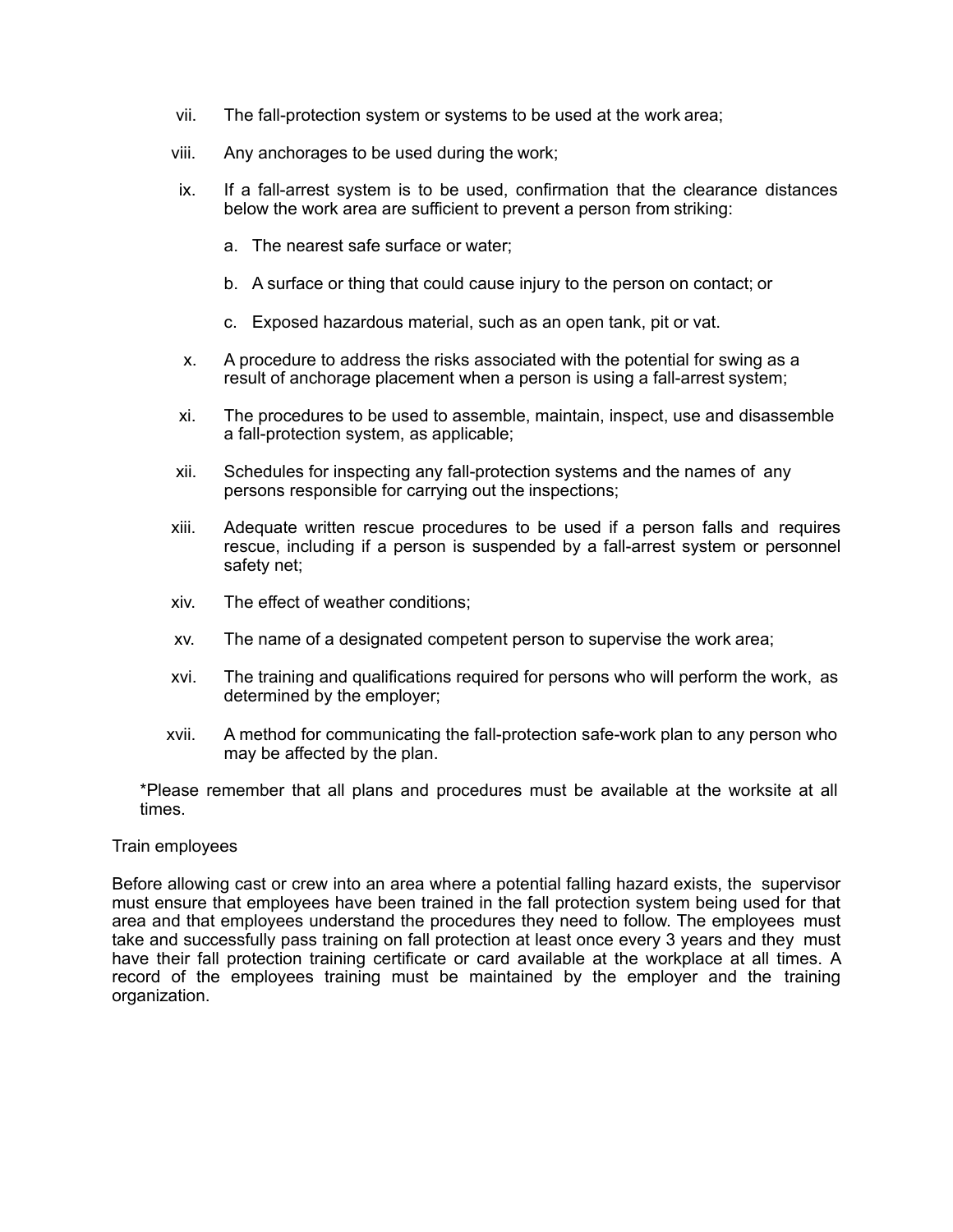#### Fall restraint systems

Whenever possible, use a fall restraint system to prevent employees from getting into a situation in which they can fall. Guardrails are the preferred type of fall restraint. If guardrails are not practicable, each worker can use a safety belt or harness attached to a securely anchored lanyard. The lanyard limits the distance that the worker can move and prevents the worker from getting too close to an edge.

#### Fall arrest systems

If a fall restraint system is not practicable, use a fall arrest system instead. A fall arrest system will not prevent a fall from occurring in the first place, but it will stop a worker's fall after a short distance, preventing the worker from hitting the surface below. When using a fall arrest system, the worker must wear a safety harness attached to a securely anchored lanyard that will limit the fall to a safe distance. Safety harnesses are specially designed to help protect the worker against internal injuries if a fall occurs — do not use safety belts in fall arrest systems. If a fall arrest system is not practicable, suspend a safety net below the work activity. You may also need to set up a control zone and a safety monitoring system. All components of the Fall Arrest System, as well as training and inspections, must comply with the latest version of CSA standard CSA Z259.16, "Design of active fall-protection systems". When fall arrest systems are used it is strongly recommended that a rescue plan be put in place.

Inspect fall protection equipment

Each component of a fall arrest system, including each lifeline, shall be inspected by a competent person prior to each use to determine whether there is any defective, or otherwise unsafe components and if a defect is observed, no person shall use or permit the use of the system until the defective components are replaced or repaired.

Maintain and store fall protection equipment safely

To keep all fall protection equipment in good working order, take the following steps:

- 1. Remove defective parts from service immediately;
- 2. After a fall protection system has arrested a worker's fall, remove it from service and have it inspected and re-certified by the manufacturer or a professional engineer;
- 3. Keep safety belts, harnesses, lanyards, lifelines, connecting hardware, anchors, and other fall protection devices free from dirt, grease, chemicals, ultraviolet (UV) rays, and other conditions that could contribute to their deterioration; and
- 4. Store fall protection equipment in a box or locker away from sharp tools, equipment, and other objects that may damage the fall protection equipment.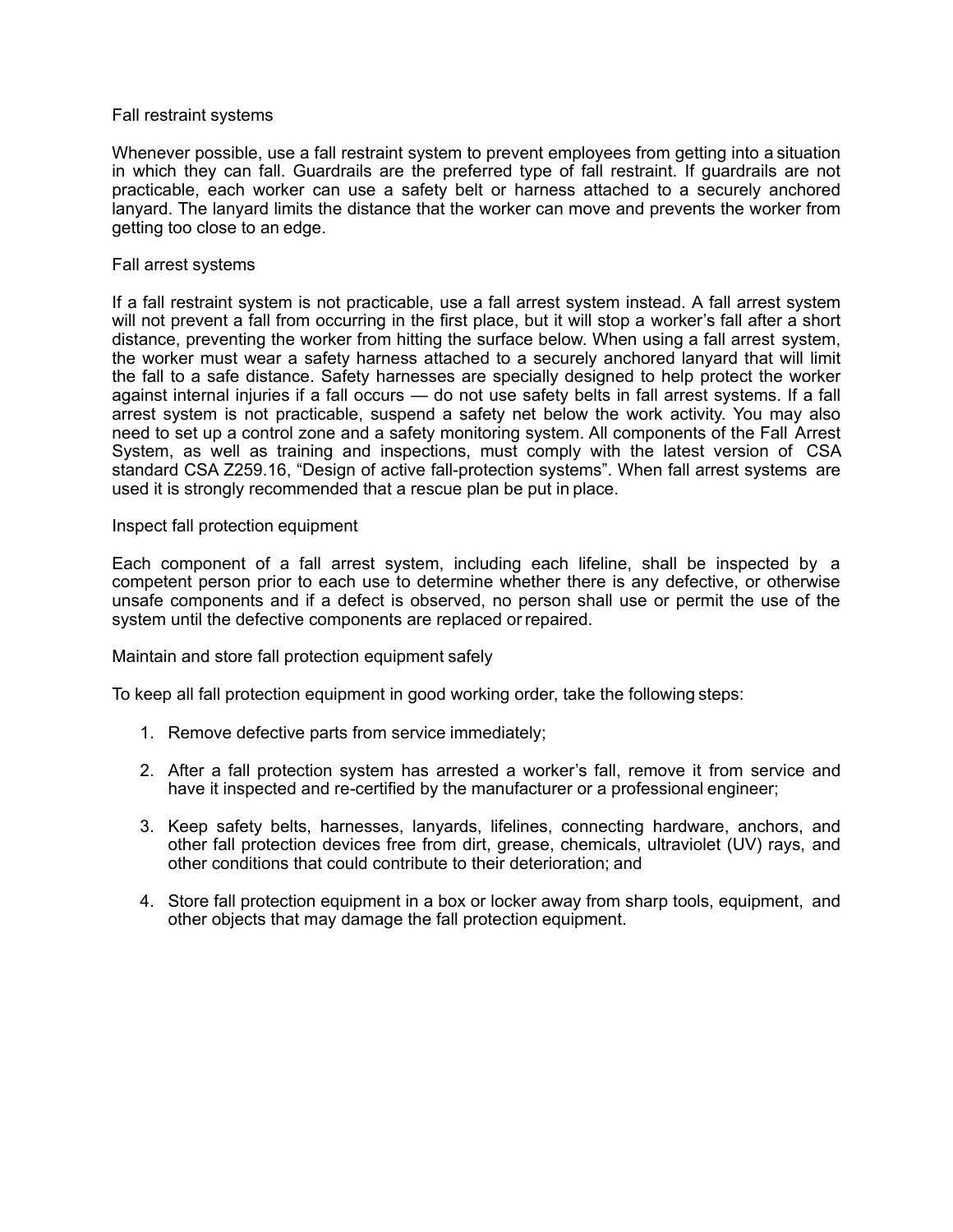## <span id="page-29-0"></span>**Guideline No. 7: Camera Cranes and Mobile Elevating Work Platforms**

#### <span id="page-29-1"></span>**A. Camera Cranes**

- 1. The Key or Dolly Grip should be consulted as to the adequacy of any specific equipment for a particular sequence or shot. The Key or Dolly Grip should ensure that any equipment has been inspected by a competent person within twelve months prior to its use. Only trained crew members should operate cranes. Cranes must be operated, inspected and maintained as per the latest version of the applicable CSA or ANSI Standard. The owner's manual must be kept on site and easily accessible at all times.
- 2. Preparation of both the equipment and its support surface should be made by the designated operator. The crane base and pedestal should always be leveled and plumbed before it is used.
- 3. Under no circumstances should any person or equipment be added to or removed from a crane without the permission of the designated operator. No one shall pass under either arm of a crane without advance permission from the designated operator.
- 4. A crane should not be left unattended while being prepared for use or while in use.
- 5. The following precautions should always be taken when using a crane:
	- i. incomplete or damaged equipment shall never be used;
	- ii. no crane shall be used closer than the following distances from power lines: 750 – 69,000 volts - 3 meters/10 feet; Greater than 69,000 volts and up to 138,000 volts - 5 meters 15 feet; or Greater than 138,000 volts - 6 meters 20 feet.

\*NOTE: No employee shall carry out work that may bring an employee or object closer than 6.0 m to an overhead energized power line where the voltage of the power line is not known to the employee carrying out the work.

- 6. When using a crane close to any overhead obstructions, or mounted on moving vehicles, adequate clearances should be maintained at all times, taking special care with all personnel involved in its use.
- 7. When using a crane on unstable surfaces, such as sand, a crane should be blocked in a way to prevent collapse if the surface shifts. This also applies to laying any supports or track over a change in surface (such as sand to rock) or a change in grade.
- 8. Any riser used to raise a crane should be able to support the weight of the crane and the personnel using it. It should also be adequately braced against collapse, taking the surface conditions into account.
- 9. Tracking surfaces should be properly laid and constructed in accordance with Suppliers' and/or Manufacturers' recommendations.
- 10. The crane arm should never be left unbalanced. If uncoated lead ingots are being used as weights, work gloves should be worn by any employees handling them.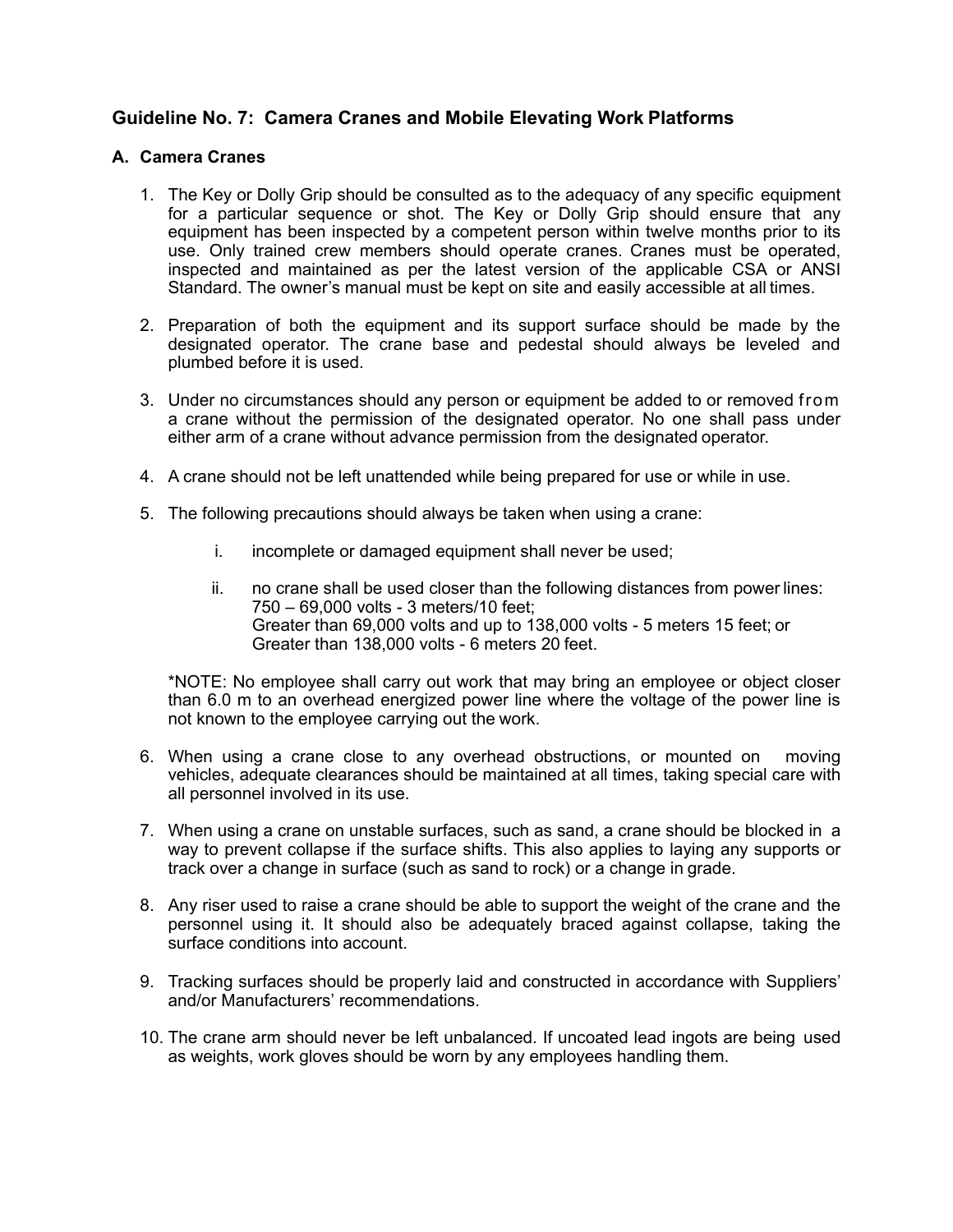11. The designated operator should ensure that persons riding the crane use seats and safety belts.

#### <span id="page-30-0"></span>**B. Mobile Elevating Work Platforms**

This guideline encompasses devices such as scissor-lifts, aerial extendable boom platforms, bucket-trucks, cherry pickers, etc. These Guidelines do not replace other additional safety and precautionary measures recommended by the manufacturer or Department of Labour and Advanced Education Regulations to cover usual or unusual conditions. All power operated elevating work platforms shall be designed, constructed, erected, maintained, inspected, monitored and used in accordance with the applicable CSA standard.

- 1. Mobile elevating devices shall be operated and supervised by a competent person designated by the Producer.
- 2. Equipment should be inspected prior to its operation for satisfactory condition, damage, and defects, including all operational controls. A legible operator's manual should be provided with the equipment.
- 3. Operators shall, in considering the job to be performed, evaluate the job site location for potential hazards, stability, etc. Wheel locks shall be used on inclined surfaces. Outriggers or stabilizers must be used in accordance with Manufacturer's specifications.
- 4. The basket, tub or platform shall not be loaded or operated beyond its rated maximum height or reach.
- 5. Equipment shall not be operated within 6 meters of a power line unless you have a safe clearance report from the local power utility. The operation of aerial devices OVER energized high voltage sources OF ANY KIND is prohibited AT ALL TIMES.
- 6. Approved fall arrest system shall be worn when working on these platforms:
	- i. The lanyard shall be securely attached to the boom, basket tub or platform;
	- ii. The lanyard shall be attached in a manner that prevents a free fall of more than 1 meters (3 feet) unless equipped with shock absorbing system;
	- iii. Tying off to an adjacent pole, structure or equipment while working from the basket, tub or platform is not permitted; and
	- iv. Objects or production equipment with the potential of falling from an aerial platform shall be secured with an adequate safety lanyard.
- 7. Ladders, planks or other objects shall not be placed in or on top of the platform or guardrail to gain greater height. Personnel shall not sit or climb on the edge of the basket/platform.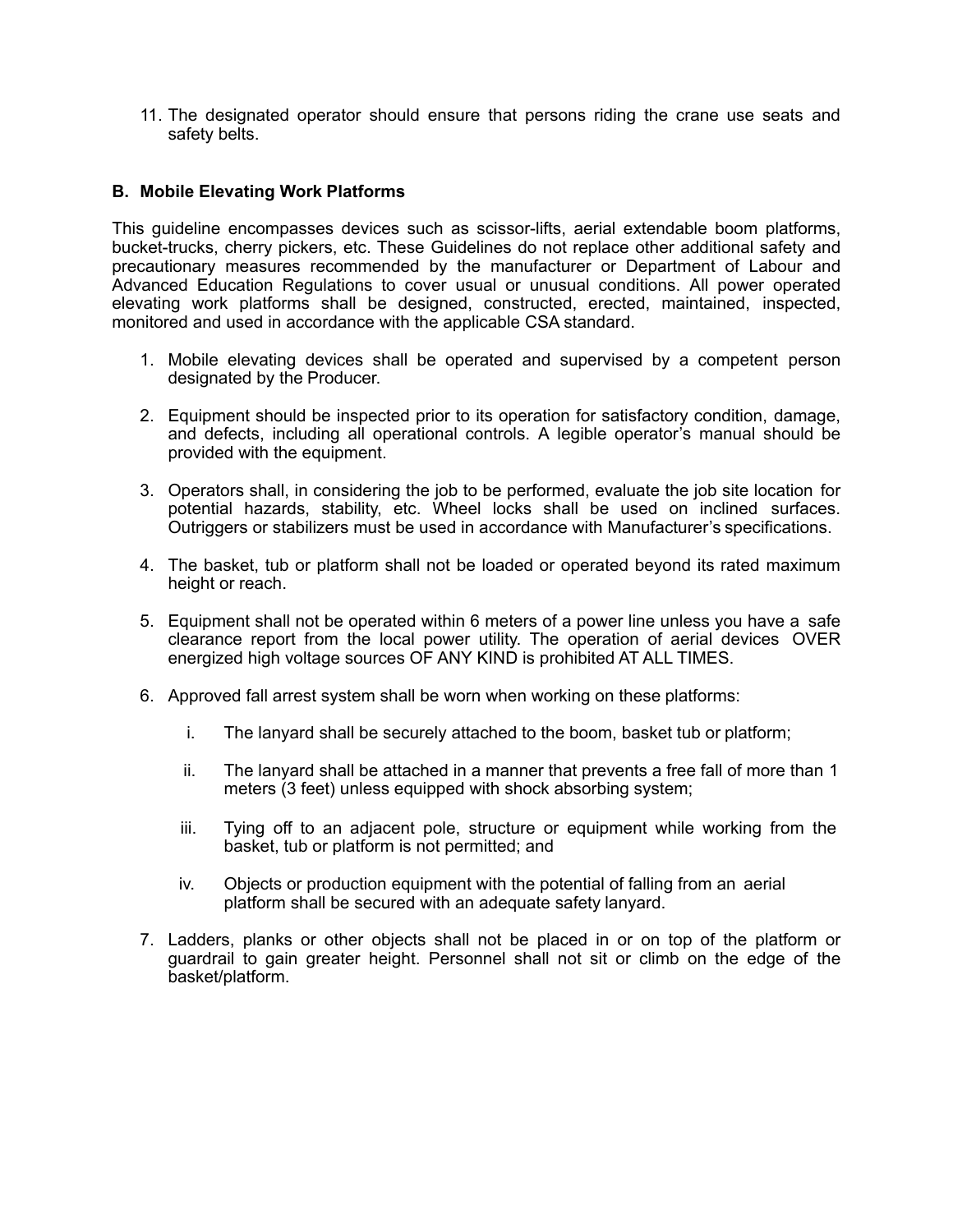- 8. Personnel shall not work from aerial platforms when:
	- i. Exposed to extreme weather conditions (thunder storms, heavy rain, extreme heat or cold) unless provisions have been made to ensure their protection and/or safety;
	- ii. Winds exceed 40km per hour;
- 9. "Towering" (traveling with a worker in the extended basket) is only permitted when absolutely necessary (to get over or under an obstacle) and only for a short period of time.
- 10. Any mobile elevating device left unattended by its designated operator must be lowered and locked or rendered inoperative to prevent the device from being started or set in motion by an unauthorized person; or
- 11. There should be suitable means of communication between persons on these platforms and those operating the platforms on the ground.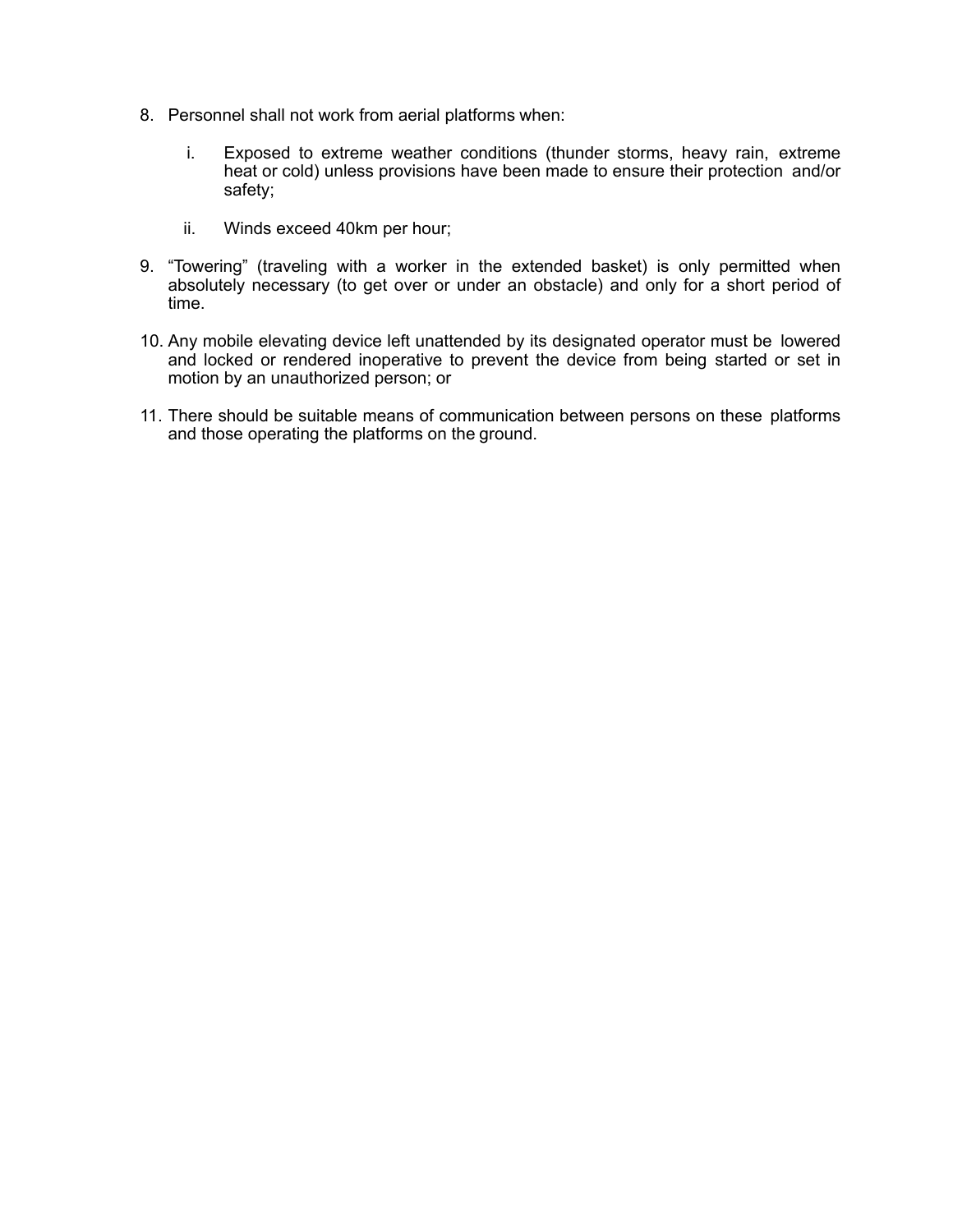## <span id="page-32-0"></span>**Guideline No. 8: Electrical Safety**

#### <span id="page-32-1"></span>**A. Installation and General Information**

- 1. An experienced and competent person shall tie-in to all electrical distribution systems.
- 2. Only experienced and competent persons shall be authorized to do any work on any energized electrical lines or equipment.
- 3. Electrical installations must be installed, assembled, operated, inspected, serviced, tested, maintained, repaired and dismantled in accordance with the most recent edition of the applicable CSA standard.
- 4. Appropriate proper non-conducting protective equipment, such as rubber-soled shoes, rubber gloves, and mats shall be worn/used when tying in and during conditions of high humidity. When work is required on an energized system, the employer must provide all the required protective equipment and devices and ensure that they comply with the applicable standard. Refer to Section 123 of the Nova Scotia Occupational Safety General Regulations.
- 5. The power supply shall be disconnected, locked out of service and tagged before any work is done on electrical installations or equipment and also when people are working near exposed live parts of electrical installations or equipment.
- 6. No work should be carried out that will bring a person or object closer than the distances set out in the following table to an overhead power line or power line equipment: 750 volts and up to 69 000 volts - 3.0 m; greater than 69 000 volts and up to 138 000 volts 5.0 m; or greater than 138 000 volts - 6.0 m

\*NOTE: No employee shall carry out work that may bring an employee or object closer than 6.0 m to an overhead energized power line where the voltage of the power line is not known to the employee carrying out the work.

- 7. Connectors and cable shall be provided with standard color coding: Red, Blue, Black – Line; White – Neutral; and Green – Ground.
- 8. When there is a hazard from electrical contact in wet locations, a Ground Fault Circuit Interrupter shall be installed at the receptacle, or in the circuit at the panel.
- 9. Temporary leads exiting a distribution panel shall be secured so that the weight of any cables does not put a strain on any electrical connector.
- 10. All power feeds shall be protected from mechanical damage. In high traffic areas, cables shall be laid in rubber troughs or shall be covered.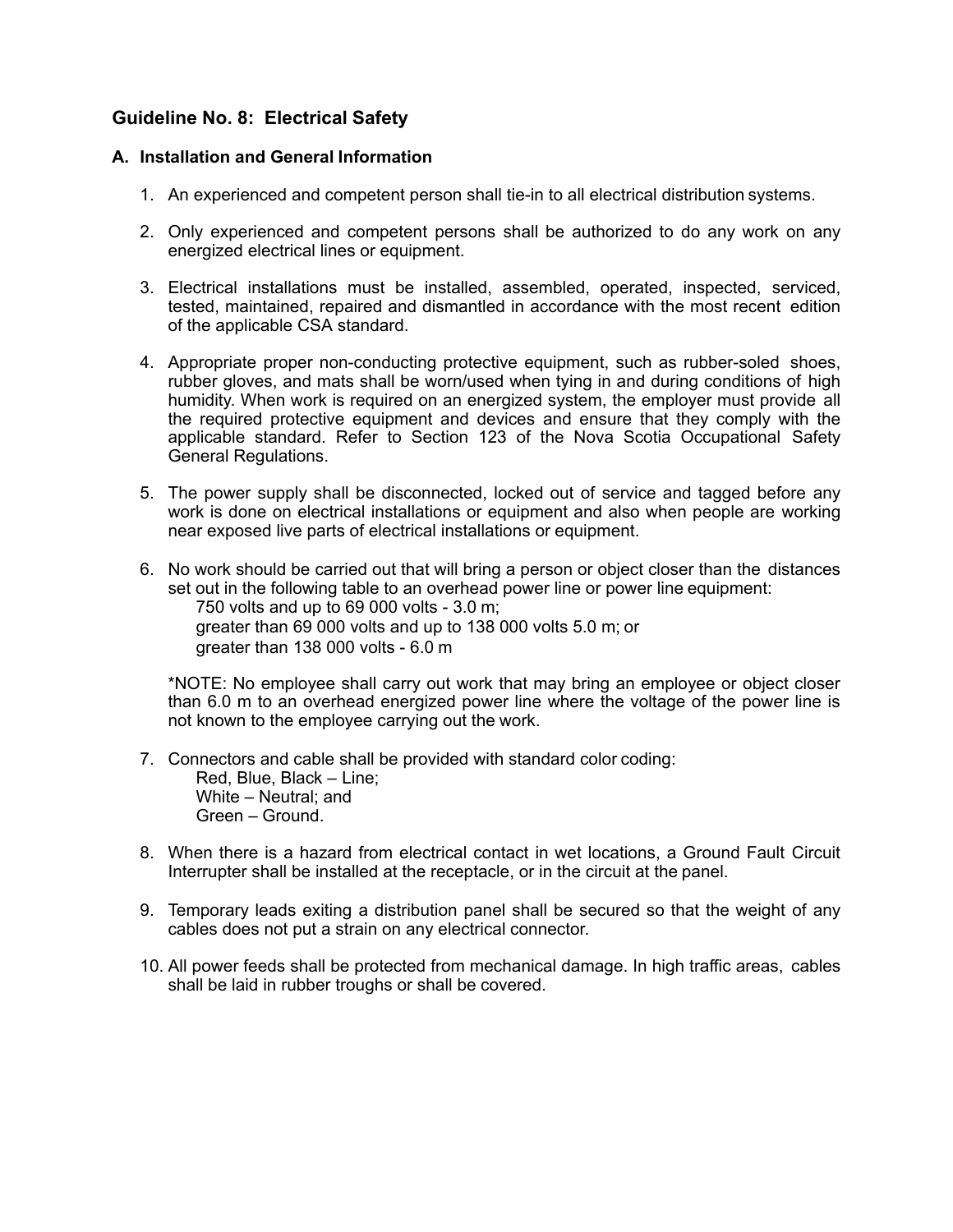#### <span id="page-33-0"></span>**B. Electrical Department Personnel**

- 1. Complete control of any electrical activity during production including the authority to abort – should be given to a competent Gaffer/Lighting Director. The Gaffer/Lighting Director and/or Best Boy are responsible for, and are in charge of, all temporary power distribution systems for screen based productions. They must be consulted prior to the use of any electrical system, including all on-set practical's.
- 2. The electrical department should have an emergency lighting system available to adequately light an escape route in the event of a blackout.
- 3. All electrical personnel shall be aware of the load bearing capacity of each type of cable, adaptor, or distribution box in use on the set.
- 4. All personnel shall be made aware of high voltages used by gas discharge lamps such as neon, HMI's, CSI's and fluorescent. Anyone using these sources shall be familiar with the ballasts used and ensure that any related safety devices are in proper working order.
- 5. All personnel shall be advised that various "arc" type lamps including HMI's emit much larger amounts of ultraviolet (UV) light than tungsten lamps. Care shall be taken to protect against skin and eye damage when these instruments are set up close to people and animals.
- 6. In addition to protective footwear, protective equipment (including gloves, protective glasses, etc.) shall be worn when carrying, handling or moving hot luminaries. Bulbs shall be allowed to cool sufficiently before the luminaries are moved.
- 7. In damp or rainy conditions, make sure that all persons are clear of the lamphead as humid conditions increase the conductivity of the air, and thus the likelihood of "arcing".
- 8. Prior to "striking" an HMI or similar source, the operator(s) shall ensure that no one is in contact with the unit, its support, or its ballast.
- 9. Correct procedures should be exercised when performing lifting, lowering, carrying, pushing and pulling. (refer to Appendix C: Bio-Mechanics of Lifting)
- 10. Before a lighting fixture is re-lamped, repaired or otherwise worked on, the fixture shall be switched off and disconnected from the power source.

#### <span id="page-33-1"></span>**C. Electrical Equipment**

- 1. The Gaffer/Lighting Director shall maintain a logbook of major equipment repairs needed or performed.
- 2. Any equipment, cable or box that has been repaired on-set, shall be carefully tested for continuity and polarity before being re-used. Rental equipment that has been repaired on-set shall have the details of repair noted on the equipment so that the rental company can verify that the repair has been properly completed.
- 3. All electrical equipment connected to a power source shall be approved by an acceptable Certification Agency, or be field inspected and approved by such Agency.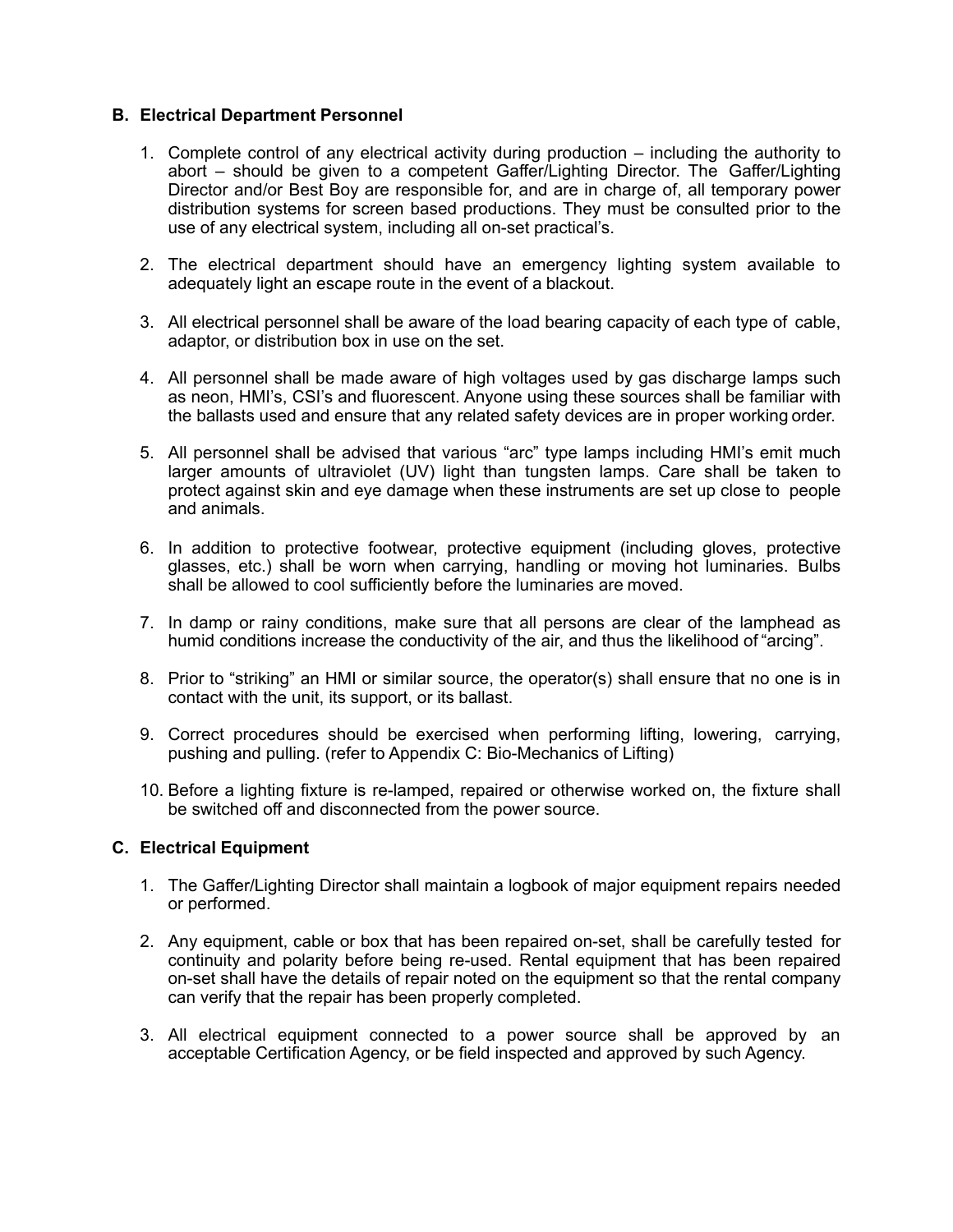- 4. Scaffolds or other metal grids used to support lighting or power distribution devices shall be grounded.
- 5. All lighting fixtures and/or stands shall be adequately supported and weighted etc. to prevent tipping.
- 6. Safety wire or chain shall be used with all suspended fixtures.
- 7. Both the ballast and head of HMI's (or similar sources) must be grounded.
- 8. In the event of rain or high humidity, all HMI's or similar units shall be covered to prevent rain from entering the unit and ballast.

#### <span id="page-34-0"></span>**D. Generator Sources**

- 1. All generators shall be operated and maintained by a competent person.
- 2. Generators shall be grounded and shall have an emergency stop system.
- 3. Only a competent person shall supervise the generator at all times while it is running, and shall be available to activate the emergency stop system.
- 4. A competent person shall analyze the existing loads on a distribution panel and determine the excess capacity that may be used for the temporary load before connecting a temporary power distribution system to the panel.
- 5. A competent person shall notify other users of power from the same panel that their loads may be disconnected if the main breaker feeding the panel is "tripped" under overload conditions.
- 6. A competent person shall determine which loads will potentially create a safety hazard if shut down, and shall take suitable precautionary actions.
- 7. Generators shall only be started under no load conditions and, unless under an emergency condition, stopped under no load conditions.

#### <span id="page-34-1"></span>**E. Lasers**

- 1. Lasers shall be operated by a competent person.
- 2. Eye damage will result from looking directly into a laser source.
- 3. Laser beams can reflect off certain objects.
- 4. Consult laser technician for additional, possible hazards.

For information regarding erecting, dismantling, ascending and working on the following devices, refer to Guideline 6: LADDERS, SCAFFOLDING and FALL PROTECTION EQUIPMENT; and Guideline 7: CAMERA CRANES AND MOBILE ELEVATING WORK PLATFORMS.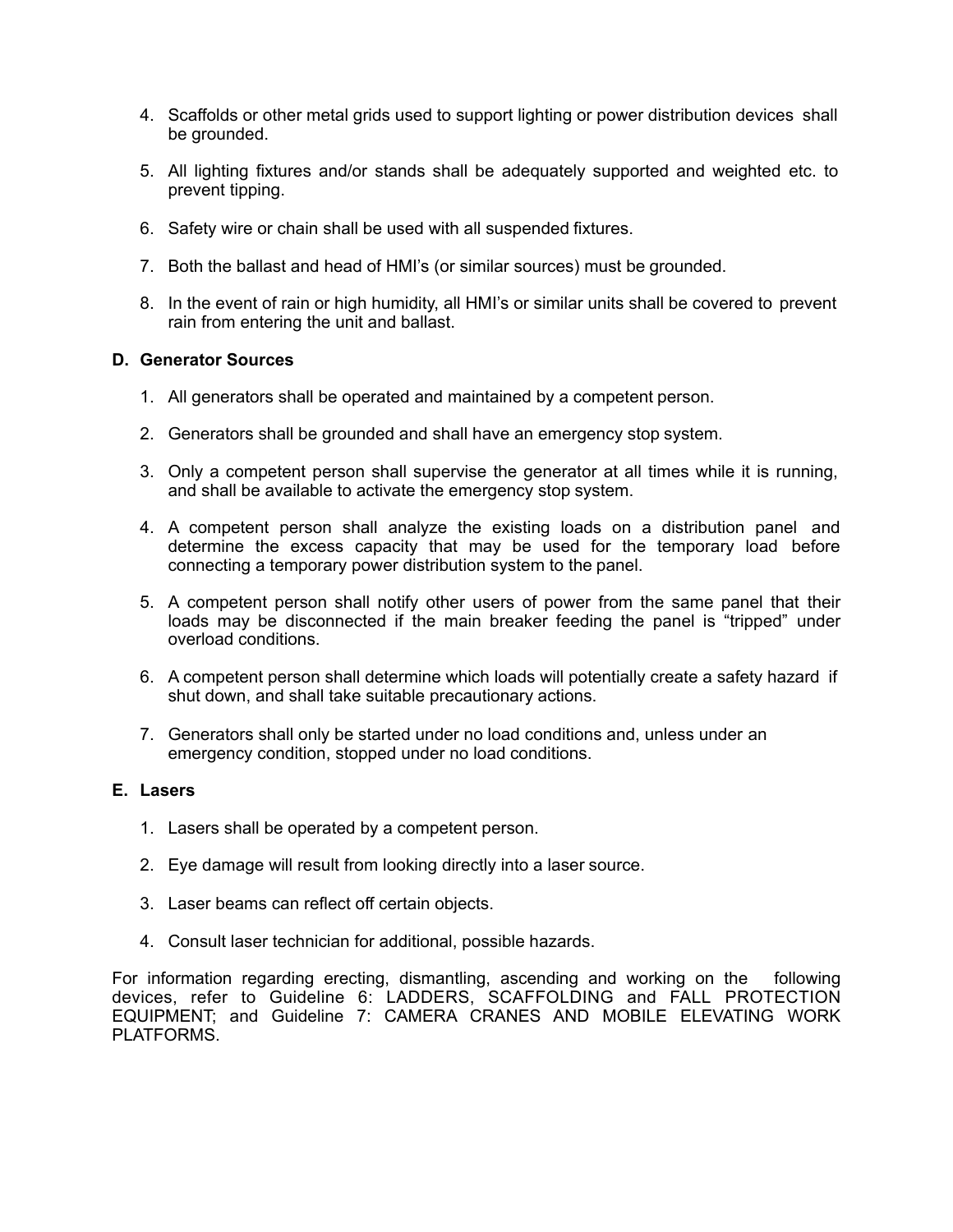## <span id="page-35-0"></span>**Guideline No. 9: Hair and Make-up**

#### <span id="page-35-1"></span>**A. Responsibilities**

- 1. A "Hairstylist" is a person who meets the qualifications of the Nova Scotia Hairdressers Association or equivalent.
- 2. The Hairstylist and Make-up Artist shall make every effort to inform the Performer of toxicity and possible health hazards that may be associated with their materials.
- 3. The Make-up/Hairstylist should check with the Performer regarding all known sensitivities, allergies, skin reactions, etc.
- 4. It is the duty and responsibility of the Performer to inform the Hairstylist/Makeup Artist of all known sensitivities, allergies, skin reactions, communicable diseases, etc.

#### <span id="page-35-2"></span>**B. The Facility**

- 1. The hair and make-up room should:
	- i. Be clean;
	- ii. Be maintained at a reasonable temperature;
	- iii. Be well ventilated;
	- iv. Have adequate lighting;
	- v. Provide a first aid kit with eye-washing bottles. The eye-wash bottles should be kept free of dirt and bacteria and completely refilled after each use; and must provide sufficient flushing at sufficient pressure for the greater of 15 minutes or the time indicated on the MSDS sheet.
	- vi. Provide a hydraulic chair where possible (the importance of this requirement increases in direct relation to the duration of the production).

### <span id="page-35-3"></span>**C. Hygiene**

- 1. Hygienic safety requires the following practices:
	- i. Hot and cold running water is essential;
	- ii. Hands or gloves must be washed before and after attending each performer;
	- iii. Each performer must have individual sponges, powder puffs, combs and brushes. When transported, these should be in a labeled zip-lock plastic bag or equivalent;
	- iv. Containers, razors, scissors, tweezers and spatulas must be disinfected before and after each use;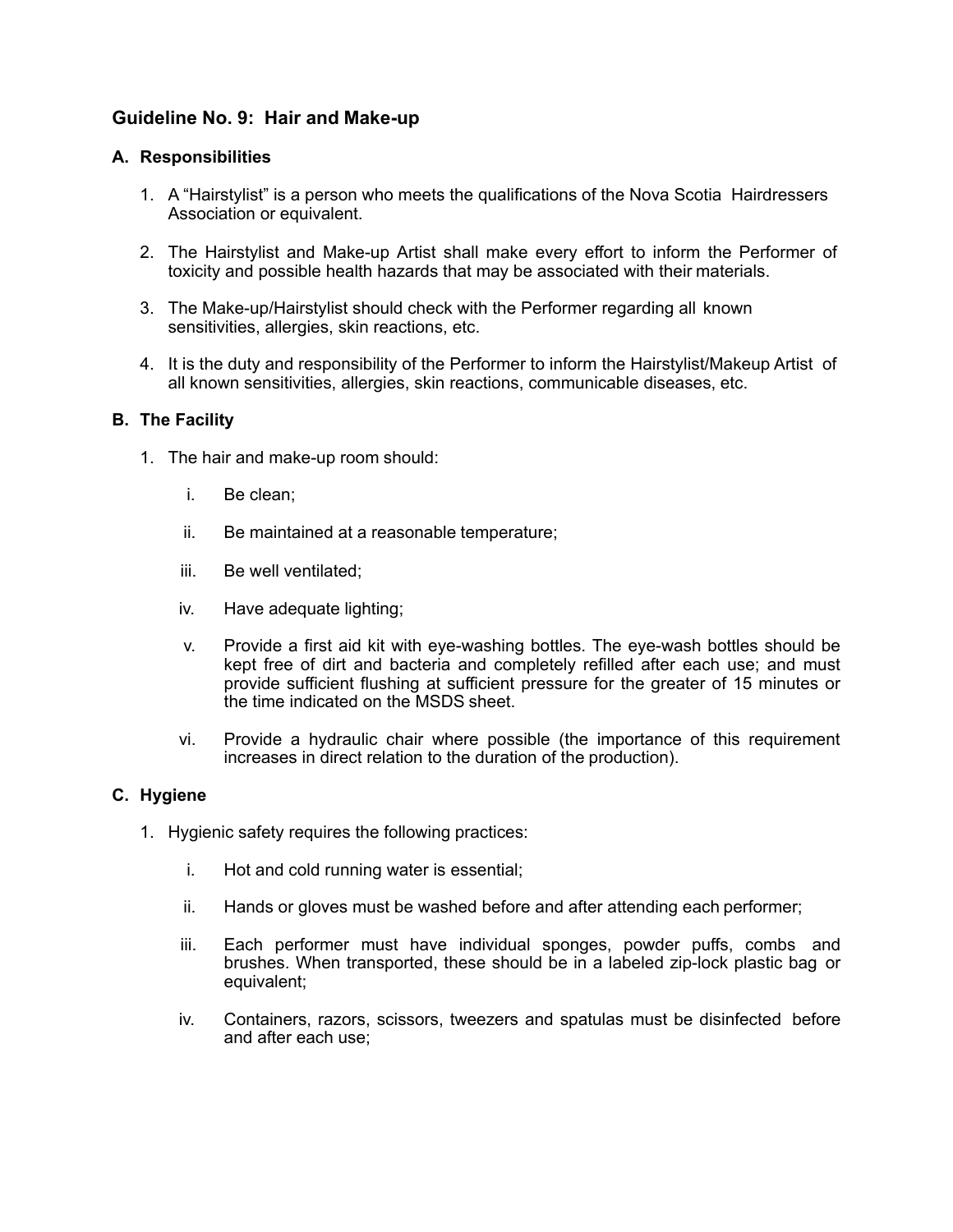- v. Disinfect hairstyling combs and brushes with BarbercideTM (or equivalent); clean with soap; rinse with water;
- vi. Keep all equipment clean and ready for use;
- vii. Use one mascara per person to prevent the spread of infection;
- viii. Use spatula to remove make-up from compact. Mix on artist's tray, then apply; and
- ix. Update and replace old and stale make-up and hair productions regularly.

### **D. Chemical Guidelines**

- 1. The following recommendations apply when hair/make-up chemicals are used during production:
	- i. Maintain an inventory of products used;
	- ii. Research the ingredients of these products to identify any potential health hazards;
	- iii. Clearly label all chemicals;
	- iv. Have Material Safety Data Sheets (MSDS) for each toxic chemical to be used;
	- v. When involved in potentially hazardous activities –such as the application of colours or hair sprays, or the mixing of powder bleaches and oxidizing chemicals – appropriate protective equipment such as face masks, goggles, gloves, etc. should be worn;
	- vi. Wherever possible, use non-aerosol hair sprays;
	- vii. Wherever possible, use pre-mixed powders;
	- viii. Wherever possible, use non-solvent materials such as Isopropyl Myristate for removing special effects make-up; and
	- ix. No eating, drinking, or smoking while chemicals are being handled.

#### **E. Fire-retardant Wigs and Gel**

When working with stunt performers who will be in close proximity to fire and using a wig the hairstylist shall make sure that the wig is attached in a way that the performer can take the wig off quickly. Also, a fire-retardant gel should be used on the wig or on the performers own hair. The stylist should contact the performer before each stunt to determine who is supplying the gel.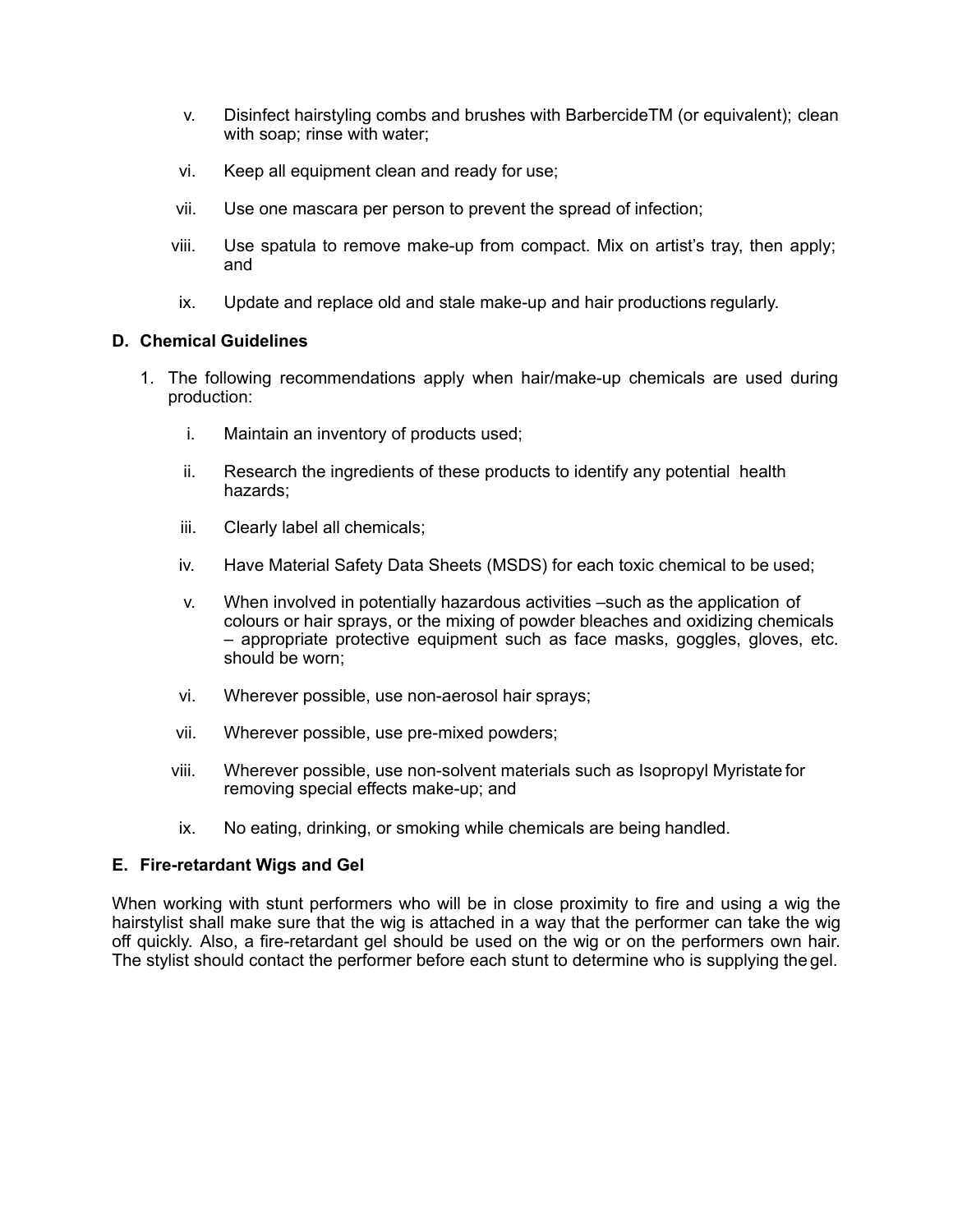# **Guideline No. 10: Hazardous Products**

- 1. Hazardous Products include, but are not limited to, paints, glues, solvents, stains, etc. When handling hazardous products on any film set or location, consideration shall be given to:
	- i. The hazards and risks posed by the chemicals;
	- ii. The regulatory requirements set out in the Federal *Hazardous Products Act* and both the Federal *Controlled Products Regulations* and Nova Scotia *Workplace Hazardous Materials Information System* (WHMIS) Regulations.
	- iii. The concentration limits published in the booklet *Threshold Limit Values for Chemical Substances and Physical Agents and Biological Exposure Indices.*
- 2. Wherever possible, hazardous chemicals shall be replaced by less hazardous ones (e.g. Latex-based contact cement shall replace Toluene-based contact cement, Latex-based paint shall replace Oil-based paint, Fiberglass or Silica shall replace Asbestos).
- 3. Before any controlled product is brought on site, the Head of the Department shall ensure that:
	- i. A current Material Safety Data Sheet (MSDS) is available to all employees who may use or be affected by the product (when such a sheet is available);
	- ii. All containers of the product have appropriate labels when they are brought on site;
	- iii. Any employees who will be handling the product receive adequate training in its proper use and handling, and that any required personal protective equipment is provided; and
	- iv. Any employees who work in proximity to the product receive adequate training to allow them to react properly in case of an accidental release or chemical spillage.
- 4. The Head of the Department and the user of the product shall ensure that proper workplace labels are applied where appropriate, particularly when "decanting" (transferring chemicals from large containers to small containers).
- 5. When not in use, all hazardous products shall be stored in a secure location. This location shall be designated with due regard to the separation of incompatible products.
- 6. When taking measures to minimize risk, the following preference scale shall be used:
	- i. Substituting a less hazardous product;
	- ii. Ventilation;
	- iii. Administrative control (i.e.: rotating personnel); and
	- iv. Personal protective equipment.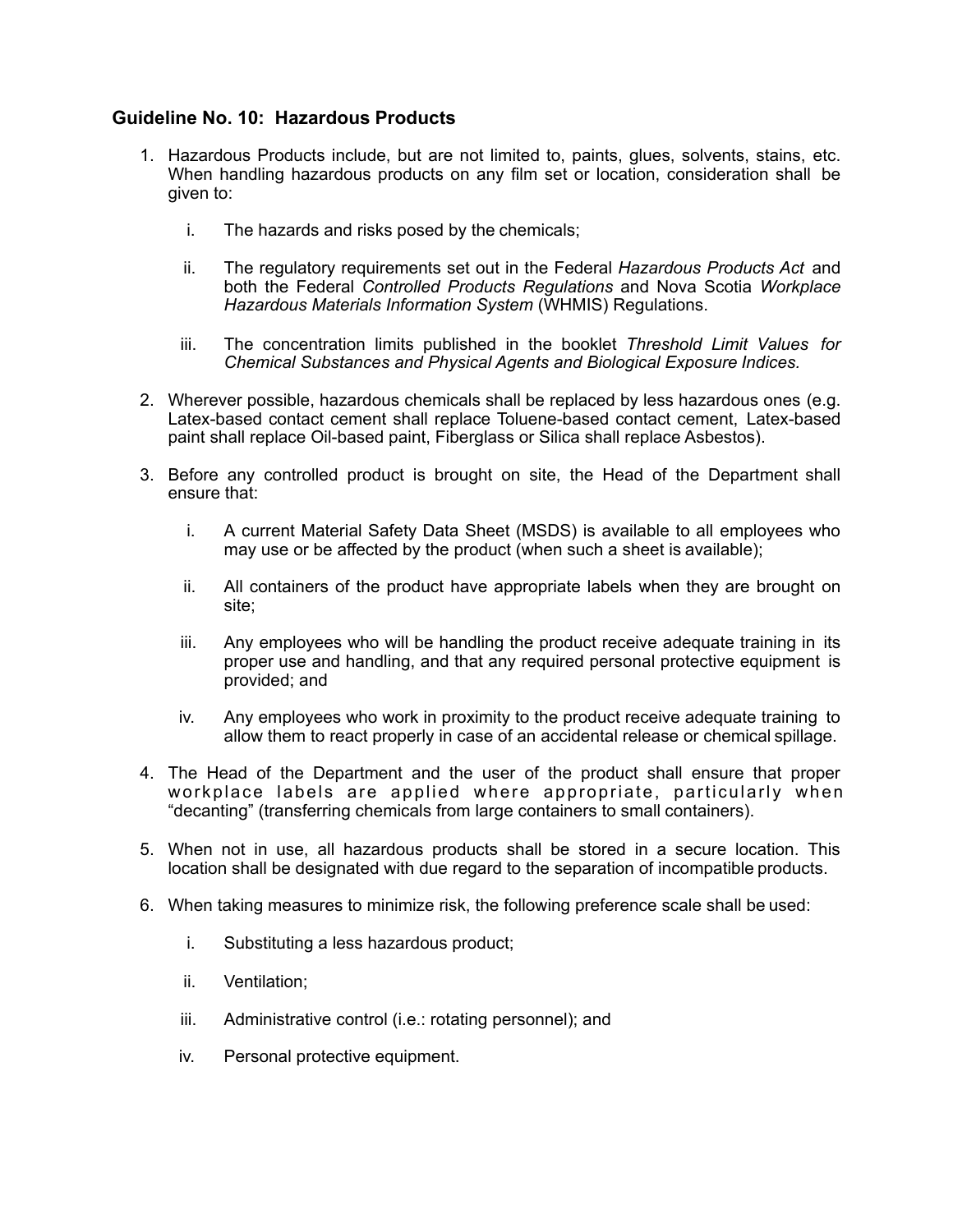- 7. Where the use of a product requires any worker to use any type of protective equipment:
	- i. The Head of the Department should verify that any equipment used is appropriate to the hazard; and
	- ii. The individual using such equipment shall be trained in its operation, including its normal use, its limitations, and any emergency procedures.
- 8. When exposure to children is possible, the Threshold Limit Values shall be reduced by 90%. Extra caution should be taken in storage and labeling.
- 9. Eating and drinking shall be banned in any area where hazardous chemicals are used or stored.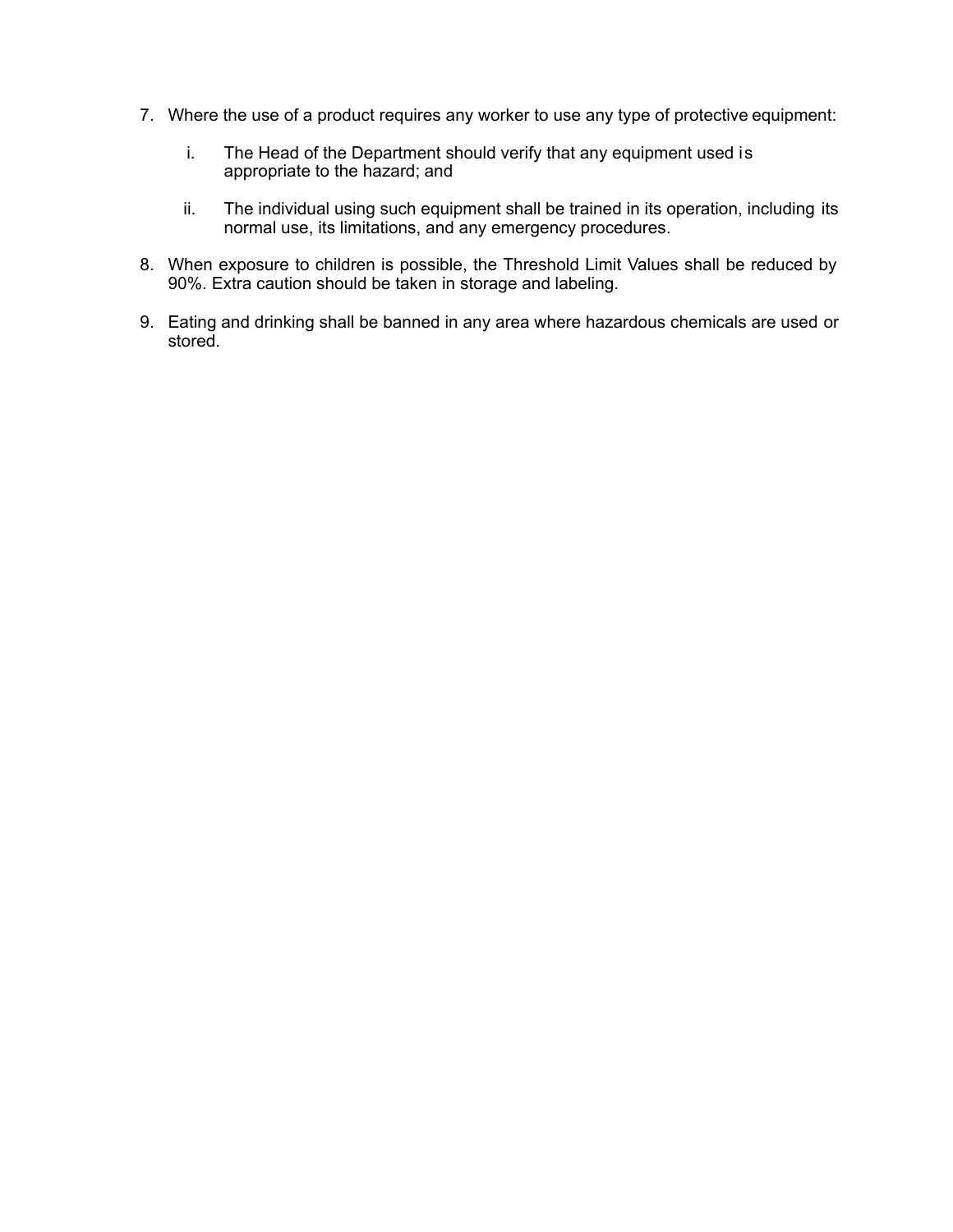# **LOCATION SAFETY ON LAND**

# **Guideline No. 11: Locations and Temporary Location Facilities**

### **A. Winnies/Honeywagons/Temporary Wardrobe Units**

- 1. The Driver/Operator is responsible for maintaining a high degree of safety while these units are in use, and is expected to meet high standards of competency. A qualified person should be present while such units are in operation.
- 2. Generator exhausts shall be elevated a minimum of three feet above the floor level and vented to the outside at all times.
- 3. Skirting encircling the unit shall not be closer than one foot from the ground.
- 4. All portable electric heaters shall be equipped with safety tip-over switches. Such heaters may be installed only on a temporary basis during extremely cold weather, or if the permanently installed heater malfunctions.
- 5. The vehicle and/or generator shall be shut down before fueling. Particular caution should be exercised when priming a carburetor. Fueling shall be done in a safe manner consistent with all Federal and Provincial Fire Codes. The employer shall establish an adequate refueling procedure for equipment that has an internal combustion engine and an employee shall follow the procedure when refueling equipment.
- 6. No anti-freeze shall be added to the portable water tanks.
- 7. All steps shall be stable, slip proof and constructed securely. All steps shall be cleared of ice, snow and mud as required. Substitutes (e.g. concrete blocks, boxes) shall not be used as steps.
- 8. A single handrail or grab bar shall be installed on stairs where the floor is over three feet high.

### **B. Location Requirements**

- 1. Adequate flush or chemical toilets shall be provided or made available for the use of employees (crew, cast and extras) within easy access of their place of work.
- 2. An adequate supply of safe drinking water shall be kept readily accessible for employees (crew, cast, extras, etc.).
- 3. Holding areas should be properly heated or ventilated with suitable emergency escapes and seating capacity.
- 4. Cast and crew exposed to long hours in adverse exterior conditions (heat or cold stress) should be provided with appropriate items to combat such conditions (i.e.: temporary shelter, temporary heating devices, hot shots, hot drinks, blankets, adequate fluids, etc.) (refer to Appendix D).
- 5. On location and on remote location, two-way communication should be maintained at all times. An emergency plan should be in place.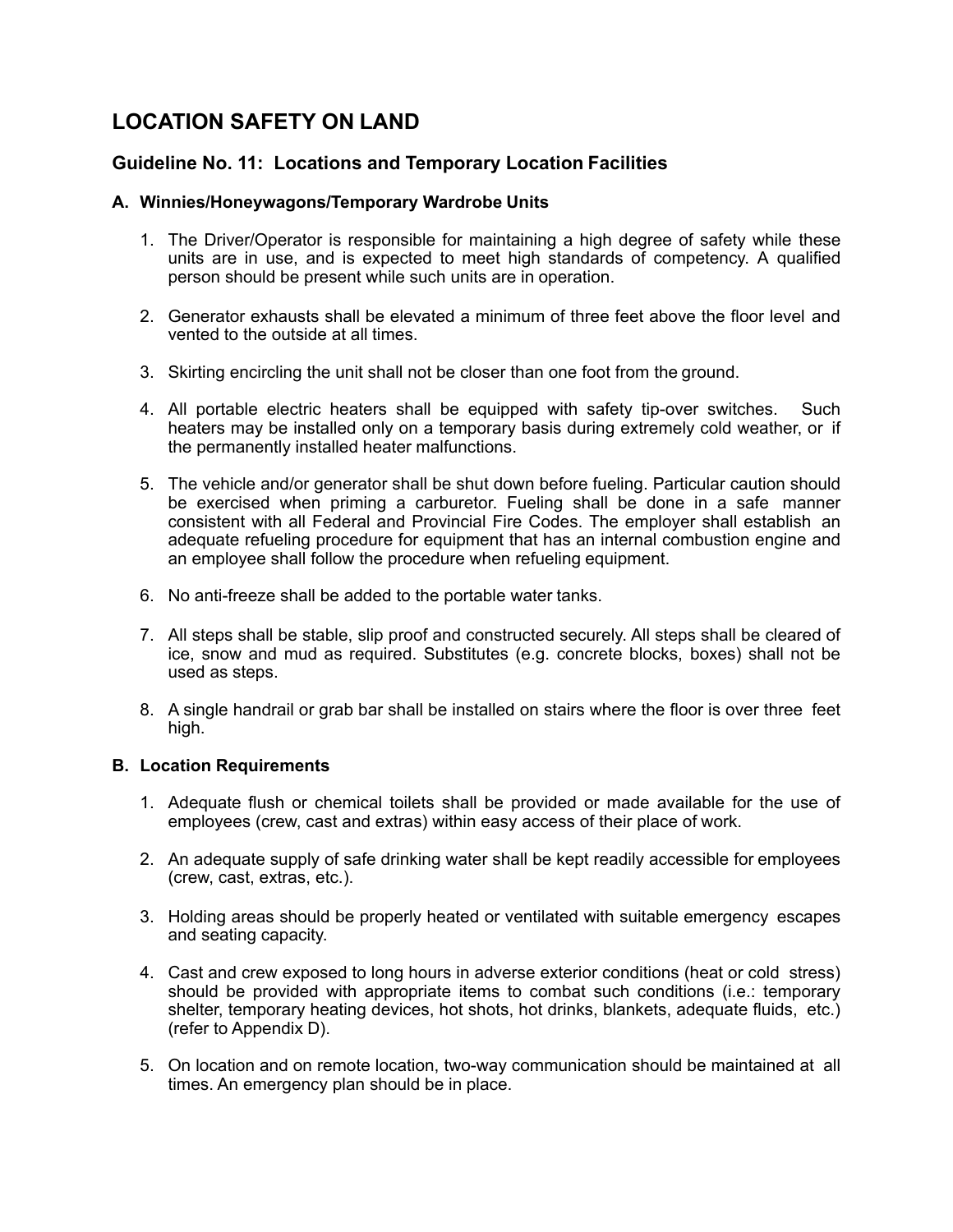### **C. Use of Roads and Highways**

- 1. All activities on roadways within Nova Scotia shall comply with *Part 24: Temporary Workplaces on Highways, of the NS Workplace Health and Safety Regulations.*  Principles and procedures within the Regulations enhance the safety of motorists and employees. Work carried out at a temporary highway workplace will need to follow a code of practice such as the Temporary Workplace Traffic Control Manual or a written safe-work procedure that meets the same level of safety.
- 2. A written safe-work procedure shall be developed by the Production Manager and/or Location Manager prior to work start. **This written safe-work procedure must be approved by the Executive Director of the Department of Labour and Advanced Education. The written safe-work procedure shall be communicated to affected personnel before implementation.**
- 3. Highway and street traffic movement shall be inhibited as little as possible.
- 4. Traffic shall be guided by accredited Signal Persons.
- 5. Routine monitoring of the written safe-work procedure shall be performed to ensure that the applicable Regulations are being complied with under varying conditions (e.g.: traffic patterns, weather conditions, traffic volume, available light, topography, oncoming drivers' field of vision, etc.).
- 6. Whenever possible, the applicable jurisdiction shall be consulted concerning street closures.
- 7. Trained persons should be assigned to direct Unit moves between locations.
- 8. As Units enter or leave a street or highway, signage appropriate to the conditions (e.g. traffic patterns, weather conditions, traffic volume, available light, landscape, on-coming drivers' fields of vision, etc.) shall be used.
- 9. Employees who are on foot at a temporary highway workplace must wear high-visibility clothing in accordance with CSA standard CSA Z96.1
- 10. Employees who direct traffic must use a flashlight with a red cone, or equivalent light, from a half hour after sunset to a half hour before sunrise, or when visibility is limited and a person is not clearly visible at a distance of 100 m.
- 11. If an employee has a vehicle equipped with flashing lights, the employee must have the flashing lights turned on while working at the temporary highway workplace.

#### REFERENCES:

- Nova Scotia Department of Labour and Advanced Education, NS Workplace Health and Safety Regulations, and Occupational Health and Safety Regulations
- Nova Scotia Department of Transportation and Infrastructure Renewal.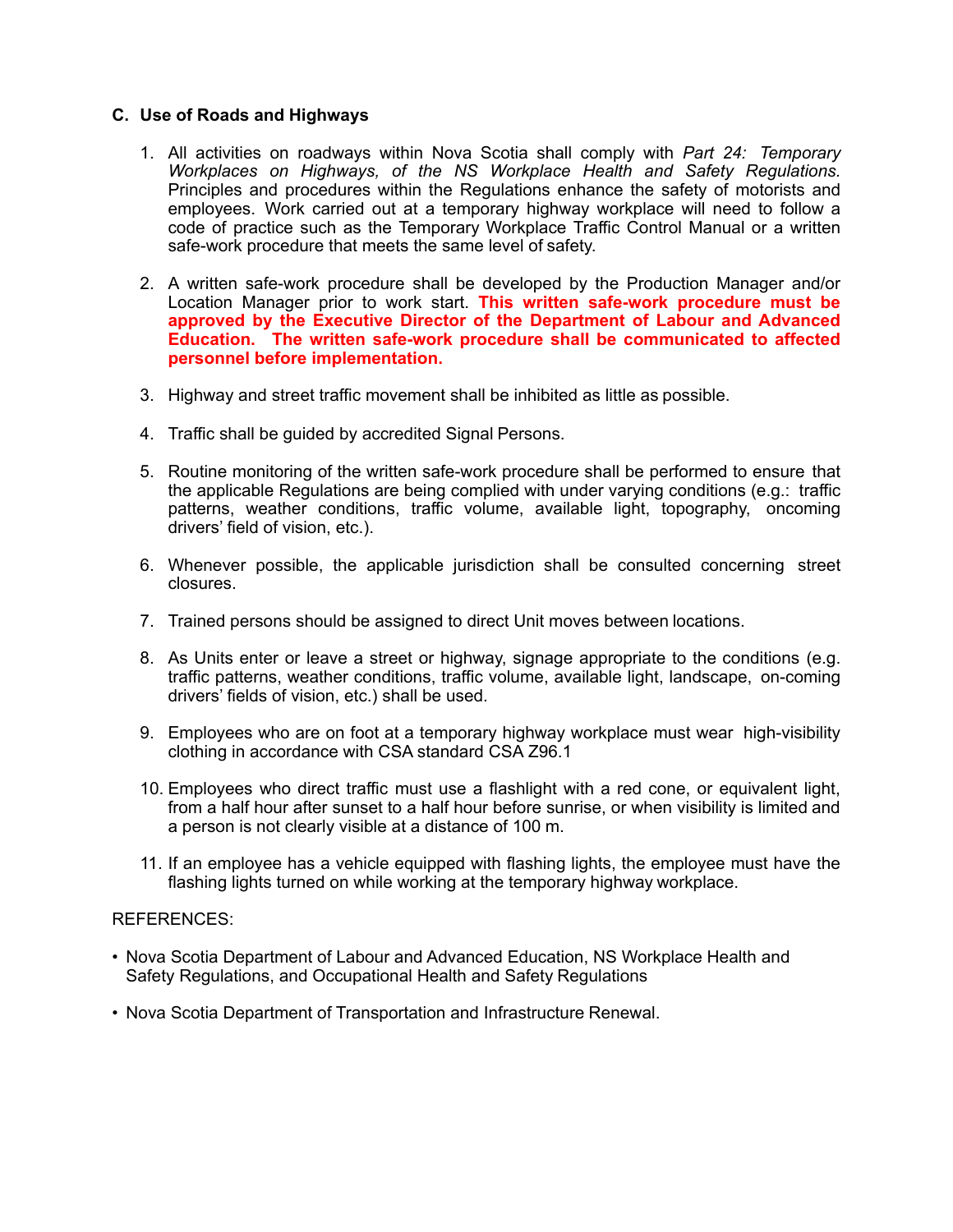# **LOCATION SAFETY ON WATER**

# **Guideline No. 12: Water Locations – Small Craft/Vessels and at Dockside**

The following procedures are recommended for all work at dockside, aboard certified ships or small craft, for transfers between vessels/small craft, in and over the water. As a general consideration, all persons working in these situations need to be prepared for the possibility of accidentally entering the water. Extra precautions are necessary to protect against this potentially hostile environment. The greatest dangers are drowning and hypothermia. Most victims who drown prior to suffering the effects of hypothermia do so within six minutes of immersion (refer to Appendices B and D).

*Whenever there is a risk of drowning, personal flotation devices that are approved by Transport Canada, Canadian Coast Guard or US Coast Guard must be worn.*

### **A. At Dockside**

- 1. High visibility clothing should be worn by all persons working on a dock. This is especially important if the dock is accommodating other work while filming is underway, or if heavy equipment is operating on the dock.
- 2. Only competent and experienced persons shall operate equipment supplied at dockside, including outlets for steam, water or power. Crane operators shall possess appropriate Stationary Engineer's Certificate.
- 3. A spotter should accompany the camera operator at all times while filming on a dock.

### **B. Aboard Certified Vessels**

- 1. The Ship's Master shall be the final authority in all matters concerning safety provisions and procedures for all persons, and for the safe operation of the ship. The Ship's Master is responsible to ensure that all conditions required by Transport Canada are met such as certifications, first aid, crew size, tonnage, etc.
- 2. In the event of adverse weather conditions, the Ship's Master shall be the final authority on whether the ship will sail, or, if at sea, whether the ship shall immediately return to port.
- 3. Before departure, all persons aboard should be thoroughly briefed about the location of safety equipment, its use, and procedures to be followed in the event of a person overboard or any threat to the integrity of the ship. Sufficient time for this briefing should be provided in the production schedule so that all persons may be present and not otherwise engaged in preparation or loading while the briefing is taking place.
- 4. A designated person should be in possession of equipment capable of providing twoway communication with the shore at any time while at sea. This person should be identified on the Daily Call Sheet.
- 5. Non-slip footwear should be worn by all production personnel. Outer apparel should be unencumbered by items that could catch, such as belts, straps, etc. If kit/tool/battery belts need to be worn, they should not limit the free movement of the person while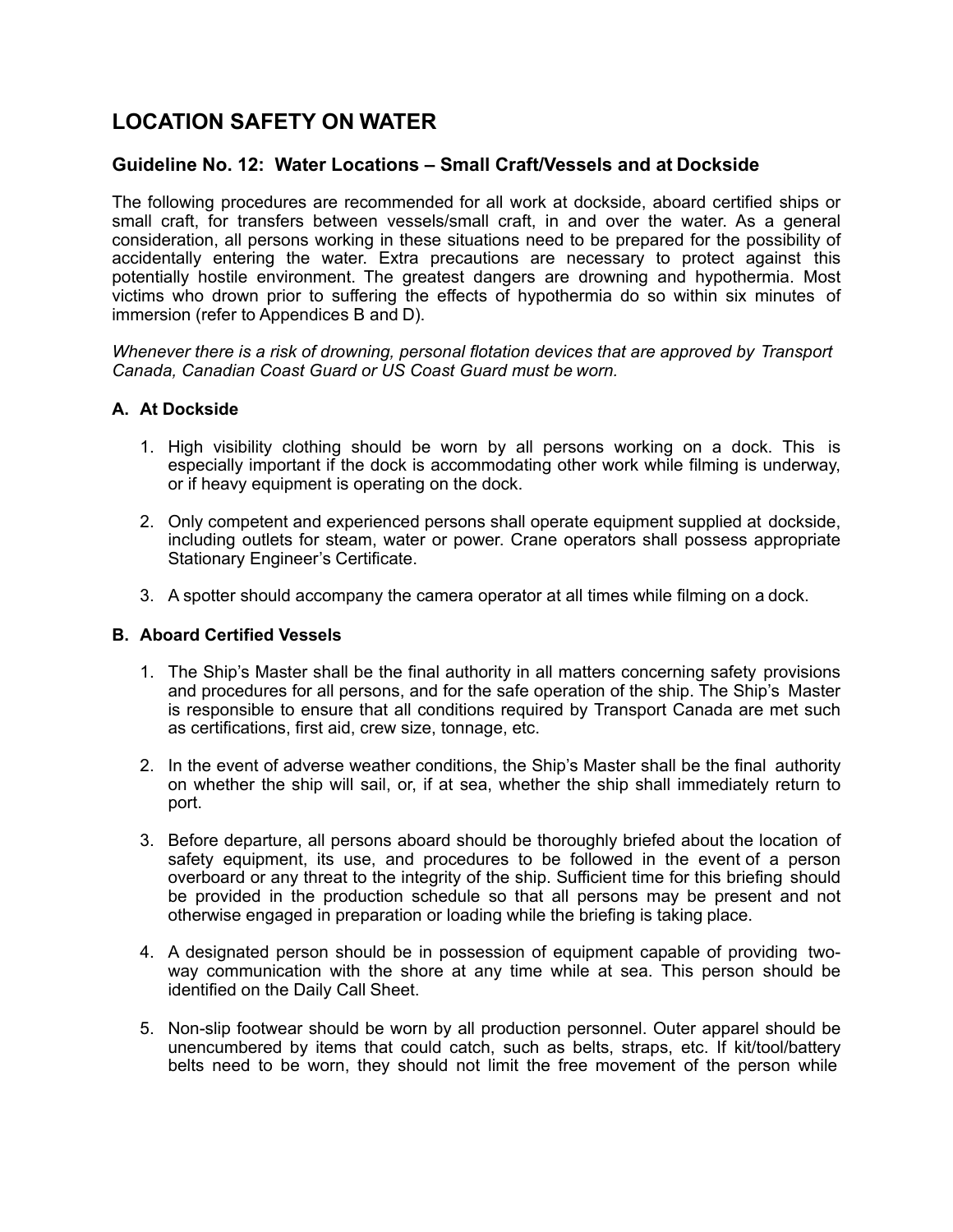boarding, aboard, or departing the ship. It is important to consider the weight of these items when choosing flotation gear, as they may impair the flotation effect.

- 6. A spotter should accompany the camera operator at all times while filming on a ship.
- 7. Before a temporary structure aboard a ship is used by any employee, a competent person shall make an inspection of the structure. Where the inspection reveals a defect or condition that adversely affects the structural integrity of a temporary structure, no person shall use it until the defect or condition is remedied.
- 8. No person shall work on a temporary structure on a ship in rain, snow, hail or an electrical or wind storm that is likely to be hazardous to his/her safety or health, except where the work is required to remove a hazard, to rescue a person, or to protect the safety of the ship.
- 9. While any filming is underway aboard a ship, a second motorboat shall be in the immediate vicinity as a safety boat. On board the safety boat there must be a life buoy, a boat hook and an audible alarm system to notify of an accident and to initiate the rescue procedure. The life buoy must have a rope that is at least 15 m in length and at least 10 mm in diameter. At least one person aboard the safety boat should be qualified for life saving at sea. The safety boat shall be in two-way communication with the ship/craft, shall have the capacity to accommodate its own crew plus the number of persons it is providing protection for, and be able to return to shore under its own power.

### **C. Aboard Small Craft**

- 1. Only the minimum number of people required should be in a small craft. The total number of people aboard shall never exceed the Safety Rating for the craft.
- 2. If a small craft is being used as a camera boat or as a "picture boat", a second motorboat shall be in the immediate vicinity as a safety boat. On board the safety boat there must be a life buoy, a boat hook and an audible alarm system to notify of an accident and to initiate the rescue procedure. The life buoy must have a rope that is at least 15 m in length and at least 10 mm in diameter. At least one person aboard the safety boat should be qualified for life saving at sea. The safety boat shall be in two-way communication with the ship/craft, shall have the capacity to accommodate its own crew plus the number of persons it is providing protection for, and be able to return to shore under its own power.
- 3. Flotation garments shall be worn by all people working in small craft in open water. A variety of flotation garments is described in Appendix B.

#### **D. Transfers Between Ships/Small Craft at Sea**

- 1. Transferring between ships/small craft while at sea is hazardous for even the most experienced of seafarers. In situations where two or more vessels are to be used for filming at sea, it will always be preferable to have persons board at dock-side, then travel and return separately to disembark at dockside.
- 2. Transfers can be physically demanding and should only be undertaken by persons with demonstrated fitness and agility.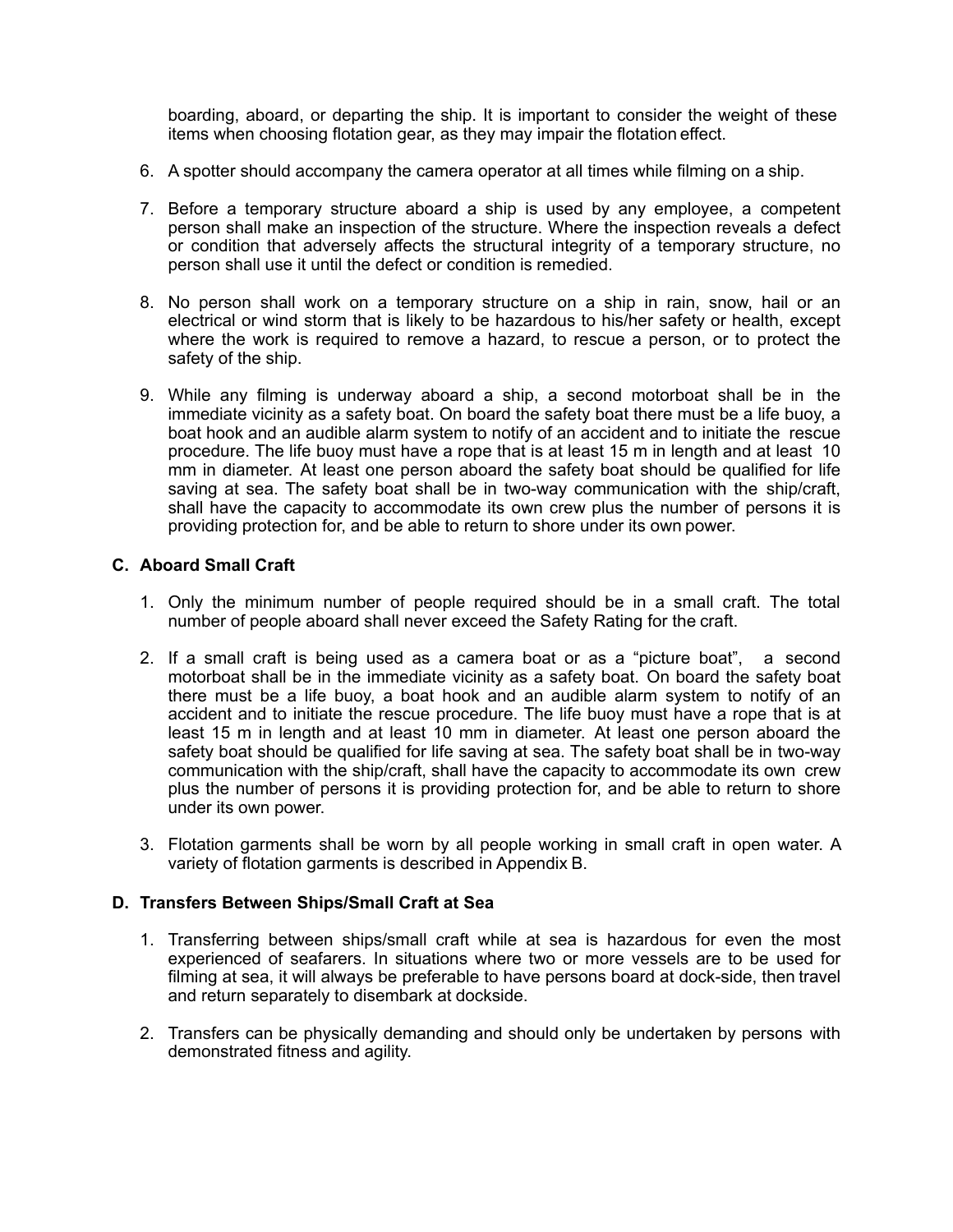3. Transfers between ships and small craft shall only be undertaken with the supervision of the Ship's Master and shall use a Pilot's ladder. Persons shall have hands free to climb the ladder and be wearing an approved flotation device. Items that must be transferred shall be raised or lowered from the vessel with the higher freeboard, by rope and basket/ bag.

### REFERENCES:

- Canada Labour Code Part II, Marine Occupational Safety and Health Regulations (Canada Gazette Part II, Vol 121, No. 8, pages 1117-1387)
- Transport Canada, Marine Safety, Phone: 902-426-2060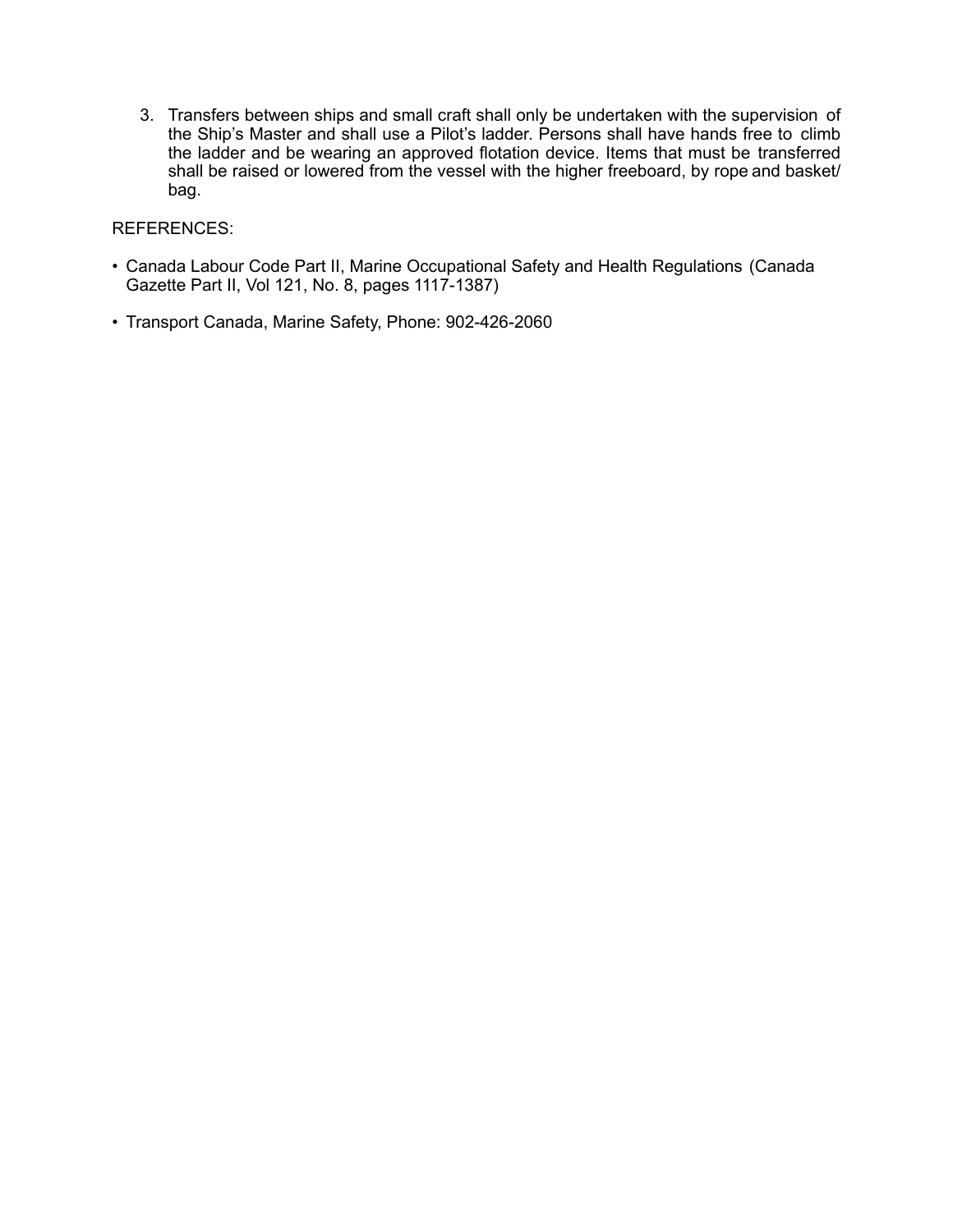# **Guideline No. 13: Water Hazards**

*Whenever there is a risk of drowning, personal flotation devices that are approved by Transport Canada, Canadian Coast Guard or US Coast Guard must be worn.*

*The following procedures are recommended for all water work including ponds, rivers, lakes, swamps, bogs and oceans:*

- 1. Water in large, controlled ponds located inside studio property should be analyzed with written results available to production staff no later than 48 hours prior to production use. If results indicate unacceptable levels of contaminants, steps to eliminate them shall be taken. A second, independent analysis should be conducted and results made available to the production staff no later than 24 hours before use;
- 2. When location filming is contemplated in still water areas such as swamps, bogs or ponds, the Producer shall determine the pollution or contaminant content through analysis of water samples. If results show unacceptable levels of contaminants, precautions should be taken (including the neutralization of hazards) or the location should be changed;
- 3. When filming in or on a body of water is contemplated, the Producer shall obtain all available knowledge from local Authorities as to currents, natural hazards, upstream configurations such as dams, waste disposal sites, chemical plants, dumpsites, flashflood dangers, etc., prior to actual filming. Local Authorities should also be contacted to determine if any known hazards (such as subsurface objects, underwater life or contaminants) exist;
- 4. If a safety hazard is found to exist, the Producer should inform all cast and crew and take precautions to minimize or eliminate the risk, or relocate the shooting site;
- 5. When there is a risk of a person falling and potentially drowning that person must wear an approved flotation device and there must be rescue equipment nearby which includes; a motorboat, a life buoy, a boat hook and an audible alarm system to notify of an accident and to initiate the rescue procedure. In addition to the rescue equipment there also needs to be a designated rescue person on site who is trained and qualified to carry out the rescue procedures; NOTE: In some cases, Actors/Performers will not be able to wear flotation devices due to costume limitations. In these cases, the employer must ensure that all possible safety precautions are taken to reduce and limit the risk as much as possible. In addition to the above noted rescue equipment the employer must have in place a safe work procedure that has been communicated to all parties involved.
- 6. When it is necessary for personnel to work in fast moving rivers, downstream safety equipment such as ropes or nets shall be provided. Pickup personnel shall be stationed for emergency rescue;
- 7. When work is being done above water that has a fast current and where practical, a line shall be placed across the water that is made of polypropylene rope that is 10 mm in diameter and has buoys or some other flotation device attached;
- 8. Where boating traffic is anticipated, all precautions (including those mandated by the appropriate Authorities) shall be enforced;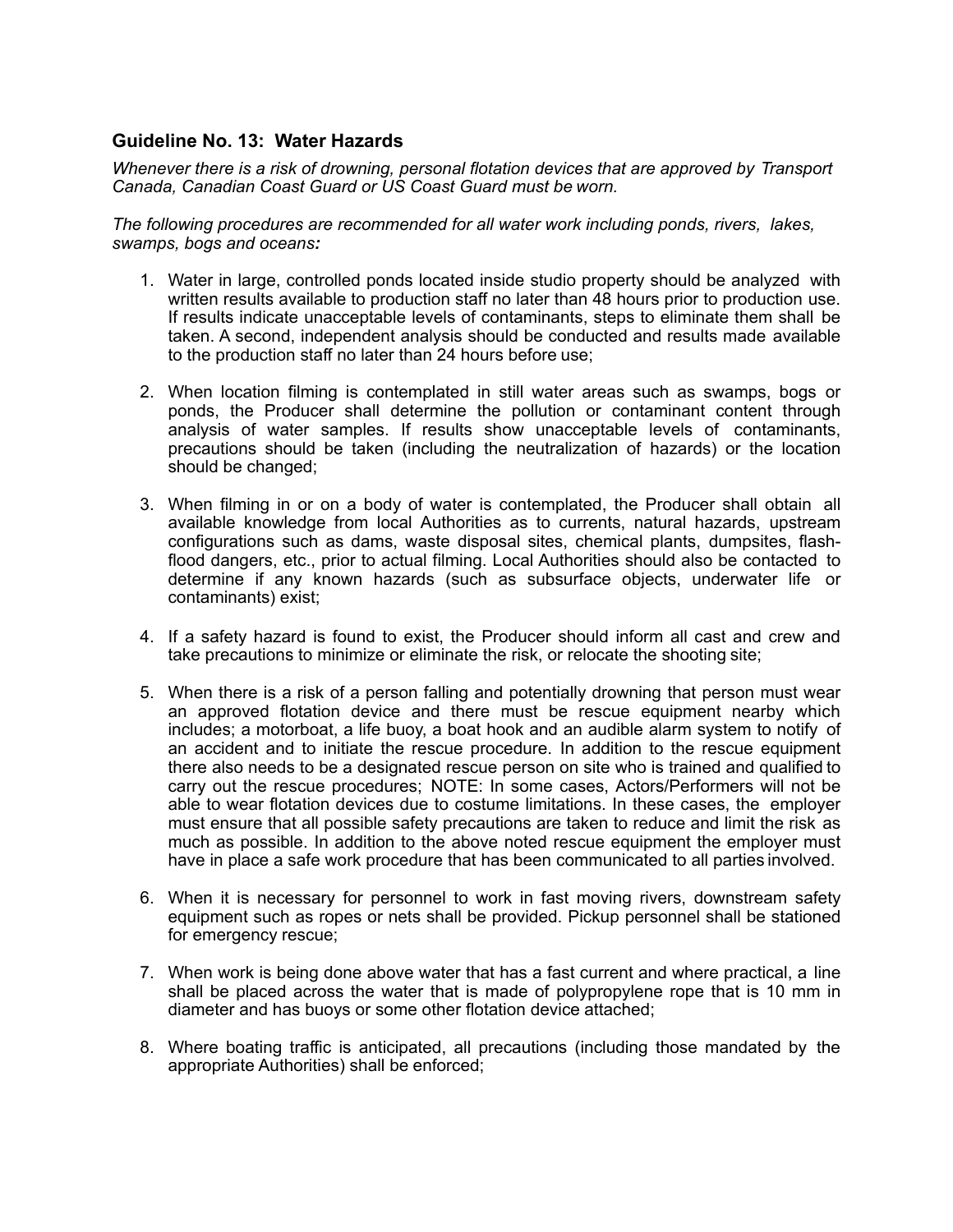- 9. All personnel scheduled for water work should be notified in advance;
- 10. Water temperatures should be taken into consideration (especially during the colder seasons or when production companies are shooting at distant and/or upper elevations) because of the real possibility of hypothermia--a lowering of the internal body temperature to below 37 degrees Celsius, caused by exposure to cold. HYPOTHERMIA CAN BE FATAL (refer to Appendix D); or cold water shock - when a person experiences sudden immersion into water 15°C or below;
- 11. Where necessary, the Producer should provide the required "wet" or "dry" suits for personnel required to work in the water. Appropriate safety measures and provisions for medical treatment should be readily available. Safety notices regarding the treatment of hypothermia should be attached to the Call Sheet;
- 12. All foreign objects which are potentially hazardous, other than those required for pictorial needs, should either be removed or identified and marked;
- 13. All personnel should be advised to keep potential contaminants away from the water (i.e. paints, thinners, repellant, gasoline and oils, etc.);
- 14. Post-immersion washing facilities should be available at all water use sites and used by all persons upon exiting the water; and
- 15. No electrical source other than DC shall be utilized for production in close proximity to water (including studio ponds, rivers, lakes, swamps, bogs and oceans) unless each AC source or unit or both, where necessary, is securely grounded with a Ground Fault Circuit Interrupter installed between any power source and a connected unit drawing from that source.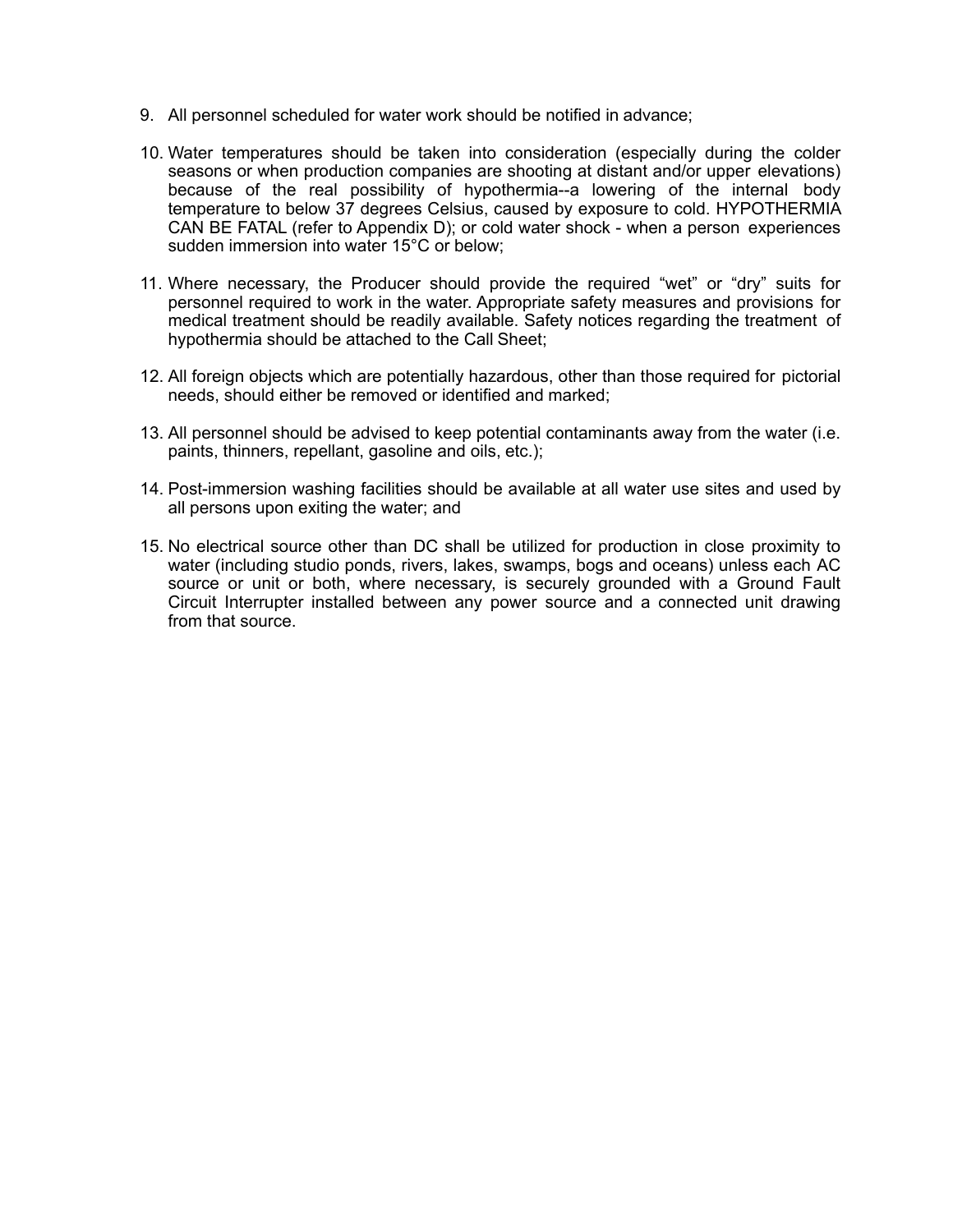# **TRANSPORTATION SAFETY**

# **Guideline No. 14: Transportation**

# **A. Regulations**

- 1. All equipment and vehicles used in transporting equipment and/or personnel shall comply with all Department of Transportation and **Infrastructure Renewal** rules and Regulations and must display a current Safety Inspection Sticker that is acceptable to the Nova Scotia Department of Transportation and Infrastructure Renewal. However, some vehicles such as antiques may not require a safety inspection sticker.
- 2. The first aid supplies and services required on any vehicle, boat or aircraft that is regularly used to transport employees shall be determined on the basis of the maximum seating capacity of the vehicle, boat or aircraft. Where a vehicle, boat or aircraft is regularly used to transport only the driver of that vehicle, boat or aircraft, the employer of the driver shall ensure that the vehicle, boat or aircraft has at least a Number 1 first aid Kit.
- 3. All drivers of equipment and vehicles shall be experienced, qualified and licensed to handle such equipment and vehicles. If the driver is full time and regularly works alone the driver must hold a valid emergency first aid certificate.
- 4. Where it is necessary to transport explosives, chemicals or hazardous materials, the vehicle must display any Hazardous Material symbols required by Transport Canada under the *Transportation of Dangerous Goods Act (Canada)* and be under the control of a competent person.

### **B. Seat Belts and Harnesses in Vehicles**

- 1. It should be the intent of all parties to provide for the safety of all personnel in the vicinity of moving vehicles.
- 2. When any automotive vehicle is used in action sequences, the vehicle should be equipped with seat belts or harness, or both where necessary. It is recognized that, in the case of exceptional circumstances (e.g. vintage or antique vehicles); it may not be feasible or practical to install seat belts and/or harness. Seat belt Regulations only apply to vehicles manufactured after 1971.
- 3. Any vehicle involved in a collision of any kind (e.g. sideswipes, t-bones, head on, all rollovers and all jumps) should be equipped with 4- or 5-point harness for both driver and passenger(s) and should be inspected and approved by the Stunt Coordinator. No person shall modify a seat belt or vehicle in any way which reduces its restraining action.
- 4. All tow vehicles and equipment towed shall have hitches that meet the regulated standards as laid out in the Weight Regulations of the Department of Transportation and Public Works and should be inspected and approved by the Key Grip.
- 5. All stop-arrest systems, tow rigs, etc. should be inspected and approved by the Key Grip.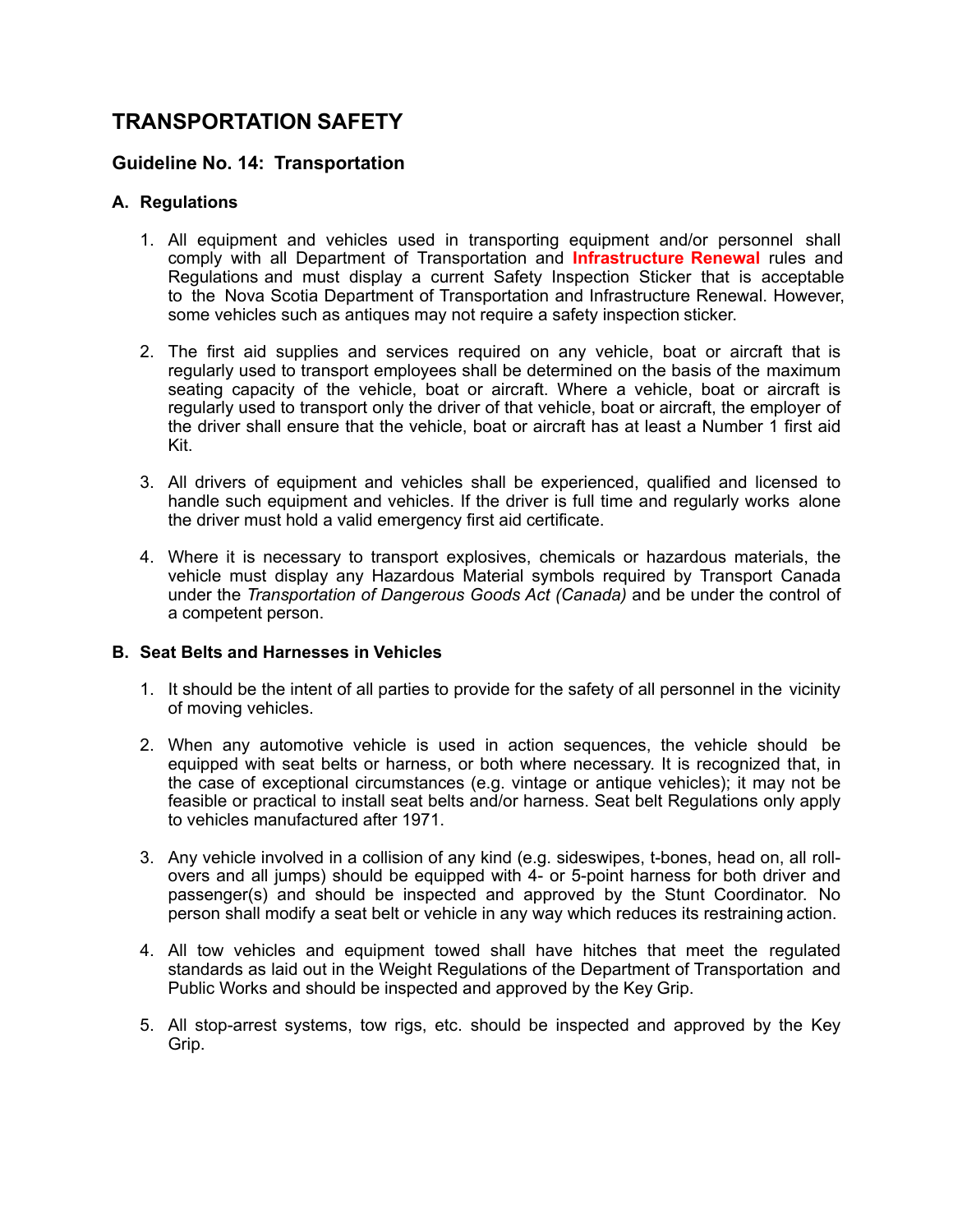# **C. Combustion Engines (gasoline, diesel, propane)**

- 1. Adequate ventilation shall be provided when internal combustion engines are to be operated inside buildings or enclosed structures.
- 2. Exhaust gases shall be vented to the exterior whenever possible.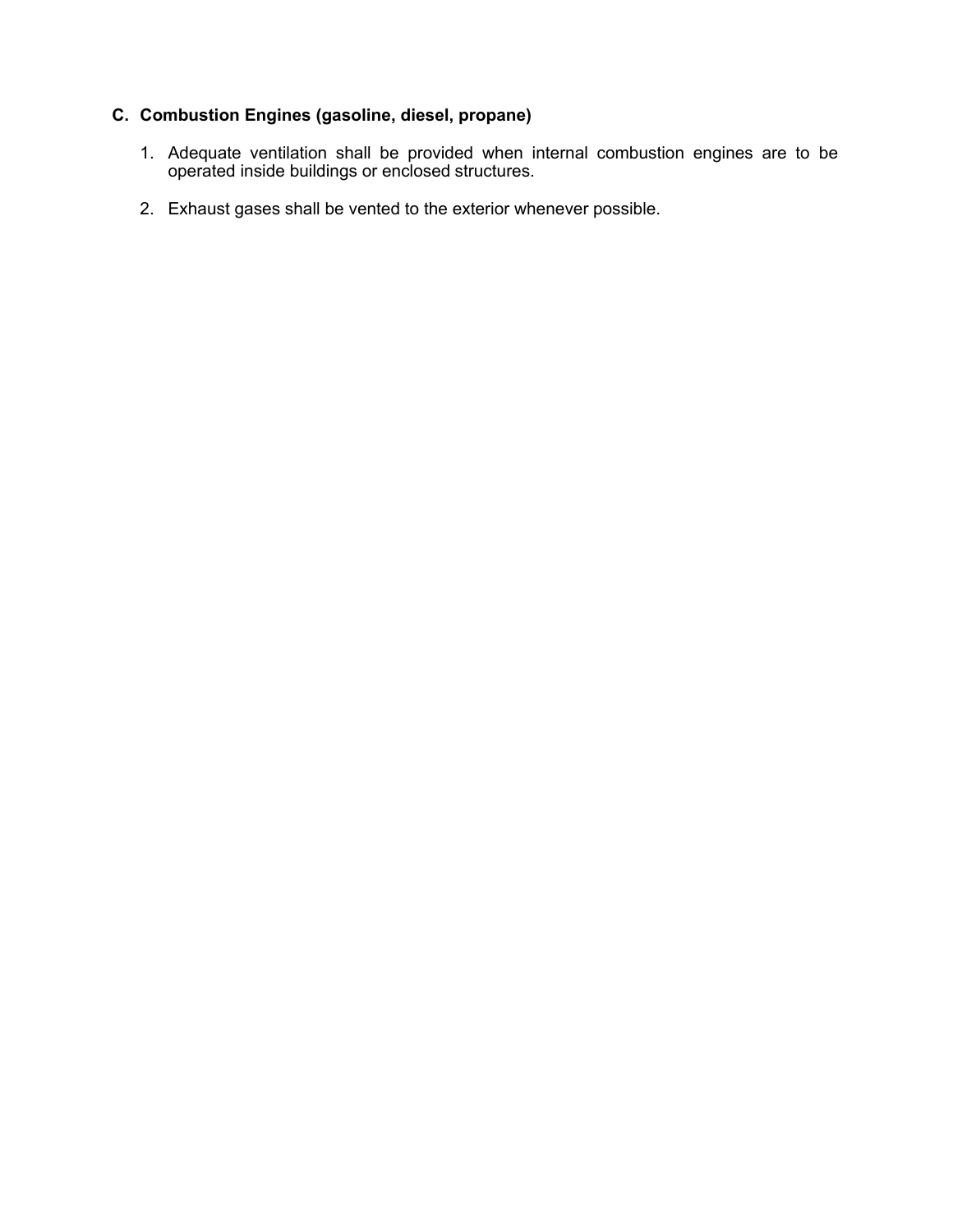# **Guideline No. 15: Insert Camera Cars**

### **A. Vehicle Operations**

- 1. An insert camera car shall be a vehicle that is specifically engineered for the mounting of cameras and other equipment for the purpose of photography of, or in, a stationary or moving vehicle. Only such vehicles specifically engineered for this purpose should be used for this purpose. The use of any other vehicle for this purpose is not advised nor should it be considered grounds for ignoring these Guidelines.
- 2. The camera car should be safety checked before and after use on a daily basis by competent personnel. Items such as brakes, tires, electrical system and towing equipment should be included in this check. A record of such checks should be kept and signed by the Operator.
- 3. Any rigging should be done in a safe manner by competent personnel.
- 4. An insert camera car used for night filming shall be provided with two portable tail lights which are affixed to the towed vehicle to provide rear lighting.
- 5. The maximum number of people on or in such vehicles should not exceed seven, unless the design of the vehicle clearly allows for more.
	- i. A placard stating the maximum number of people allowed should be clearly visible on the rear of the vehicle.
	- ii. In order to ensure clear lines of sight to the Operator, only he or she should be in the cab while the vehicle is in motion.
	- iii. Any person not directly associated with the shot at hand should not be allowed in or on the vehicle while in motion.
- 6. Any equipment not essential to the shot at hand should not be transported on or in the Camera Car.
- 7. Rear Towing: no person shall be on the tow-bar or the exterior of the towed vehicle, except a competent Stunt person. An exception is when using any towed camera platform designed for such a purpose.
- 8. Extra consideration should be given to the safety of personnel working on such vehicles during adverse conditions (e.g.: bad weather, stunts and use of explosives).
- 9. All A/C electrical circuits should be protected by a Ground Fault Circuit Interrupter.
- 10. All laws relating to the operation of a motor vehicle on the highway shall be strictly observed at all times.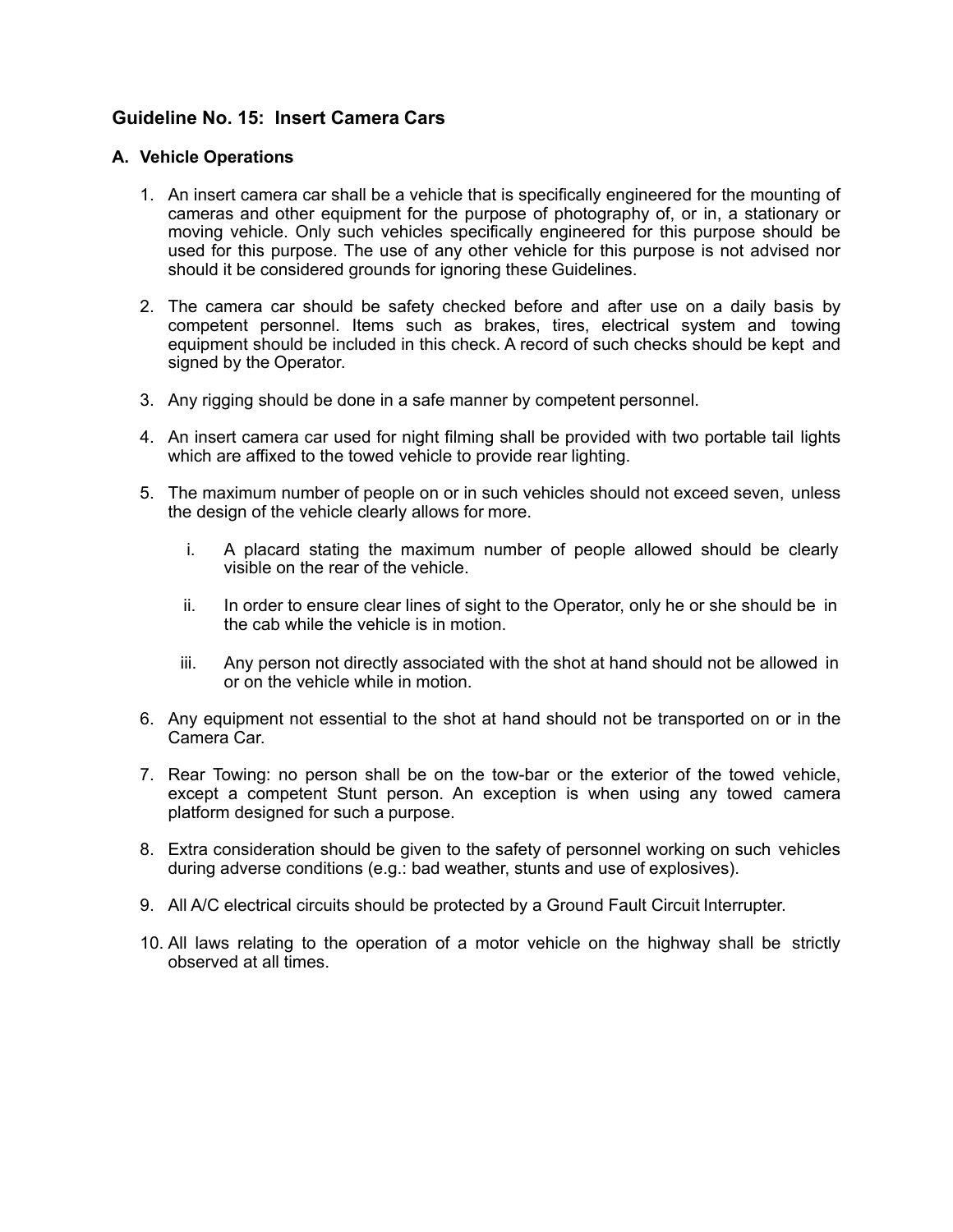### **B. Communication**

- 1. Any special communication used regarding the operation of a Camera Car (such as sound signals) should be announced at a meeting of all personnel involved prior to any use of the vehicle.
- 2. In the interest of uniformity throughout the industry, the following sound signals should be used by the operator of the vehicle:
	- i. Prior to moving forward two short horn blasts;
	- ii. Prior to back up three short horn blasts;
	- iii. Emergency stop one long horn blast; and
	- iv. At night when shooting in residential areas, alternative signals could be used.
- 3. Only one person should be in contact with the Operator, through a designated two-way channel. In the event of radio silence being imposed, another set of signals shall be used.
- 4. A "dry run" or "walk through" of any action should be conducted prior to rehearsal or filming with all personnel involved present. An understanding of any intended action, possible deviations and authority to abort should be made clear to all concerned.
- 5. A copy of these Guidelines should be kept in the glove compartment of any insert Camera Car.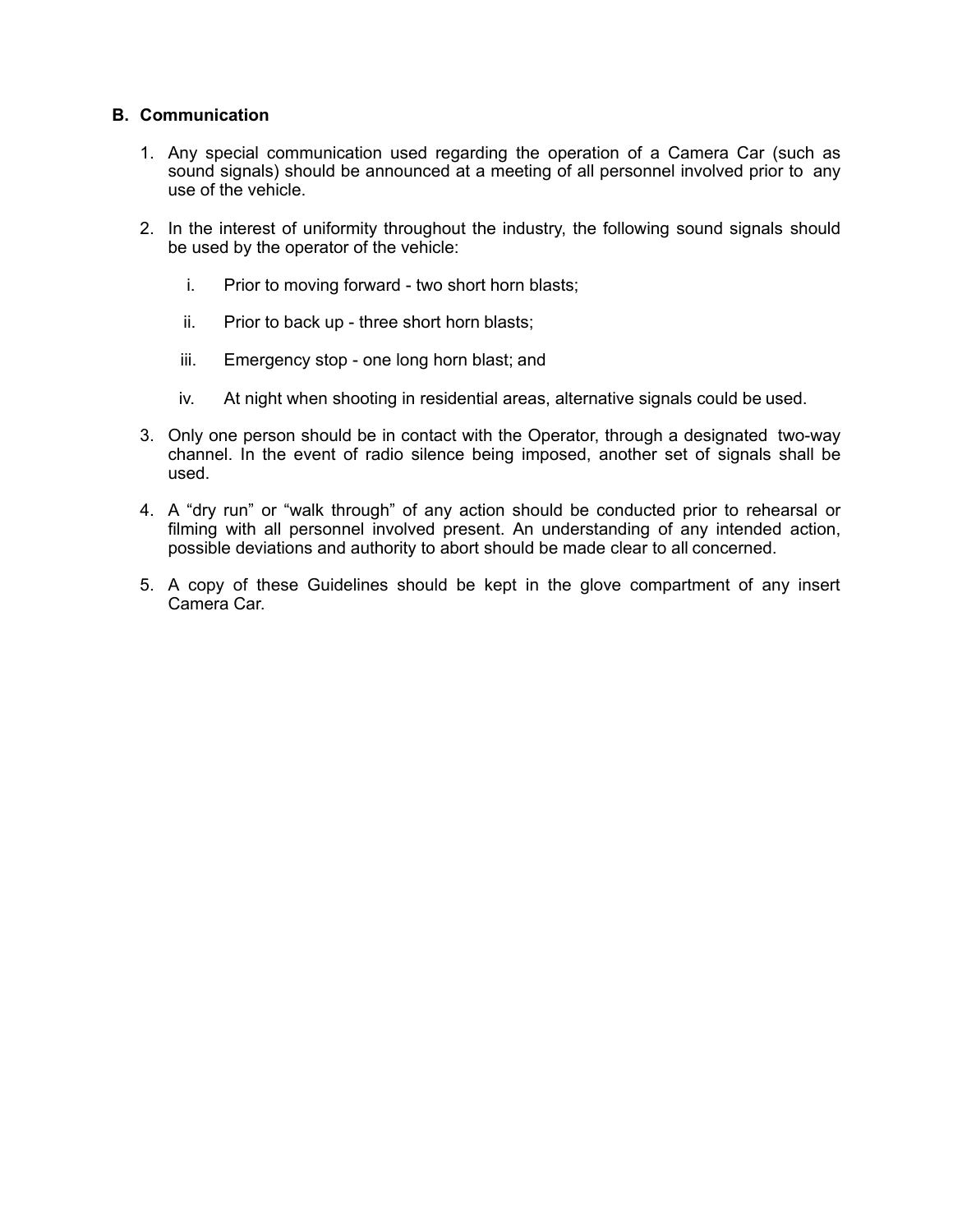# **Guideline No. 16: Motorcycles**

- 1. Extreme caution should be exercised at all times when motorcycles are being used. Only required personnel should be in the vicinity.
- 2. The Operator shall hold a current, valid motorcycle license.
- 3. The motorcycle Stunt Person should be experienced in and familiar with the techniques needed to safely perform the planned stunt.
- 4. Protective equipment such as a helmet, gloves, and other clothing shall be worn at all times. Helmets shall be CSA approved. Where there are special costume requirements, every precaution should be taken (e.g. wearing protective clothing under the wardrobe).
- 5. Ample time and discussion should be given during pre-production, between all concerned parties, as to what type of motorcycle will be needed to safely perform the required sequence. The specific motorcycle type should meet the needs of the specific motorcycle stunt.
- 6. Before any stunt is to be performed, a meeting should be called for all personnel involved and they should be thoroughly briefed at a meeting on the site where the sequence is to take place. This meeting should include:
	- i. An "on-site walk-through" or a "dry run" with the Stunt Coordinator and all personnel involved in the event;
	- ii. The Stunt Coordinator should plan and explain acceptable avenues of escape to personnel involved in the event; and
	- iii. An understanding of the intended action, possible deviations and authority to abort should be made clear.
- 7. If any "on the day" deviations of a planned stunt become necessary, another meeting should again be called for all personnel involved in the hazardous procedure to confirm everyone understands and agrees to the change(s).
- 8. Motorcycles, ramps, and other equipment should be examined prior to use by the Stunt Coordinator and the Motorcycle Operator to determine that they are in safe operating condition.
- 9. The sequence to be shot, including ramp jumps, "lay-downs", "end overs" and other potential hazards should be clearly set forth and discussed by all persons involved.
- 10. Medical providers with Advanced First Aid Certification should be present at all rehearsals and all performances involving motorcycle stunts and prepared to administer medical assistance on an emergency basis.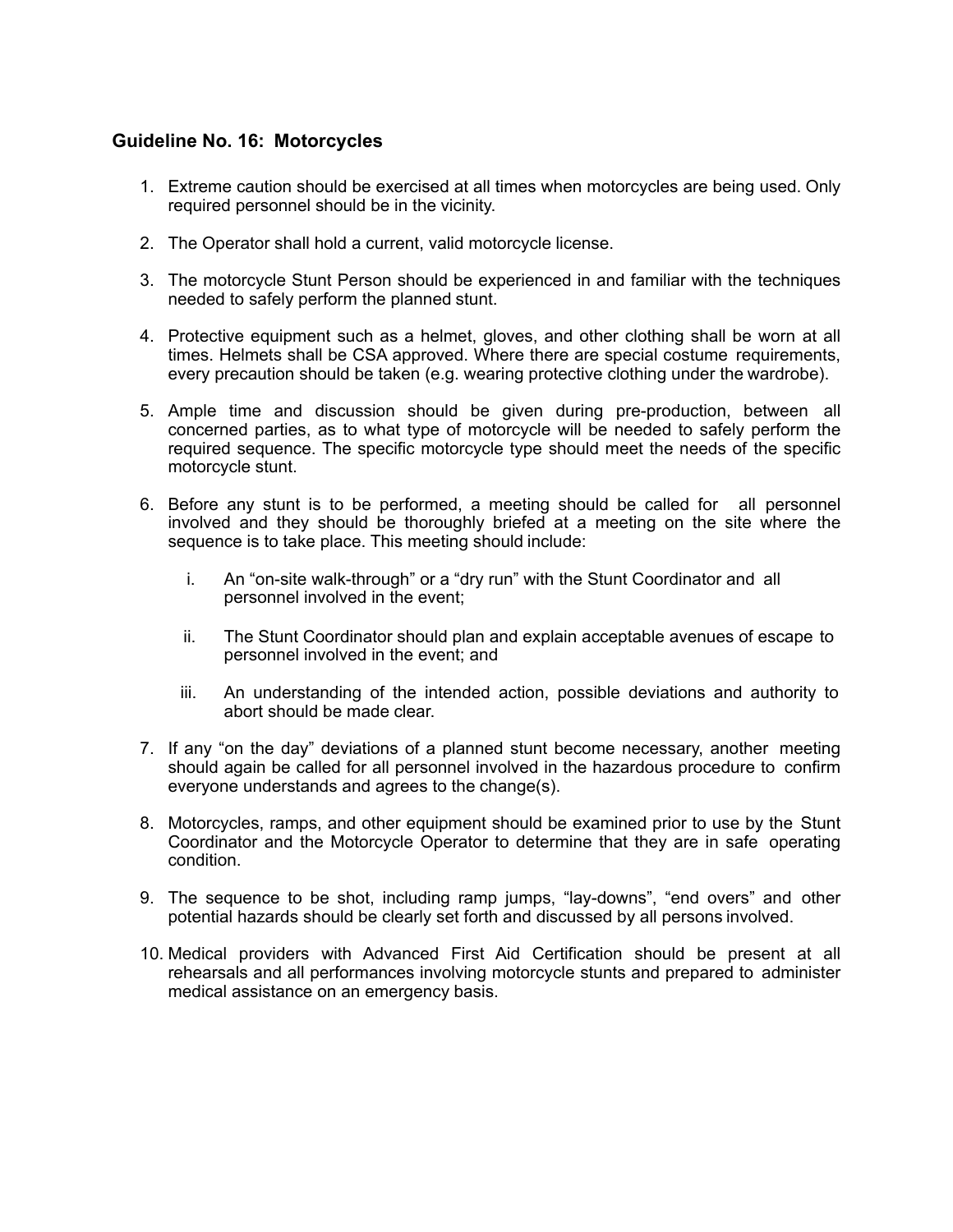# **SPECIAL SAFETY CONSIDERATIONS**

# **Guideline No. 17: General Stunt and FX Provisions**

- 1. Stunts are to be performed only by competent stunt persons.
- 2. The designated Stunt Coordinator should:
	- i. Have experience equal to or greater than that of the stunt person(s) involved in the scene;
	- ii. Be responsible for the safety of the stunt;
	- iii. Inspect and approve any gear, harnesses, etc. involved in the stunt; and
	- iv. Ensure that the stunt persons are competent to perform the stunt.
- 3. All stunt persons should be notified reasonably in advance of their involvement in a stunt sequence.
- 4. Stunt persons shall wear protective equipment.
- 5. Wardrobe for persons involved in a stunt should be approved in advance by the Stunt Coordinator.
- 6. Prior to the performance of all stunts, dangerous work situations, or pyrotechnic effects, the Production Manager through the 1st Assistant Director should give notification to all Key personnel. The Call Sheet should also state that explosive or pyrotechnical special effects are to be utilized.
- 7. Before any stunt is to be performed, a meeting should be called for all personnel involved and they should be thoroughly briefed at a meeting on the site where the sequence is to take place. This meeting should include:
	- i. An "on-site walk-through" or "dry run" with the Stunt Coordinator and all personnel involved in the event;
	- ii. The Stunt Coordinator should plan and explain acceptable avenues of escape to personnel involved in the event; and
	- iii. An understanding of the intended action, possible deviations and authority to abort should be made clear.
- 8. If any "on the day" deviations of a planned stunt or FX effect become necessary, another meeting should again be called for all personnel involved in the hazardous procedure to confirm everyone understands and agrees to the change(s).
- 9. Medical providers with Advanced First Aid Certification should be present at all rehearsals and all performances involving stunts or any other potentially hazardous activities and prepared to administer medical assistance on an emergency basis.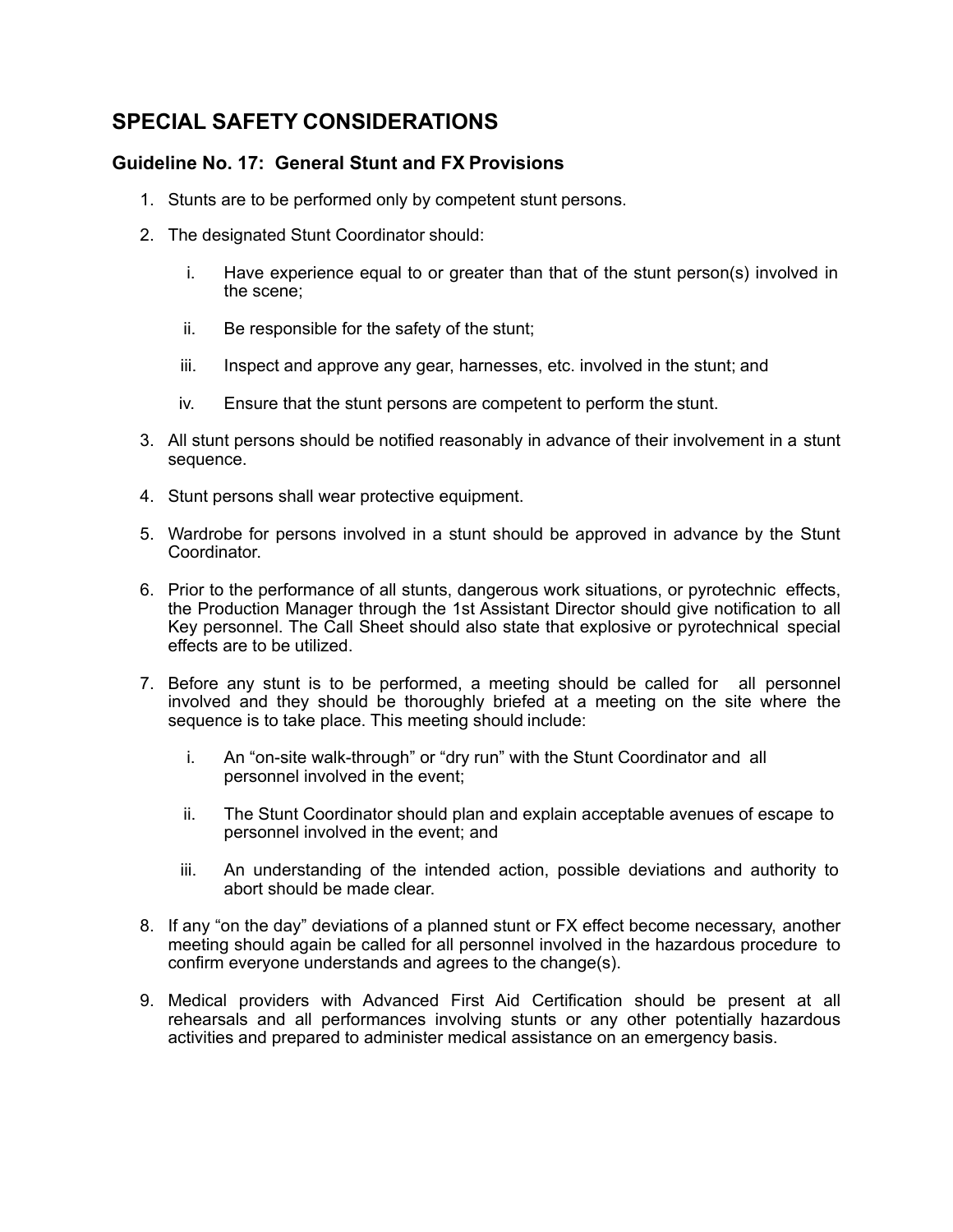# **Guideline No. 18: High Falls – Use of Air Bags**

- 1. The Supplier of any air bags should be given, by the Stunt Coordinator, information in complete detail respecting the type of stunt for which the air bag is to be used, the height of the jump, the weight going into the bag and a description of the area where the bag is to be used, in order that the proper bag is selected.
- 2. Fans shall be in safe and good mechanical condition.
- 3. The appropriate generator size should be used to supply power to the fan.
- 4. If at all possible, the generator should be no more than fifty feet away from the fan. All electrical connections should be taped or sealed so that the connections cannot come loose or disconnect when the air bag is in use.
- 5. The vents and seams of the air bag should be inspected before each use.
- 6. All air bags should be of quality material and stitching.
- 7. Each air bag should be pre-tested prior to actual use with weights equal to or more than the weight of the person(s) performing the highfall. The test should be conducted at the actual site and from the height of the highfall.
- 8. Each air bag should be set up by a Stunt/Safety Person qualified in the set-up and safe use of air bags.
- 9. The Jumper and the Safety Person (mentioned in #8) should not be one and the same person.
- 10. There should be designated spotters around each air bag to safeguard the Jumper and to ensure that the fans continue to be operational.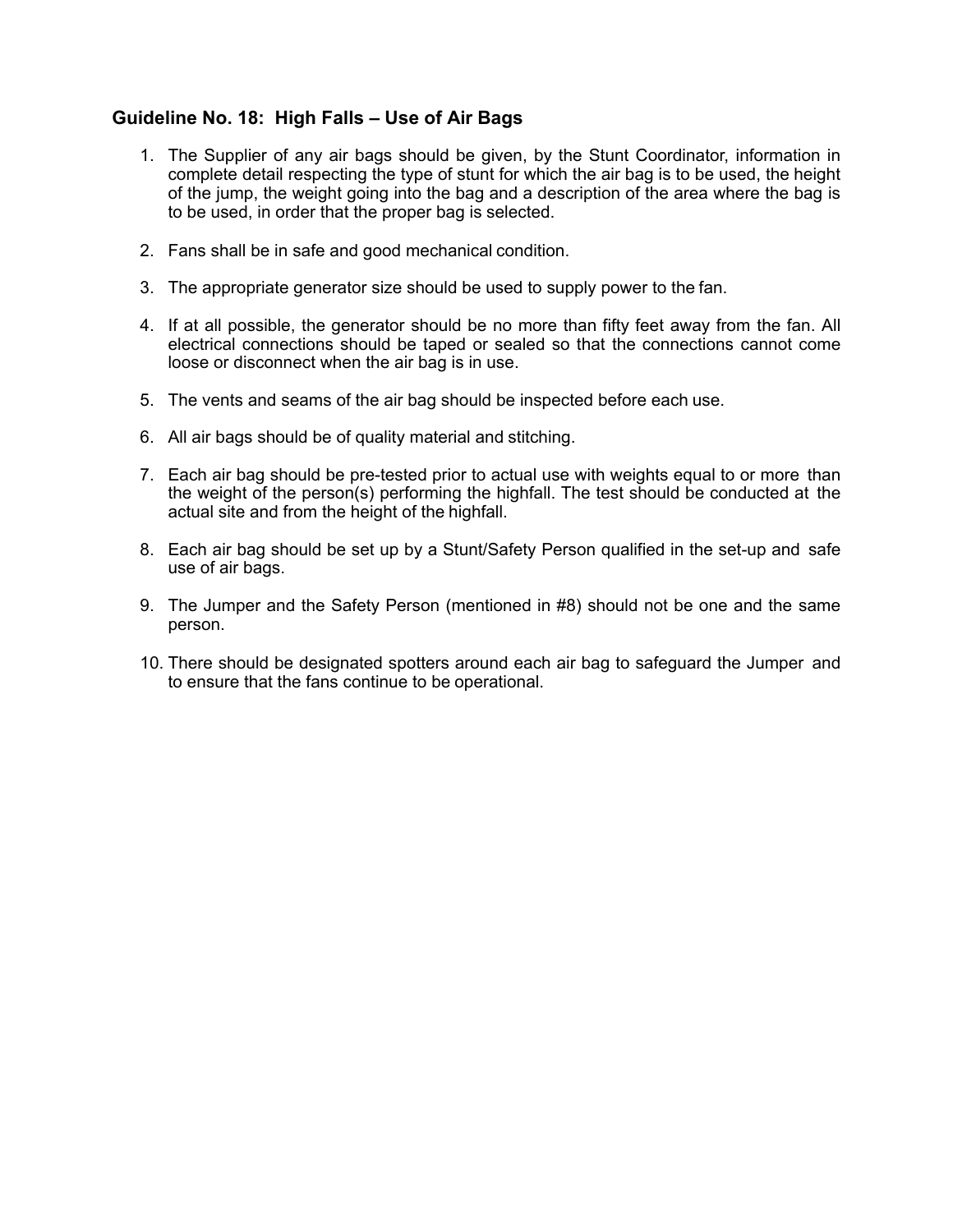# **Guideline No. 19: Smoke Inhalation**

- 1. When creating smoke on any set, the lowest concentration needed to achieve the desired effect should be used, subject to the condition that under no circumstances shall any person be exposed to a smoke concentration in excess of regulatory limits (refer to WHMIS: Threshold Limit Values – Appendix S).
- 2. When smoke is created on an interior set, the air shall be periodically ventilated or exhausted, vertically and laterally, and appropriate means to do so shall be provided. All personnel and animals shall be given a break away from the stage at appropriate intervals based on the smoke concentration. Air quality should be periodically tested for contaminant levels to determine ventilation requirements.
- 3. The only materials which are generally acceptable for use to produce special effects smokes and fogs are:
	- i. Propylene Glycol; and
	- ii. Glycerol.
- 4. The following materials may also be used for lighting effects, but only small amounts for brief durations. These chemicals may cause irritation and exposure levels shall be monitored:
	- i. Cryogenic gases (dry ice, liquid nitrogen);
	- ii. Triethylene Glycol, Butylene Glycol, Polyethylene Glycol; and
	- iii. Propane rigs (oxygen depleting)
- 5. The following materials should not be used to produce lighting effect smokes and/or fogs on any production. In other countries, these substances are legally banned from use:
	- i. Petroleum Distillates or oil products, including food grade and medical grade mineral oil based products;
	- ii. Carcinogenic or suspect carcinogenic chemicals (e.g.: contact cement);
	- iii. Smokes from combustion;
	- iv. Fumed and Hydrolyzed Chlorides (Ammonium Chloride, Titanium Tetrachloride, Zinc Chloride);
	- v. Ethylene Glycol, Diethylene Glycol; and
	- vi. Charcoal (produces carbon monoxide).
- 6. When creating smoke on interior sets, respirators approved by the National Institute for Occupational Safety and Health (NIOSH) or an equivalent approval agency, shall be provided. These respirators shall provide protection from all possible contaminants produced (e.g. dusts, mists, gases, and vapours).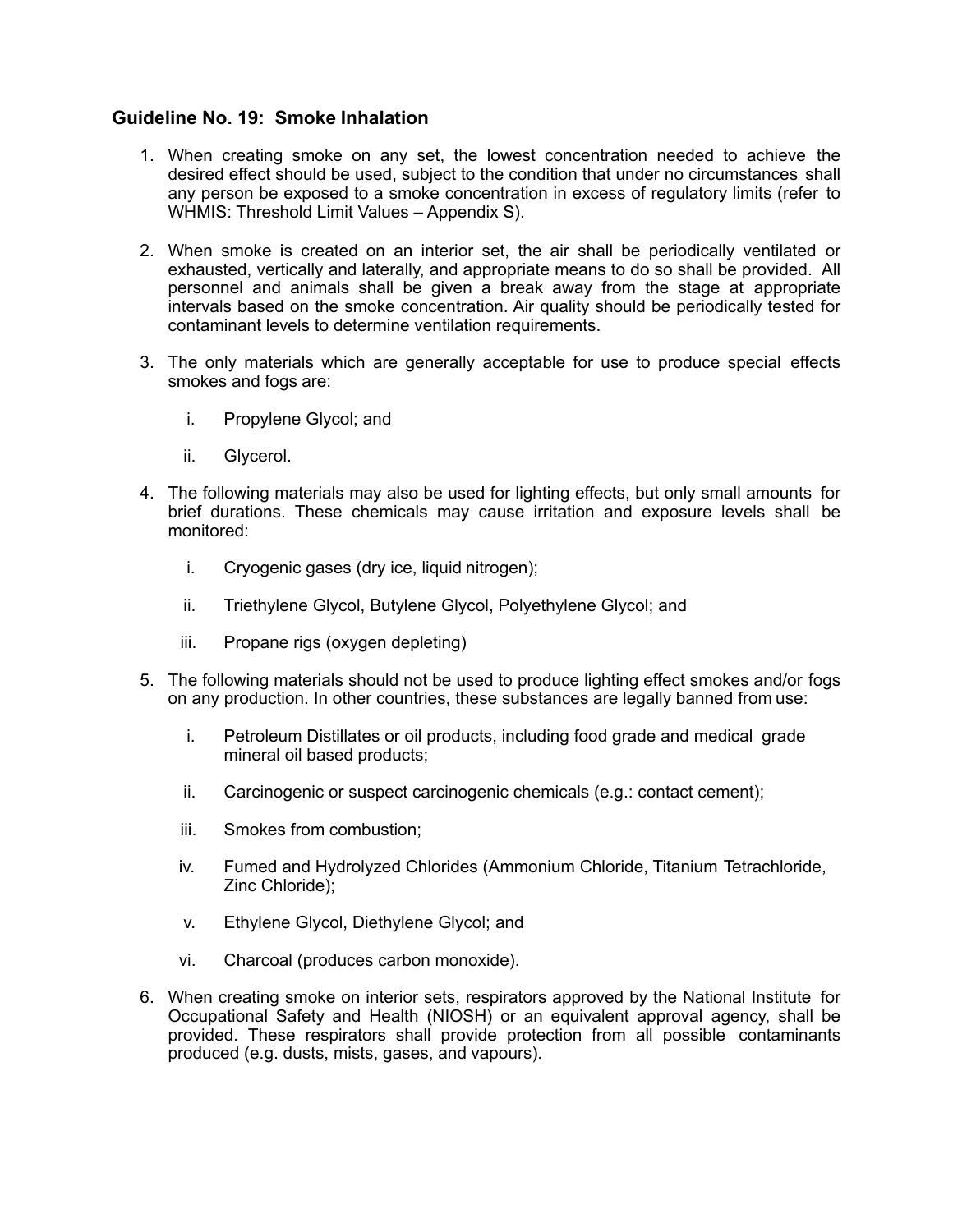- 7. When smoke is used on any interior set, all non-essential personnel should be removed from the set. Whenever possible, personnel should be removed from any dressing rooms located in the immediate vicinity.
- 8. When creating a fire at an exterior location, all reasonable precautions to prevent fire and smoke inhalation should be undertaken. Respirators appropriate for exterior smoke shall be available upon request.
- 9. When smoke is scheduled to be created on any set, prior notification as to use and type should be given to all personnel. Whenever possible, the Call Sheet should state that smoke is to be used and the person responsible for providing respirators should be designated.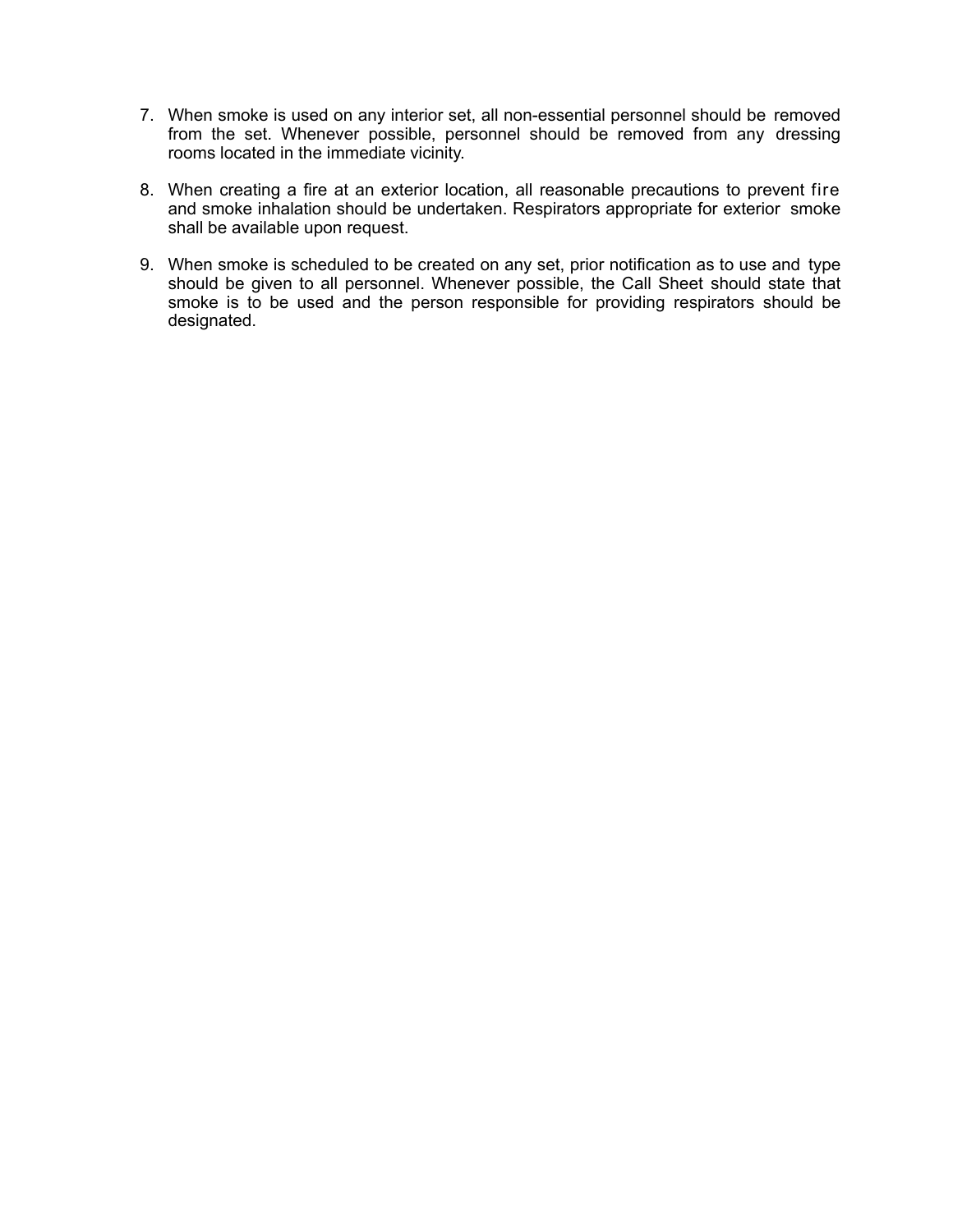# **Guideline No. 20: Open Flames**

### Definitions:

*Open Flame: burning gases or vapours of a fire that is visible as light in various colors and that may come in contact with a solid, liquid, or gas and possibly cause the material to ignite.* 

*Pyrotechnics: explosives classified as high hazard fireworks having a practical use in the List of Authorized Explosives published by Explosives Branch of Natural Resources Canada.*

- 1. The Special Effects Coordinator and Stunt Coordinator should be consulted regarding all necessary fire prevention, medical and safety precautions which shall be undertaken on any set prior to the use of any open flame.
- 2. Appropriate Fire and Government Authorities shall be contacted for their approval, comments and/or requirements prior to use of open flames on a set.
- 3. When torches, candles, fireplaces or other open flames are used, such uses must be under controlled situations with due regard for the safety of all involved.
- 4. All open flames shall be controlled by persons designated by the Producer. Designated persons must be equipped with and trained in the use of approved fire extinguishing equipment.
- 5. Flammable and combustible liquids and pyrotechnics shall be kept a safe distance from open flames. Continual ventilation shall be established before ignition and continued until clean-up and storage is completed. Flammable and/or combustible liquids and pyrotechnics shall always be stored in approved containers.
- 6. Plans for all gas systems supplying open flames (including small propane rigs) shall be submitted to and approved by the Nova Scotia Department of Labour and Advanced Education, Fuel Safety Branch in accordance with applicable Statutes and Regulations, prior to any use on the set. This is to ensure the use of CSA approved materials (e.g. hose, clamps, in-line regulators, etc.) and that the operator is qualified. Plans shall indicate intended use (e.g. interior, exterior, FX, etc.).
- 7. Each propane tank shut-off shall be clearly labeled on/off, and shall be operated by a designated person who has a clear view of the propane flame at all times.
- 8. All open flames shall be stationary and firmly secured.
- 9. All performers, including Stunt Performers, should be notified reasonably in advance of their involvement with open flame.
- 10. Any Stunt personnel directly involved with fire should wear protective fire equipment (i.e. NomexTM or equivalent suits). All wardrobe to be used in any type of burn should be approved by the Stunt Coordinator and/or Special Effects Coordinator.
- 11. Water gel should be used at all times on all exposed areas of skin, including performer's hair if it is uncovered, in consultation with the Stunt Coordinator and Special Effects Coordinator. A performer should have the option of wearing a natural hair wig.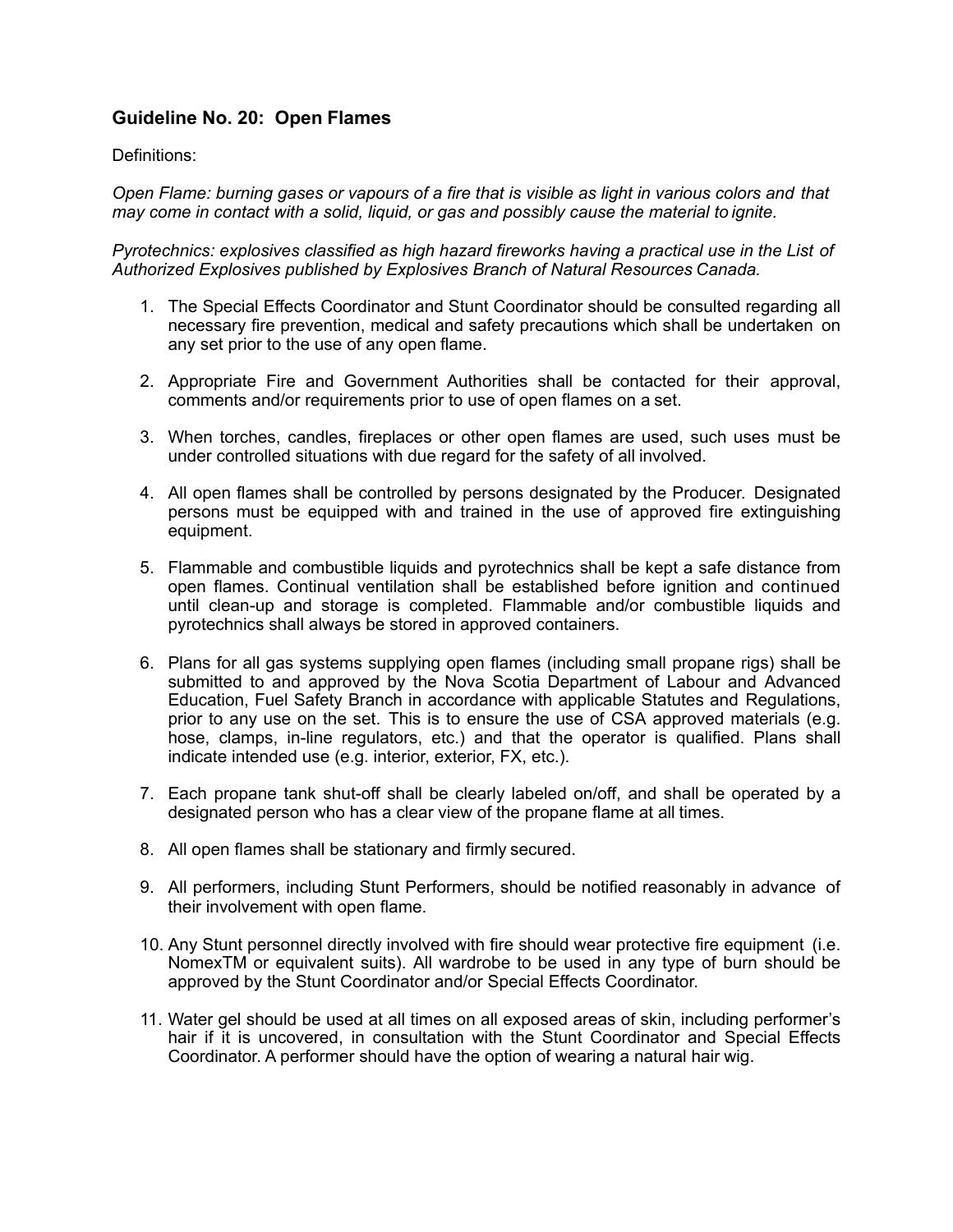12. If the stunt is a "partial burn", there should be no fewer than two designated safety persons each equipped with and trained in the use of approved fire extinguishers. A "partial burn" is defined as follows:

*When a Stunt performer carries an amount of fire limited to a restricted area of the body (i.e. an arm, leg, portion of the torso) and does not inhibit the sight or breathing of the Stunt Performer*.

13. If the stunt is a "full burn", there should be no fewer than three designated safety persons each equipped with and trained in the use of approved fire extinguishers. A "full burn" is defined as follows:

*When a substantial part of the body is on fire or when the flames could reach or interact with the head area and could limit the sight or breathing of the Stunt Performer, or where breathing apparatus or eye protection is required*.

- 14. Medical providers with Advanced First Aid Certification should be present at all rehearsals and all performances involving open flames and pyrotechnics.
- 15. A special note should be made in the safety section of the Call Sheet when fire stunts are performed.
- 16. Open flames and/or pyrotechnics shall not be permitted on sets that have an audience.

CONTACTS:

- Department of Labour and Advanced Education, Office of the Fire Marshal, Phone 902-424- 5721; and Occupational Health and Safety Act, Blasting Safety Regulations;
- Natural Resources Canada, Pyrotechnics: Senior Inspector, Atlantic Region, Phone 902-426- 3599

REFERENCES:

- Ref. N.F.P.A. 1126;
- Explosives Act of Canada;
- Display Fireworks Manual;
- Pyrotechnics Special Effects Manual, 1997;
- [Building, Fire and Technical Safety](http://novascotia.ca/lae/fuelsafety/) Division Labour and Advanced Education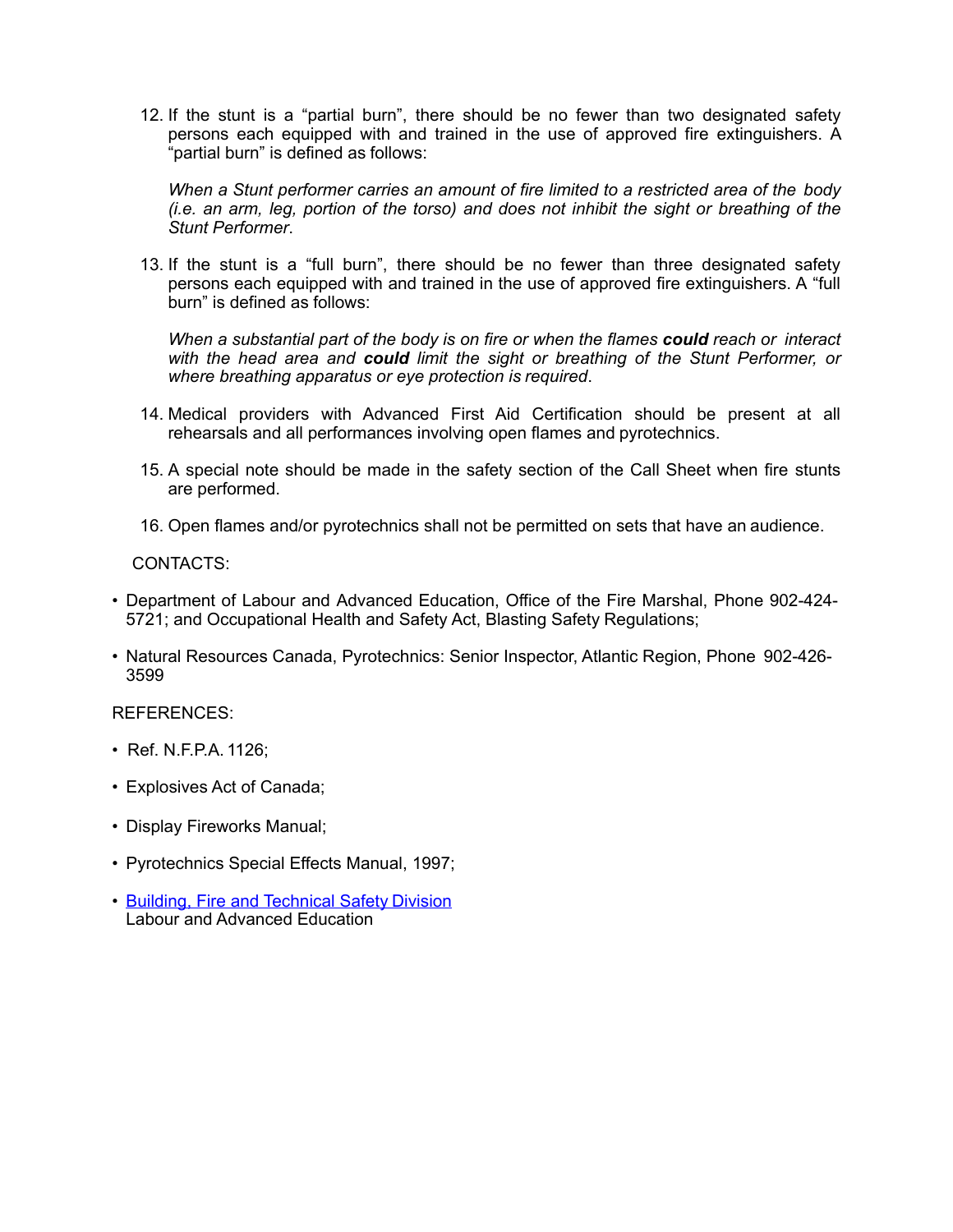# **Guideline No. 21: Explosives and Pyrotechnics**

### Definitions:

*Pyrotechnics: explosives classified as high hazard fireworks having a practical use in the List of Authorized Explosives published by Explosives Safety and Security Branch (federal jurisdiction).*

*Blasting: using a substance, including a detonator or primed explosive, that is manufactured or used to produce an explosion by detonation or deflagration and that is regulated by the Explosives Act, but does not include ammunition for weapons or fireworks (federal jurisdiction).* 

#### **A. Use of Explosives and Pyrotechnics**

1. Prior to the performance of all dangerous work situations or pyrotechnic effects(e.g. working with explosives, explosive devices, flammable or combustible liquids, gas or

chemicals on any set), the Production Manager, through the 1<sup>st</sup> Assistant Director, shall give notification to all personnel. The Call Sheet should also state that explosive or pyrotechnical special effects are to be utilized.

- 2. Before any stunt is to be performed, a meeting should be called for all personnel involved and they should be thoroughly briefed at a meeting on the site where the sequence is to take place. This meeting should include:
	- i. An "on-site walk-through" or "dry run" with the Stunt Coordinator and all personnel involved in the event;
	- ii. The Stunt Coordinator should plan and explain acceptable avenues of escape to personnel involved in the event; and
	- iii. An understanding of the intended action, possible deviations and authority to abort should be made clear.
- 3. If any "on the day" deviations of a planned stunt or FX effect become necessary, another meeting should again be called for all personnel involved in the hazardous procedure to confirm everyone understands and agrees to the change(s).
- 4. It is recognized that there can be unforeseen or unique situations which might require on-site judgment; such judgment must be made in the interest of safety of cast and crew.
- 5. Prior to and after any pyrotechnical effect, the Special Effects Coordinator shall remain on set at all times and be the final authority on all matters pertaining to safety.
- 6. The 1st Assistant Director or the Special Effects Coordinator, or both where necessary, shall clearly announce to all personnel the location of exits and escape routes. The escape route shall provide unobstructed passage to the exterior of the building, structure or work place.
- 7. Immediately prior to each take, the 1st Assistant Director should check the escape route in order to assure that it is, and will remain, accessible. Any person who is unsure of the designated escape route should check with the 1st Assistant Director and learn the escape route before entering the work area.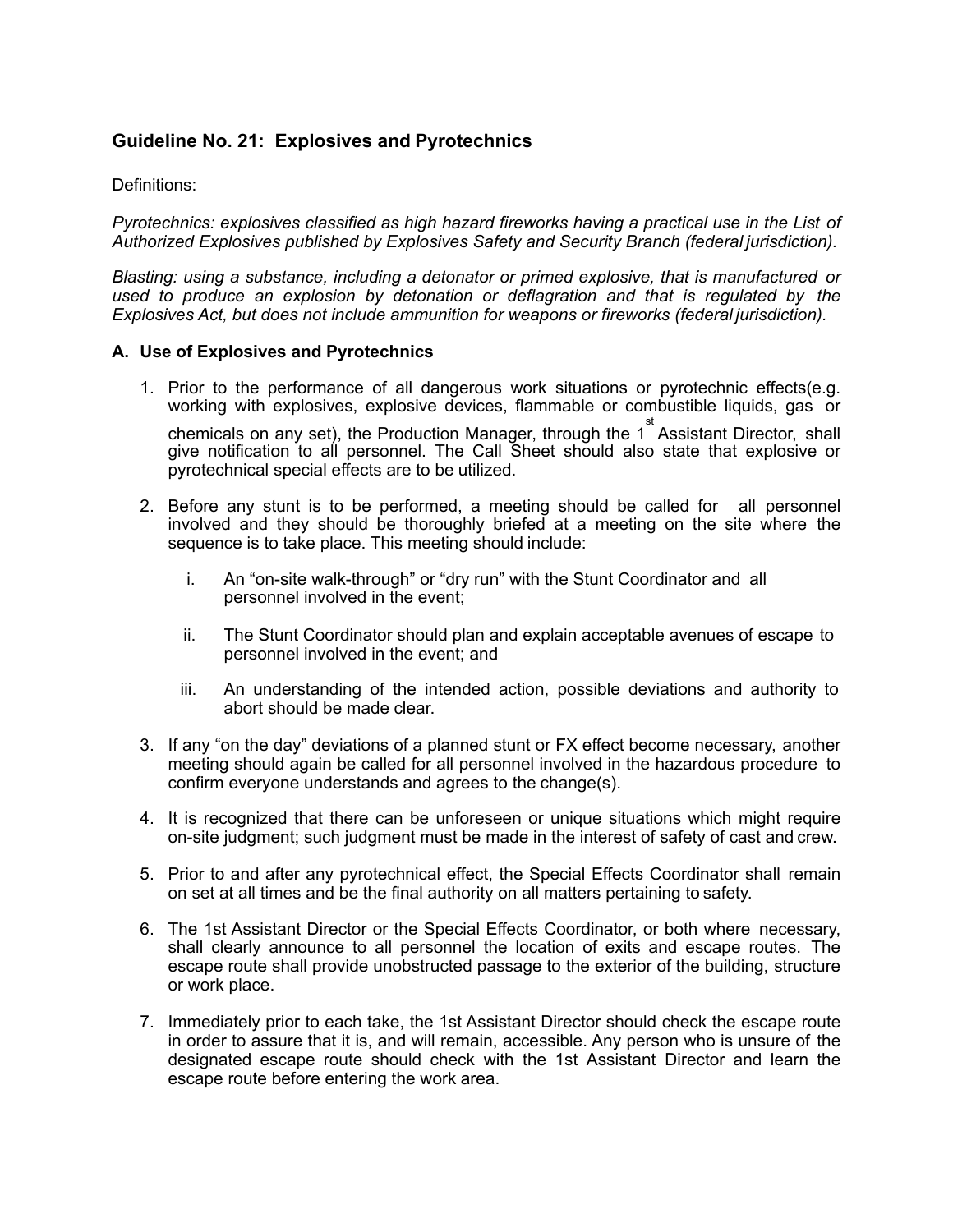- 8. The 1st Assistant Director or FX Coordinator, or both where necessary, shall ensure that there is a clear fire route for emergency and firefighting vehicles at all times.
- 9. Only persons and crew necessary for the purpose of filming should be in the explosives area. The 1st Assistant Director or Special Effects Coordinator should ensure that before a special effect is performed that all other personnel are safely cleared away from the explosive area.
- 10. No smoking is permitted in the explosive area. "No smoking" signs shall be posted in all areas of the premises or locations where explosives and/or pyrotechnic devices are stored and handled.
- 11. After each shoot, no one shall go into the explosives area other than the Special Effects Coordinator until the Special Effects Coordinator deems it safe to do so.
- 12. No child under the age of 16 should be close to explosives nor should they be body squibbed, except for children who are designated as qualified Stunt Performers and for whom the signed authority of the Parent or Guardian has been previously obtained.

### **B. Transport and Storage**

- 1. Transportation and storage of explosives and/or pyrotechnic devices shall be governed by the provisions of all applicable Federal, Provincial and Municipal laws and the proper Authorities shall be notified when using explosives on the set.
- 2. Only qualified drivers shall transport explosives or hazardous products. Transport vehicles shall display appropriate Hazardous Material symbols as required by Transport Canada (refer to Nova Scotia Dangerous Goods Transportation Act & Nova Scotia Blasting Safety Regulations).

#### **C. Regulations Pertaining to Explosives**

- 1. All explosives and explosive devices must be shunted.
- 2. Detonation of explosives shall be from a separate DC power supply.
- 3. When preparing pyrotechnics, radio transmissions of any kind including mobile phones in the area shall be turned off.
- 4. Any special effects which involve personnel connecting, loading or firing a blast shall obtain the necessary approval for 'specialized blasting' as per section 23-25 of the NS Blasting Safety Regulations.
- 5. Employees/employers carrying out pyrotechnics must have the proper certification through Natural Resources Canada, Explosives Regulatory Division (Federal).

#### REFERENCES:

- N.F.P.A. 1126 "Pyrotechnics Before a Proximate Audience"
- Nova Scotia Department of Labour and Advanced Education, Occupational Health and Safety Act, Blasting Safety Regulations.
- Natural Resources Canada, Explosives Regulatory Division, Phone: 902-426-3599
- Transport Canada, Dangerous Goods Transportation Act, Transportation of Dangerous Goods Regulations, Phone: 1-800-387-4999 or 613-992-4624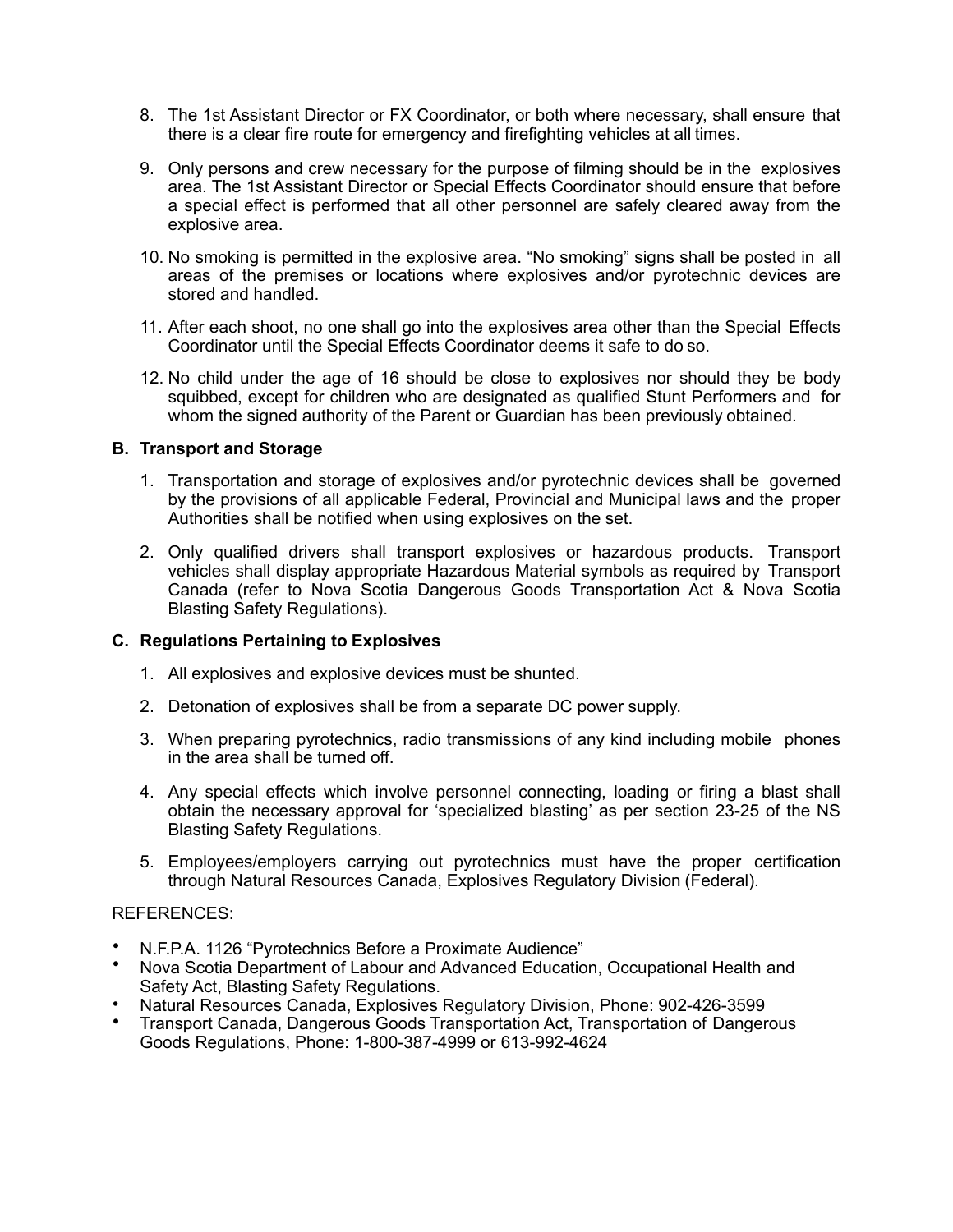# **Guideline No. 22: Use of Firearms**

*This Guideline applies to ALL firearms – authentic or replica.*

### **A. The Firearms Handler**

- 1. All Firearms should be in the care and charge of the designated Firearms Handler who:
	- i. Shall be in possession of a valid Firearms License, Possession-Acquisition Certificate, Permit to Carry a Restricted Weapon, and Permit to Temporarily Store a Restricted Weapon;
	- ii. Should be familiar with:
		- a. Any firearms being used and their respective safety requirements;
		- b. Loading, unloading, dismantling, cleaning and reassembly procedures; and
		- c. All requirements regarding the handling, transportation and storage of firearms, ammunition and black powder.
- 2. The Firearms Handler is responsible for:
	- i. Checking firearms before and after each use;
	- ii. Cleaning all firearms daily (after use);
	- iii. Keeping a daily inventory of all firearms in their care; and
	- iv. Compliance with all Regulations regarding the storage and use of firearms, ammunition and black powder.
- 3. All firearms should be registered with and placed in the care of the Firearms Handler.
- 4. Any firearm not immediately required on set shall be:
	- i. Unloaded; and
	- ii. Stored in a container, receptacle or room that is kept securely locked and that is constructed so that it cannot readily be broken open.
- 5. Firearms should be removed from Actors or Stunt Performers between takes whenever possible and placed in the care of the Firearms Handler.
- 6. The Firearms Handler should be allowed time:
	- i. To ensure compliance with any applicable safety requirement or procedure;
	- ii. To ensure that any Actor or Stunt Performer using a firearm is fully aware of the safety rules and procedures for the handling and firing of the firearm; and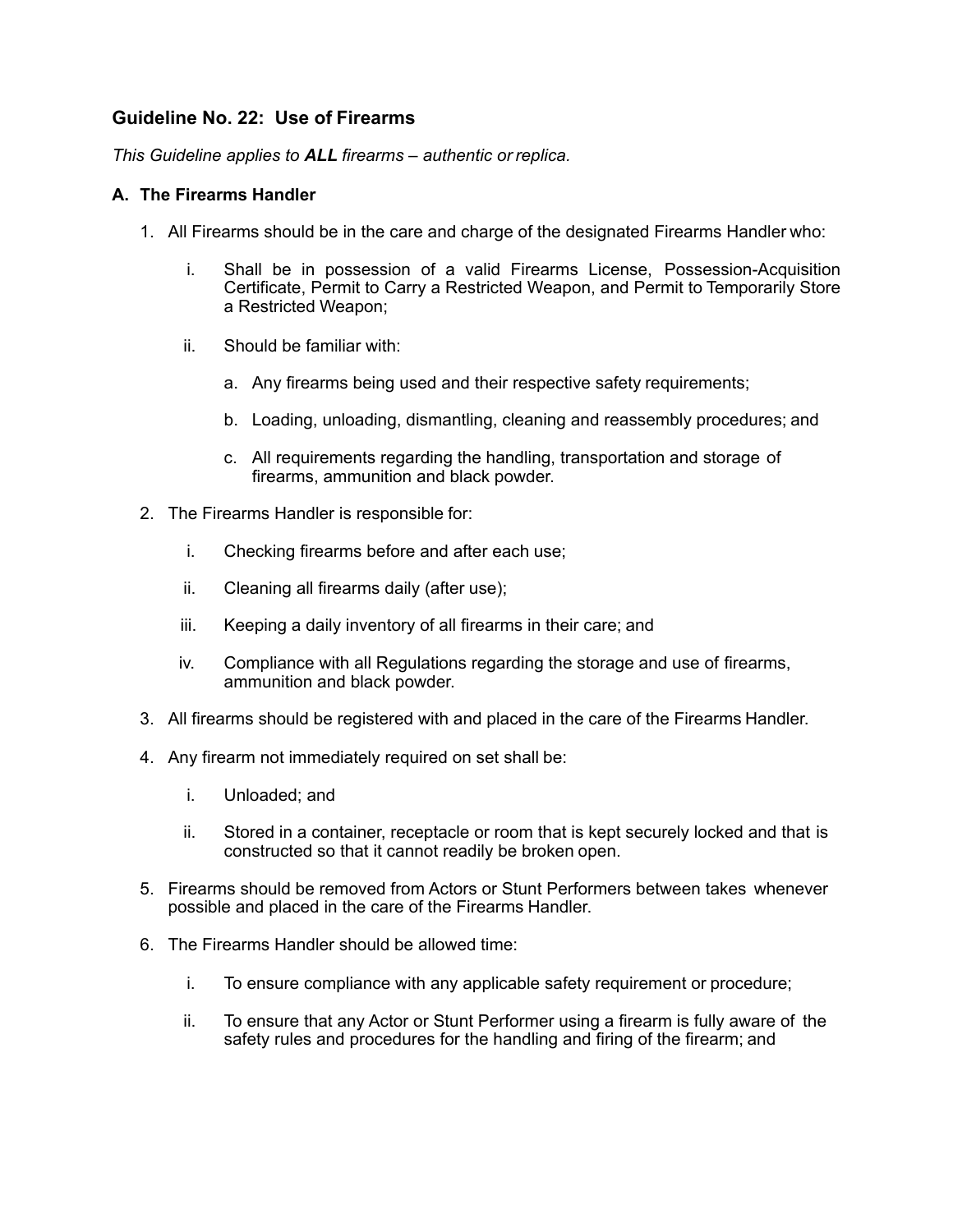- iii. To discuss with the Director and Assistant Directors the use of any firearms required.
- 7. It should be the sole responsibility of the Firearms Handler to load and unload firearms . If this is not practical (e.g. in the case of large numbers) the Firearms Handler may supervise the handling, loading, and unloading of firearms by designated assistants. Any such assistants should be designated by the Firearms Handler, who should have adequate time to familiarize them with the safe handling of the firearms and ammunition in use, and all procedures expected of them.

#### **B. Handling Firearms on Set**

- 1. FIREARMS ARE DANGEROUS AND SHOULD BE TREATED AS LOADED AT ALL **TIMES**
- 2. i. Live ammunition should NEVER be used.
	- ii. Blanks can be as deadly as live ammunition, and should be treated accordingly.
- 3. UNDER NO CIRCUMSTANCES should a firearm be pointed at anyone, including yourself.
- 4. NEVER indulge in "horseplay" while in charge of or responsible for any firearm.
- 5. A "No Smoking" rule shall apply to any area where firearms, ammunition or black powder is stored, and approved signs to this effect posted.
- 6. A firearm should never be put down anywhere but in its designated storage place. Never put a firearm down in such a way as to allow dirt or sand to enter it. Never discharge a firearm with dirt, sand or unapproved blockage (e.g. a "choke") in the barrel.
- 7. In the event of a misfire or jam, the firearm should be taken out of use until such time as the cause can be determined, a repair effected, and test discharges performed. The decision to resume use of the firearm should be solely that of the Firearms Handler.
- 8. No crew, cast or other personnel should be in the vicinity of a firearm being discharged without the minimum of approved eye and ear protection.
- 9. 1/2 inch (minimum) Plexiglas or Lexan should be placed between any personnel and any firearm discharged in their vicinity.
- 10. All personnel should be given a verbal warning prior to the discharge of any firearm.
- 11. No firearm should be loaded (made "hot") until immediately prior to a take. If a delay of any kind ensues, the firearm should be unloaded. A "hot" firearm should not be in the possession of any Actor or Stunt Performer except during a take.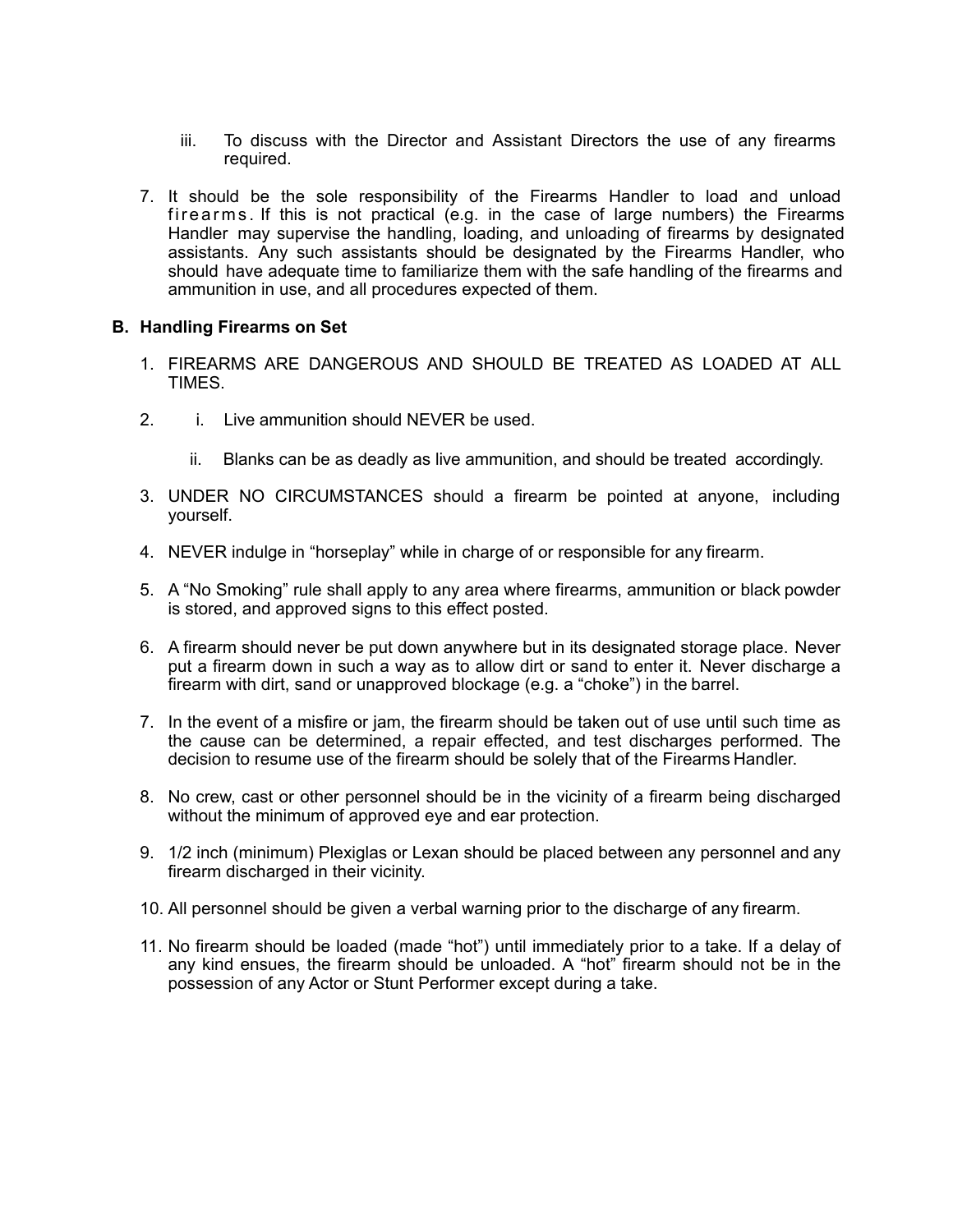### **C. Ammunition/Firearms Specifications**

- 1. All applicable Statutes and Regulations shall be adhered to in the transportation, handling and storage of all firearms, ammunition and black powder.
- 2. Replica firearms should be used unless a practical firearm is required.
- 3. In all situations which require a practical firearm:
	- i. Only a firearm which has been manufactured for this purpose by qualified personnel shall be used to fire a charge; and
	- ii. No firearm which is to be discharged shall be modified in any way, unless the modification is performed by a qualified Gunsmith and with the approval of the Manufacturer.
- 4. Only the appropriate type of blank ammunition shall be used. Ammunition made specifically for theatrical use should be obtained in the correct load for the effect required.
- 5. Factory-loaded ammunition should not be tampered with.
- 6. Any safety Guidelines or specifications laid out in handbooks supplied by the Manufacturer of a firearm should be made known and adhered to by all concerned.

#### REFERENCE:

Nova Scotia Department of Justice Provincial Firearms Office 5151 Terminal Road, P. O. Box 7 Halifax, Nova Scotia, B3J 2L6 Phone: 902-424-6689/1-800-731-4000 ext. 6505 Fax: 902-424-4308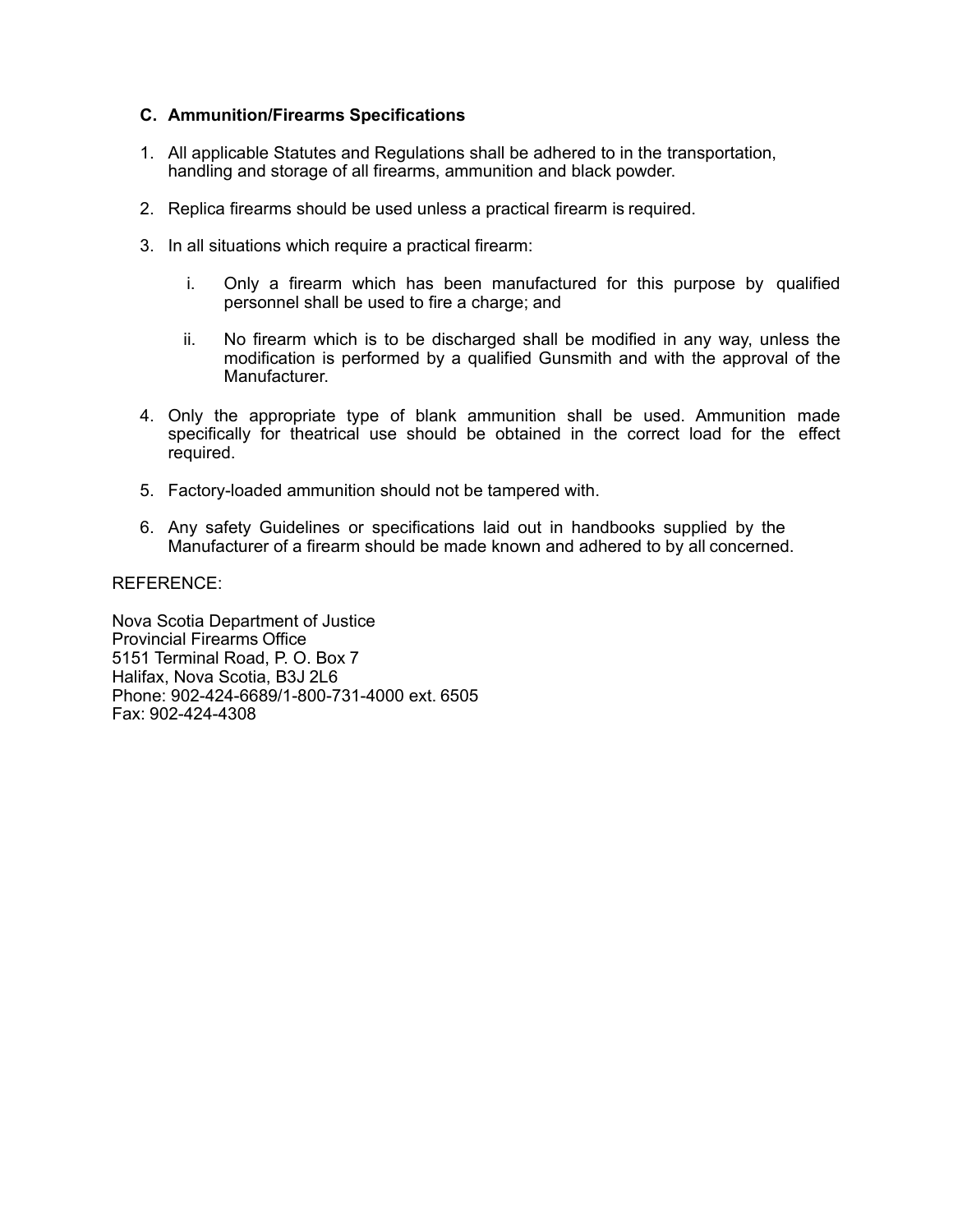# **Guideline No. 23: Animal Handling**

## *Definition:*

*"Animal" means all sentient creatures including mammals, birds, fish, reptiles, and insects.*

*Any production company intending to use any animal in a film should consult with the Nova*  Scotia SPCA well in advance for detailed advice regarding the care of the specific animal *involved.*

### **A. Overview**

- 1. No animal should be killed or injured for the sake of a film production.
- 2. No animal shall be allowed to become overheated or suffer discomfort. The production company shall supply adequate food, water and reasonable shelter, both on- and offcamera.
- 3. Adequate exercise and rest should always be provided.
- 4. Stunts or potentially dangerous animal action should be discussed with the Nova Scotia SPCA personnel prior to filming.
- 5. A veterinarian knowledgeable in the care of the animal to be used should be located prior to filming to ensure availability in case of emergency.
- 6. A veterinarian knowledgeable in the animal to be used should be present on any set when there are activities planned that could potentially be harmful to the animal.
- 7. Tranquilization or sedation of any animal should be avoided. If necessary, any tranquilizer or sedative should be administered by a veterinarian who is:
	- i. Knowledgeable in the care of the animal to be used; and
	- ii. Prepared to remain with the animal until any adverse effects of the tranquilizer or sedative have worn off.

#### **B. The Animal Handler**

*Complete control of any animal, including authority to abort any animal-related activity at any time, should be given to a competent Animal Handler.*

- 1. The designated Handler should ensure that any animal required to work on a film set/ location is well prepared for such situation, and should be satisfied that the animal will perform in a manner conducive to the safety of the animal, cast, crew and general public.
- 2. The Handler(s) supplying the animal should be responsible for obtaining all applicable permits, licenses, medical safeguards, inoculations, etc.
- 3. The Handler should train on site wherever possible to acclimatize the animal to film set conditions.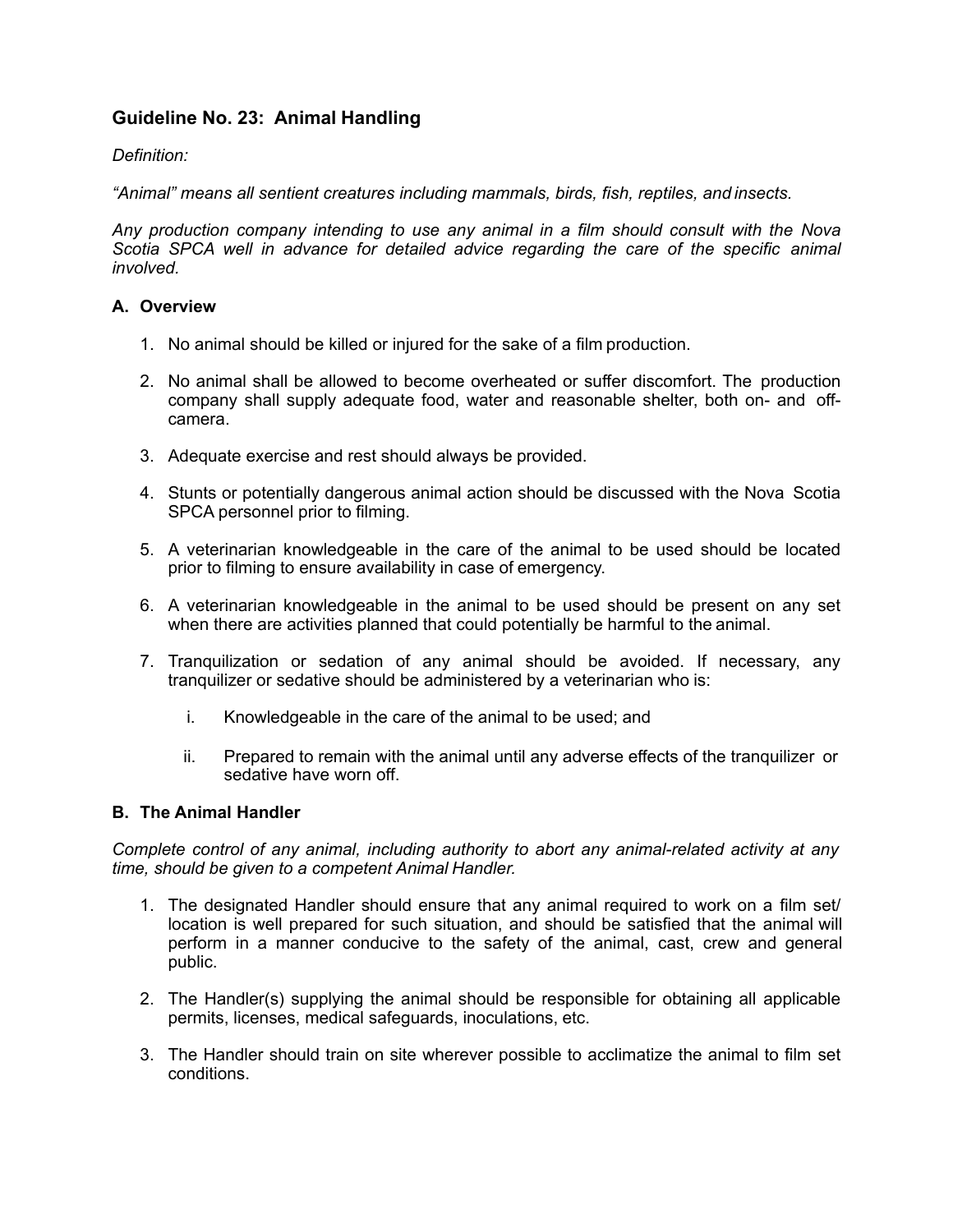- 4. Where animals and Performers are working together, ample time should be allowed to permit the Handler, Stunt Coordinator, Performers and animals to become familiar with the routine, and with each other.
- 5. Both the Handler and the Assistant Directors should instruct the cast and crew prior to the call of Wrap or Break that the set will be cleared of all animals FIRST, PRIOR to being cleared of cast or crew.

#### **C. General Precautions**

- 1. Only competent Special Skills Performers, Stunt people, professional Trainers, and/or Wranglers should be authorized to work with animals on- or off-camera.
- 2. An opportunity should be given to the Handler and Stunt Coordinator to address the cast and crew (including parents/guardians of child Performers) about safety precautions while the animals are on set, including (but not limited to) information such as: safe distances to be maintained, provisions for escape routes, authority to abort, no running, no feeding, no personal pets on site, etc.
- 3. Equipment operated in conjunction with animals should be checked for safe operating condition by both the Handler and the person(s) responsible for the equipment involved. The close proximity use of smoke, loud machinery, etc. should be used only after consultation with the Handler.
- 4. A "closed set" should be maintained where animals are working.

REFERENCE:

Provincial Inspector, Nova Scotia SPCA Suite 422, 1600 Bedford Highway Bedford, Nova Scotia, B4A 1E8 Phone: 902-835-4798 Fax: 902-835-7885 [animals@spcans.ca](mailto:animals@spcans.ca)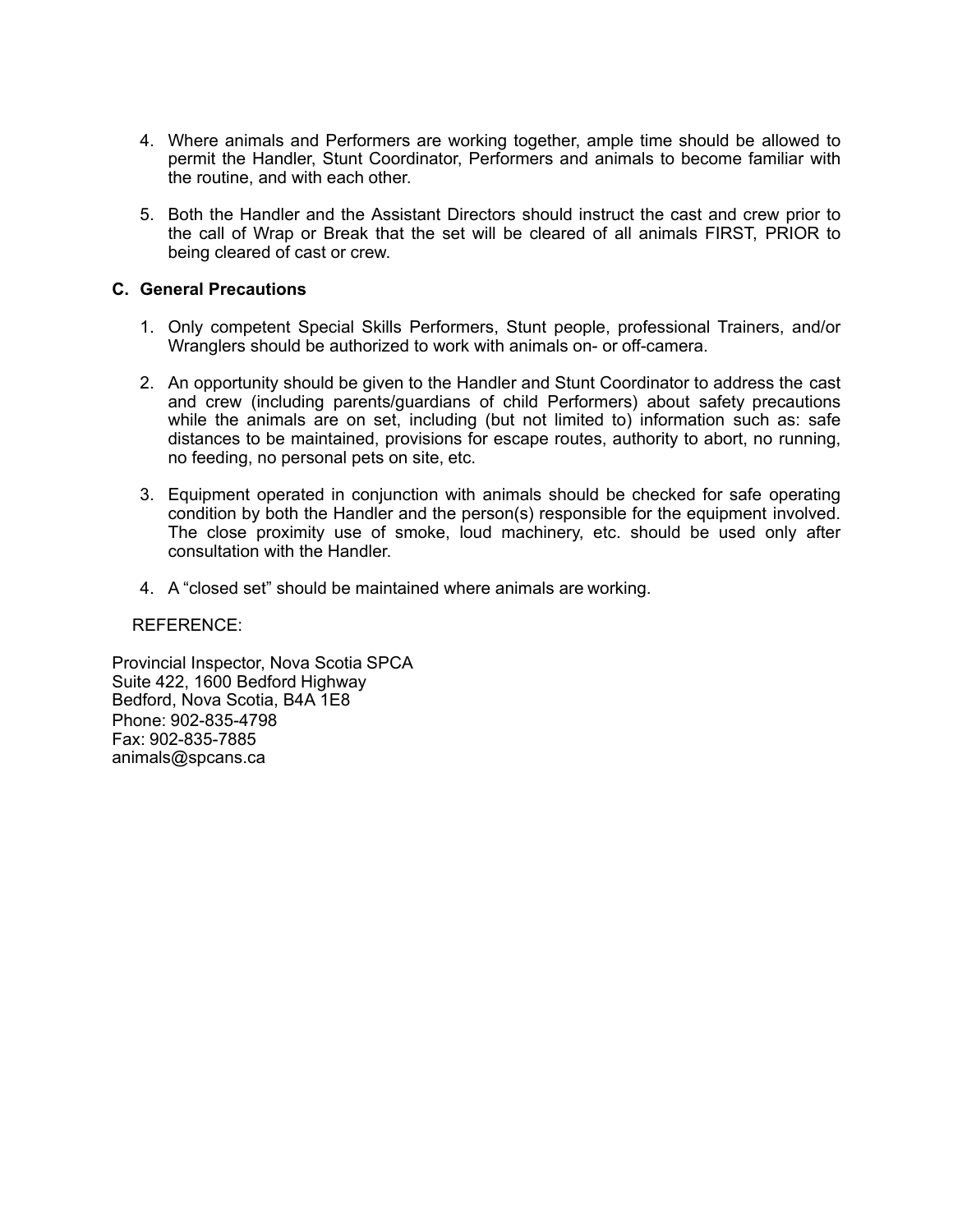# **Guideline No. 24: Skydiving**

*The following recommendations apply where skydiving will be used in filming. The term "Parachutist" refers to a Parachutist who has a current and valid certification card issued by a nationally or internationally recognized certification organization such as the Canadian Sport Parachuting Association.*

- 1. Transport Canada shall be contacted to determine what type of endorsement or certification Parachutists involved in the scene are required to possess. The Canadian Sport Parachuting Association's determinations and suggestions should also be sought.
- 2. An *Application for Authorization to Conduct Parachute Descents* form shall be filed with Transport Canada prior to any Skydive, and be accompanied by proof of consent of the owner(s) of the area to be used as a "Drop Zone", as well as Municipal authorities (if applicable). Transport Canada should be contacted, in writing, at least two weeks prior to any filming involving Skydiving.
- 3. When certification information is obtained, a designated Skydiver Coordinator shall be named. This person shall:
	- i. Have an endorsement or certificate equal to or greater than that of any Parachutist(s) involved in the scene;
	- ii. Be responsible for the safety of the Skydive, as well as securing proper authorization from Transport Canada; and
	- iii. Ensure the pilot is endorsed for Skydiving and the plane meets all applicable Transport Canada Regulations.
- 4. Prior to the jump, ample time should be allotted for the Skydiver and Coordinator to evaluate the safety of all equipment, props, wardrobe, etc. to be used or worn by the Parachutist during the jump. Final approval for these items rests with the Skydiver.
- 5. There should be a "dry run" on the ground, at either the Landing Site or Drop Zone, prior to takeoff. It shall be the Skydiver's responsibility to evaluate mitigating factors such as location, weather, communication and security at the time of the Skydive and give final approval for the jump to occur. Before each jump, ample time should be allotted to thoroughly brief all persons involved. Final approval of the jump rests with the Skydiver.
- 6. Medical providers with Advanced First Aid Certification shall be present at all rehearsals and all activities involving Skydiving and be prepared to administer medical assistance on an emergency basis.
- 7. The transportation of items considered to be of a dangerous nature (such as firearms and pyro) must be approved by the applicable governing body. Taking off and landing in a built up area requires prior authorization from Transport Canada.
- 8. This Guideline should be referred to on the Call Sheet whenever Skydiving is scheduled.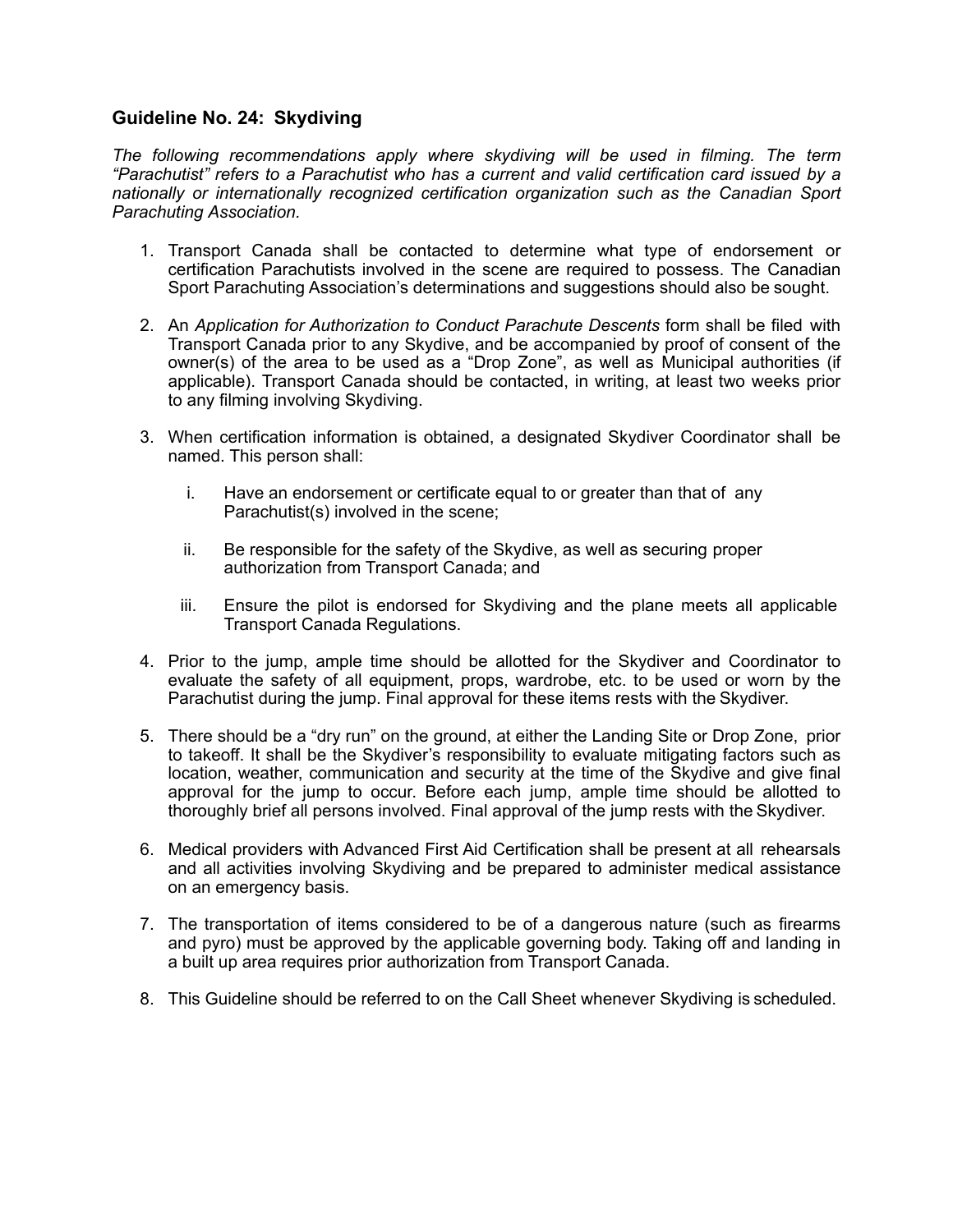REFERENCES:

Transport Canada, Regional Headquarters, P. O. Box 42, Moncton, New Brunswick, E1C 8K6 Phone: 1-800-387-4999

Canadian Sport Parachuting Association 300 Forced Road Russell, Ontario K4R 1A1 Phone: (613) 445-1881 Fax: (613) 445-2698 Email: [office@cspa.ca](mailto:office@cspa.ca)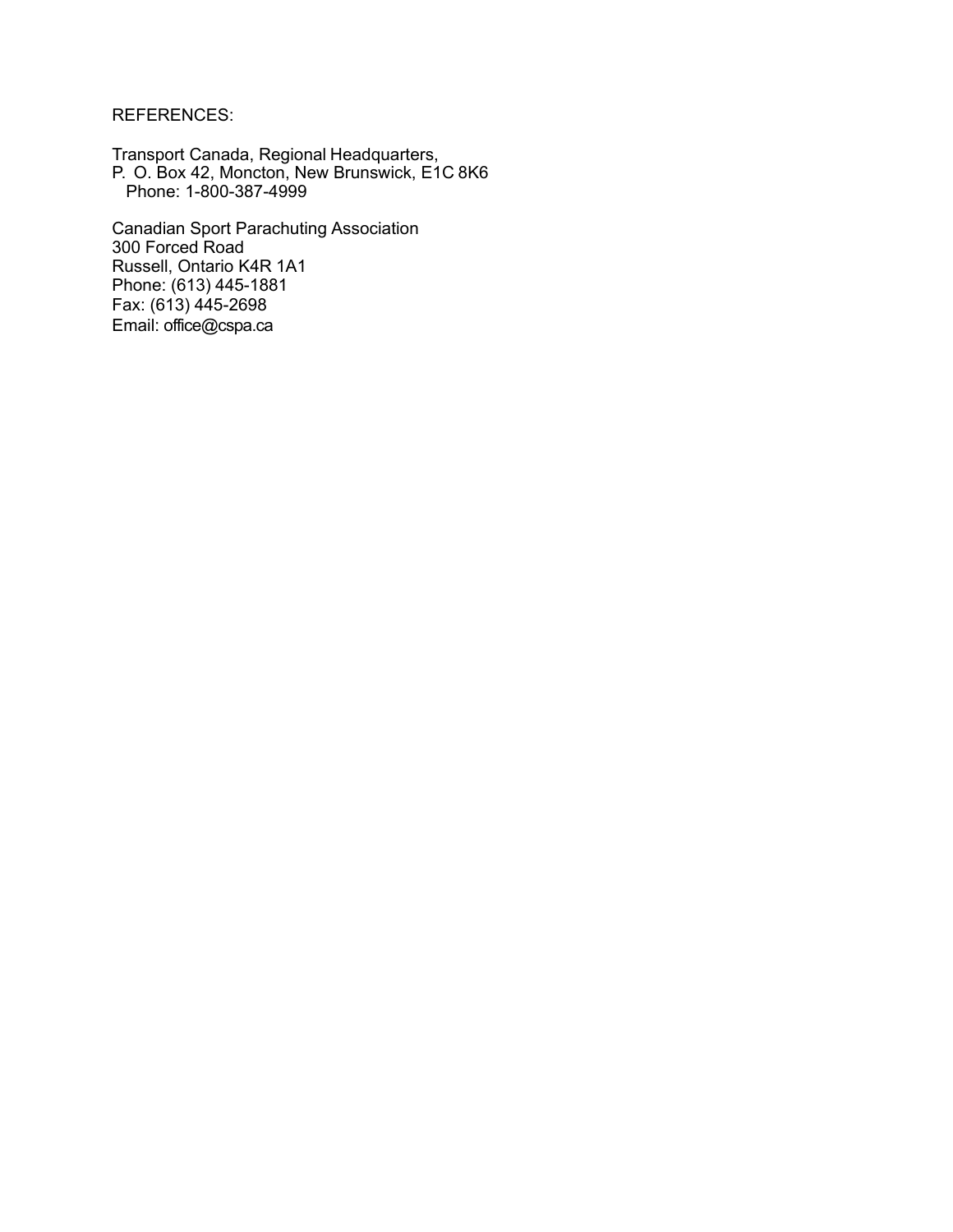# **Guideline No. 25: Helicopters**

- 1. The helicopter Pilot is the final authority concerning all helicopter operations. If in doubt, ask the Pilot through the 1st Assistant Director. All final decisions regarding the helicopter, its aerial traverse and hovering positions rest with the Pilot.
	- i. If the helicopter is to be functional, the Pilot shall ensure the helicopter meets all pertinent Transport Canada Regulations and that all pertinent documentation has been filed with the appropriate Federal, Provincial and Municipal authorities.
	- ii. Plot plans and graphics detailing landing and take-off areas, intended flight paths, designated emergency landing sites, locations of squibs (and type of explosives to be used) should be compiled by the Department Heads involved and approved by the Pilot prior to filming.
- 2. All Guidelines relating to stunts, firearms, pyro, etc. will be fully observed.
- 3. Prior to take-off, the Pilot shall review the craft's safety features and discuss emergency contingency procedures with all persons involved. Ample time should be allotted for the Pilot to evaluate the fitness of the helicopter, accessory equipment and passengers prior to each run.
- 4. The landing and take-off areas should be cleared of debris and, where necessary, wet down. However, in the case of combined vehicle/helicopter stunts, the ground should only be wet down if this is acceptable to both the Stunt Coordinator and Pilot.
- 5. Single channel, dedicated two-way communication between ground and helicopter shall be established and maintained at all times. During operation of the helicopter, only one ground contact person shall be used to relay information.
- 6. There shall be no smoking within 50 feet of the helicopter.
- 7. All personnel shall remain at least 50 feet away from the helicopter unless they are required to approach the craft.
- 8. No person or animal should walk under the rear or "tail" section of a helicopter.
- 9. All crew and cast involved should be aware of the proper procedures for working around helicopters, such as:
	- i. Leave and approach helicopters from the front, with your eyes and head forward. Always use extreme caution when working around a helicopter - especially when the helicopter's engine is running;
	- ii. Carry all equipment parallel to the ground at waist level or below, within 50 feet of a helicopter;
	- iii. Never extend any equipment vertically (such as cameras, light or grip stands, sound booms, etc.) into the rotor blades of a helicopter;
	- iv. Never, under any circumstances, throw or leave anything (such as rolls of tape, clothing, paper, tools, etc.) within 50 feet of a helicopter; and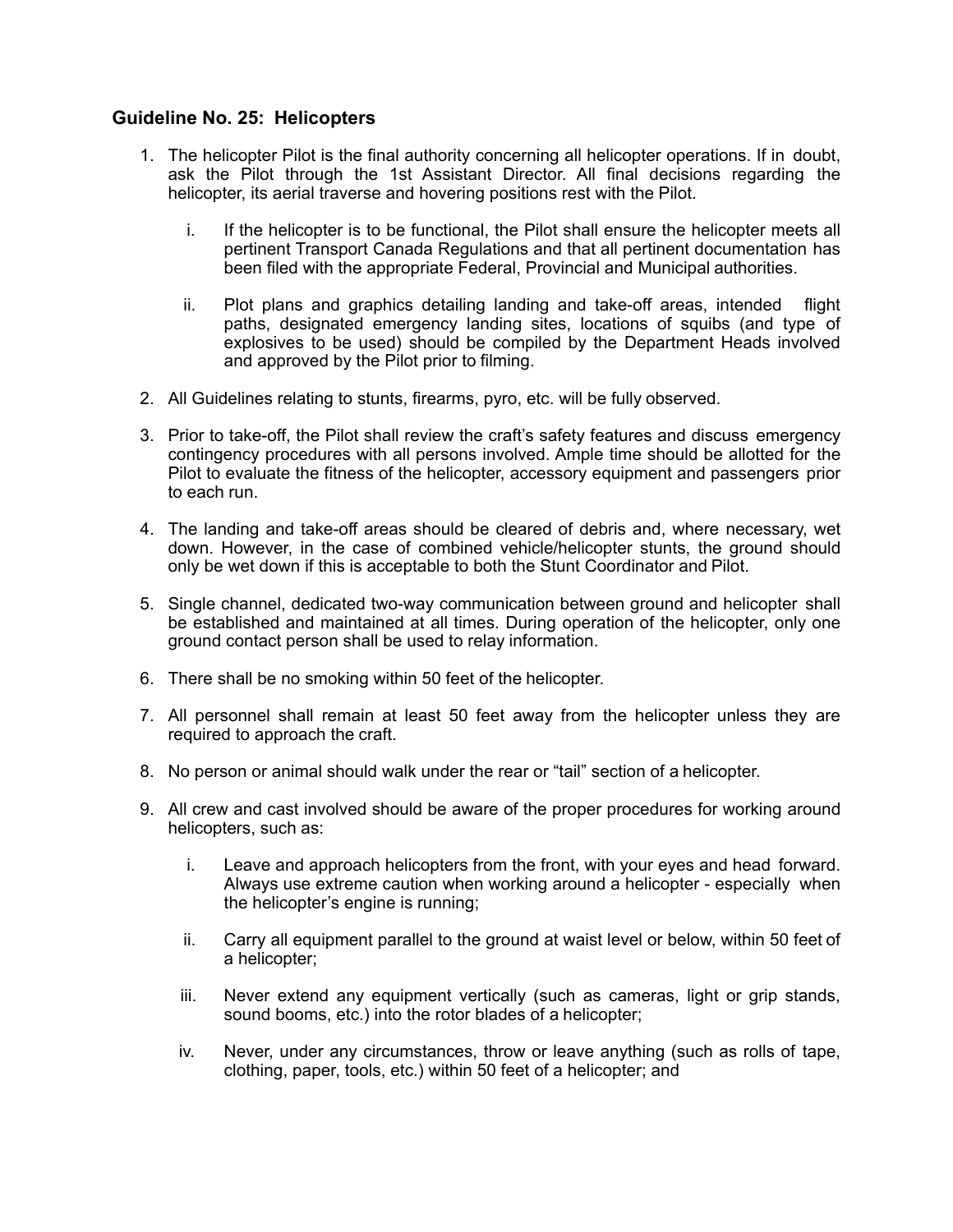- v. Always protect your eyes as well as you do your equipment whenever a helicopter is landing or lifting off.
- 10. Crews filming from helicopters over large bodies of water should always wear survival suits.
- 11. The transportation of items considered to be of a dangerous nature (such as firearms and pyro) must be approved in advance by the Dangerous Goods Division, Air Carrier Branch, and Transport Canada. Taking off and landing in a built up area requires specific authorization from Transport Canada. Transport Canada should be contacted, in writing, at least two weeks prior to any filming involving a helicopter.
- 12. Camerapersons hanging out of a helicopter with the door off shall wear a seat belt and a safety harness. The camera should be secured separately from the Cameraperson.
- 13. This Guideline should be referred to on all Call Sheets, whenever helicopters are to be used.

REFERENCE:

Transport Canada Dangerous Goods Division, Air Carrier Branch P. O. Box 42, Moncton, New Brunswick, E1C 8K6 Phone: 1-800-387-4999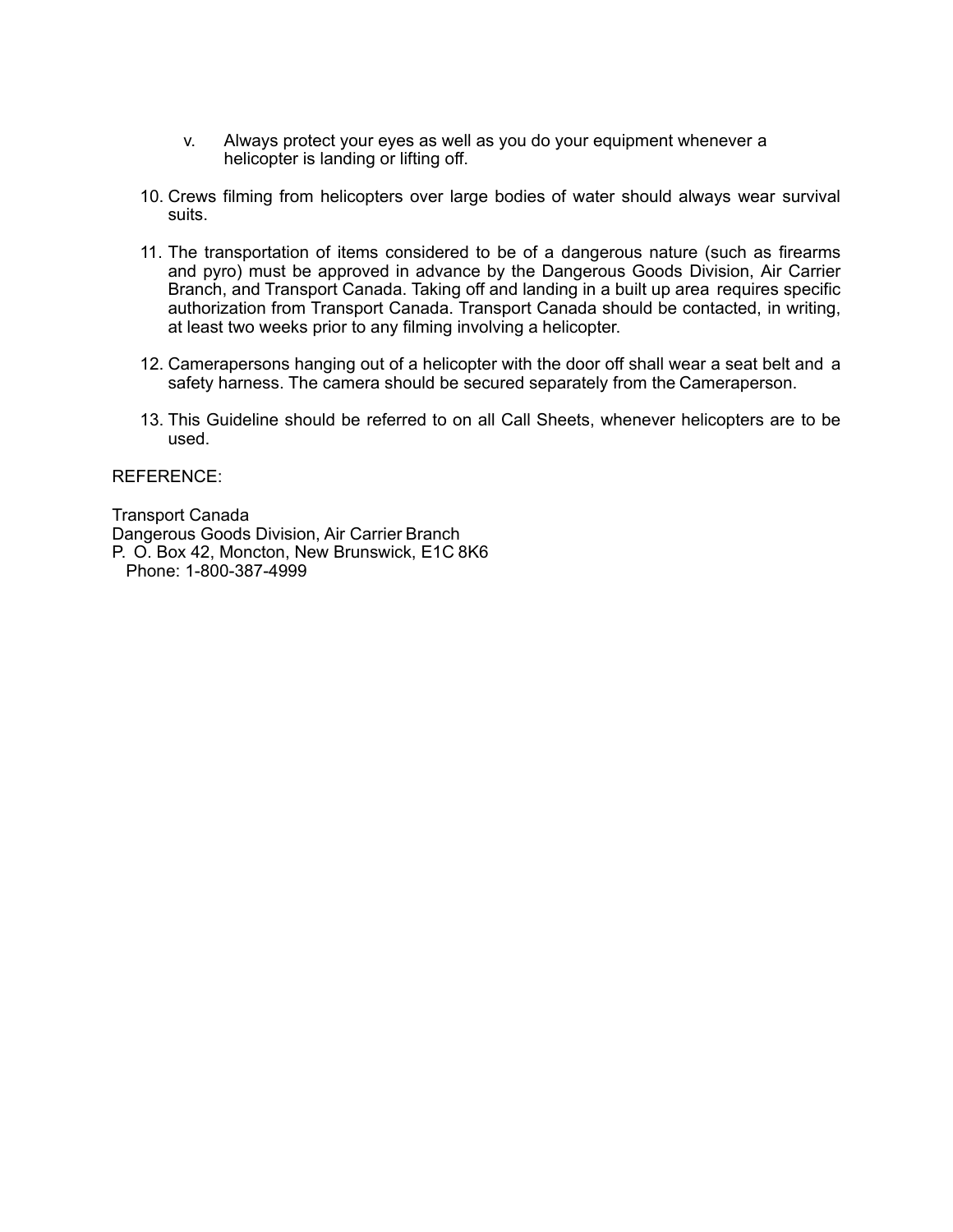# **Guideline No. 26: Fixed-Wing Aircraft**

- 1. All flights must conform with Transport Canada Regulations. All certificates and/or waivers must be in effect and available for on-site inspection. The Pilot must obtain proper certificates and/or waivers before operating an aircraft in the situations outlined below. Transport Canada should be contacted, in writing, at least two weeks prior to any filming involving an aircraft.
- 2. Except where necessary for take-off or landing, the operation of an aircraft below the following altitudes is prohibited, without prior approval from Transport Canada:
	- i. **Over Populated Areas**: over any area of a city, town or settlement, or over any open air assembly of persons, an altitude of 1,000 feet above the highest obstacle within a horizontal radius of 2,000 feet of the aircraft; and
	- ii. **Over Other Than Populated Areas**: an altitude of 500 feet above the surface, except over open water or sparsely populated areas. In that case, the aircraft may not be operated closer than 500 feet from any person, vessel, vehicle or structure.
- 3. Before a stunt or sequence is to be performed, all persons involved shall be thoroughly briefed. There should be a "dry run" on the ground at the site, and:
	- i. The persons necessary for filming will be briefed as to any potential hazards and safety concerns prior to the filming;
	- ii. A pre-planned stunt shall not be changed in any way without the authorization of the Pilot and the Aerial Coordinator, if any; and
	- iii. If there is a question (as determined by the Pilot) as to the safety of any aerial filming sequence involving low, over-the-camera shots, a locked-off camera should be used.
- 4. Only persons and crew necessary for the purpose of filming will be in the area. All other personnel are to be at least 500 feet away from the path of the flying aircraft.
- 5. Single channel dedicated two-way communication between ground and the aircraft shall be established and maintained at all times. During the operation of the aircraft, only one ground contact person shall be used to relay information.
- 6. Where required by the appropriate regulatory agency, there will always be an Aerial Coordinator on the ground when an aircraft is in the air or taxiing. An Aerial Coordinator will be appointed by the designated Chief Pilot.
- 7. Aircraft engines shall not be started and the aircraft shall not be taxied in spectator, cast or crew areas until appropriate measures have been taken to prevent hazardous conditions for spectators, cast and crew.
	- i. Cast, crew and equipment shall be protected from debris thrown back by airplanes taxiing, taking off or landing.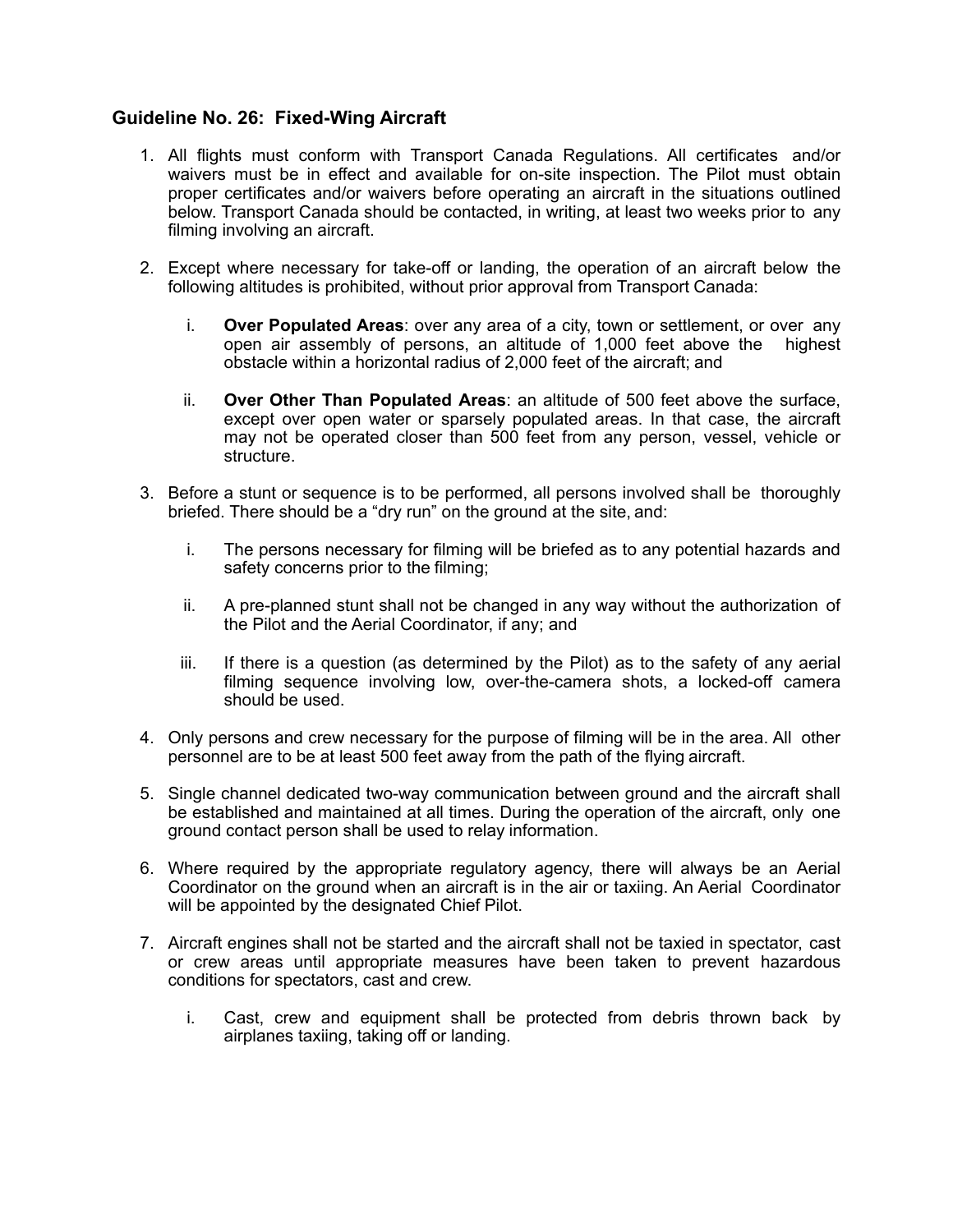- ii. If an aircraft is being filmed with the engine running, adequate safety precautions shall be taken in connection with activity in front of the aircraft. Whenever an aircraft engine is running, a licensed person should occupy the Pilot's seat and be in control of the aircraft. The aircraft should be anchored against forward movement.
- 8. There shall be no smoking within 100 feet of the aircraft or support vehicles.
- 9. A plane shall be certified if it is to fly with the door removed. When filming with the plane's door removed, the Cameraperson(s) shall wear seat belt(s) and safety harness. The camera should be secured separately from the Cameraperson.
- 10. Aircraft structures can be damaged easily while on the ground. The Pilot's permission should be obtained before pushing, handling, sitting on or in, or laying any objects of any kind on an aircraft.
	- i. If a foreign object falls into or against an aircraft, report it immediately to the Pilot or Aerial Coordinator.
	- ii. Never allow cast or crew to occupy an aircraft while its engines are started or running, unless the Pilot is in full control.
- 11. Each end of an operational runway or landing area should be cleared prior to take-off and landing. Appropriate safety precautions should be taken as to the placement of camera equipment when filming the take-off or landing.
- 12. Acrobatic maneuvers shall be conducted in a direction which will most nearly parallel the boundaries of the designated cast, crew and/or equipment area, or in a direction away from such an area.
- 13. Crews filming from aircraft over large bodies of water should always wear survival suits.
- 14. This Guideline should be referred to on all Call Sheets, whenever aircraft are to be used.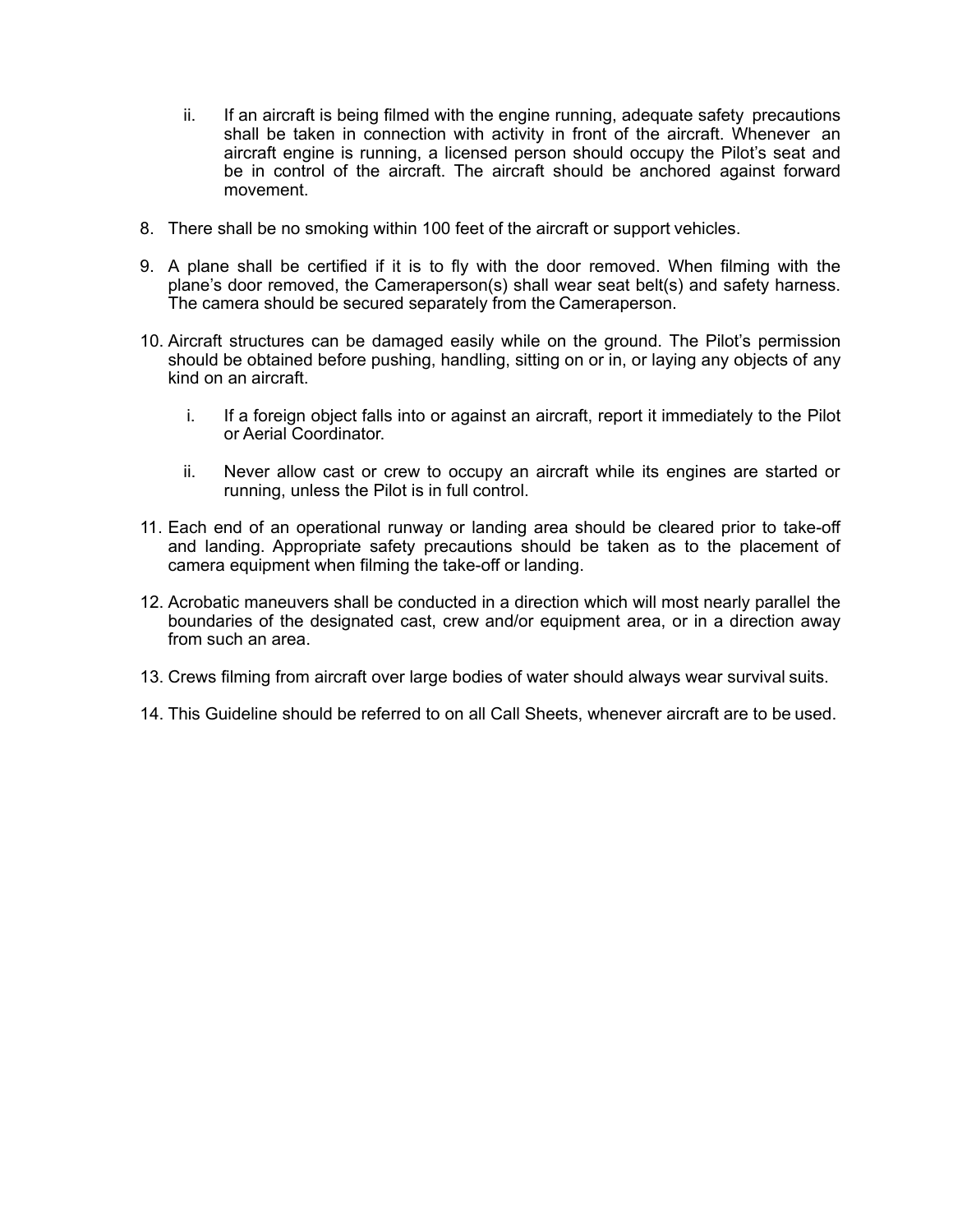# **Guideline No. 27: Underwater Stunts and Underwater Film Operations**

*This guideline applies to all diving operations conducted in relation to underwater stunts and underwater work during film operations. The following DEFINITIONS apply in this Guideline:*

*Buddy System: the system of assigning diving partners who are responsible for maintaining effective communication with each other and rendering assistance when necessary;*

*Competent: qualified because of knowledge, training and experience to carry out assigned duties and knowledgeable of Regulations relating to duties;*

*Diving Supervisor: the individual who, because of his/her diving qualification and experience, is responsible for a particular diving operation;*

*Dive Team: a minimum of three personnel involved in a diving operation;* 

*Free Swimming: diving without a lifeline or surface tether;*

*Hyperbaric Chamber: a pressure vessel and associated equipment designed to subject humans to greater-than atmospheric pressure;*

*Lifeline: a rope or other material of sufficient strength to recover and lift a diver and his/her equipment from the water;*

*SCUBA: Self Contained Underwater Breathing Apparatus; and*

*Stand-by Diver: a diver who is trained to operate at the depths and in the circumstances in*  which the diver in the water is operating. The primary function of the Stand-by Diver is to render *assistance in the event of emergency.*

#### **A. Diving Regulations and Safety Measures**

The following is only an overview of the regulation and some of its requirements, for a complete description and explanation of what is required for diving operations in Nova Scotia refer to the NS Occupational Diving Regulations.

#### **Divers Requirements**

In Nova Scotia each diving supervisor, diver and diver's tender must meet the competency requirements set out in CSA Standard Z275.4-02, "Competency Standard for Diving Operations" for their position and the depths and circumstances of the dive. All members of a dive team must hold a valid standard first aid certificate, must be trained in the use of oxygen therapy equipment that is provided at a dive site and they must all have photo identification available at the site. Divers must also be physically fit and meet various fitness requirements and pass specific medical examinations, see sections 12 – 15 of the NS Occupational Diving Regulations for details.

The employer/producer must designate, in writing, one competent person to be the diving supervisor for a dive site at any one time. A diving supervisor must supervise all dives conducted and ensure that the Act and the Diving Regulations are complied with before a dive, during a dive, and after a dive. A diving supervisor must be at the dive site; however, he must not dive unless it is necessary to do so in a health or safety emergency. The diving supervisor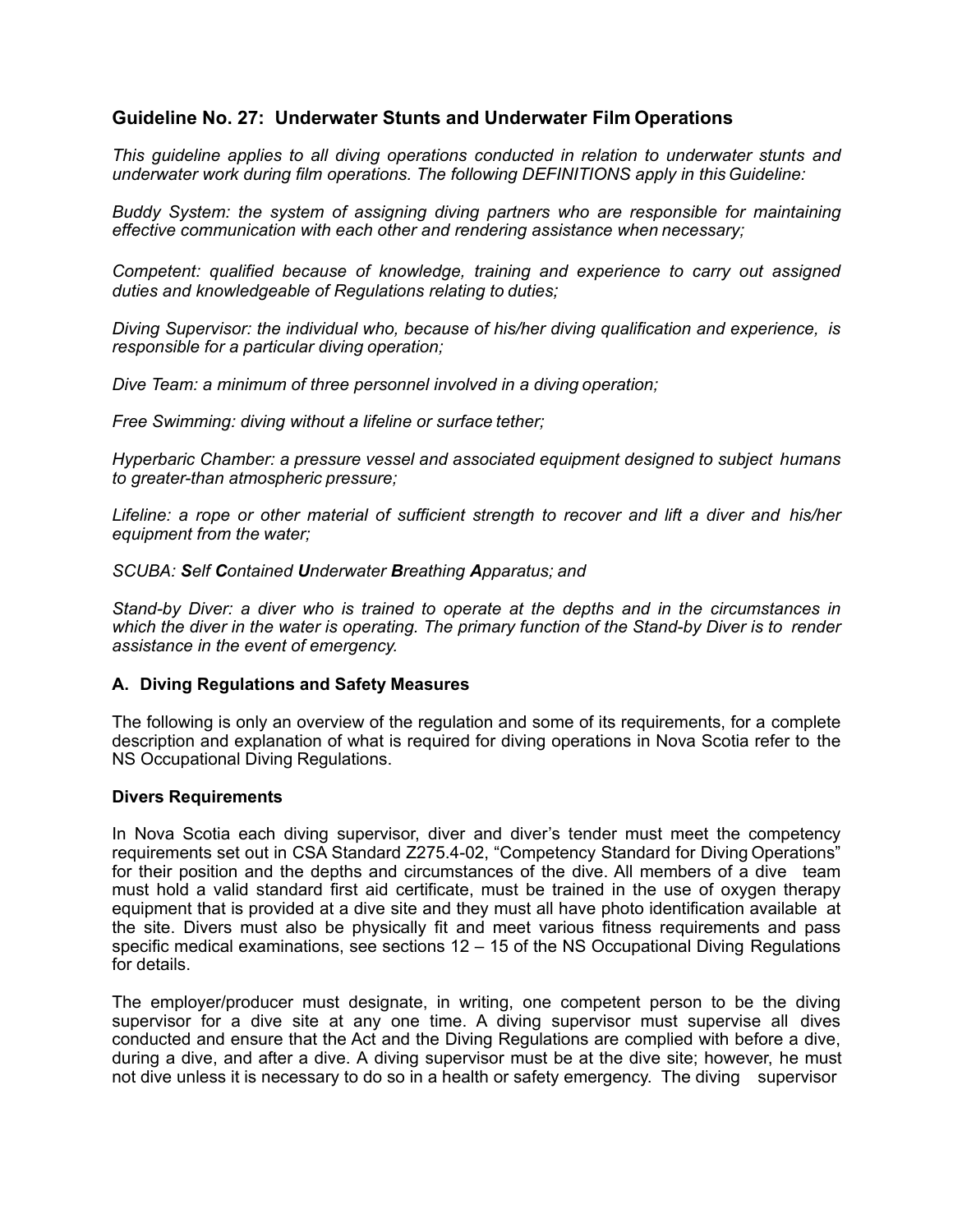may dive when another person, who is competent, is delegated in writing by the diving supervisor.

Before a dive is conducted a written plan must be prepared that meets the requirements of Section 20 of the NS Occupational Diving Regulations. The diving supervisor for the planned dive or dives must brief the rest of the dive team on the details of the dive plan along with the requirements outlined in Section 21 of the Occupational Diving Regulations.

#### **Dive Crew Size**

A minimum crew of three must be present at each diving operation and must include at least two divers and one team member who act as both a supervisor and a diver's tender. One of the divers must be a standby. The minimum crew requirement changes according to depth, equipment usage, degree of hazard and other conditions. In many situations there is a requirement for more than a crew of three to be present, see Section 9 of the Occupational Diving Regulations for a detailed description of dive team requirements.

#### **SCUBA Prohibitions**

SCUBA equipment cannot be used for dives more than 40m in depth. In addition, the use of SCUBA is completely prohibited at construction or industrial underwater work sites for some activities (ex. welding). Diving in the entertainment industry will in most cases require the use of SCUBA, however there are many situations where SCUBA is not allowed, for specific provisions on the prohibition and use of SCUBA see sections 86-87 of the NS Occupational Diving Regulations.

#### **Equipment Examination, Testing, Maintenance & Repair**

Diving equipment must be examined by a competent person each day it is used and it must be tested, repaired and maintained in accordance with the manufacturer's specifications. Records of tests and repairs must be kept for 2 years.

#### **Diver Logbook and Supervisor's Record**

All divers must keep a log book containing the information specified in the Nova Scotia Occupational Diving Regulations. Entries into the logbook must be signed by the diver, and countersigned by the diving supervisor. Diving supervisors must keep a supervisor's record and file a signed copy of the record with the employer within 7 days of the end of the dive. The Employer (dive contractor) must keep the supervisor's record for at least 2 years.

#### **Responsibility for Safe Diving**

Diving and underwater work can be very dangerous and physically demanding. Because of all the hazards and regulatory requirements employers/producers are strongly encouraged to hire only professionally trained certified divers and diver's tenders. This guideline only highlights some of the duties and responsibilities regarding diving and by no means replaces the requirements set out in the NS Occupational Diving Regulations, and if there is a difference between this guideline and the Regulation, the Regulation will apply. Every person at a dive site must ensure they perform all duties and meet all requirements of the Regulation. A diver must not dive if any of the regulatory duties or requirements are not met, regardless upon whom the Regulations placed the duty or requirement.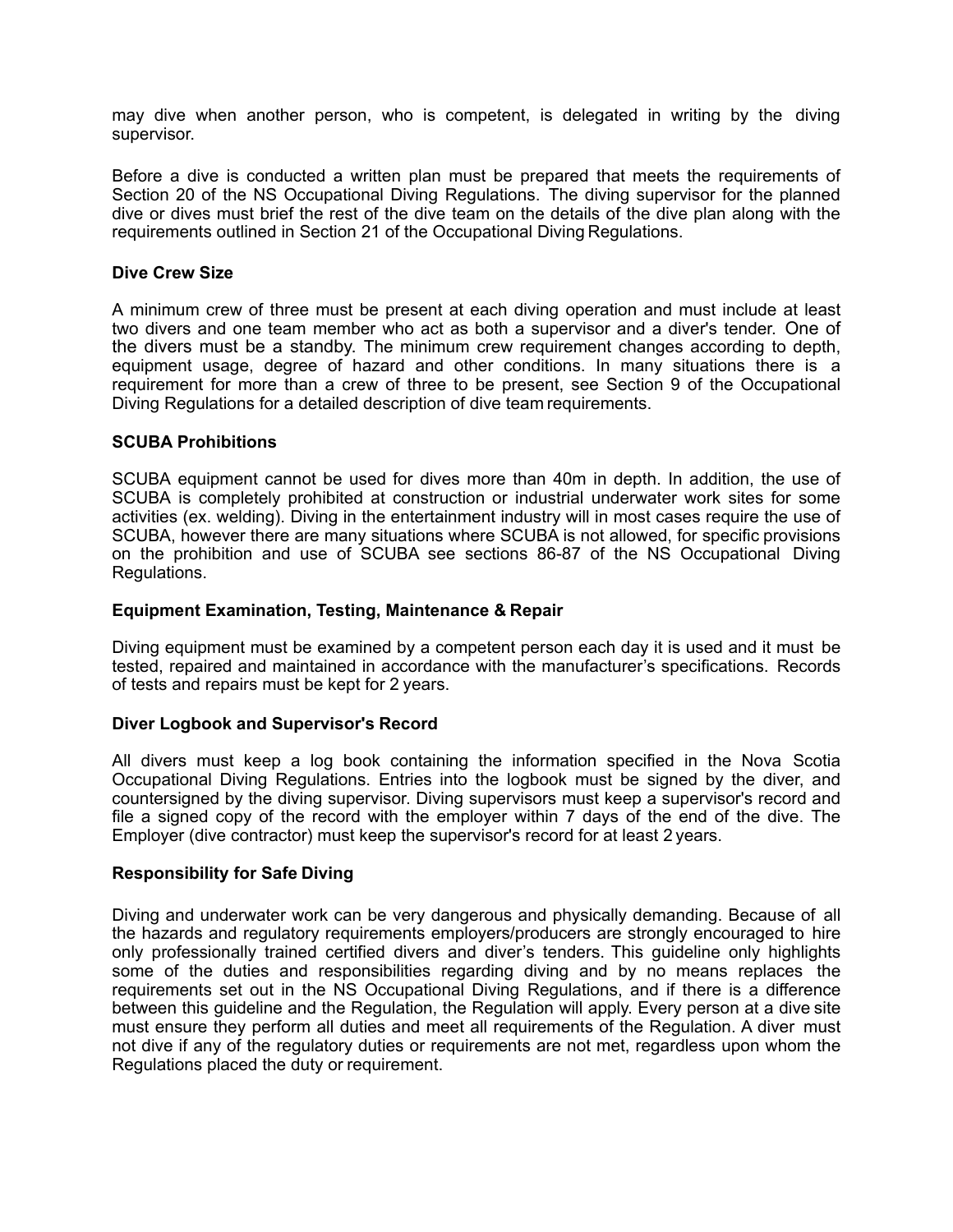### General Information

- 1. A designated competent Diving Supervisor shall be assigned to supervise each dive. His/her duties shall include, but not be limited to, the following:
	- i. Planning the dive(s);
	- ii. Briefing the crew, including emergency procedures that are to be followed in the event of a malfunction of the equipment or system;
	- iii. Ensuring that all necessary equipment is provided and in good operating condition;
	- iv. Supervising the entire diving operation;
	- v. Reviewing divers' logbook; and
	- vi. Keep a diving supervisor's record which must include all the information outlined in the applicable section of the Regulations.
- 2. Each diving supervisor, diver and diver's tender must meet the competency requirements set out in CSA Standard Z275.4-02, "Competency Standard for Diving Operations" for their position and the depths and circumstances of the dive.
- 3. For each diving operation there must be a minimum dive team of three. Within the team there must be at least two divers and one team member who act as both a supervisor and a diver tender.
- 4. Each diver and diver's tender must hold a valid standard first aid certificate, be trained in the use of oxygen therapy equipment (if made available) and have photo identification available at the site. The Nova Scotia Occupational Diving Regulations do not make Oxygen Therapy mandatory, it is optional.
- 5. Except in the case of accident or unavoidable circumstances, a diver shall not be permitted to remain at any depth longer than the maximum time planned for that depth during that dive.
- 6. A diver shall not be permitted to dive unless a signed statement issued by a physician is presented, stating that the diver has received a comprehensive physical examination during the preceding 24 months and has been found to be free of any medical condition that would prohibit the type of diving for which the diver is to be employed.
- 7. When the diver shows any indication of pressure-related illness or requires therapeutic recompression for any reason, treatment shall be initiated and the physician shall be alerted immediately.
- 8. Before commencing a diving operation, the Diving Supervisor shall ensure that all diving plant and equipment, including umbilical's, winces, cables, hyperbaric chambers, etc. used in connection with the diving operation are in operating condition.
- 9. The Employer or the Diving Contractor shall ensure that there is a second source of power for the diving system in the event of failure of the primary source.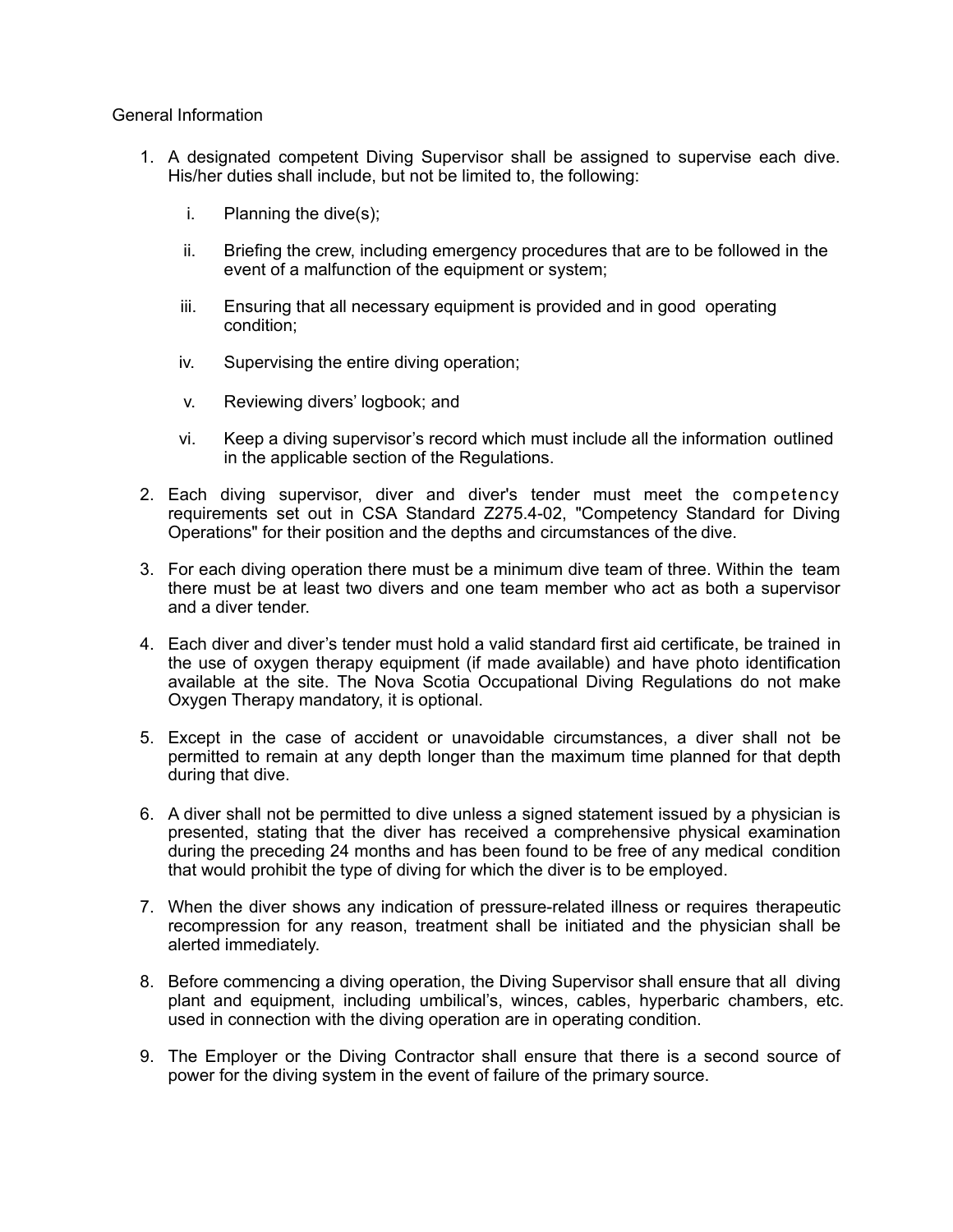- 10. When diving operations are in progress, warning devices shall be displayed as follows:
	- i. Buoys, flags, lights, lamps, or flares to define the limits to be kept clear of by any equipment other than that connected with the diving operation; and
	- ii. In navigable water, flags and lights in accordance with the requirements of the Regulatory Authority.

### **Warning Signals - Divers Down**

BY DAY: International Code Alpha and/or any locally recognized signal (Divers' red and white flag).

BY NIGHT: Vertical lights in a red-over-white position indicating underwater operations (this is an international code).

- 11. An effective two-way means of communication between the underwater site and the person in control of equipment that may assist the diving operation must be provided.
- 12. A lifeline tended from the surface shall be used at all times in diving operations under ice, or where potentially hazardous situations such as water currents, low visibility and adverse weather conditions exist.
- 13. Dive plan must be posted on all boats in the area.

### **B. SCUBA Diving**

- 1. A diver using SCUBA shall limit depth of dives to not exceed 40 meters (130 feet).
- 2. A diver using SCUBA shall use the buddy system. The buddy system shall consist of two free-swimming divers, each of whom shall:
	- i. Be responsible for the other's safety;
	- ii. Be familiar with the operation of all equipment worn or employed by the buddy and be prepared to correct in case of malfunction;
	- iii. Maintain constant visual contact with the other during the dive (monitor the actions and conditions of the buddy);
	- iv. Know the hand signals being used and acknowledge each signal as given;

# **FAILURE TO ACKNOWLEDGE SHALL BE CONSIDERED AN EMERGENCY.**

- v. Not leave the other except in the case of an emergency requiring the assistance of one of them; and
- vi. Abort the dive immediately if one becomes separated from the other(s) or one of them aborts the dive.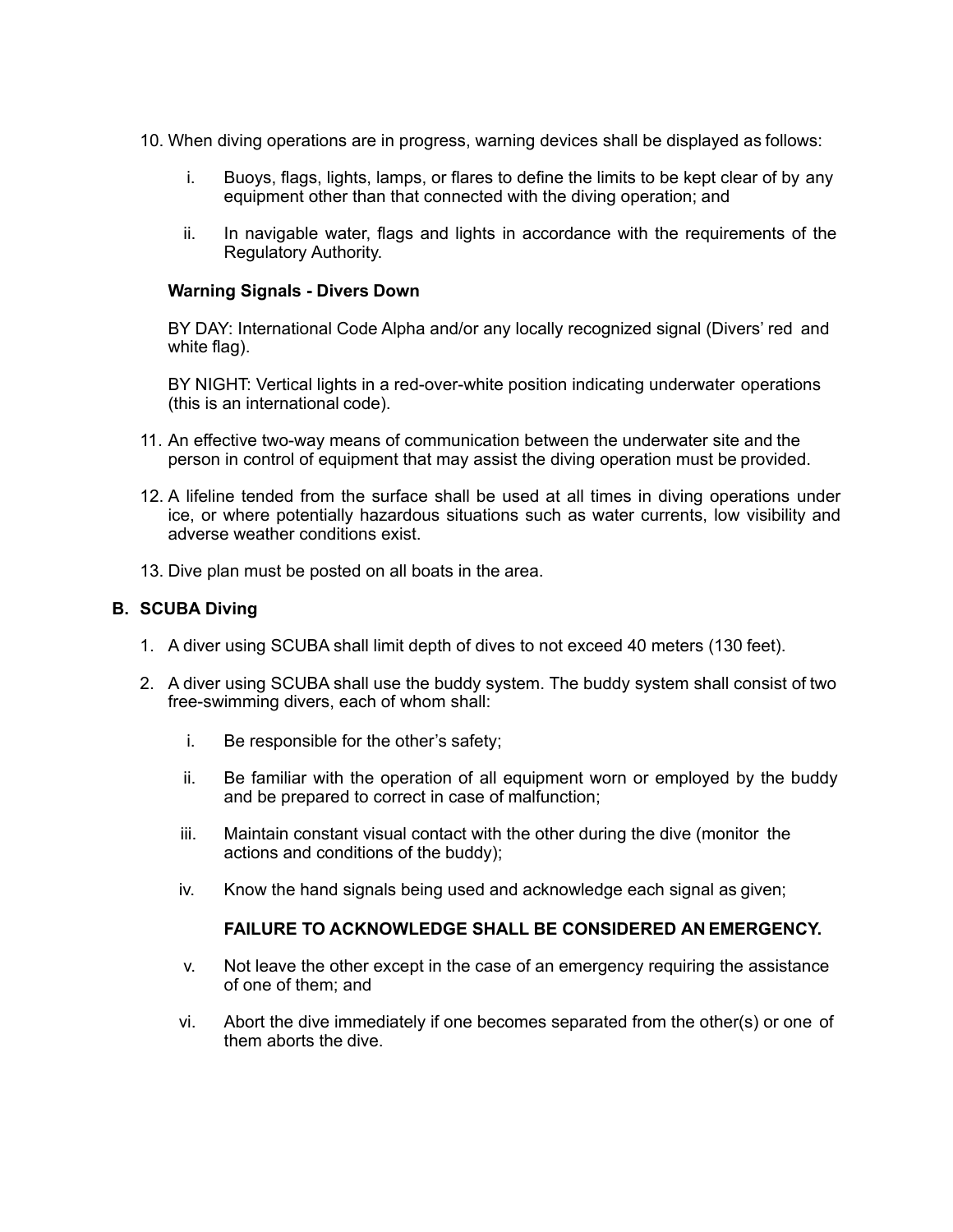- 3. When it is unsafe to use the buddy system, a lifeline tended at the surface or tethered to an identifiable float located on the surface shall be used and visually monitored from a location that will allow for immediate assistance to be rendered to the submerged diver in the event of an emergency.
- 4. Each diver employing SCUBA should be equipped with two (2) functioning demand regulators and shall use an octopus rig when diving in excess of 60 feet.
- 5. Effective two-way communications with the surface (i.e. float, life-line, voice communication, etc.) shall be used when it does not interfere with the operations and at all times during solo diving.
- 6. No diver shall undertake to dive in a contaminated environment unless the diver's competence to engage in such work is acceptable to the Regulatory Authority.
- 7. It is the Producer's responsibility to ascertain that the working area is not contaminated.

### **C. Actors Involved in Underwater Work**

When an actor is required to perform underwater work, it is essential that appropriate safety measures be implemented. A dedicated dive team should accompany the actor. Warm up vehicles and changing areas should be immediately available, as well as showerfacilities.

It is recommended that medical assessments be made to ensure physical fitness for the rigors of underwater work. Work underwater involves physical and physiological stresses that can rapidly deplete reserves in an individual having a poor physical fitness level. It is necessary, therefore, that all divers have a good to excellent exercise tolerance.

The middle ear, the sinuses and the lungs are air-containing spaces in the body. The pressure in them must be equal to the surrounding pressure in order to prevent tissue damage. This means that the diver cannot be suffering from respiratory infections, cold, flu, etc.

Due to shooting demands and wardrobe restrictions, the risk of hypothermia should be monitored closely.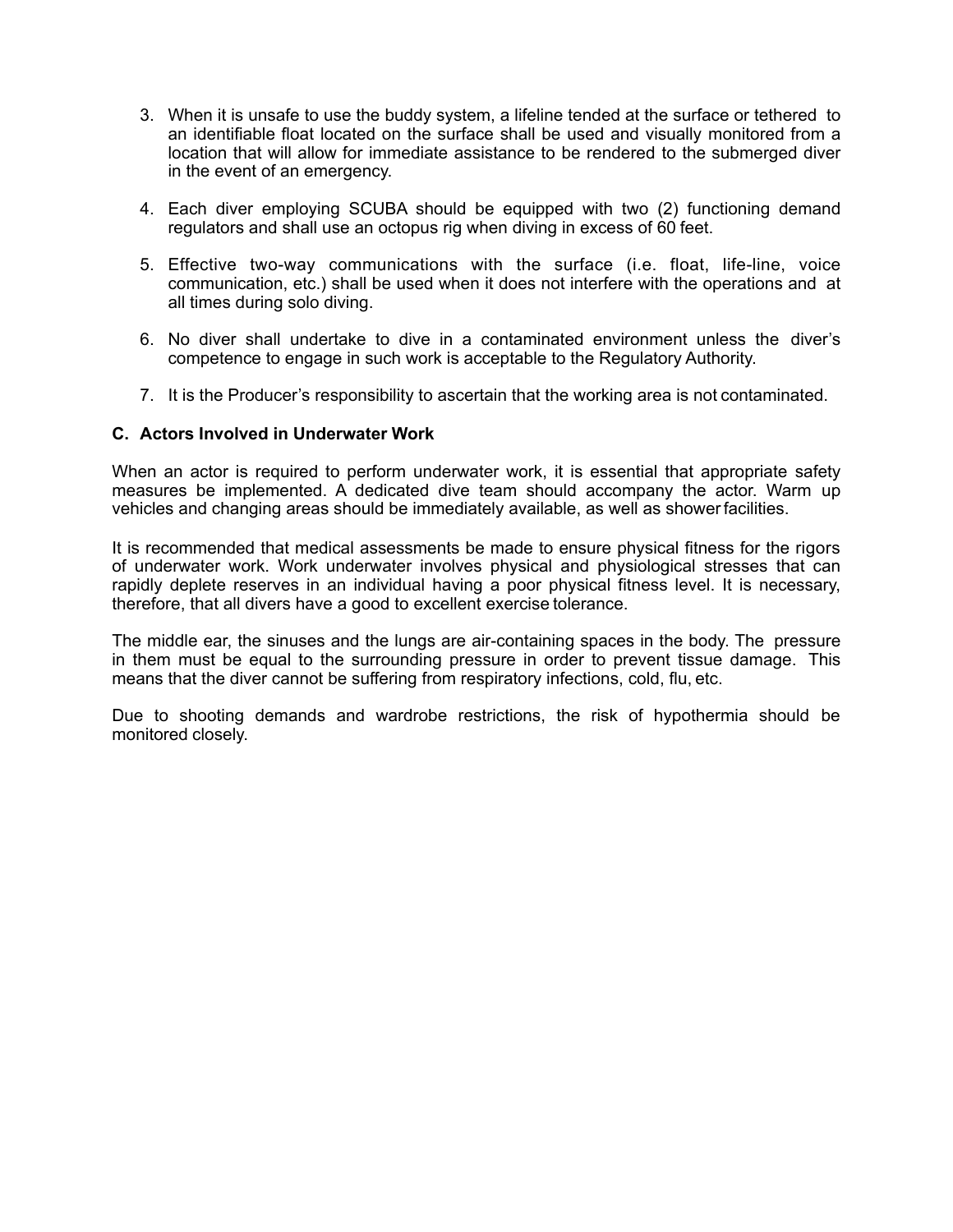# **INDEX OF APPENDICES**

# **Appendix A: First Aid Kits**

# *Kit Type #1*

**Where there is only one worker** employed at a workplace, the Producer shall provide not less than one #1 first aid kit, which shall contain the following:

# **1. Equipment**

- i. 1 Safety Oriented Emergency First Aid Manual
- ii. 12 safety pins
- iii. 1 blunt nose splinter tweezers
- iv. 1 pair of 10 cm (4") scissors
- **2. Dressings** (each item individually wrapped to maintain sterility)
	- i. 2 sterile bandage compresses, 10 cm x 10 cm  $(4" \times 4")$
	- ii.  $12$  sterile adhesive dressings, 2.5cm x 7.5cm  $(1" \times 3")$
	- iii.  $12$  sterile pads, 7.5cm x 7.5cm  $(3" x3")$
	- iv. 4 triangle bandages, 95 cm x 95 cm  $(40" \times 40")$

# **3. Adhesive Tape**

i.  $1$  roll – 1.25 cm x 2.3 m (11/2" x 2.5 yds.)

# **4. Antiseptic**

i. One 100 ml (4 oz) bottle peroxide, or in below freezing temperature, one 100 ml (4 oz) bottle of alcohol-based antiseptic cleansing agent for wounds (i.e.: Isopropyl Alcohol 70%)

# *Kit Type #2*

**Where there are more than one and up to twenty employees** employed on any one shift at a workplace, the Producer shall provide not less than one #2 first aid kit, which shall contain the following:

# **1. Equipment**

- i. 1 Safety Oriented Emergency First Aid Manual
- ii. 1 first aid record book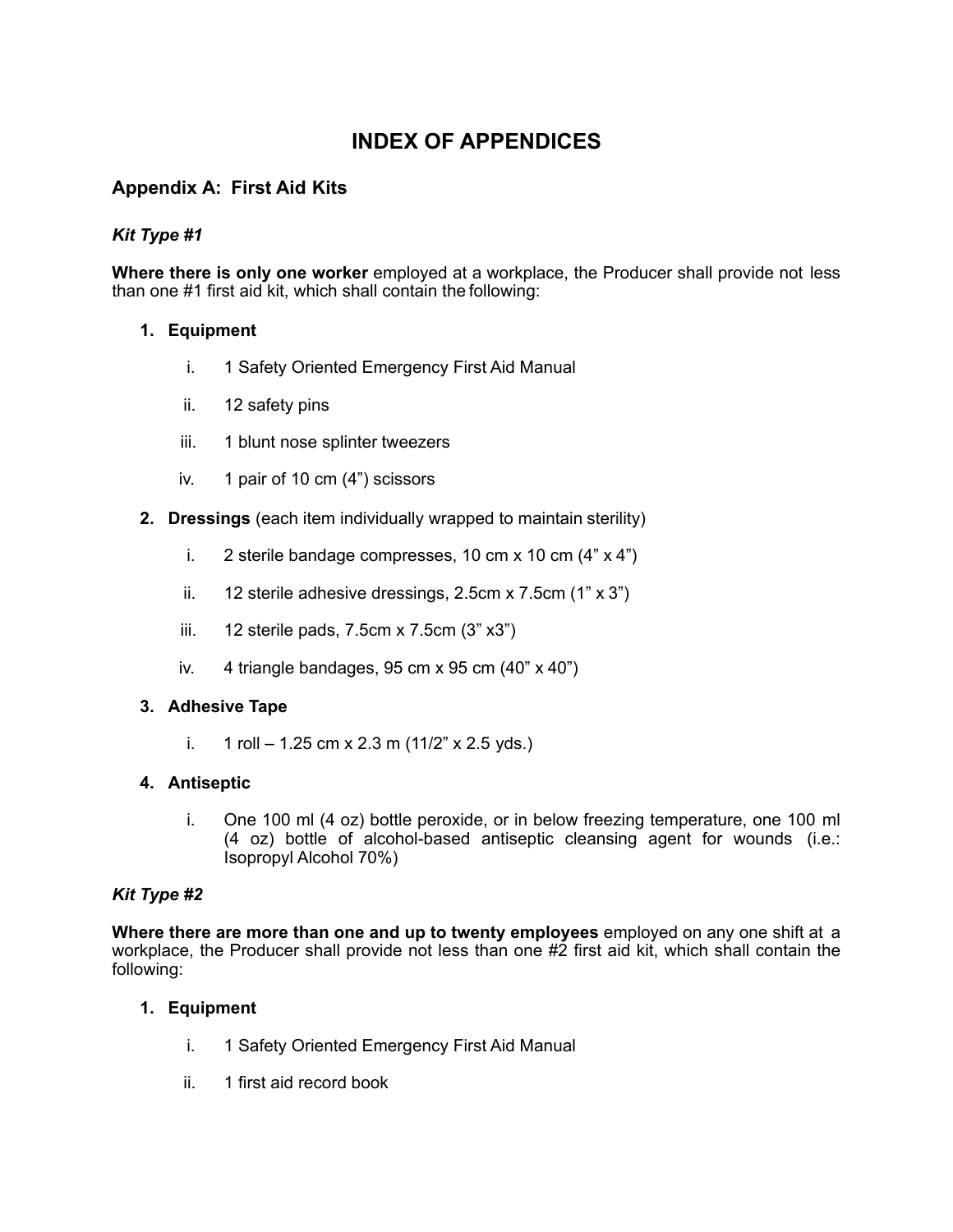- iii. 12 safety pins
- iv. 1 blunt nose splinter tweezers
- v. 1 pair of 10 cm (4") scissors
- **2. Dressings** (each item individually wrapped to maintain sterility)
	- i. 2 sterile bandage compresses, 10 cm  $x$  10 cm  $(4" x 4")$
	- ii. 16 sterile adhesive dressings,  $2.5$ cm x  $7.5$ cm  $(1" \times 3")$
	- iii. 16 sterile pads, 7.5cm x 7.5cm (3" x3")
	- iv. 6 triangle bandages, 95 cm x 95 cm  $(40" \times 40")$

# **3. Adhesive Tape**

i.  $1$  roll – 1.25 cm x 2.3 m (11/2" x 2.5 yds.)

# **4. Antiseptic**

i. One 100 ml (4 oz) bottle peroxide, or in below freezing temperature, one 100 ml (4 oz) bottle of alcohol-based antiseptic cleansing agent for wounds (i.e.: Isopropyl Alcohol 70%)

# *Kit Type #3*

**Where there are more than 20 but less than 50 employees** employed on any one shift at a workplace, the Producer shall provide not less than one #3 first aid kit, which shall contain the following:

# **1. Equipment**

- i. 1 Safety Oriented Emergency First Aid Manual
- ii. 1 first aid record book
- iii. 12 safety pins
- iv. 1 blunt nose splinter tweezers
- v. 1 pair of 10 cm (4") scissors
- **2. Dressings** (each item individually wrapped to maintain sterility)
	- i. 6 sterile bandage compresses, 10 cm x 10 cm  $(4" \times 4")$
	- ii. 32 sterile adhesive dressings, 2.5cm x 7.5cm (1" x 3")
	- iii. 32 sterile pads, 7.5cm x 7.5cm (3" x3")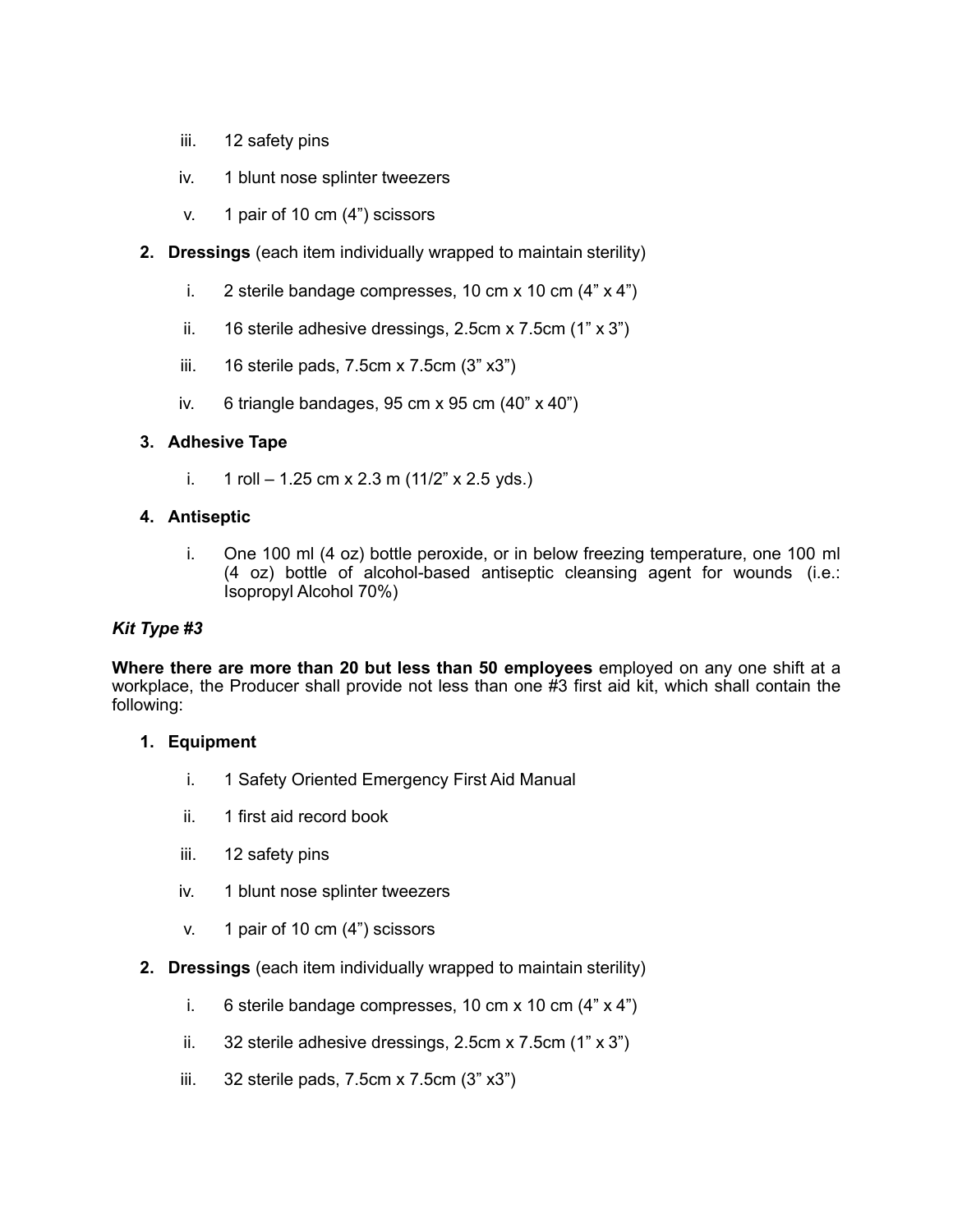# **3. Bandages**

- i. 6 triangle bandages,  $95 \text{ cm} \times 95 \text{ cm} \ (40" \times 40")$
- ii. 2 rolls of adhesive tape, 1.25 cm  $x$  5 m (11/2"  $x$  5 yds.)
- iii. Tubular finger bandage with applicator, .01 size  $x$  5 m (.01 size  $x$  5.5 yds.)
- iv. 10 fingertip dressings
- v. 10 knuckle pad dressings

## **4. Antiseptic**

i. One 100 ml (4 oz.) bottle peroxide, or in below freezing temperature, one 100 ml (4 oz.) bottle of alcohol-based antiseptic cleansing agent for wounds (i.e.: Isopropyl Alcohol 70%)

*Where there are more than forty-nine employees employed on any shift at a workplace, the Producer shall provide one #3 first aid kit with an increase in the supply of dressings, bandages, and antiseptics proportionate to the additional number of employees in excess of forty nine.*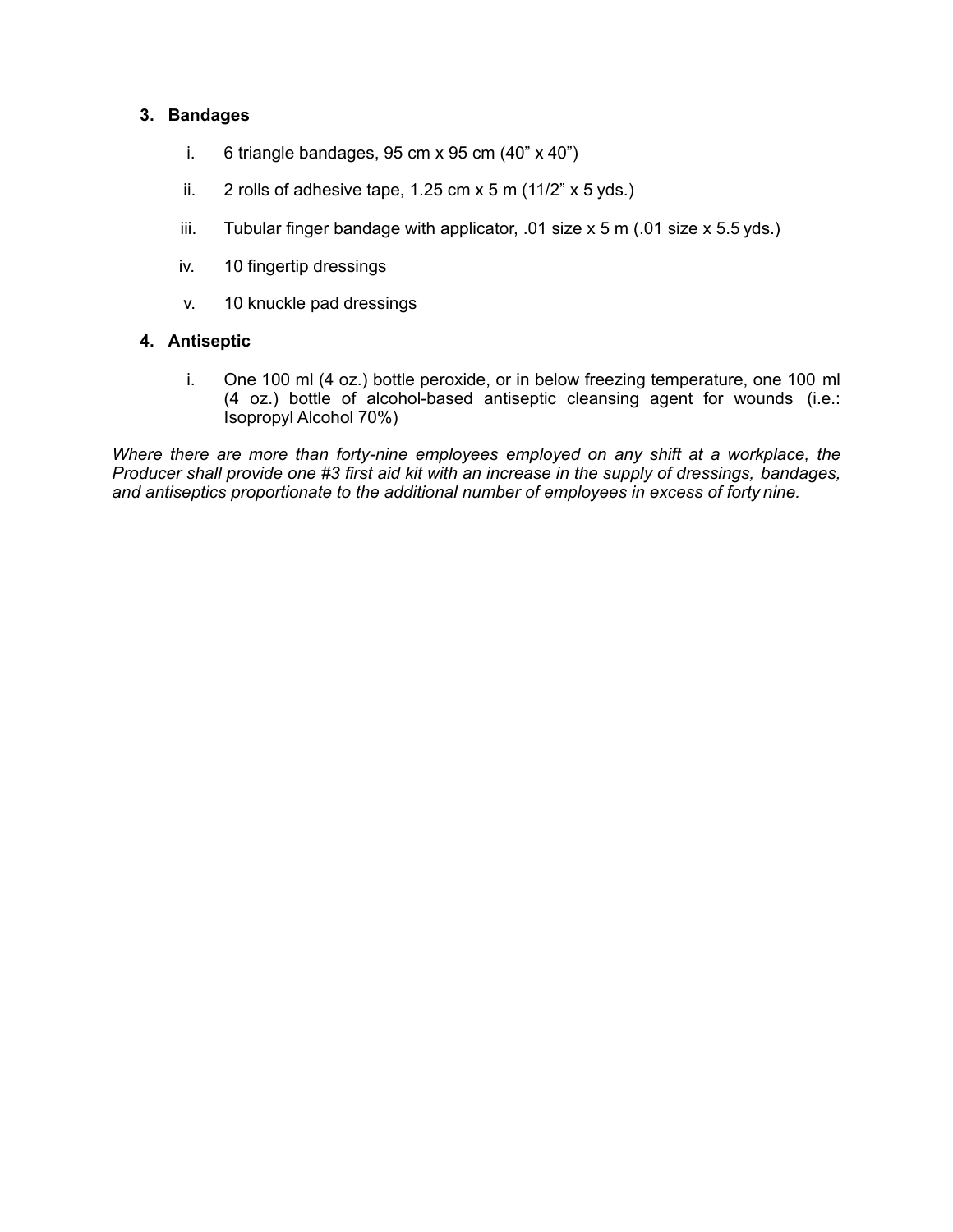# **Appendix B: Flotation Garments**

*All flotation garments, PFDs, or work-suits must be approved by Transport Canada, Canadian Coast Guard or the US Coast Guard. The need for hypothermia protection varies by season. The following explains the primary characteristics of Personal Flotation Devices (PFDs), Life Jackets, Anti-Exposure Work Suits, and Immersion Suits. It is excerpted from information supplied by Mustang Engineered Technical Apparel Corporation, Richmond, British Columbia.*

### **Personal Flotation Devices (PFDs***)*

A PFD, in its most basic form, is a sleeveless torso vest with a minimum level of buoyancy. It is not a life jacket and, therefore, does not guarantee self-righting or keeping the head clear of the surface in other than calm conditions. It will keep the wearer at the surface and provides a reasonable level of protection for an experienced swimmer in all but rough conditions. Its value to a non-swimmer is limited to reasonably calm conditions where rescue is at hand.

In the basic configuration, it provides no significant hypothermia protection and should not be relied upon for survival in water temperatures lower than about 15 degrees Celsius, unless there is rescue available within about 30 minutes.

### **Life Jackets**

There are three types of life jackets in the Canadian Standards: The Small Vessel Regulation Life Jackets, the Canadian Steamship Regulation Life Jacket, and the SOLAS Life Jacket.

A Life Jacket by definition should provide an unconscious person self-righting and a guaranteed floating position that allows for breathing. The Canadian life jackets address these characteristics in various degrees; the small vessel life jacket to a limited extent; the standard life jacket for the most part; and the SOLAS life jacket in all respects. Life Jackets provide no hypothermia protection at all. Their advantage over basic PFDs is that they will protect against early drowning much better, particularly in heavy seas. This is important to note because research shows that most victims who drown prior to suffering the effects of hypothermia do so within six minutes of immersion.

### **Anti-Exposure Work Suits**

The anti-exposure work suit has the same minimum buoyancy requirements as a PFD. In practice, however, it tends to have more because of technicalities in the standards. It has good hypothermia protection which should allow for about two hours' survival in 0-degree Celsius water and increasing to about 6 hours in 15-degree Celsius water.

### **Immersion Suits**

Immersion suits provide excellent buoyancy and hypothermia protection. There have been cases of survival in extremely cold water and rough conditions for periods of up to and, in rare cases, greater than 24 hours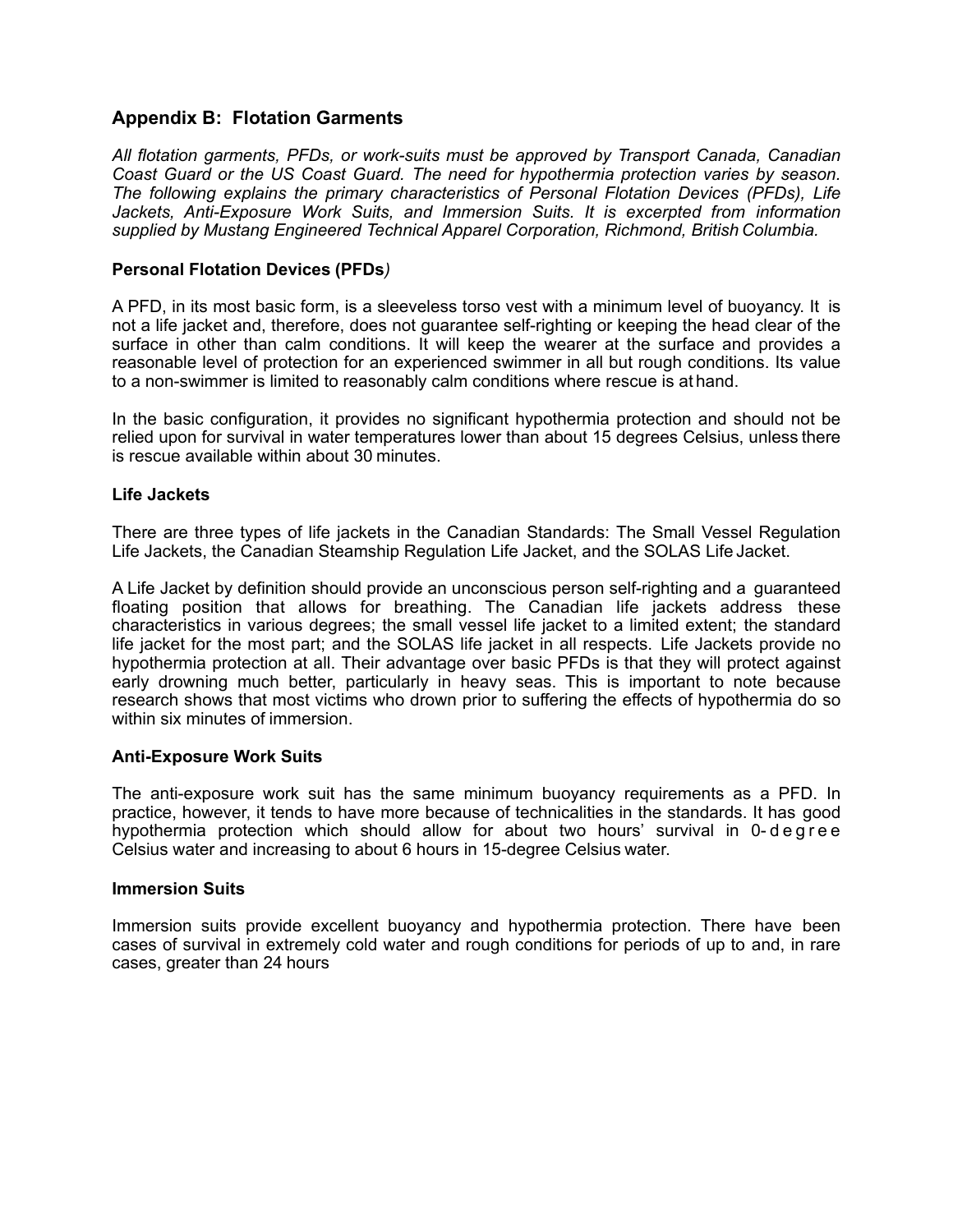# **Appendix C: The Bio-Mechanics of Lifting**

*Most back injuries result from improper lifting. According to the principle of biomechanics, the worst lifting situation occurs when the body is extended over the load: the lower back becomes a fulcrum supporting the weight of the body plus the load. Twisting in this position invites injury. Keep your back upright to shift weight onto the powerful leg muscles and reduce the lever effect.*

## **1. Get a Firm Footing**

Keep your feet apart for a stable base, point toes out.

# **2. Bend Your Knees**

Do not bend at the waist. Keep the principles of leverage in mind at all times.

## **3. Tighten Stomach Muscles**

Abdominal muscles support your spine when you lift, offsetting the force of the load. Train muscle groups to work together.

## **4. Lift with Your Legs**

Let the powerful leg muscles do the work of lifting, not your weaker back muscles.

## **5. Keep the Load Close**

Do not hold the load away from your body. The closer it is to your spine; the less force it exerts on your back.

# **6. Keep Your Back Upright**

Whether lifting or putting down the load, do not add the weight of your body to the load. Avoid twisting: this can cause injury.

### REFERENCE: AMPTP Safety Bulletins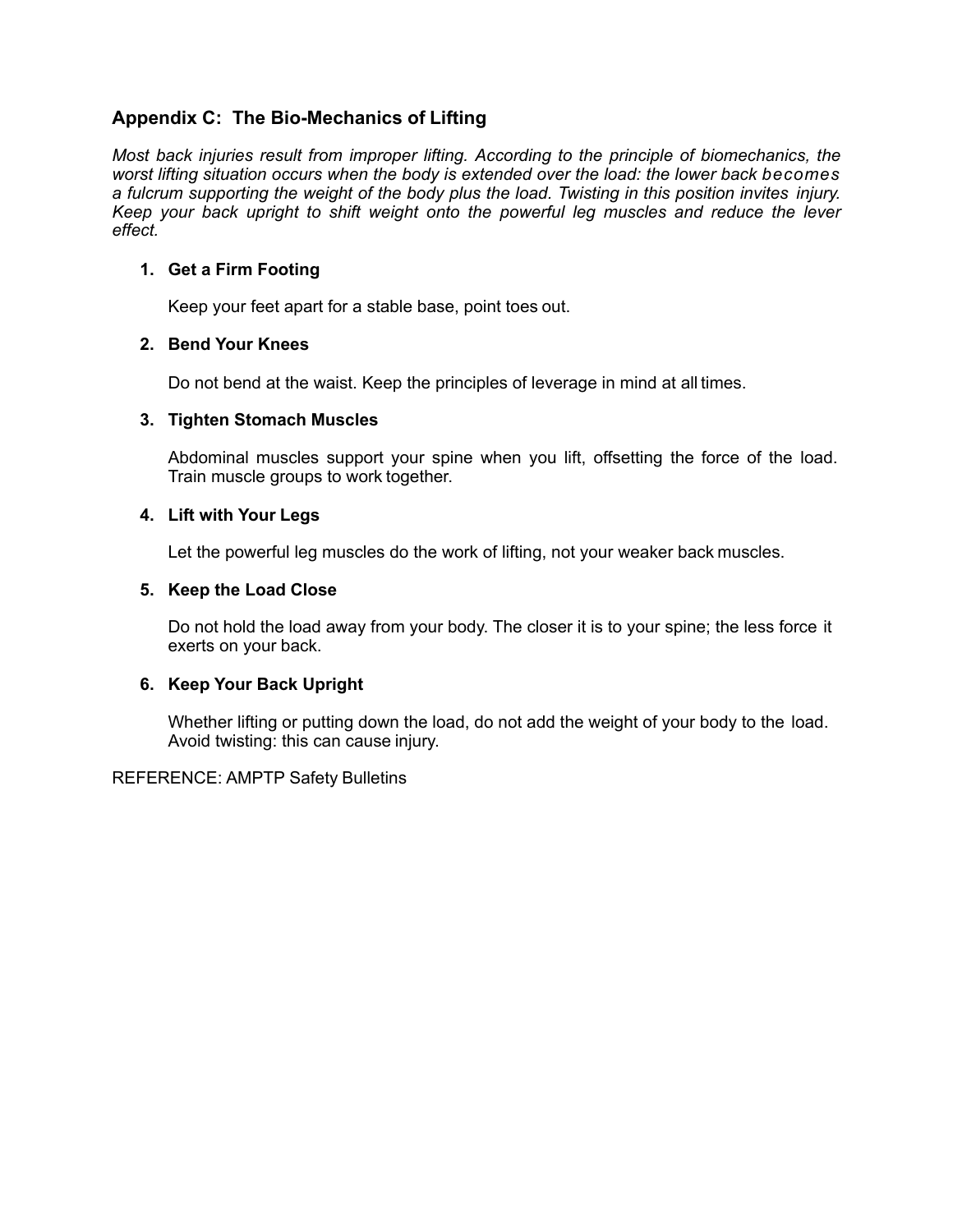# **Appendix D: Adverse Weather Conditions**

*KNOW THE DIFFERENCE BETWEEN HEAT EXHAUSTION AND SUNSTROKE PRIOR TO ATTEMPTING TREATMENT!*

*Become familiar with the symptoms of Sunstroke and Heat Exhaustion. The treatment for each of these ailments is different. Knowing the difference could make the difference between life and death.*

#### *HEAT EXHAUSTION*

**Symptoms** - the first signs of heat exhaustion are dizziness, weakness, headache, blurred vision, nausea, and staggering. The face becomes pale, there is profuse sweating, the pulse is weak and breathing is shallow. The person may become unconscious.

*Treatment* - when someone shows symptoms of heat exhaustion, immediately remove that person to a place where the air is circulating freely. Make the person lie down and keep him or her warm. If the victim is conscious, add a teaspoon of salt to a pint of cool water and give to the victim in small sips at frequent intervals. If the heat exhaustion symptoms persist, call a doctor.

*Avoiding Heat Exhaustion* - keep in good physical condition and stop to rest often when you begin to feel tired or faint. Increase dietary salt and fluids when working in extremely hot weather. Consult a physician first.

### *SUNSTROKE*

*Symptoms* - the victim develops a severe headache, the face is red, the skin is hot and dry, there is no sweating, and pulse is strong and very rapid. The person has a high fever (up to 105 degrees).

*Treatment* - get the victim to professional medical treatment as soon as possible. In the meantime, place the individual in the shade. Loosen their clothing and cool the victim with the best means available. If the individual's temperature starts to drop, cover them with a light blanket so that the sudden change in body temperature will not cause shivering or convulsions.

*Avoiding Heat Stroke* - drink water, lemonade or citrus fruit juices. Wear clothing that is light weight, well-ventilated and loose. Replace the body salts lost through perspiration by making sure your salt and fluid intake is adequate.

#### *HYPOTHERMIA*

*Hypothermia is a major life threatening emergency which kills up to 900 people each year in North America. Most cases occur in temperatures between -1 and +10 degrees Celsius. It can kill a vigorous, healthy person in less than four hours.*

*Symptoms* - a drop in body core temperature results in partial or total loss of consciousness, slowed or arrested respiration, and slowed, irregular and ultimately arrested heartbeat.

*Treatment* - respiration must be ensured by airway maintenance. The arrested heart should be restarted. Replace wet clothing, wrap in blankets, etc. with a companion for extra warmth. The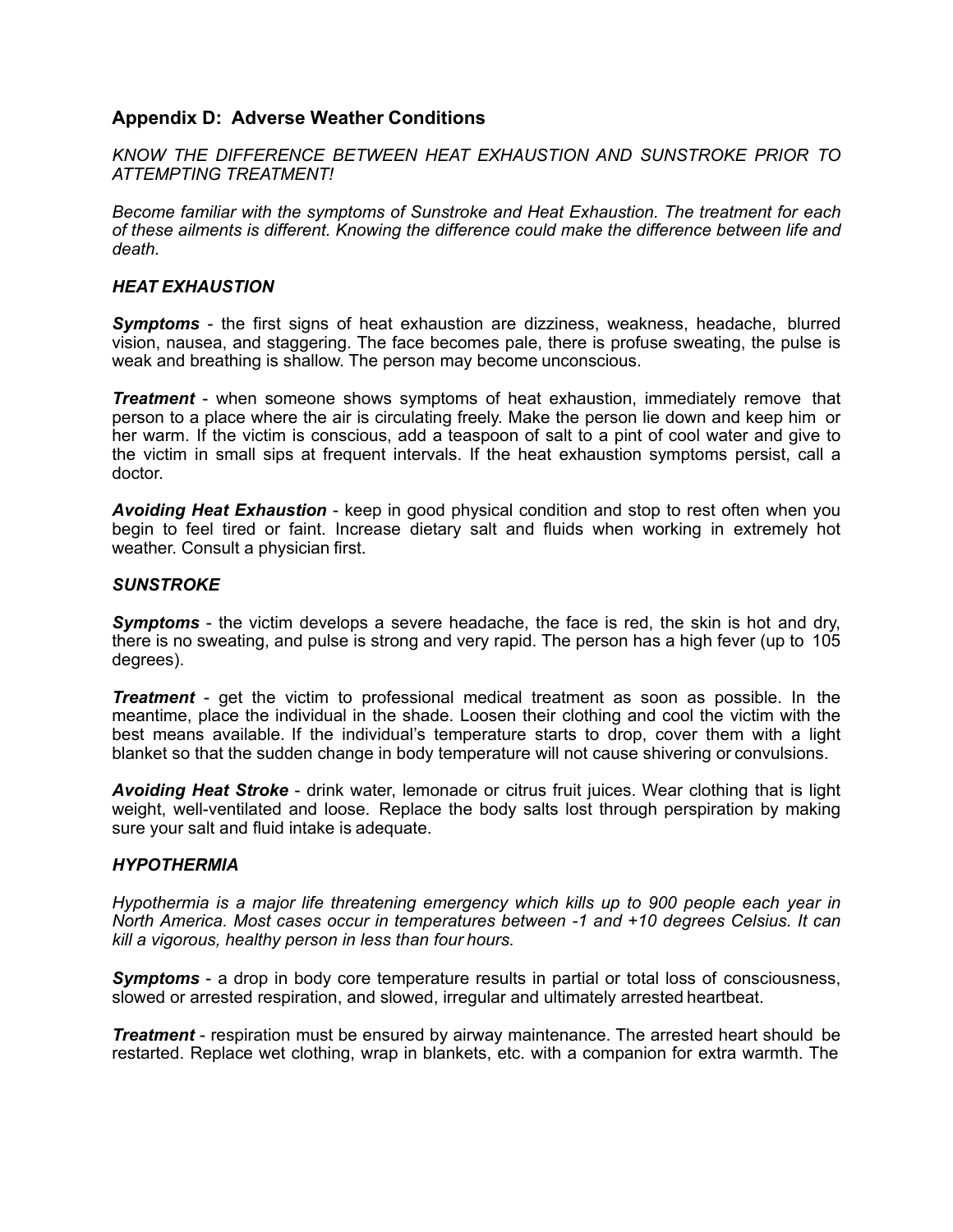body will attempt to conserve heat by drawing blood away from the extremities and to the body core, to protect the vital organs.

Therefore, DO NOT RUB the extremities or subject the casualty to unnecessary exercise. This would cause the cold blood to flow to the inner body, further reducing core temperature. When exposure to cold has been prolonged and the effects are severe, very little time should be spent trying to warm the person at the site. Obtain medical aid as quickly as possible.

*Avoiding Hypothermia* - rest well, eat well, wear warm layered clothing. Change out of sweaty clothes because water draws warmth away from the body faster than air. Be alert to wind-chill conditions. A one-degree Celsius air temperature (34 F) with a 40 km (25 mph) wind, can be as cold as -14C (+7F) with no wind!

*During cold weather, two light wool shirts are better than one heavy one for warmth. Layering is the best way to dress so that as you warm up, you can remove clothing to keep comfortable.*

### *FROSTBITE*

**Symptoms** - frostbite leaves firm, cold and white areas on exposed skin. Mild cases may cause peeling/blistering in 24 to 72 hours (similar to mild or severe sunburn). In more serious cases, skin may become blotchy red, swollen and painful on re-warming. The severity of injury is determined by the extent and conditions of exposure.

*Treatment* - shelter the person from extremes of weather. Provide warmth and hot drinks. Loosen tight clothing, boots, etc. Protect damaged areas with warm, dry covering or by applying body heat. DO NOT apply direct heat, cold water or snow. DO NOT rub frozen areas. Obtain medical aid as quickly as possible.

*Avoiding Frostbite* - preventative measures, although obvious, are often ignored. Warm, multilayered clothing with good hand and foot protection should be worn. Avoid constricting wrist bands and tight footwear. Warm headgear is particularly important since much heat is lost through the unprotected head. Stay dry. Fatigue, hunger, fear, alcohol and wind-chill (among other factors) increase the risk of injury. Watch each other for white spots in rosy cheeks, etc.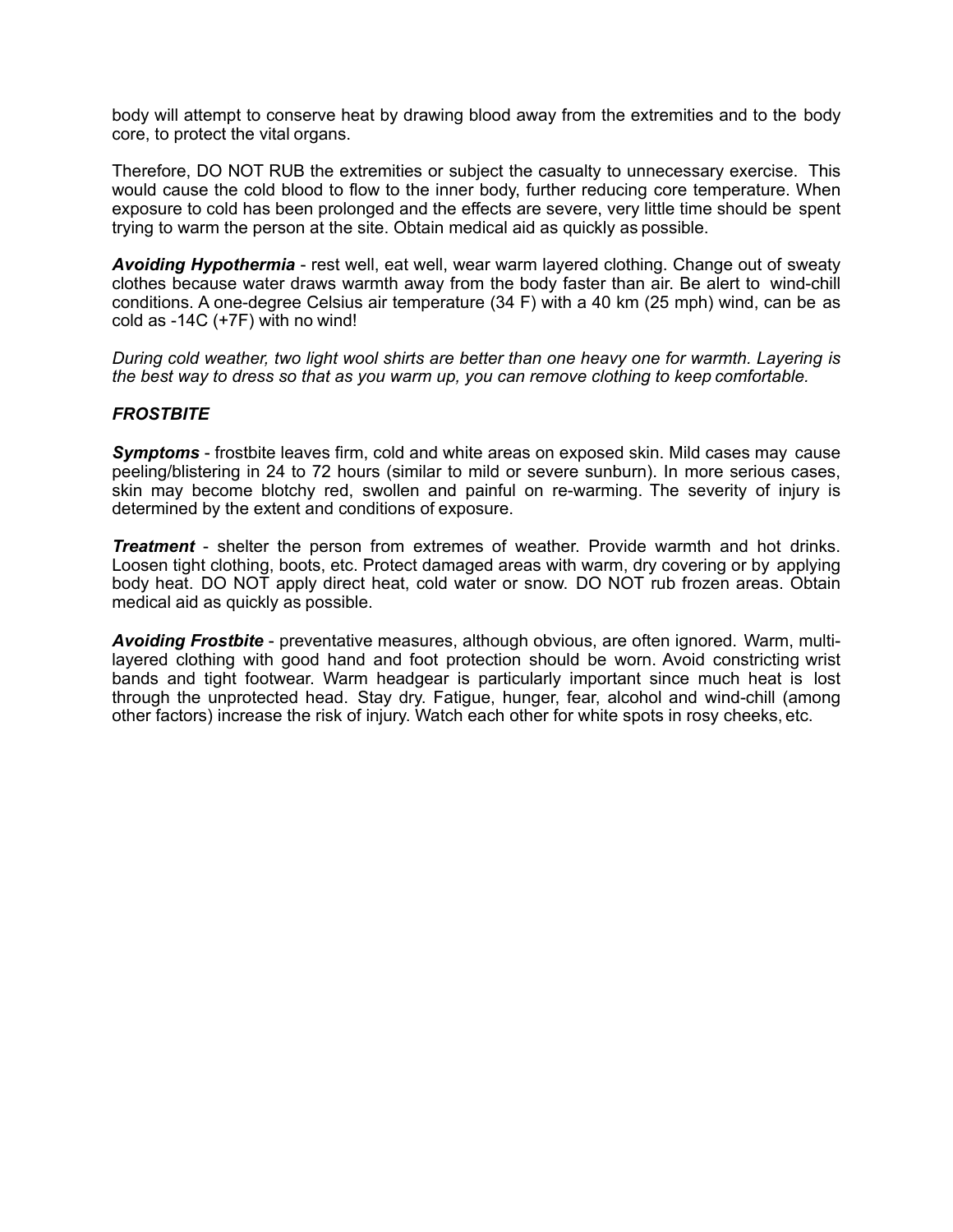# **Appendix D1: Adverse Weather Conditions - Cold**

This information applies to any four-hour period.

Warm-up breaks are assumed to provide 10 minutes in a warm environment. These guidelines apply to workers wearing dry clothing.

| <b>Sunny sky</b><br>Air   |                        | <b>No</b><br>noticea |                       | <b>Wind</b><br>$8 \text{ km/h}$ (5 mph) |                        | <b>Wind</b><br>16 km/h (10                                                           |                       | <b>Wind</b><br>24 km/h (15 |                        | <b>Wind</b><br>32 km/h (20 |                       |
|---------------------------|------------------------|----------------------|-----------------------|-----------------------------------------|------------------------|--------------------------------------------------------------------------------------|-----------------------|----------------------------|------------------------|----------------------------|-----------------------|
| $^{\circ}$ c<br>belo<br>w | $\circ$ F<br>belo<br>W | Max<br>wor           | Numb<br>erof<br>break | Max<br>wor                              | Numb<br>er of<br>break | Max<br>wor                                                                           | Numb<br>erof<br>break | Max<br>wor                 | Numb<br>er of<br>break | Max<br>wor                 | Numb<br>erof<br>break |
| $26$ to<br>28             | 15 <sub>to</sub><br>19 | norm<br>al           | 1                     | norm<br>al                              | 1                      | 75<br>minutes                                                                        | $\overline{2}$        | 55<br>minutes              | 3                      | 40<br>minutes              | 4                     |
| 29 <sub>to</sub><br>31    | $20$ to<br>24          | norm<br>al           | 1                     | 75<br>minute                            | 2                      | 55<br>minutes                                                                        | 3                     | 40<br>minutes              | 4                      | 30<br>minutes              | 5                     |
| 32 to<br>34               | $25$ to<br>29          | 75<br>minut          | $\overline{2}$        | 55<br>minute                            | 3                      | 40<br>minutes                                                                        | $\overline{4}$        | 30<br>minutes              | 5                      |                            |                       |
| 35 to<br>37               | 30 to<br>34            | 55<br>minute         | 3                     | 40<br>minutes                           | 4                      | 30<br>minutes                                                                        | 5                     |                            |                        |                            |                       |
| 38 to<br>39               | 35 to<br>39            | 40<br>minute         | 4                     | 30<br>minute                            | 5                      | Non-<br>emergency<br>Non-<br>work should<br>emergency<br>stop<br>work should<br>stop |                       | Non-<br>emergency          |                        |                            |                       |
| $40$ to<br>42             | $40$ to<br>44          | 30<br>minute         | 5                     | Non-                                    |                        |                                                                                      |                       |                            |                        | work should<br>stop        |                       |
| 43<br>and                 | 45<br>and              | Non-<br>emergency    |                       | emergency<br>work should                |                        |                                                                                      |                       |                            |                        |                            |                       |

\* *all temperatures are approximate* belo belo work should

Apply the schedule one step lower for work with limited physical activity. For example, at -35° C (-35° F) with no noticeable wind, a worker with a job requiring little physical movement should have a maximum work period of 40 minutes with four breaks in a four• hour period.

If reliable weather reports are not available, use the following as a guide to estimate wind velocity:

- An 8 km/h (5 mph) wind will move a light flag
- A 16 km/h (10 mph) wind will fully extend the flag
- A 24 km/h (15 mph) wind will raise a newspaper sheet
- A 32 km/h (20 mph) wind will produce blowing and drifting snow

If only the Wind Chill Factor (in watts per square metre) or Equivalent Temperature are available, a rough guide for applying them, rather than the temperature and wind velocity factors above, would be:

- Special warm-up breaks should be initiated at a wind chill of about 1750 (Equivalent Temperature of -32° C)
- All non-emergency work should stop at or before a wind chill of 2250 (Equivalent Temperature of -51° C).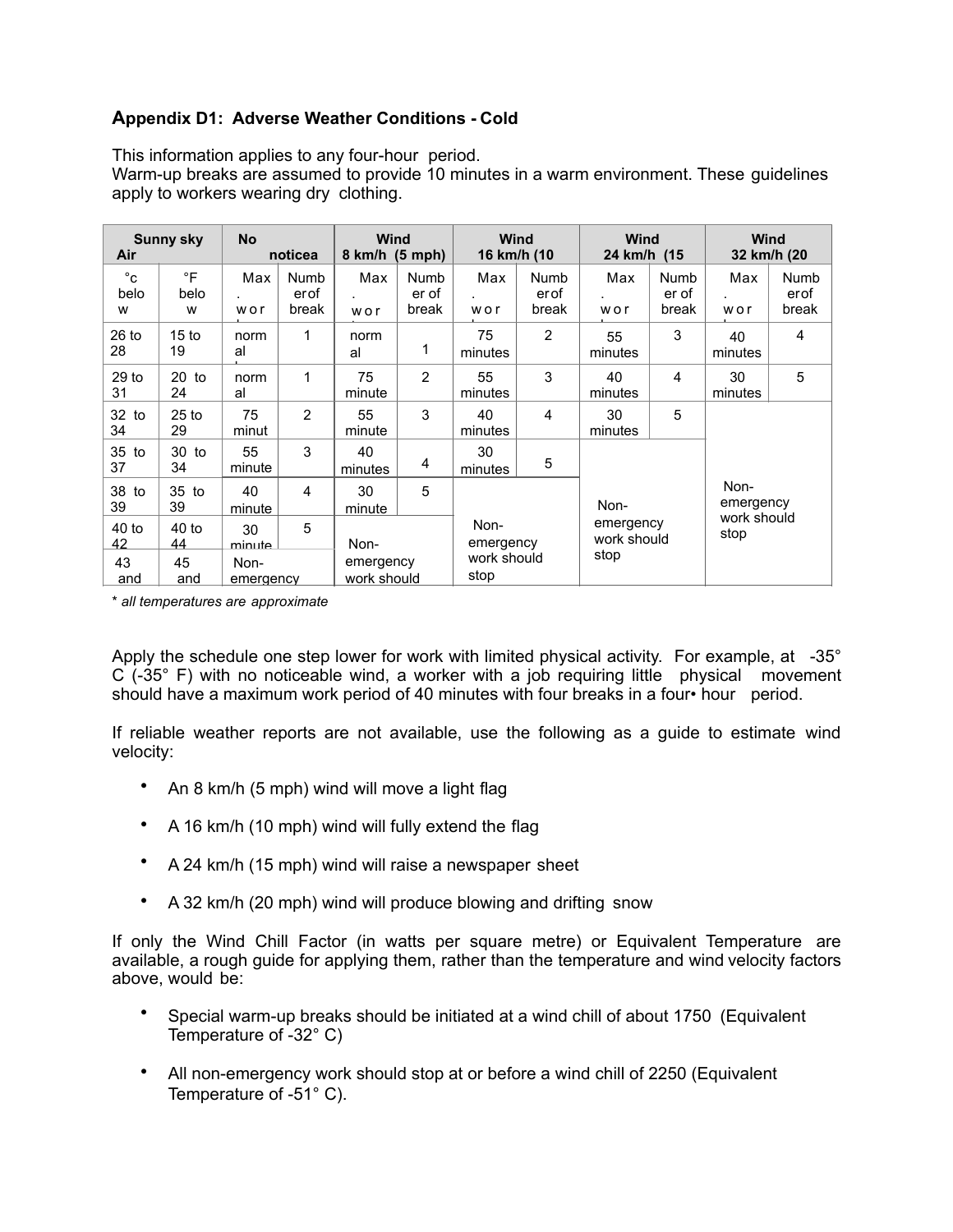If wind speeds are higher than those identified in the chart, a wind chill value of 2250 (or Equivalent Temperature of -51° C) should be used to determine the point at which all nonemergency work should stop.

| $T_{air} (°C)$<br>$V_{10}$ (km/h) | $5\phantom{1}$ | $\pmb{0}$ | $-5$  | $-10$ | $-15$ | $-20$ |
|-----------------------------------|----------------|-----------|-------|-------|-------|-------|
| 5                                 | $\overline{4}$ | $-2$      | $-7$  | $-13$ | $-19$ | $-24$ |
| 10                                | 3              | $-3$      | $-9$  | $-15$ | $-21$ | $-27$ |
| 15                                | $\overline{2}$ | $-4$      | $-11$ | $-17$ | $-23$ | $-29$ |
| 20                                | $\overline{1}$ | $-5$      | $-12$ | $-18$ | $-24$ | $-30$ |
| 25                                | $\overline{1}$ | $-6$      | $-12$ | $-19$ | $-25$ | $-32$ |
| 30                                | $\mathbf 0$    | $-6$      | $-13$ | $-20$ | $-26$ | $-33$ |
| 35                                | $\overline{0}$ | $-7$      | $-14$ | $-20$ | $-27$ | $-33$ |
| 40                                | $-1$           | $-7$      | $-14$ | $-21$ | $-27$ | $-34$ |
| 45                                | $-1$           | $-8-$     | $-15$ | $-21$ | $-28$ | $-35$ |
| 50                                | $-1$           | $-8-$     | $-15$ | $-22$ | $-29$ | $-35$ |
| 55                                | $-2$           | $-8-$     | $-15$ | $-22$ | $-29$ | $-36$ |
| 60                                | $-2$           | $-9$      | $-16$ | $-23$ | $-30$ | $-36$ |
| 65                                | $-2$           | $-9$      | $-16$ | $-23$ | $-30$ | $-37$ |
| 70                                | $-2$           | $-9$      | $-16$ | $-23$ | $-30$ | $-37$ |
| 75                                | $-3$           | $-10$     | $-17$ | $-24$ | $-31$ | $-38$ |
| 80                                | $-3$           | $-10$     | $-17$ | $-24$ | $-31$ | $-38$ |

# **WIND CHILL CALCULATION CHART Wind chill for temperatures from +5 to -20°C**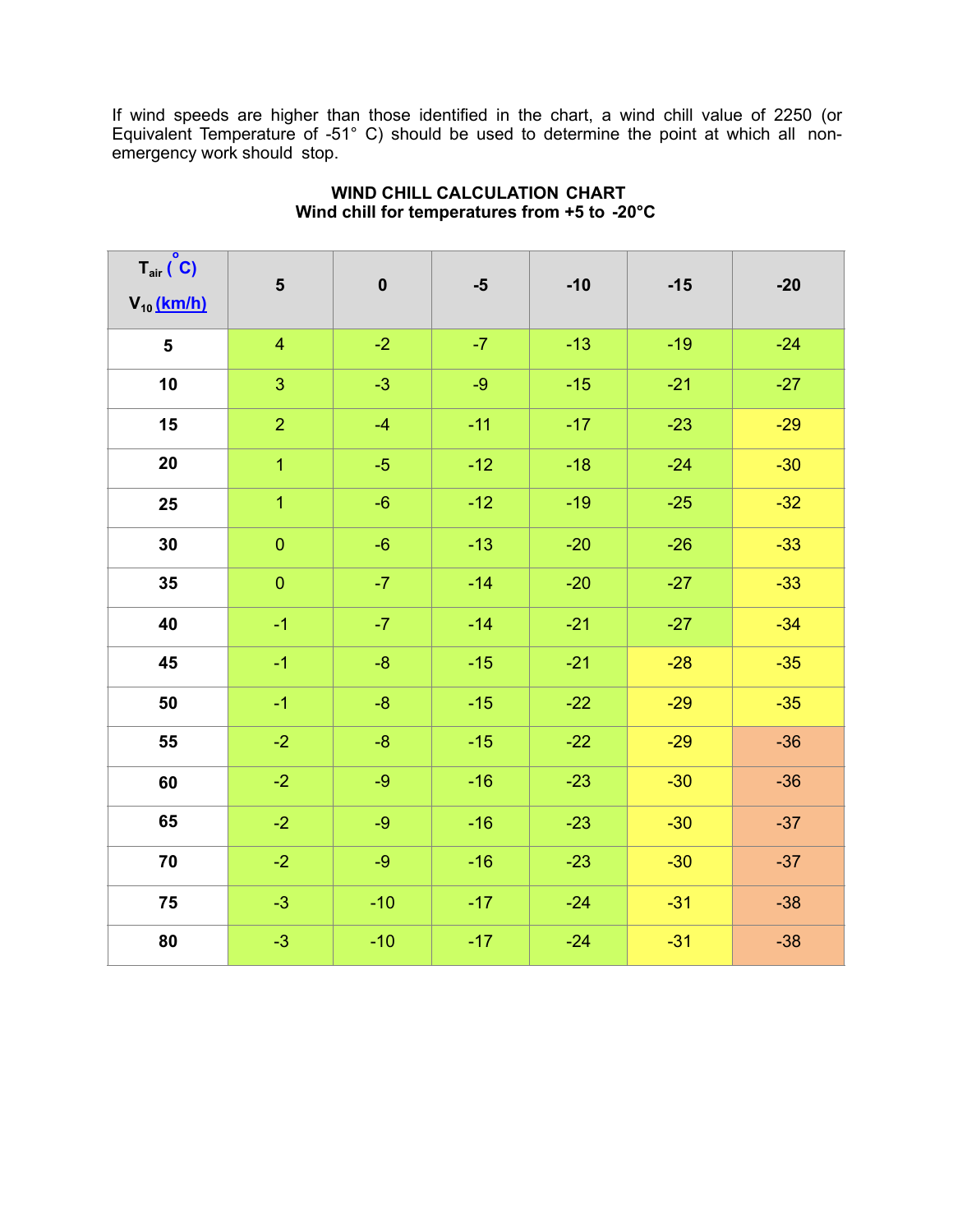**Wind chill for temperatures from -25 to -50°C**

| $T_{air} (°C)$<br>$V_{10}$ (km/h) | $-25$ | $-30$ | $-35$ | $-40$ | $-45$ | $-50$ |
|-----------------------------------|-------|-------|-------|-------|-------|-------|
| $5\phantom{1}$                    | $-30$ | $-36$ | $-41$ | $-47$ | $-53$ | $-58$ |
| 10                                | $-33$ | $-39$ | $-45$ | $-51$ | $-57$ | $-63$ |
| 15                                | $-35$ | $-41$ | $-48$ | $-54$ | $-60$ | $-66$ |
| 20                                | $-37$ | $-43$ | $-49$ | $-56$ | $-62$ | $-68$ |
| 25                                | $-38$ | $-44$ | $-51$ | $-57$ | $-64$ | $-70$ |
| 30                                | $-39$ | $-46$ | $-52$ | $-59$ | $-65$ | $-72$ |
| 35                                | $-40$ | $-47$ | $-53$ | $-60$ | $-66$ | $-73$ |
| 40                                | $-41$ | $-48$ | $-54$ | $-61$ | $-68$ | $-74$ |
| 45                                | $-42$ | $-48$ | $-55$ | $-62$ | $-69$ | $-75$ |
| 50                                | $-42$ | $-49$ | $-56$ | $-63$ | $-69$ | $-76$ |
| 55                                | $-43$ | $-50$ | $-57$ | $-63$ | $-70$ | $-77$ |
| 60                                | $-43$ | $-50$ | $-57$ | $-64$ | $-71$ | $-78$ |
| 65                                | $-44$ | $-51$ | $-58$ | $-65$ | $-72$ | $-79$ |
| 70                                | $-44$ | $-51$ | $-58$ | $-65$ | $-72$ | $-80$ |
| 75                                | $-45$ | $-52$ | $-59$ | $-66$ | $-73$ | $-80$ |
| 80                                | $-45$ | $-52$ | $-60$ | $-67$ | $-74$ | $-81$ |

# **Where**

**Tair =Actual Air Temperature in °C**

**V10 = Wind Speed at 10 metres in km/h (as reported in weather observations) Notes:**

- 1. For a given combination of temperature and wind speed, the wind chill index corresponds roughly to the temperature that one would feel in a very light wind. For example, a temperature of -25°C and a wind speed of 20 km/h give a wind chill index of -37. This means that, with a wind of 20 km/h and a temperature of - 25°C, one would feel as if it were -37°C in a very light wind.
- 2. Wind chill does *not* affect objects and does *not* lower the actual temperature. It only describes how a human being would feel in the wind at the ambient temperature.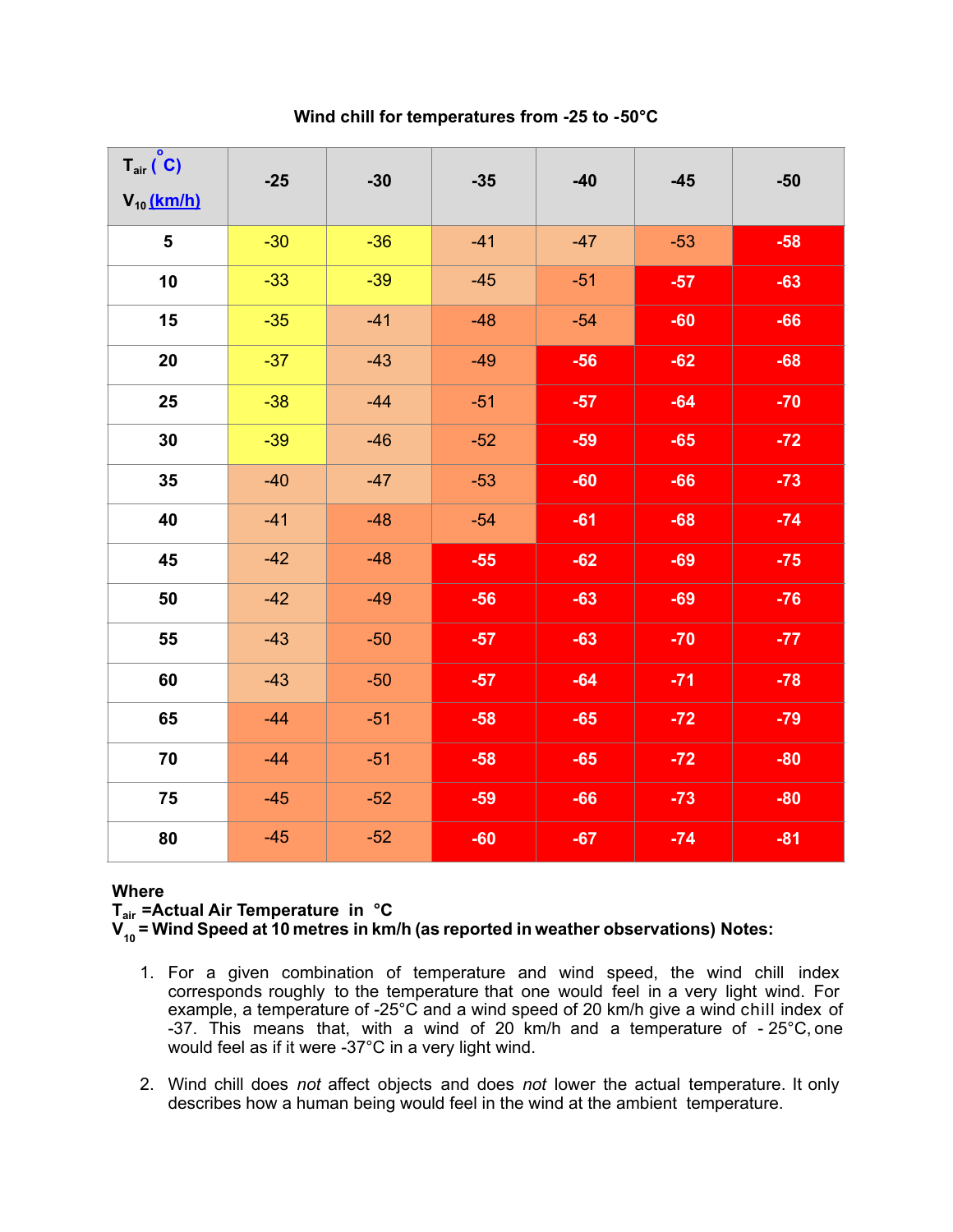3. The wind chill index does *not* take into account the effect of sunshine. Bright sunshine may reduce the effect of wind chill (make it feel warmer) by 6 to 10 units.

# **Frostbite Guide**

| Low risk of frostbite for most people                                         |
|-------------------------------------------------------------------------------|
| Increasing risk of frostbite for most people within 30 minutes of<br>exposure |
| High risk for most people in 5 to 10 minutes of exposure                      |
| High risk for most people in 2 to 5 minutes of exposure                       |
| High risk for most people in 2 minutes of exposure or less                    |

# **Reference:**

Wind Chill Calculation Chart Environment Canada Wind Chill Program <http://www.ec.gc.ca/meteo-weather/default.asp?lang=En&n=0F42F92D-l>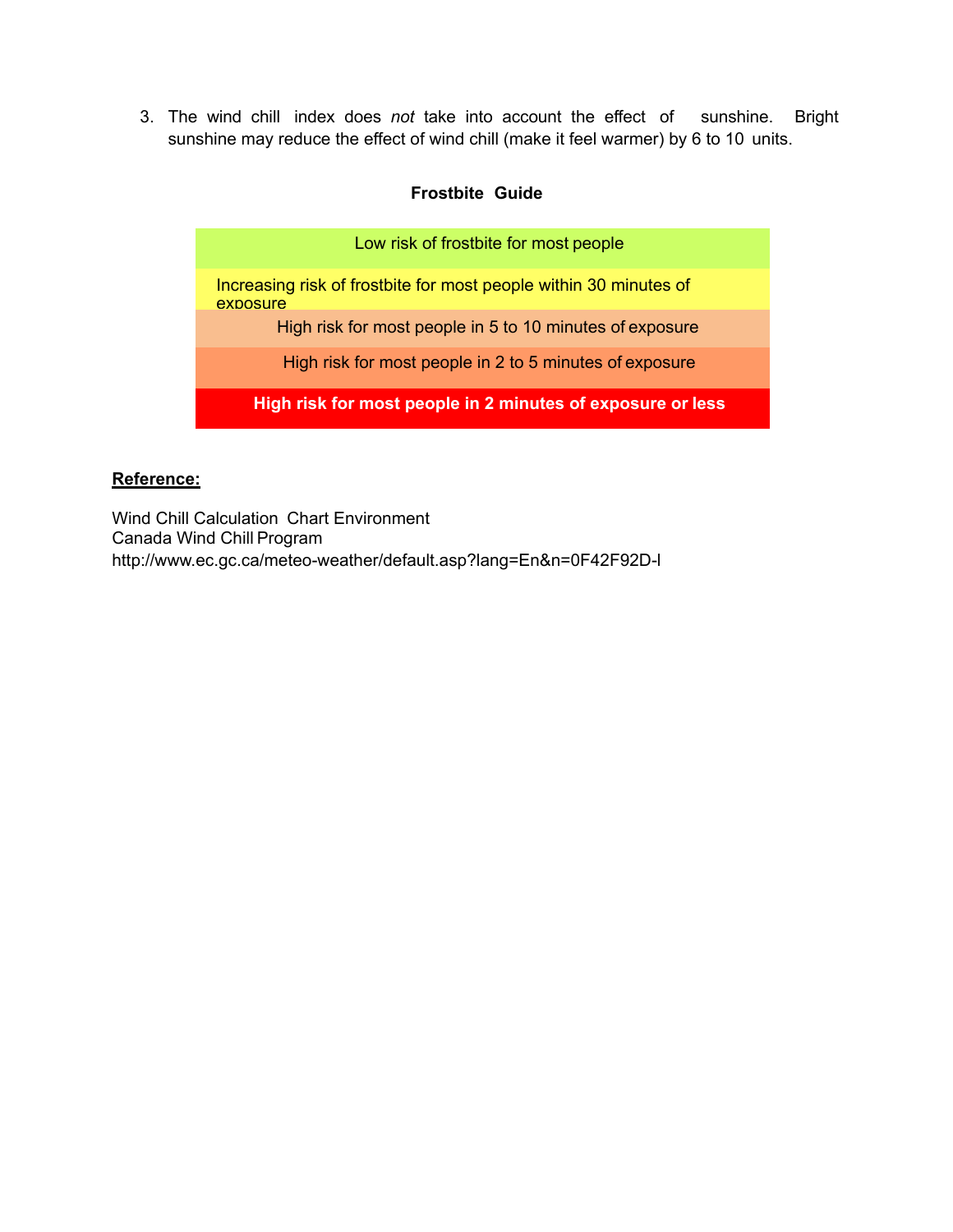## **Wind Chill Hazards**

Check the wind chill before you go outdoors in the winter, and make sure you are well prepared for the weather. Even moderate wind chill values can be dangerous if you are outside for long periods.

**Note:** The guidelines on frostbite in the table below apply to healthy adults.

| Wind<br><b>Chill</b>                               | <b>Risk of</b><br><b>Frostbite</b>                                       | <b>Health Concern</b>                                                                                                                                                                            | What to do                                                                                                                                                                                                                                                        |
|----------------------------------------------------|--------------------------------------------------------------------------|--------------------------------------------------------------------------------------------------------------------------------------------------------------------------------------------------|-------------------------------------------------------------------------------------------------------------------------------------------------------------------------------------------------------------------------------------------------------------------|
| $0$ to $-9$                                        | Low                                                                      | -Slight increase in discomfort                                                                                                                                                                   | -Dress warmly, with the<br>outside temperature in mind.                                                                                                                                                                                                           |
| $-10$ to $-27$                                     | Low                                                                      | -Uncomfortable<br>-Risk of hypothermia if outside<br>for long periods without<br>adequate protection                                                                                             | -Dress in layers of warm<br>clothing, with an outer layer<br>that is wind-resistant.<br>-Wear a hat, mittens and scarf<br>- Keepactive                                                                                                                            |
| $-28$ to $-39$                                     | Increasing risk:<br>exposed skin<br>can freeze in<br>10 to 30<br>minutes | - Check face and extremities<br>(fingers, toes, ears and nose)<br>for numbness or whiteness<br>-Risk of hypothermia if outside<br>for long periods without<br>adequate protection                | -Dress in layers of warm<br>clothing, with an outer layer<br>that is wind-resistant.<br>- Cover exposed skin: wear a<br>hat, mittens and a scarf, neck<br>tube or face mask.<br>- Keepactive                                                                      |
| $-40$ to $-47$                                     | High risk: exposed<br>skin can freeze in 5<br>to 10 minutes*             | - Check face and extremities<br>(fingers, toes, ears and nose)<br>for numbness or whiteness<br>(frostbite)<br>-Risk of hypothermia if outside<br>for long periods without<br>adequate protection | -Dress in layers of warm<br>clothing, with an outer layer<br>that is wind-resistant.<br>-Cover all exposed skin: wear a<br>hat, mittens and a scarf, neck<br>tube or face mask.<br>- Keepactive                                                                   |
| <b>WARNI</b><br><b>NG</b><br>LEVEL**<br>-48 TO -54 | High risk: exposed<br>skin can freeze in 2<br>to 5 minutes*              | - Check face and extremities<br>(fingers, toes, ears and nose)<br>for numbness or whiteness<br>(frostbite)<br>-Serious risk of hypothermia<br>if outside for long periods                        | - Be careful. Dress very warmly<br>in layers of clothing, with an<br>outer layer that is wind-<br>resistant.<br>-Cover all exposed skin: wear a<br>hat, mittens and a scarf, neck<br>tube or face make.<br>-Be ready to cut short or<br>cancel outdoor activities |
| $-55$<br>and<br>colde                              | High risk: exposed<br>skin can freeze in<br>less than 2 minutes          | DANGER!<br>-Outside conditions<br>are hazardous                                                                                                                                                  | - Stay indoors                                                                                                                                                                                                                                                    |

### **Wind Chill Hazards and Risk of Frostbite**

\* In sustained winds over 50 km/h, frostbite can occur faster than indicated.

\*\*In parts of the country with a milder climate (such as southern Ontario and the Atlantic provinces except Labrador), a wind chill warning is issued at about -35. Further north, people have grown more accustomed to the cold, and have adapted to the more severe conditions. Because of this, Environment Canada issues warnings at progressively colder wind chill values as you move north. Most of Canada hears a warning at about -45. Residents of the Arctic, northern Manitoba and northern Quebec are warned at about -50, and those of the high Arctic, at about -55.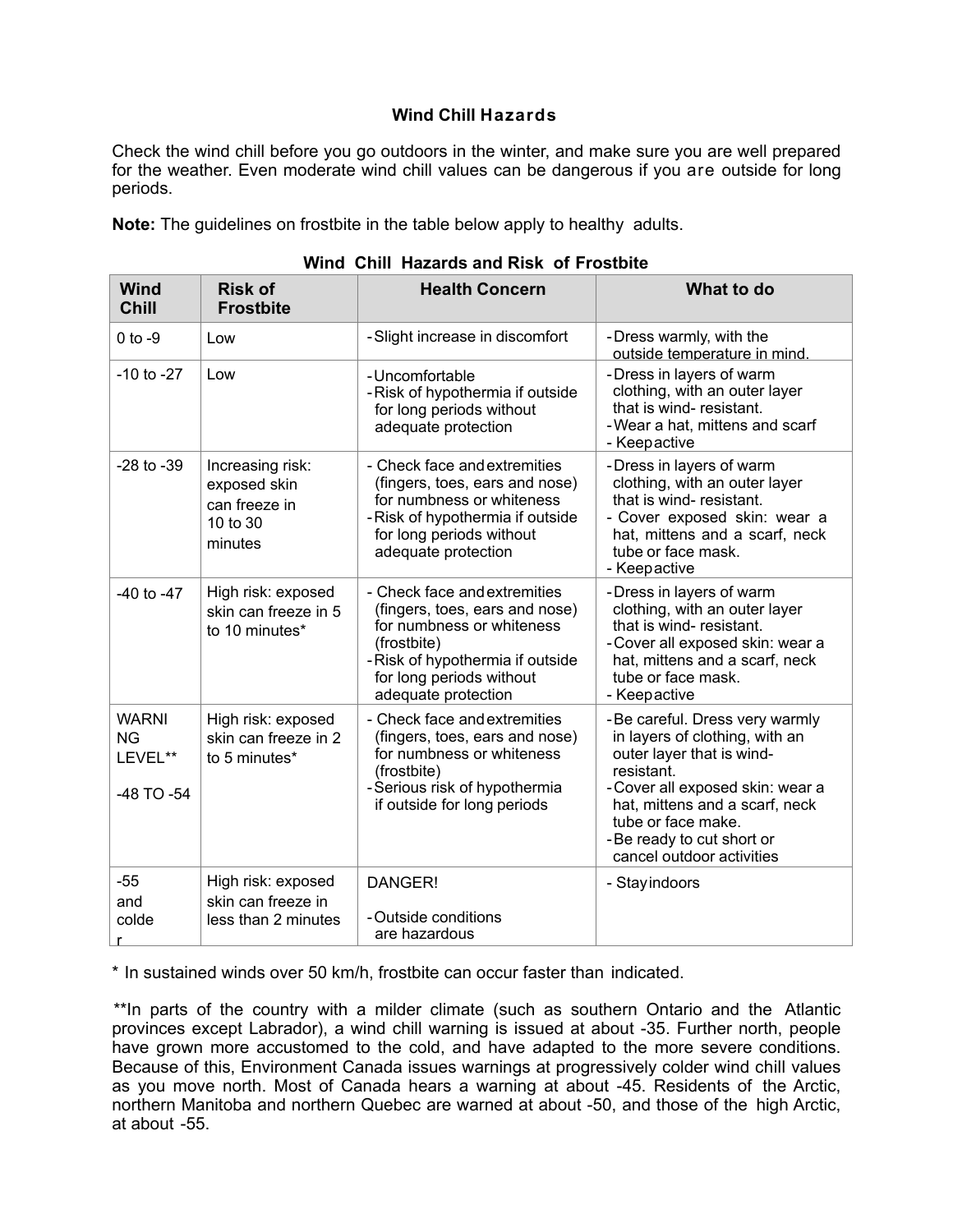# **Reference:**

Wind Chill Hazards and Risk of FrostbiteEnvironment Canada Wind Chill Program <http://www.ec.gc.ca/meteo-weather/default.asp?lang=En&n=0F42F92D-1>

# **Note from MOL:**

It should be noted that wetness increases heat loss and that sweating should be avoided by dressing in layers and that wet clothing should be replaced by dry clothing.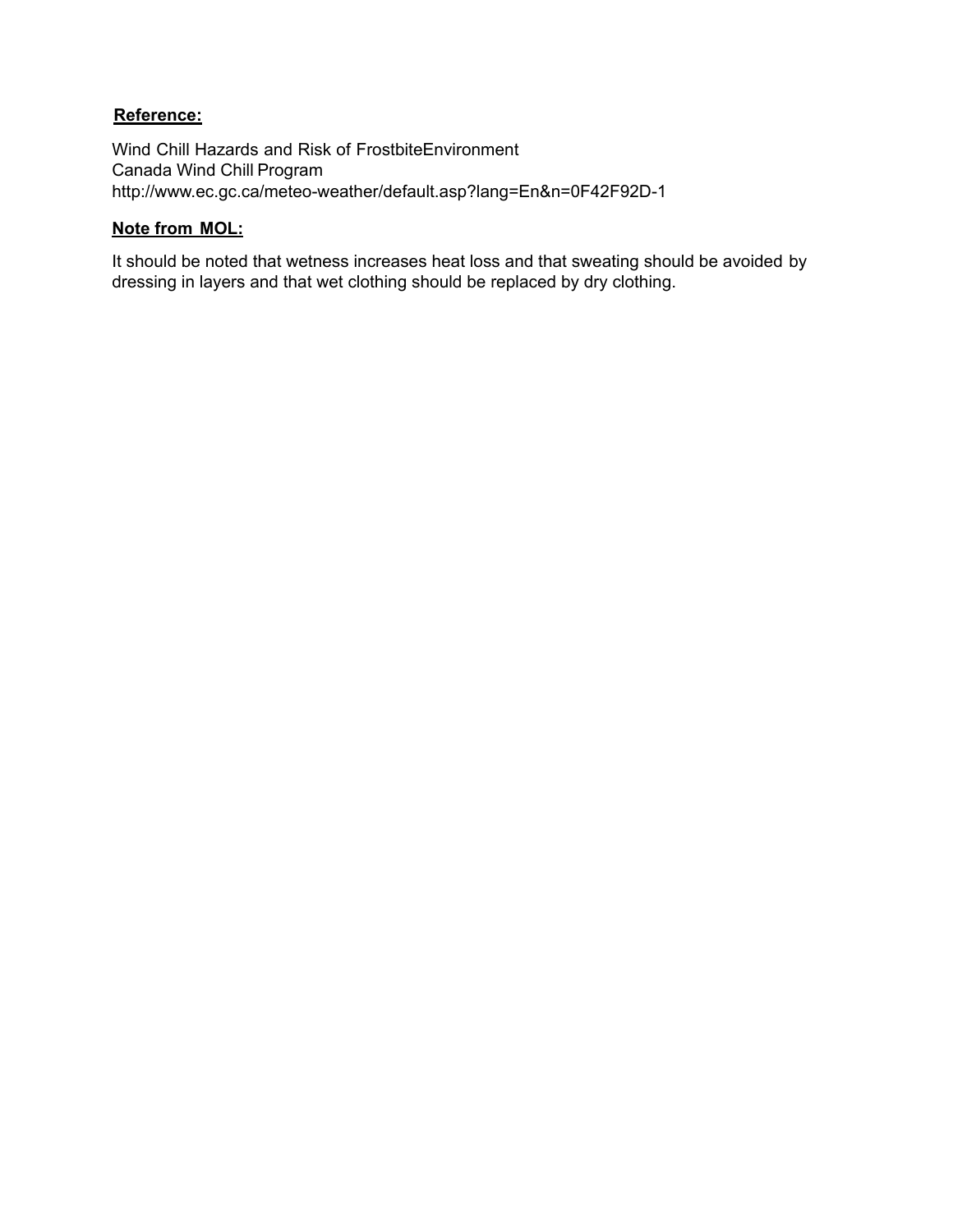### **Appendix D2: Adverse Weather – Heat**

This Guideline is intended to assist employers, workers and other workplace parties in understanding heat stress, and in developing and implementing policies to prevent heat stress • related illness in the workplace.

#### **WHAT IS HEAT STRESS?**

Working or playing where it is hot puts stress on your body's cooling system. When heat is combined with other stresses such as hard physical work, loss of fluids, fatigue or some medical conditions, it may lead to heat-related illness, disability and even death.

This can happen to anybody-even the young and fit. Heat stress is usually a concern during the summer. This is especially true early in the season, when people are not used to the heat.

Heat exposure may occur in many workplaces. Furnaces, bakeries, smelters, foundries and heavy equipment are significant sources of heat inside workplaces. For outdoor workers, direct sunlight is usually the main source of heat. In mines, geothermal gradients and equipment contribute to heat exposure. Humidity in workplaces also contributes to heat stress.

## **HOW WE COPE WITH HEAT**

Your body is always generating heat and passing it to the environment. The harder your body is working; the more heat it has to lose. When the environment is hot or humid or has a source of radiant heat (for example, a furnace or the sun), your body must work harder to get rid of its heat.

If the air is moving (for example, from fans) and it is cooler than your body, it is easier for your body to pass heat to the environment.

Workers on medications or with pre-existing medical conditions may be more susceptible to heat stress. These workers should speak to their personal physicians about work in hot environments.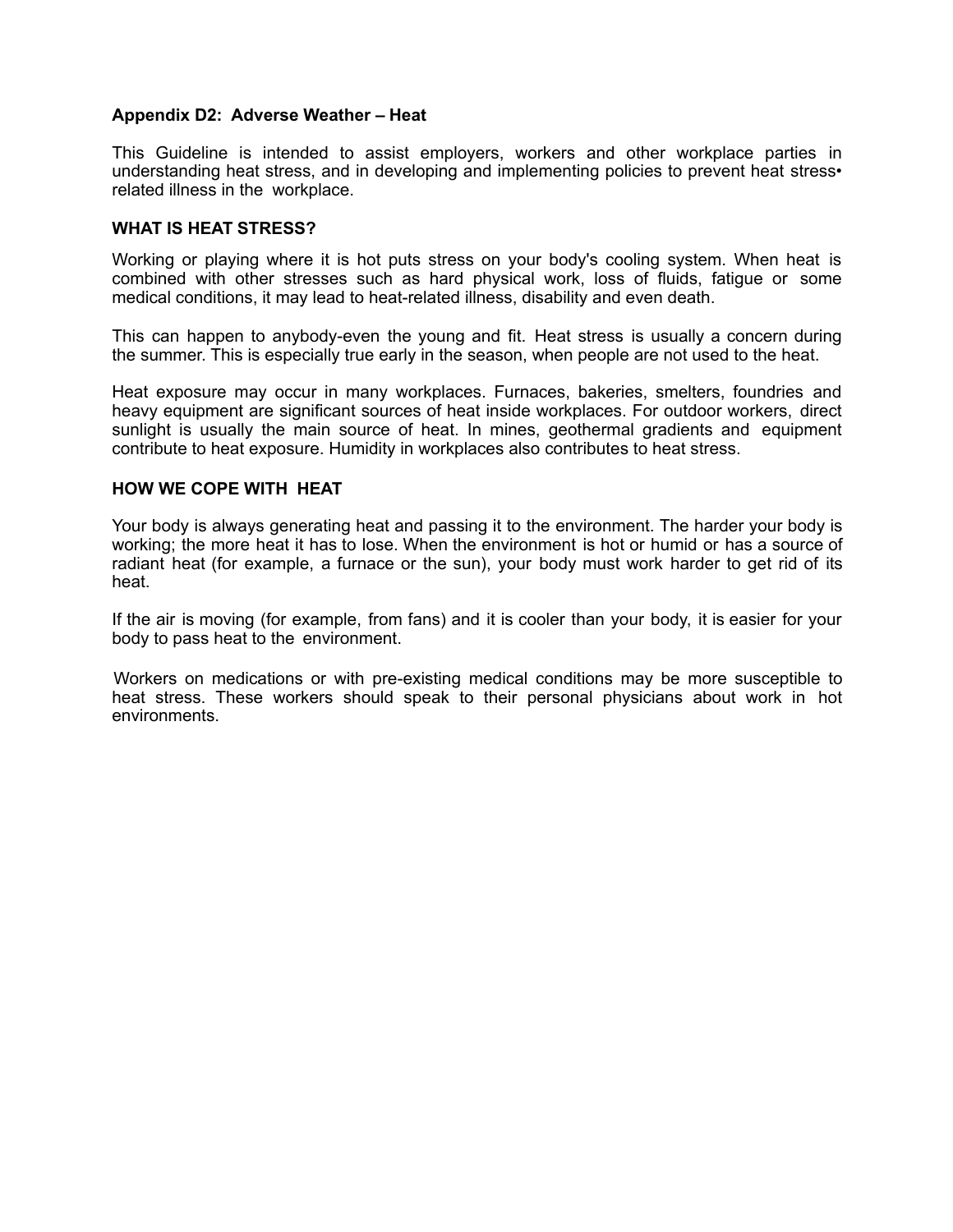# **HEAT STRESS-RELATED DISORDERS**

A summary of heat stress-related disorders, causes, symptoms, treatment and prevention is presented in the table below.

|                               | <b>Cause</b>                                                                                                                                                                                                                              | <b>Symptoms</b>                                                                                                                                                                                                                                                       | <b>Treatment</b>                                                                                                                                                                                                                                                                                                                                                                                           | <b>Prevention</b>                                                                                                                                                                         |
|-------------------------------|-------------------------------------------------------------------------------------------------------------------------------------------------------------------------------------------------------------------------------------------|-----------------------------------------------------------------------------------------------------------------------------------------------------------------------------------------------------------------------------------------------------------------------|------------------------------------------------------------------------------------------------------------------------------------------------------------------------------------------------------------------------------------------------------------------------------------------------------------------------------------------------------------------------------------------------------------|-------------------------------------------------------------------------------------------------------------------------------------------------------------------------------------------|
| <b>Heat Rash</b>              | Hot humid<br>environment<br>; plugged<br>sweat<br>glands.                                                                                                                                                                                 | Red bumpy rash<br>with severe itching.                                                                                                                                                                                                                                | Change into dry clothes<br>often and avoid hot<br>environments. Rinse<br>skin with cool water.                                                                                                                                                                                                                                                                                                             | Wash regularly to<br>keep skin clean and<br>dry.                                                                                                                                          |
| Heat<br>Cram<br>ps            | Heavy<br>sweating from<br>strenuous<br>activity drains<br>a person's<br>body of fluid<br>and salt.<br>which cannot<br>be replaced<br>just by<br>drinking water.<br>Cramps occur<br>from salt<br>imbalance<br>resulting from<br>failure to | Painful cramps<br>commonly in the<br>most worked<br>muscles (arms, legs<br>or stomach_which<br>occur suddenly at<br>work or later at<br>home. Heat cramps<br>are serious because<br>they can be a<br>warning of other<br>more dangerous<br>heat-induced<br>illnesses. | Move to a cool area;<br>loosen clothing, gently<br>massage and stretch<br>affected muscles and<br>drink cool salted water<br>(1/4 to $\frac{1}{2}$ tsp. salt in 1<br>litre of water) or balanced<br>commercial fluid<br>electrolyte replacement<br>beverage. If the cramps<br>are severe or don't go<br>away after salt and fluid<br>replacement, seek<br>medical aid. Salt labels<br>are not recommended. | Reduce activity<br>levels and/or heat<br>exposure. Drink<br>fluids regularly.<br>Workers should<br>check on each other<br>to help spot the<br>symptoms that often<br>precede heat stroke. |
| <b>Fainting</b>               | Fluid loss and<br>inadequate<br>water intake.                                                                                                                                                                                             | Sudden fainting<br>after at least two<br>hours of work; cool<br>moist skin; weak<br>pulse.                                                                                                                                                                            | <b>GET MEDICAL</b><br><b>ATTENTION, Assess</b><br>need for CPR. Move to a<br>cool area; loosen<br>clothing; make person lie<br>down; and if the person<br>is conscious, offer sips of<br>cool water. Fainting may<br>also be due to other<br>illnesses.                                                                                                                                                    | Reduce activity<br>levels and/or heat<br>exposure. Drink<br>fluids regularly.<br>Workers should<br>check on each other<br>to help spot the<br>symptoms that often<br>precede heat stroke. |
| Heat<br><b>Exhausti</b><br>on | Fluid loss and<br>inadequate salt<br>and water<br>intake causes<br>a person's<br>body's cooling<br>system to start<br>to break down.                                                                                                      | Heavy sweating;<br>cool moist skin;<br>body temperature<br>over 38°C; weak<br>pulse; normal or<br>low blood pressure;<br>person is tired and<br>weak, and has<br>nausea and<br>vomiting; is very<br>thirsty; or his<br>panting or breathing<br>rapidly; vision may    | <b>GET MEDICAL</b><br>ATTENTION.<br>This<br>condition can lead to<br>heat stroke, which can<br>kill.<br>Move the person to a<br>cool shaded area;<br>loosen or remove<br>excess clothing; provide<br>cool water to drink; fan<br>and spray with cool<br>water.                                                                                                                                             | Reduce activity<br>levels and/or heat<br>exposure. Drink<br>fluids regularly.<br>Workers should<br>check on each other<br>to help spot the<br>symptoms that often<br>precede heat stroke. |

be blurred.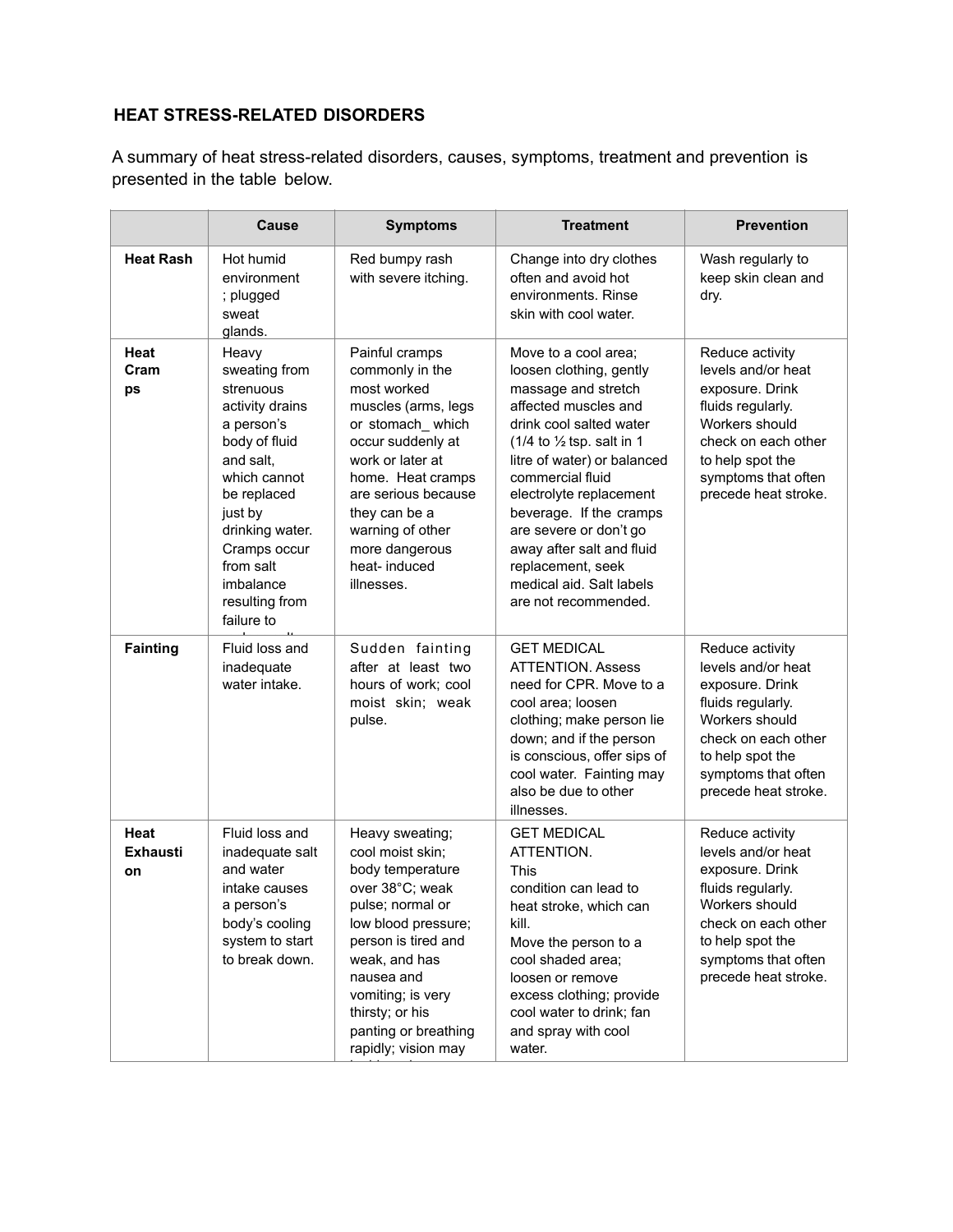| Heat<br><b>Stroke</b> | If a person's<br>body has used<br>up all its water<br>and salt<br>reserves, it will<br>stop sweating.<br>This can<br>cause body<br>temperature to<br>rise. Heat<br>stroke may<br>develop<br>suddenly or<br>may follow<br>from heat | High body<br>temperature (over<br>$41^{\circ}$ C) and any one<br>of the following: the<br>person is weak,<br>confused, upset or<br>acting strangely; has<br>hot, dry, red skin; a<br>fast pulse; headache<br>or dizziness. In later<br>stages, a person<br>may pass out and<br>have convulsions. | CALL AMBULANCE. This<br>condition can kill a<br>person quickly. Remove<br>excess clothing; fan and<br>spray the person with<br>cool water; offer sips of<br>cool water if the person<br>is conscious. | Reduce activity<br>levels and/or heat<br>exposure. Drink<br>fluids regularly.<br>Workers should<br>check on each other<br>to help spot the<br>symptoms that often<br>precede heat stroke. |
|-----------------------|------------------------------------------------------------------------------------------------------------------------------------------------------------------------------------------------------------------------------------|--------------------------------------------------------------------------------------------------------------------------------------------------------------------------------------------------------------------------------------------------------------------------------------------------|-------------------------------------------------------------------------------------------------------------------------------------------------------------------------------------------------------|-------------------------------------------------------------------------------------------------------------------------------------------------------------------------------------------|
|-----------------------|------------------------------------------------------------------------------------------------------------------------------------------------------------------------------------------------------------------------------------|--------------------------------------------------------------------------------------------------------------------------------------------------------------------------------------------------------------------------------------------------------------------------------------------------|-------------------------------------------------------------------------------------------------------------------------------------------------------------------------------------------------------|-------------------------------------------------------------------------------------------------------------------------------------------------------------------------------------------|

## **CONTROLLING HEAT STRESS**

#### **Acclimatization**

The longer you work in a hot environment, the better your body becomes at adjusting to the heat. This is called "acclimatization". If you are ill or away from work for a week or so you can lose your acclimatization.

To become acclimatized, the following may be considered:

1. If you are experienced on the job, limit your time in hot working conditions to 50 per cent of the shift on the first day, 60 per cent of the shift on the second day, and 80 per cent of the shift on the third day. You can work a full shift the fourth day.

If you are not experienced on the job (if you are, for example, a new employee), you should start off spending 20 per cent of the time in hot working conditions on the first day and increase your time by 20 per cent each subsequent day.

2. Instead of reducing the exposure times to the job in a hot environment, you can become acclimatized by gradually increasing the physical demands of the job over a week or two.

If you have health problems or are not in good physical condition, you may need longer periods of acclimatization. Hot spells seldom last long enough to allow acclimatization. However, exposure to workplace heat sources may permit acclimatization.

When there is a potential exposure to heat stress, control measures must be taken to prevent heat exposure in the workplace. These include engineering controls, administrative controls and protective clothing. Selection of appropriate workplace controls will vary, depending on the type of workplace and other factors. Some measures may include: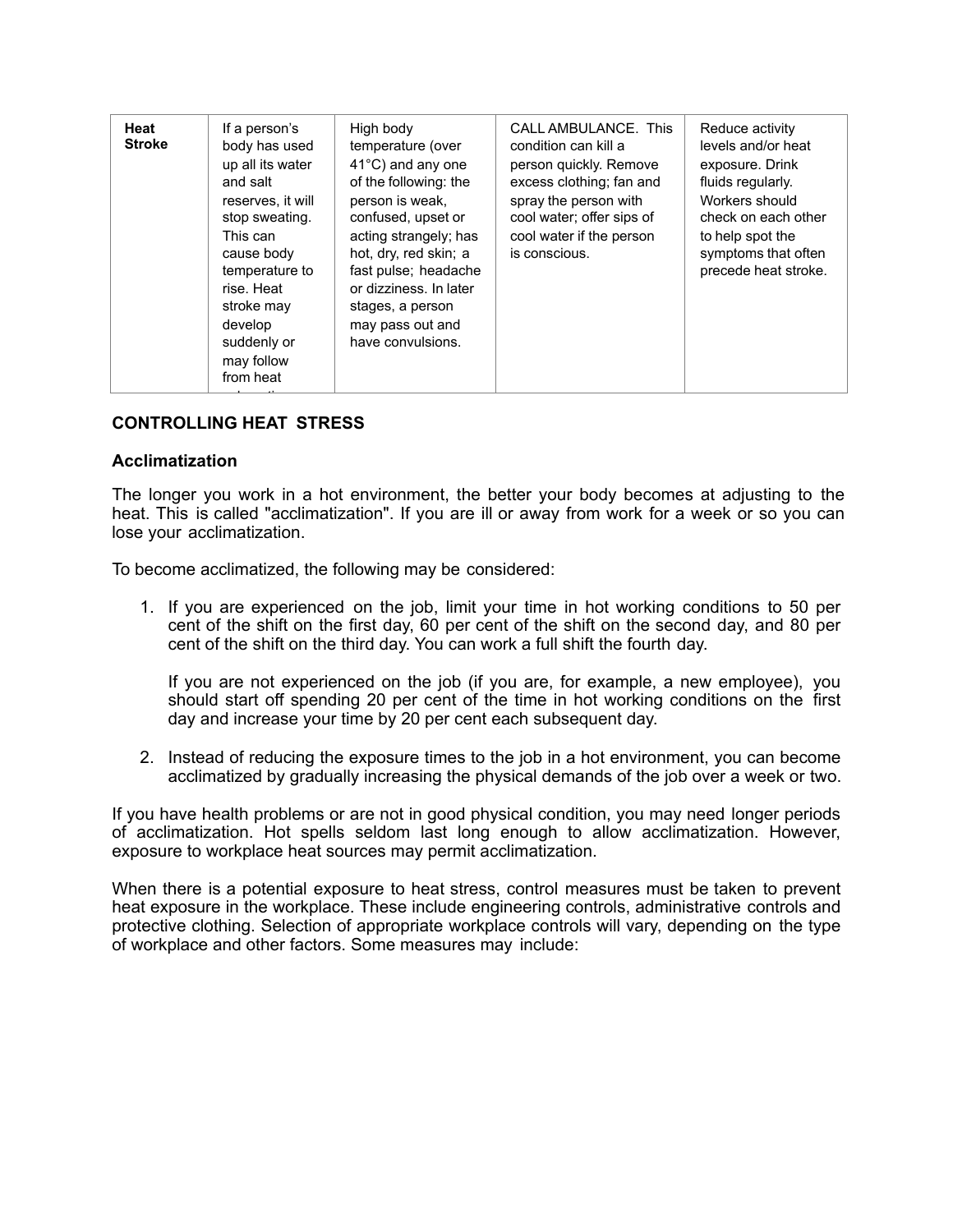# **Engineering Controls**

- Reduce physical demands of work task through mechanical assistance (hoists, lifttables, etc.).
- Control the heat at its source through the use of insulating and reflective barriers (e.g. insulate furnace walls).
- Exhaust hot air and steam produced by operations.
- Reduce the temperature and humidity through air cooling.
- Provide cool, shaded work areas.
- Provide air-conditioned rest areas.
- Increase air movement if temperature is less than 35°C (e.g. use of fans).

## **Administrative Controls**

The employer should assess the demands of all jobs and have monitoring and control strategies in place for hot days and hot workplaces, such as:

- Increase the frequency and length of rest breaks.
- Schedule strenuous jobs to cooler times of the day.
- Provide cool drinking water near workers and remind them to drink a cup about every 20 minutes.
- Caution workers to avoid direct sunlight.
- Assign additional workers or slow down the pace of work.
- Make sure everyone is properly acclimatized.
- Train workers to recognize the signs and symptoms of heat stress and start a "buddy system" since people are not likely to notice their own symptoms.
- Pregnant workers and workers with a medical condition should discuss working in the heat with their physicians.
- First Aid responders and an emergency response plan should be in place in the event of a heat-relatedillness.
- Investigate any heat-related incidents.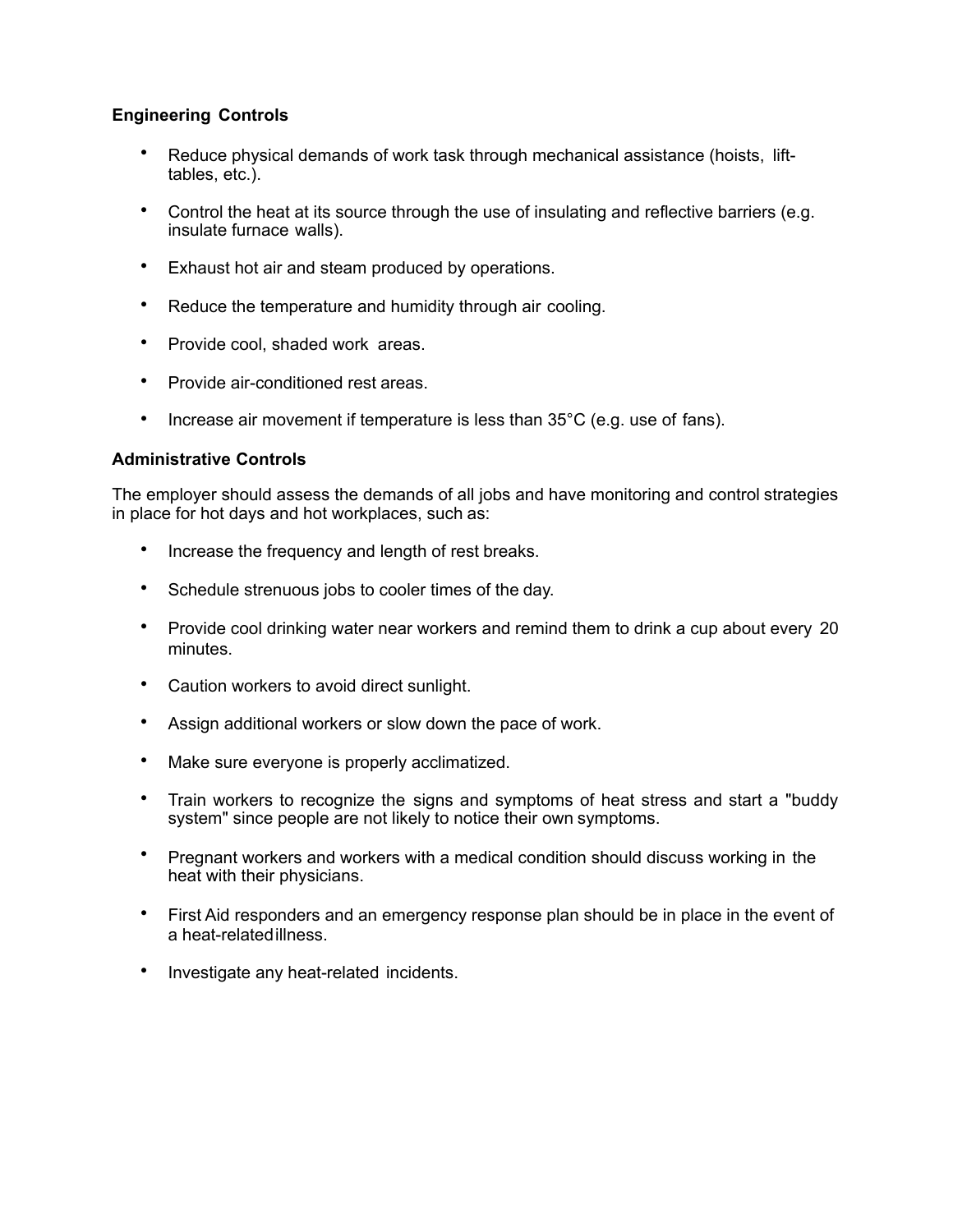# **Protective Clothing**

- Light summer clothing should be worn to allow free air movement and sweat evaporation.
- Outdoors, wear light colored clothing.
- In a high radiant heat situation, reflective clothing may help.
- For very hot environments, air, water or ice-cooled insulated clothing should be considered.
- Vapour barrier clothing, such as chemical protective clothing, greatly increases the amount of heat stress on the body, and extra caution is necessary such as heat strain (physiological) monitoring.

# **MANAGING HEAT STRESS FROM PROCESS HEAT**

For an environment that is hot primarily due to process heat (furnaces, bakeries, smelters, etc.), the employer should follow the guidance of the American Conference of Governmental Industrial Hygienists (ACGIH) as outlined in its booklet and documentation for the recommended Threshold Limit Values (TLVs), and set up a heat stress control plan in consultation with the workplace's joint health and safety committee or worker health and safety representative.

Furtherinformation ontheACGIH TLVs, and onthedevelopmentof heat stress control plans, may be foundatthefollowingwebsites:

# **ACGIH**

[http://www.acgih.org](http://www.acgih.org/)

# **S. Occupational Safety and Health Administration (OSHA)**

[http://www.osha.gov/dts/osta/otm/otm\\_iii/otm\\_iii\\_4.html](http://www.osha.gov/dts/osta/otm/otm_iii/otm_iii_4.html)

# **MANAGING HEAT STRESS INDUCED BY HOT WEATHER**

Most workplaces don't have "hot processes" but working in hot weather can pose health risks to their workers. For hot work environments due to hot weather, a hot weather plan is appropriate. A hot weather plan is a simplified heat stress control plan. A hot weather plan should establish the implementation criteria, or "triggers", to put the plan into effect. The criteria may include weather/environmental indicator triggers such as:

- Humidex reaching or exceeding 35;
- Environment Canada Humidex advisory (air temperature exceeding 30° C and Humidex exceeding 40);
- Environment Canada weather reports;
- Heat waves (three or more days of temperatures of 32°C or more); and/or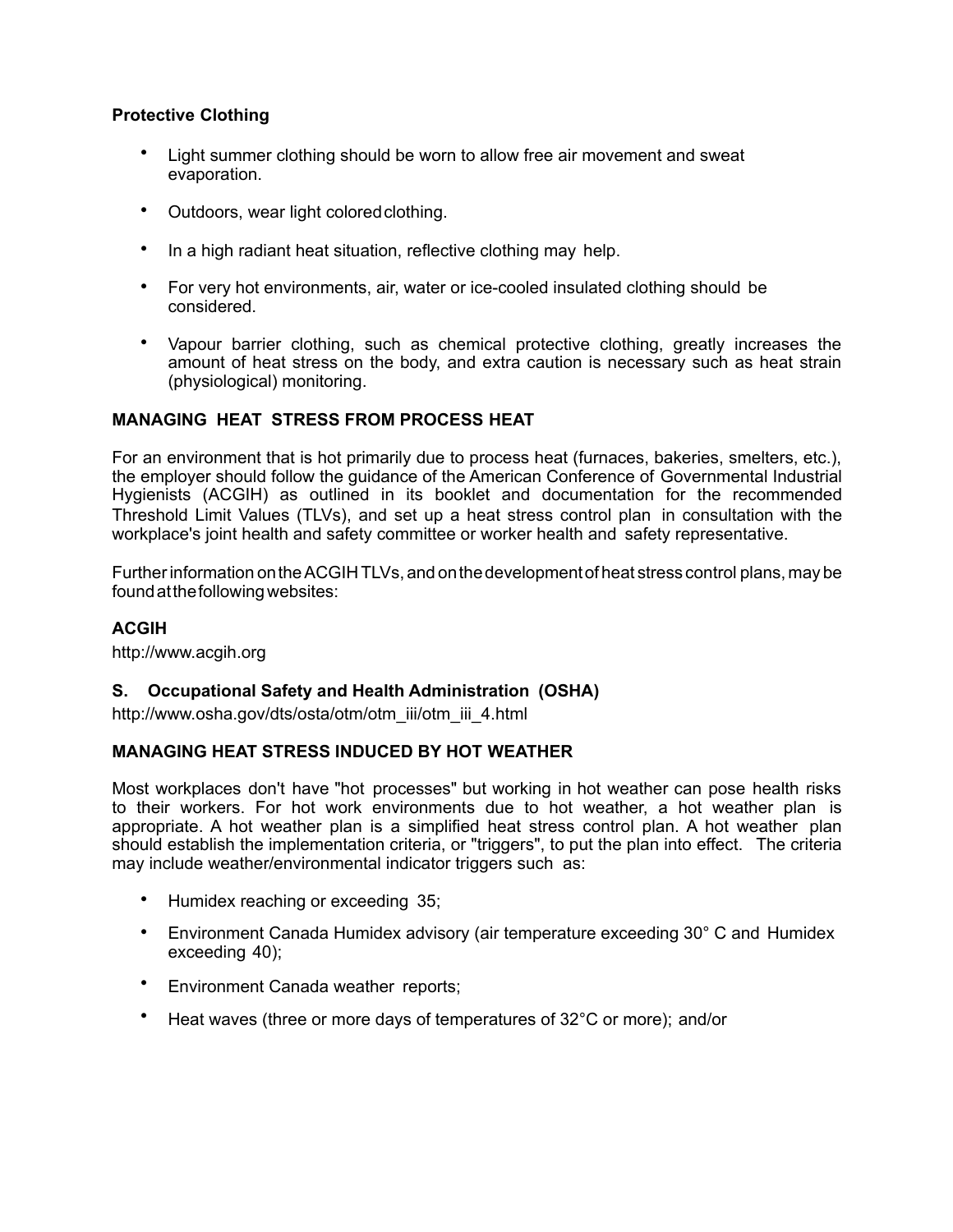Generally, plans related to hot weather should be in place between May 1 and September 30 of each year.

The following websites have information on Humidex and Weather Reports:

#### **Environnent Canada**

<http://www.ec.gc.ca/meteo-weather>

## **Environment Canada Fact Sheet: Summer Severe Weather**

<http://www.ec.gc.ca/meteo-weather/default.asp?lang=En&n=6C5D4990-1>

#### **Environment Canada Weather Office**

[http://www.weatheroffice.ec.gc.ca/canada\\_e.html](http://www.weatheroffice.ec.gc.ca/canada_e.html)

Remember that while complying with occupational health and safety laws, you are also required to comply with applicable environmental laws.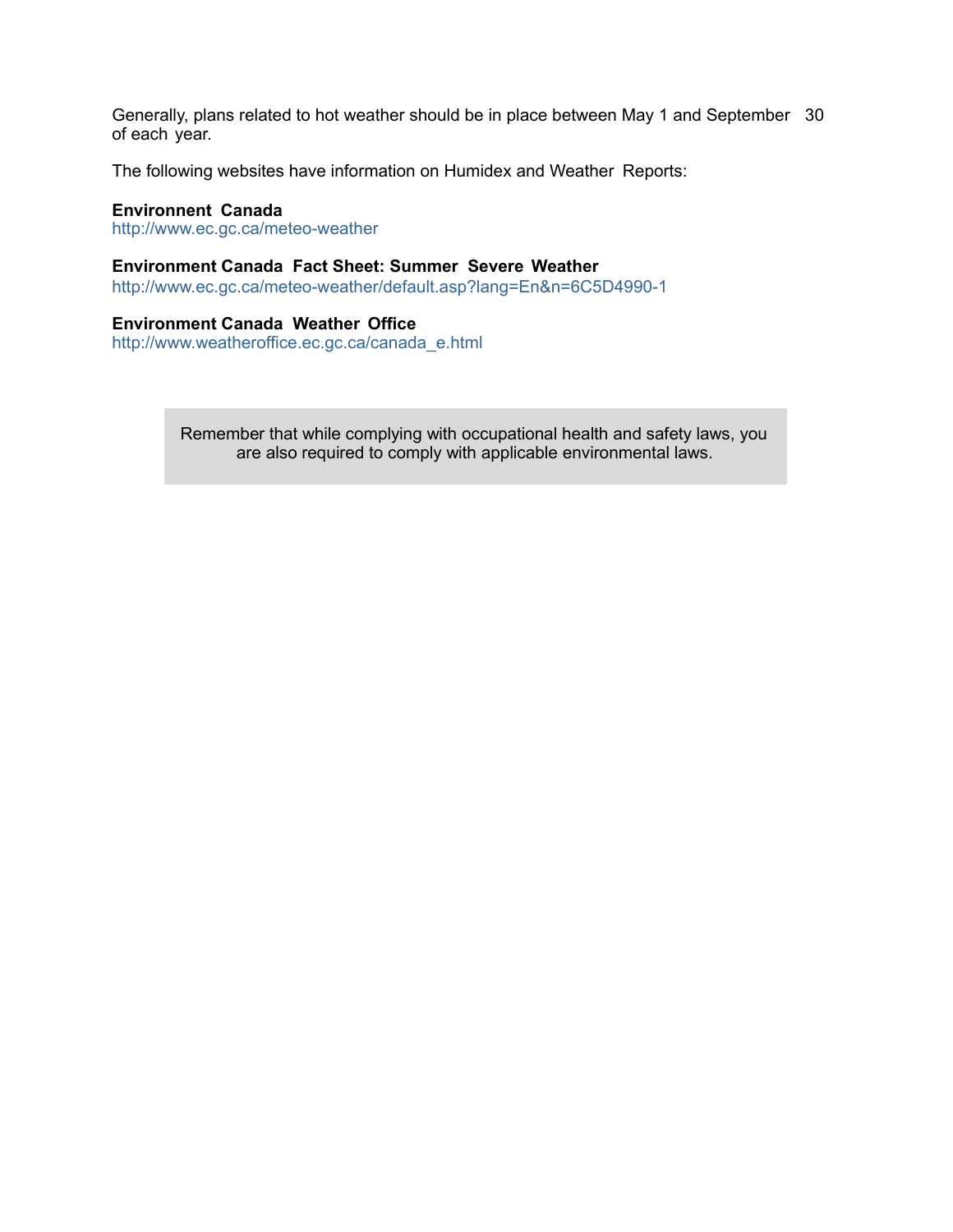## **Appendix D3: Severe Weather**

This bulletin identifies the safety considerations that should be addressed when working outdoors in areas where there is a potential for thunderstorms, lightning, flash flooding, extreme winds, large hail, tornadoes and hurricanes.

### **PRE-PLANNING:**

Pre-planning can reduce many of the potential dangers posed by inclement weather. The location manager, his/her department representative or production management, should develop an "action plan" when preparing to use locations that may present an inclement or severe weather hazard.

The action plan should designate a person who is responsible for monitoring potential inclement weather by commercial weather services, television and radio station news casts, or other available means.

The action plan should include a method for communication with cast and crew members in the event of inclement or severe weather. The communication methods should reflect the conditions and circumstances at the scene. Other elements to include should be site specific procedures which include methods and routes of evacuation, meeting areas, a means of establishing a head count for cast and crew members and procedures for equipment shut-down, stowage and/ or removal. If there is the possibility of inclement or severe weather, a "safety meeting" shall be held to review and communicate the elements of the action plan.

## **SPECIFIC HAZARDS WHICH MAY BE ADDRESSED IN THE ACTION PLAN:**

### **1. FLASH FLOODING:**

**Causes:** Flash flooding is usually caused by slow moving thunderstorms and can occur within a few minutes or hours of excessive rainfall. High risk locations include low water crossings, recent burn areas in mountains and urban areas which have pavement and roofs which concentrate rainfall runoff.

Flash flooding may be worsened by topography, soil conditions and ground cover. Be especially cautious at night when it is harder to recognize flood dangers.

Realize it does not have to be raining at your specific location for a flood to occur.

#### **Potential Hazards:**

- Crew and equipment could become trapped or stranded as escape routes may be damaged and/or blocked
- Equipment and personnel could be swept away or covered by water, mud or debris.
- Drowning
- **Electrocution**
- Mud Slides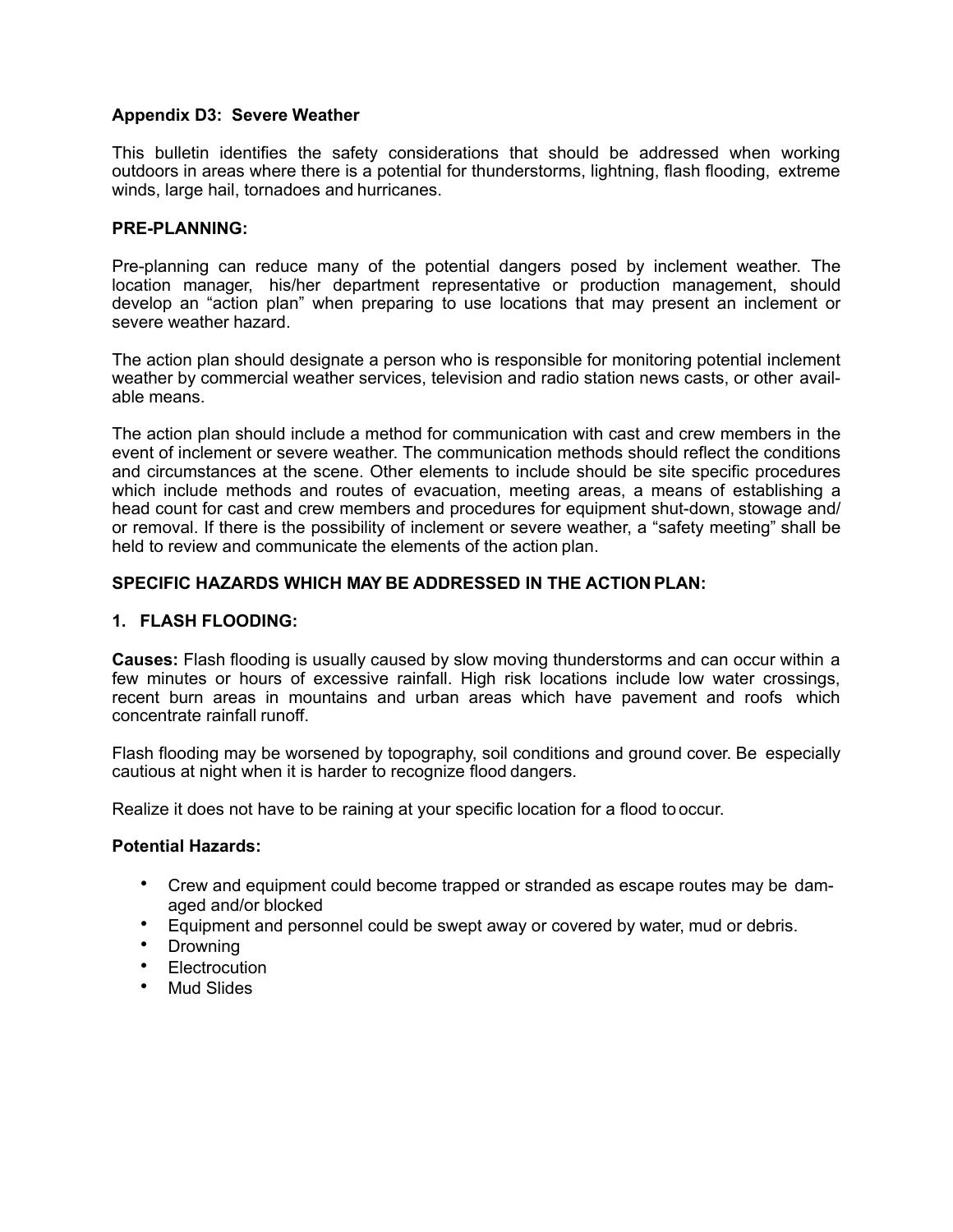# **Possible Actions:**

- Activate the action plan.
- Secure equipment and all electrical power.
- Remove all cast and crew from elevated equipment, scaffolds, booms and sets.
- Stay clear of potential slide areas next to hill sides or on edges of cliff areas.
- Follow directions for evacuation procedures as outlined in the action plan.
- Gather at pre-determined evacuation point and ensure everyone is accounted for.
- If you come upon a flowing stream where water is above ankles, STOP! Turn around and go another way.
- Do not drive through moving water or a flooded roadway.
- Do not attempt to return to the area until an "all clear" signal has been given by a regulatory authority or production management.

## **2. LIGHTNING:**

**Causes:** Lightning results from the buildup and discharge of electrical energy in clouds. Lightning may strike several miles from an associated thunderstorm and may strike when no clouds or rain are present.

### **Potential Hazards:**

- **Flectrocution**
- Burns
- Falling debris
- Concussion
- Fire

### **Possible Actions:**

- Activate the action plan.
- Seek shelter in a sturdy building, a hardtop automobile or truck with the windows rolled up. If such cover is not available seek shelter in wooded areas with thick small trees. Avoid isolated trees.
- Avoid high ground and keep clear of tall objects, towers, aerial lifts, camera booms, scaffolding, fences or other metal equipment.
- Do not get in any body of water.
- Avoid using a telephone or cellular phone.
- Shut down generators.
- Avoid using other electrical equipment or appliances.
- When instructed, move to the pre-determined evacuation area.
- Do not attempt to return to the area until an "all clear" signal has been given by a regulatory authority or production management.

### **3. HIGH WINDS:**

**Causes:** High winds can be associated with extreme weather phenomenon including thunderstorms, tornados, hurricanes, and high and low pressure systems.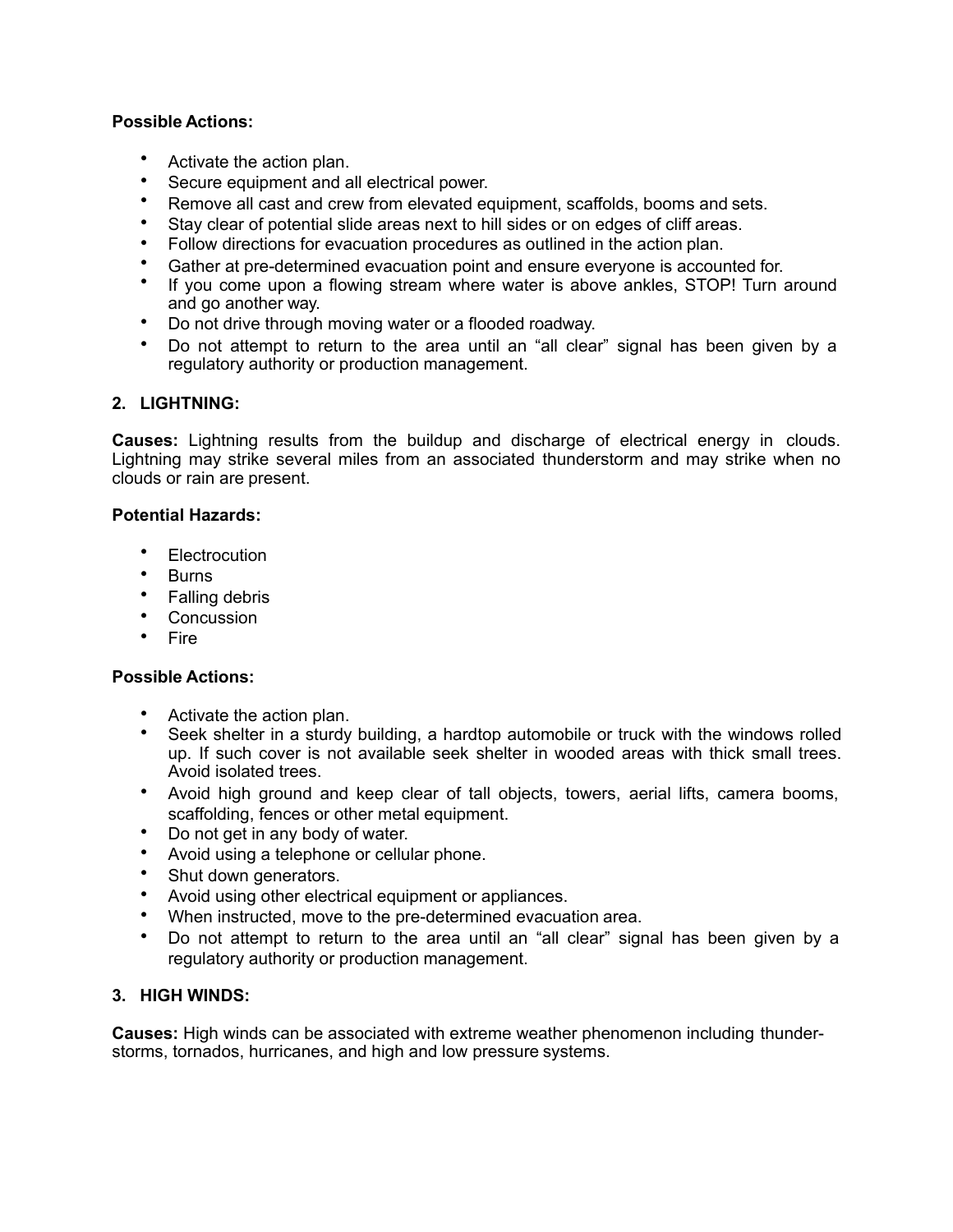# **Potential Hazards:**

- Flying debris
- Dust
- Possibility of persons being swept off their feet
- Equipment can be blown over and carried for a distance
- Set destruction
- Eye injuries

# **Possible Actions:**

- Activate the action plan.
- Remove all cast and crew from elevated areas, sets, scaffolding and other high objects.
- Lower all aerial, lighting, diffusion, camera boom equipment and tents.
- Tie down and secure all loose equipment.
- When instructed, seek refuge from the winds at your pre-determined safe area.
- Be aware and protect your eyes from potential injury.
- Do not attempt to return to the area until an "all clear" signal has been given by a regulatory authority or production management.

# **4. LARGE HAIL:**

**Causes:** Hail is usually associated with thunderstorms and is caused by freezing rain that can become very large.

**Potential Hazards:** May cause injuries to crew and damage to equipment.

# **Possible Actions:**

- If a watch or warning has been issued, the action plan should be activated and the crew should follow all instructions.
- Secure and protect all equipment.
- Get down from elevated areas, aerial lifts, booms, scaffold and other high areas.
- When instructed, seek shelter at your pre-determined safe area.
- Do not attempt to return to the area until an "all clear" signal has been given by a regulatory authority or production management.

# **5. BLIZZARD OR SEVERE SNOW STORM:**

**Causes:** A storm accompanied by strong winds creating blizzard conditions with blinding winddriven snow, severe drifting and dangerous wind chill.

# **Potential Hazards:**

- Blinding conditions
- Creation of snow drifts
- Dangerous wind chill factor (refer to Appendix 1)
- Avalanche danger, being caught and/or buried
- Usually triggered by victim or members of victims' party
- Generally, occur with clear skies, little or no snow fall and light or calm winds
- The weak layer often consists of surface hoar, facets or depth hoar
- On 30-40 degree slopes, often at a convex part of the slope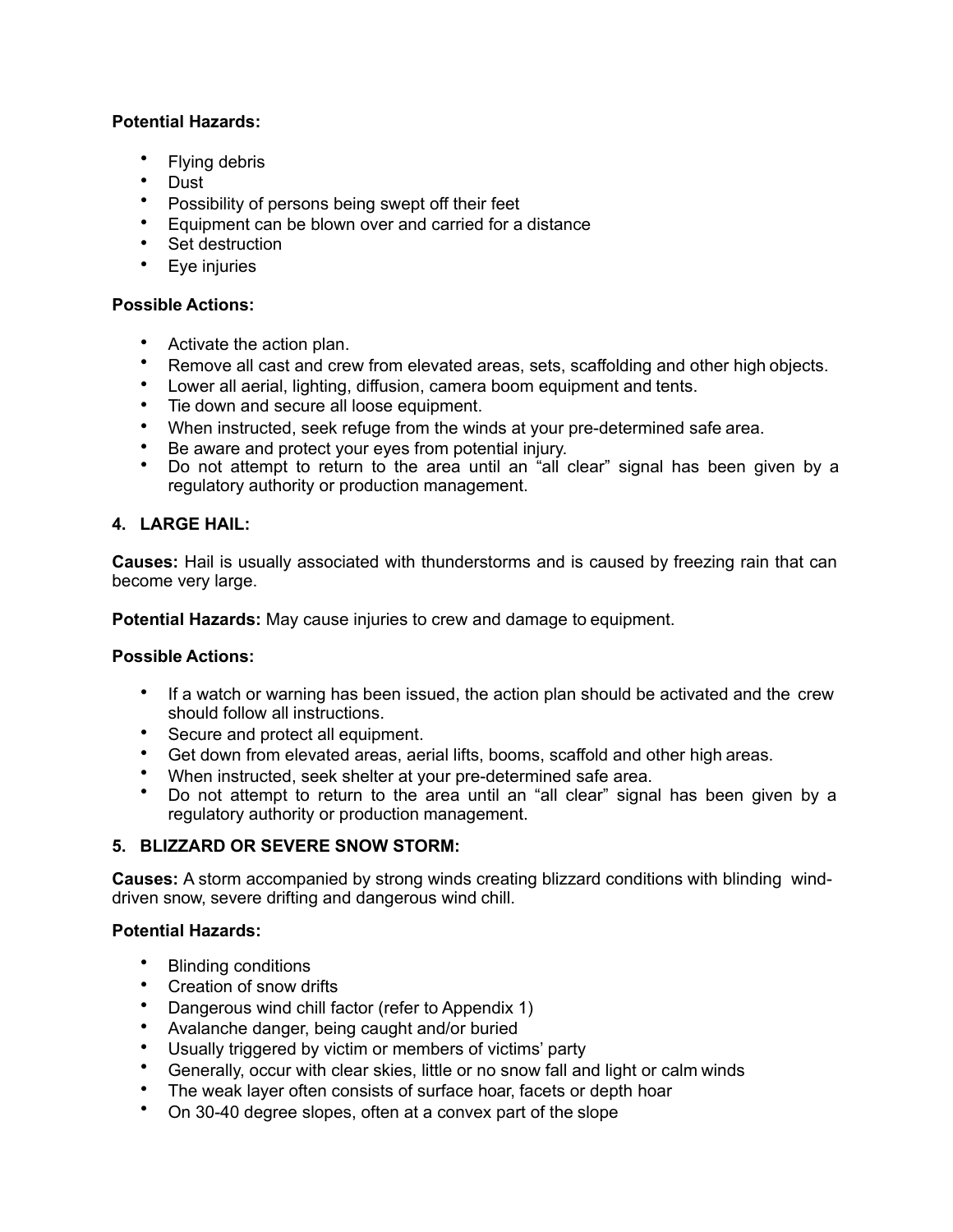# **Possible Actions:**

- If a watch or warning has been issued, the action plan should be activated and the crew should follow all instructions.
- Secure and protect all equipment.
- Get down from elevated areas, aerial lifts, booms, scaffold and other high areas.
- Stay clear from potential avalanche areas.
- When instructed, seek shelter at your pre-determined safe area.
- Do not attempt to return to the area until an "all clear" signal has been given by a regulatory authority or production management.

# **6. TORNADOS:**

**Causes:** A tornado is a violent windstorm characterized by twisting, funnel-shaped wind. Tornadoes tend to occur in the afternoon and evening hours.

# **Potential Hazards:**

- Tornadoes are unpredictable and may form without warning
- Winds can exceed 300 to 500 km/h
- Tornadoes may appear nearly transparent until dust and debris are picked up or a cloud forms within the funnel
- Severe damage can occur to structures
- The precise location of a touch down point cannot be determined

# **Possible Actions:**

- If a watch or warning has been issued, the action plan should be activated
- The crew should be regularly updated regarding any changes to potential weather conditions
- All cast and crew members must follow all instructions given
- No employees should be working on elevated equipment. This includes aerial lifts, scaffolds, camera booms, and other high areas
- Evacuate the area immediately if instructed by a regulatory authority or production management
- Only secure equipment if there is time and it can be done safely
- Do not attempt to return to the area until an all clear signal has been given by a regulatory authority or production management

# **7. HURRICANES:**

**Causes:** A slow developing tropical weather phenomenon that forms over water. Its greatest impacts are felt near or on shorelines of land. You will not be surprised by a hurricane, as they are usually tracked by a weather service for many days. They are also known as cyclones or typhoons.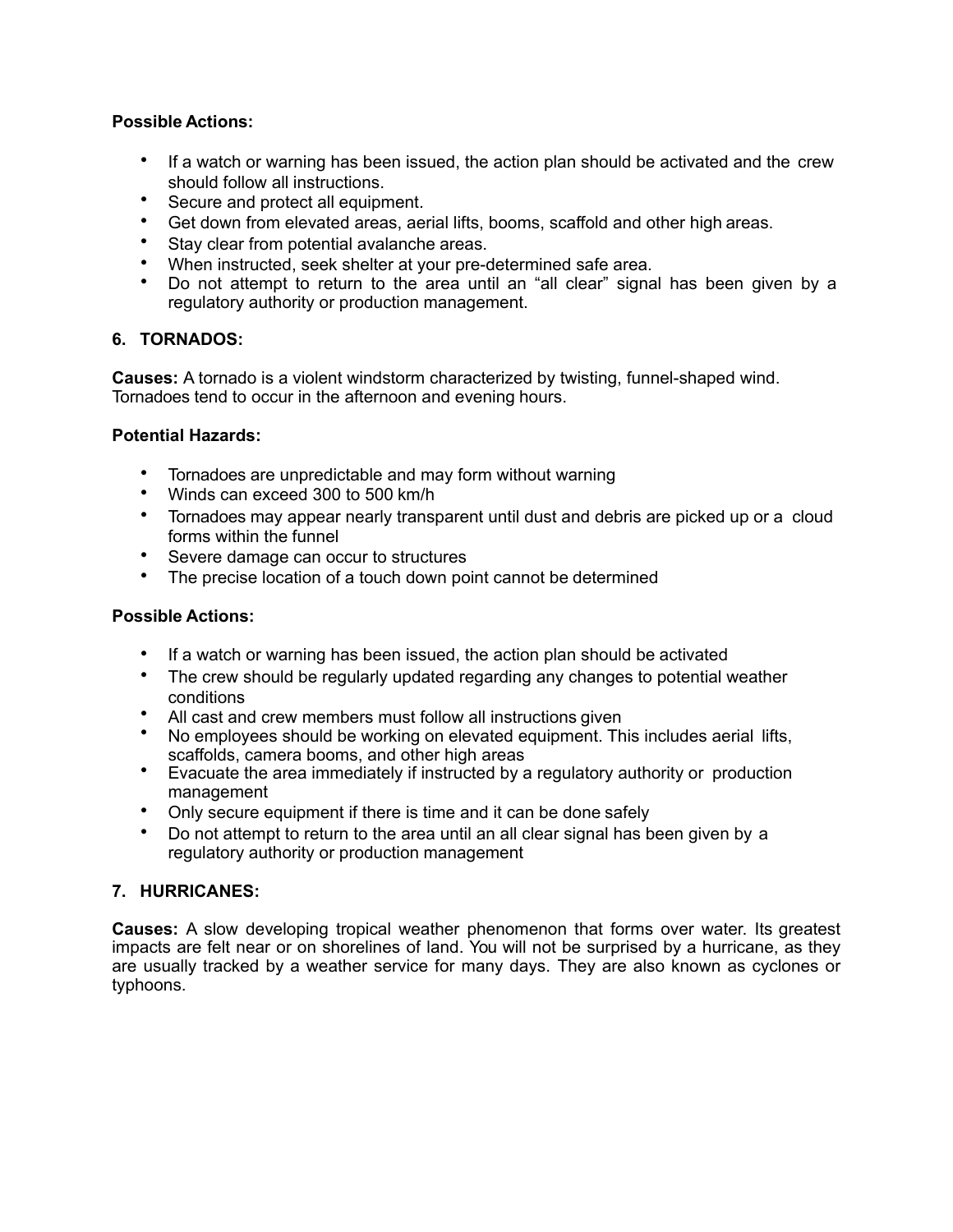# **Potential Hazards:**

- Severe winds and rainfall, which may cause extreme flooding
- Storm surges.
- High waves possibility of persons being swept off their feet.
- Drowning.
- Localized tornadoes
- Extreme damage to structures, roads, utilities, vehicles and boats.
- Severe injury due to flying debris.

# **Possible Actions:**

- In most cases, you will have several days warning to activate your action plan.
- Do not stay by shoreline.
- Pack and secure all equipment and remove to a safe area.
- Lower all aerial lifts, camera booms and other equipment. Remove to a safe area as time permits.
- If ordered to evacuate, leave area early -- do not hesitate.
- Do not attempt to return to the area until an "all clear" signal has been given by a regulatory authority or production management.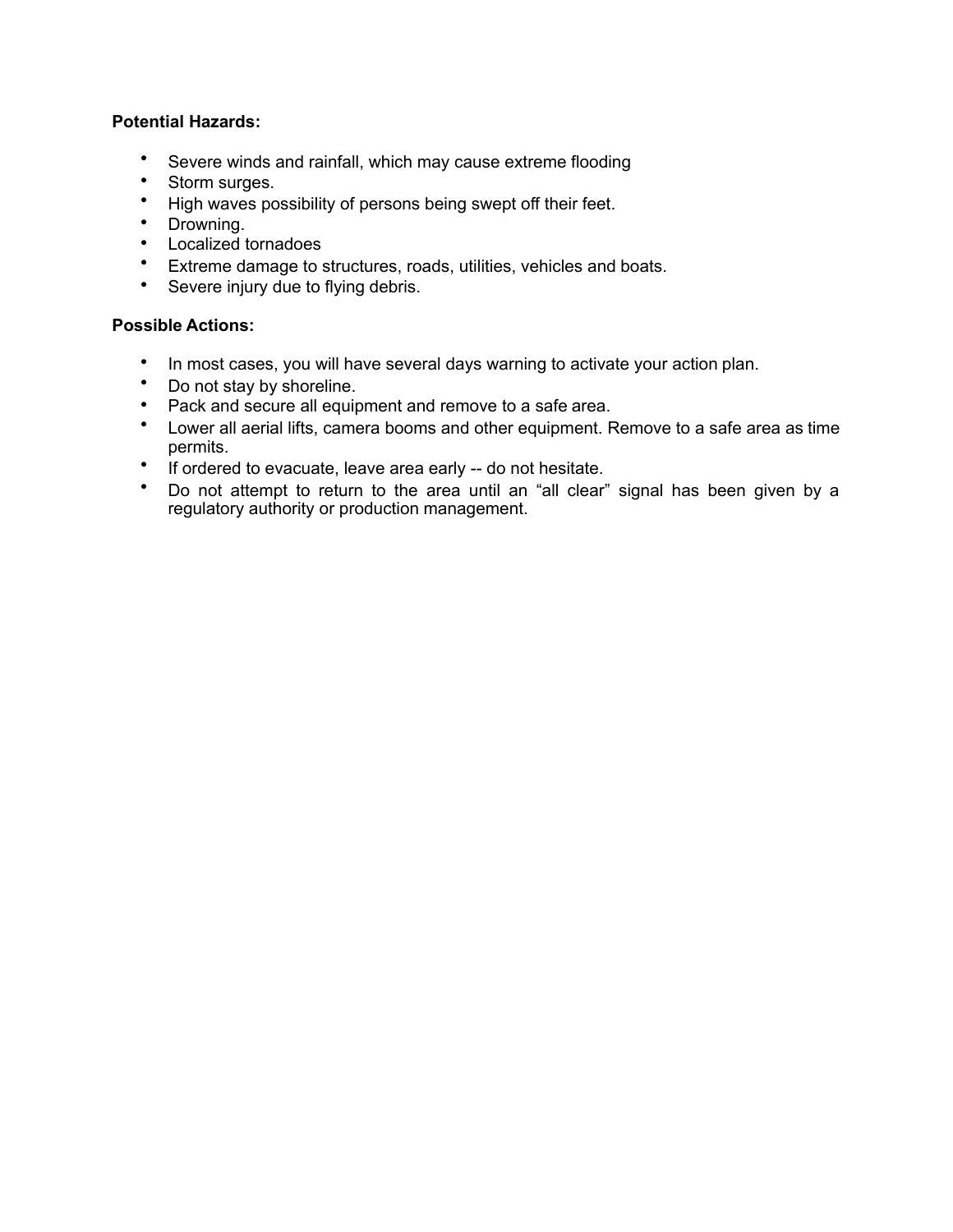# **P Appendix E: Underwater Stunts and Underwater Film ossible Actions: Operations**

- 1. Each diver shall maintain a log book that shall record the following information:
	- i. Type of diving apparatus used;
	- ii. Gas media breathed;
	- iii. Time diver left surface;
	- iv. Bottom time;
	- v. Maximum depth obtained;
	- vi. Time diver left bottom;
	- vii. Time diver reached surface;
	- viii. Surface interval, if a repetitive dive was undertaken;
	- ix. Decompression table and schedule used;
	- x. Date; and
	- xi. Remarks (name of Production, unusual incidents, etc.).
- 2. As a **minimum**, each diver shall use the following equipment:
	- i. Open circuit SCUBA, complete with demand regulator and tank with quickrelease harness and reserve device or bail-out system;
	- ii. Face mask;
	- iii. Suitable knife;
	- iv. Weight belt with quick-release closure;
	- v. Submersible pressure gauge;
	- vi. Exposure suit or protective clothing appropriate for the condition of work and the temperature of the water;
	- vii. If free swimming, a manually inflatable buoyancy device;
	- viii. Underwater watch for elapsed time indicator;
	- ix. A device for summoning aid and receiving a recall from the surface while submerged; and
	- x. A rescue beacon or strobe when SCUBA diving operations are to be carried out during the hours of darkness.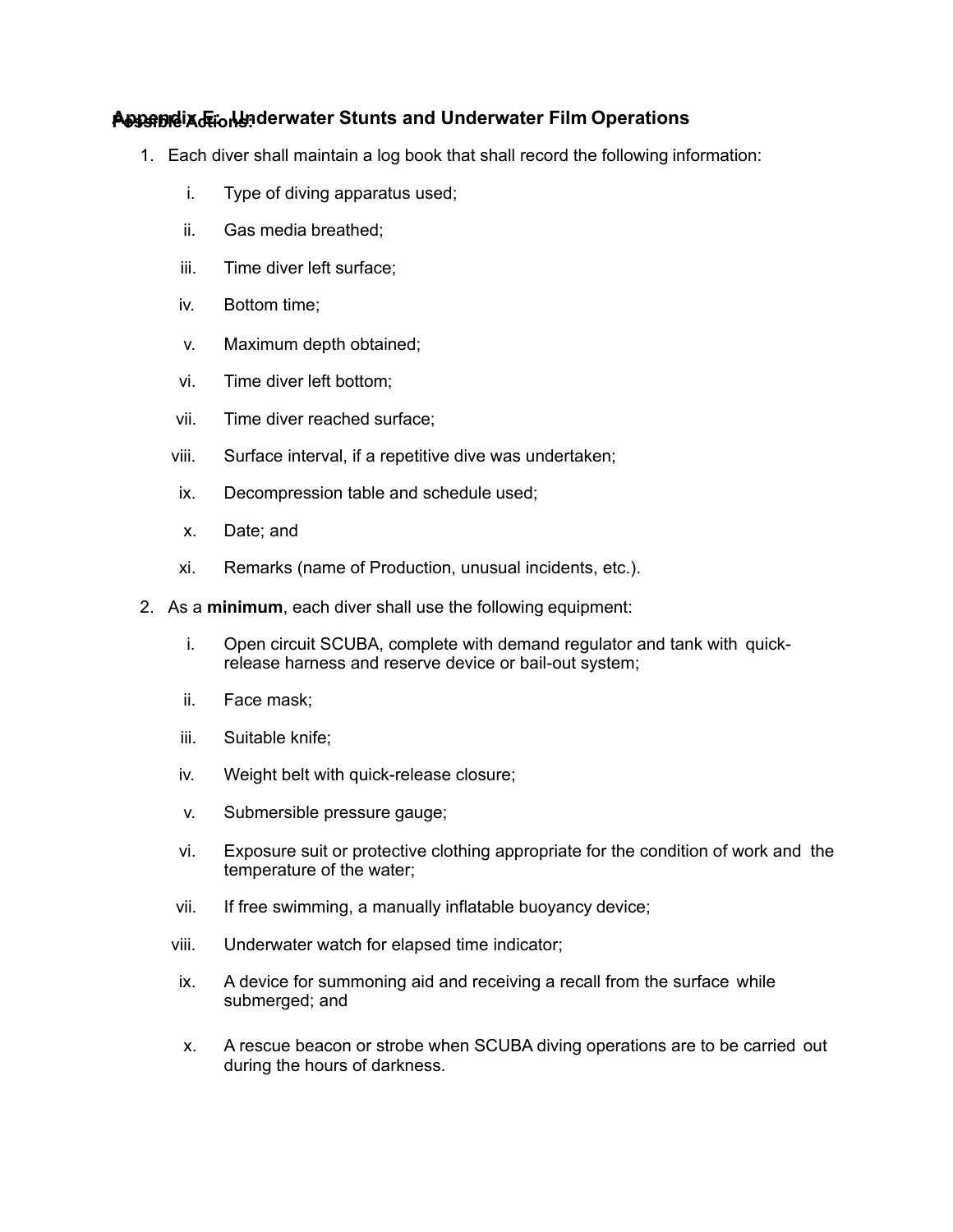# **P Appendix F: Occupational Health and Safety otential Hazards: Policy**

## **Occupational Health and Safety Policy**

Under the Act, if a business employs five or more people on a regular basis, the employer is required to prepare a written occupational health and safety policy.

This policy must indicate that the employer is committed to occupational health and safety, and that the employer will co-operate with employees to meet the goal of a safer and healthier workplace.

The policy must also state the responsibilities of the employer and employees in creating and maintaining a safer and healthier workplace.

The Department of Labour and Advanced Education publishes a guide for policy preparation. Contact the Department for your free copy or log-on to the Occupational Health and Safety Division website:

### [www.gov.ns.ca/lwd/healthandsafety](http://www.gov.ns.ca/lwd/healthandsafety)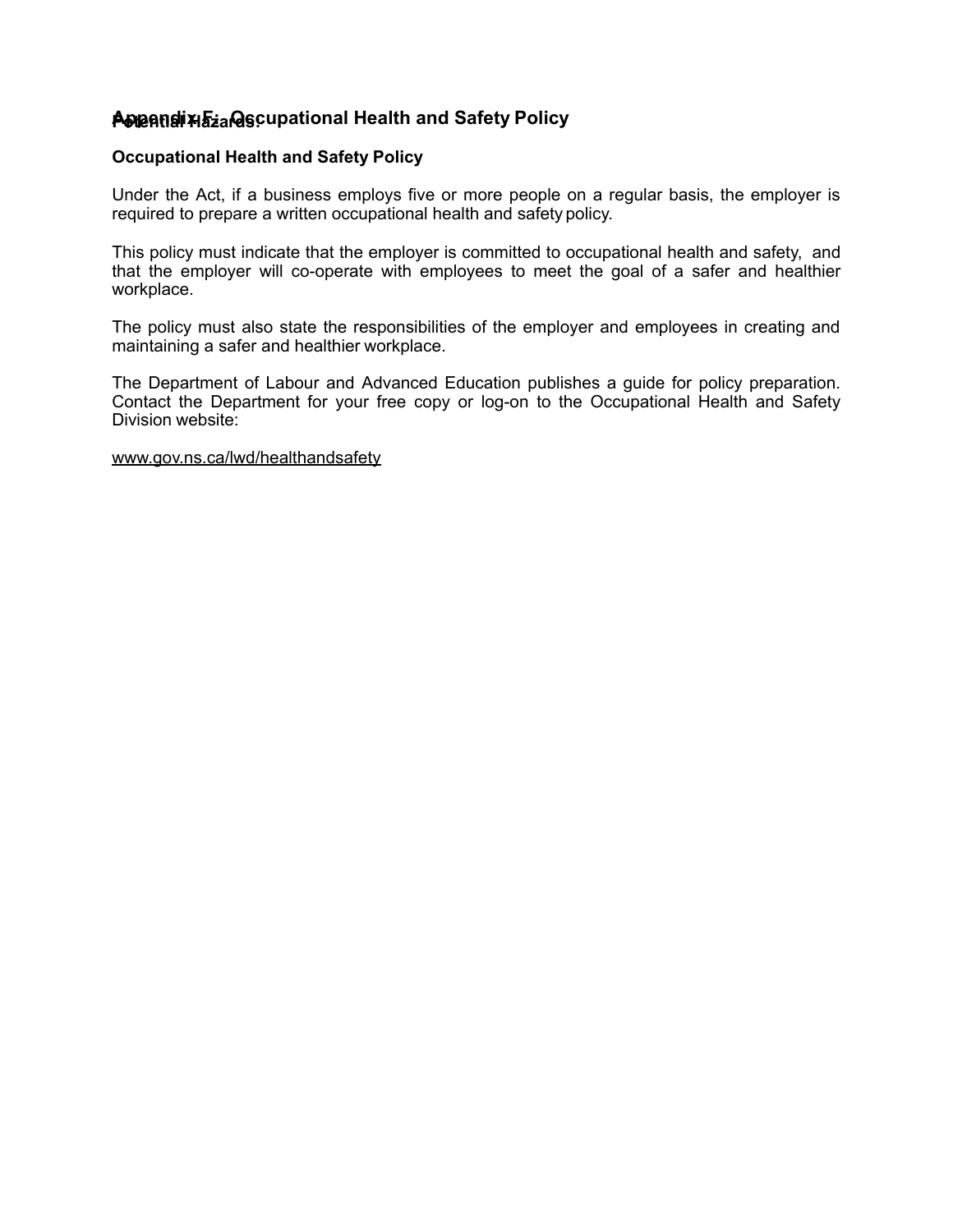# **P Appendix G: Occupational Health and Safety ossible Actions: Program**

## **What is a program?**

An occupational health and safety program contains the elements that make it possible to realize its policy objectives. Each program will be unique to the company that develops it, but some elements are needed to make them comply with the laws and to meet general health and safety standards.

### **What must a program contain?**

- 1. An occupational health and safety program must have:
	- i. A method to ensure that employees are trained on how to protect themselves when dealing with hazardous materials or situations and that the employees are supervised;
	- ii. A method to establish and write safe work procedures and to make sure that employees use them; and
	- iii. A description of how a Joint Occupational Health and Safety Committee and the Health and Safety Representatives fit within the program. The program must outline how the committee and the representatives gain access to a manager with adequate authority to address health and safety issues.
- 2. A system for identifying hazards, including:
	- i. Evaluating/inspecting the work areas regularly;
	- ii. A reporting method, with someone given the job of ensuring that the issues are addressed;
	- iii. A clear idea of what, when, and how the employer will report to the committee or representative about workplace hazards;
	- iv. A monitoring, follow-up, and control system for hazards that may be identified in the workplace;
	- v. A system to keep all records concerning health and safety and any reports of inspections or orders written by the Department of Labour and Advanced Education, or tests performed on the workplace; and
	- vi. A method for monitoring the implementation and effectiveness of the program.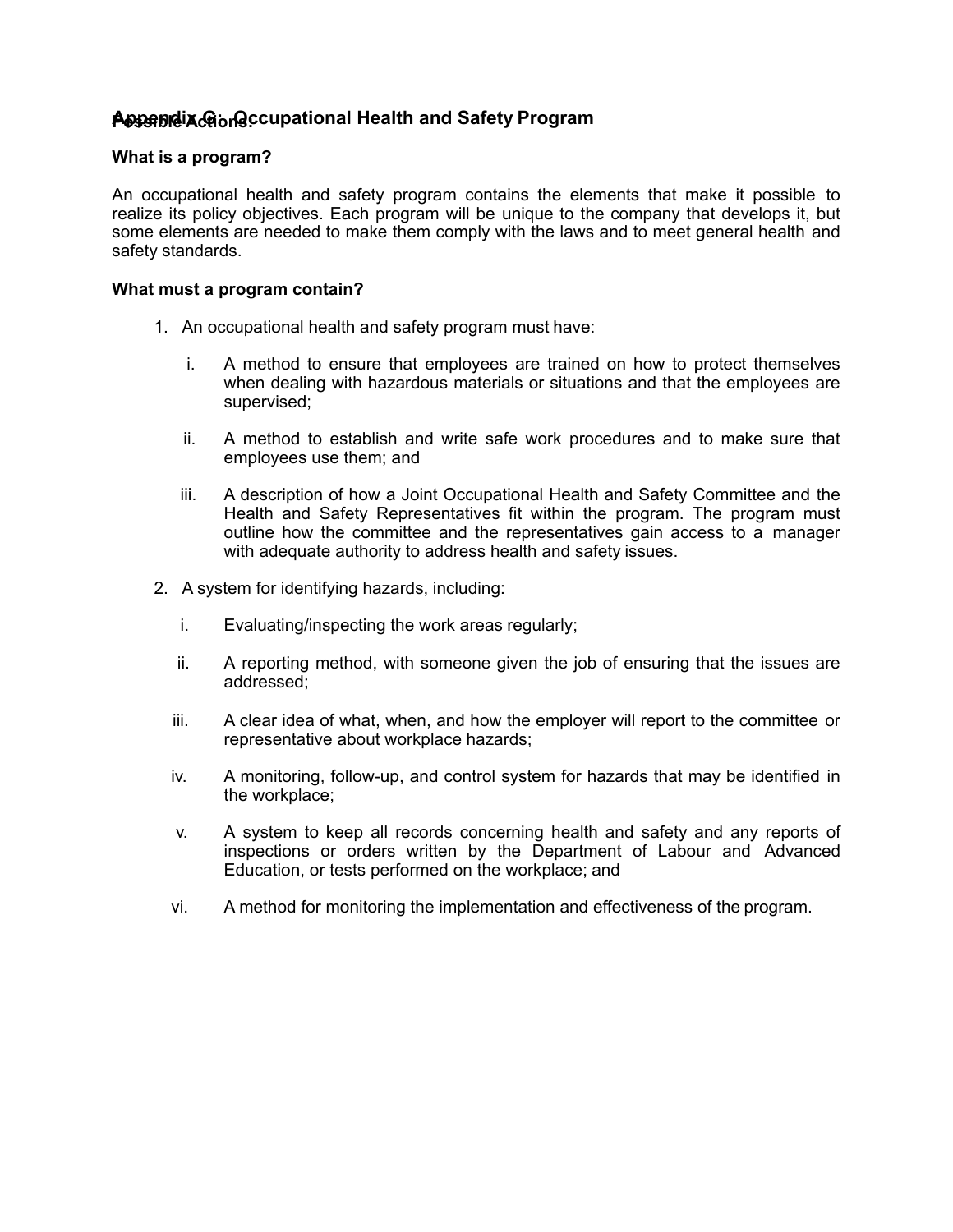# **P Appendix H: Joint Occupational Health and Safety otential Hazards: Committee**

## **Joint Occupational Health and Safety Committee**

The creation of a Joint Occupational Health and Safety Committee is part of the employer's and employees' responsibility and right to participate. A committee is required where 20 or more persons are regularly employed or the OHS Executive Director orders its establishment. Short duration projects (less than 4 weeks) involving more than 1 constructor do not normally require a project committee; however, where high risk or complex activities are carried out, it may be wise to form one.

The function of such a committee is to get employers and employees working together to improve health and safety in the workplace. Together they will make sure that:

- 1. Hazards are identified;
- 2. Health and safety requirements are complied with;
- 3. Health and safety matters or complaints arising in the workplace are quickly dealt with;
- 4. Regular inspections take place;
- 5. Advice on personal protective equipment is offered by the committee;
- 6. Policies or programs needed to be in compliance with the Act are reviewed in consultation with the committee; and
- 7. Records and minutes of committee meetings are kept.

When such a committee is created:

- 1. The employer and employees must agree on the number of committee members;
- 2. At least half of the committee members must be employees not performing management functions;
- 3. The committee must have co-chairs representing management and non-management interests, unless the members agree to an alternative method of chairing;
- 4. The committee must meet at least once a month, unless the members agree on a different schedule;
- 5. Employees on the committee are allowed time off work with pay for committee business; and
- 6. The committee must create its own rules of procedure.

Note: Productions in the screen based industry are unlike typical worksites, they tend to be for short duration and the number of employees on site can vary from day to day. Short duration projects (less than 4 weeks) do not normally require a JOHSC regardless of the number of employees. Since it is likely that a JOHSC may never be established it is highly recommended that a safety representative is appointed regardless of the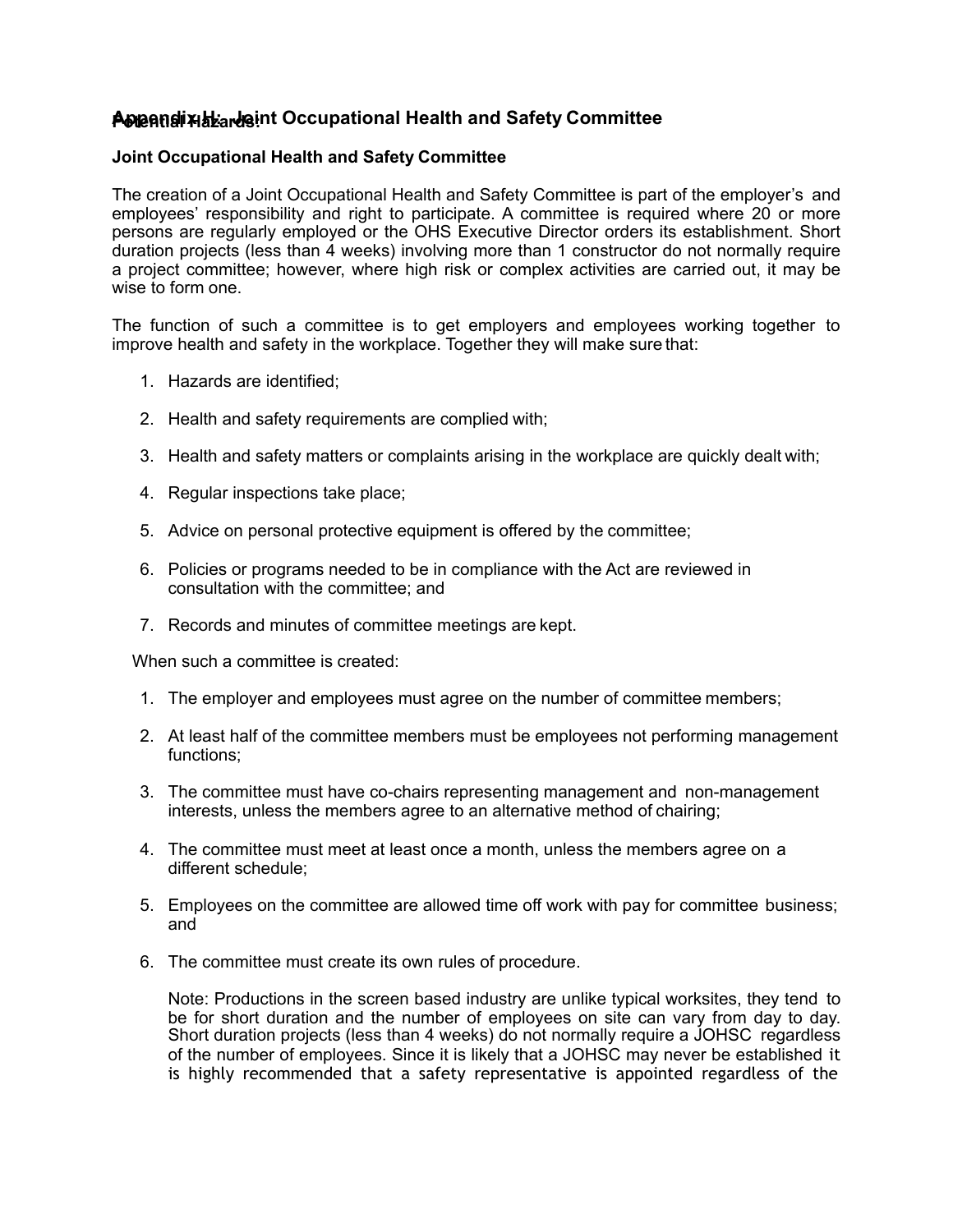**Possible Actions:** employees. Having a safety representative at all times will ensure that hazards, complaints, recommendations, inspections will be dealt with and the lines of communication between the employer and employees regarding the overall improvement of health and safety will continue.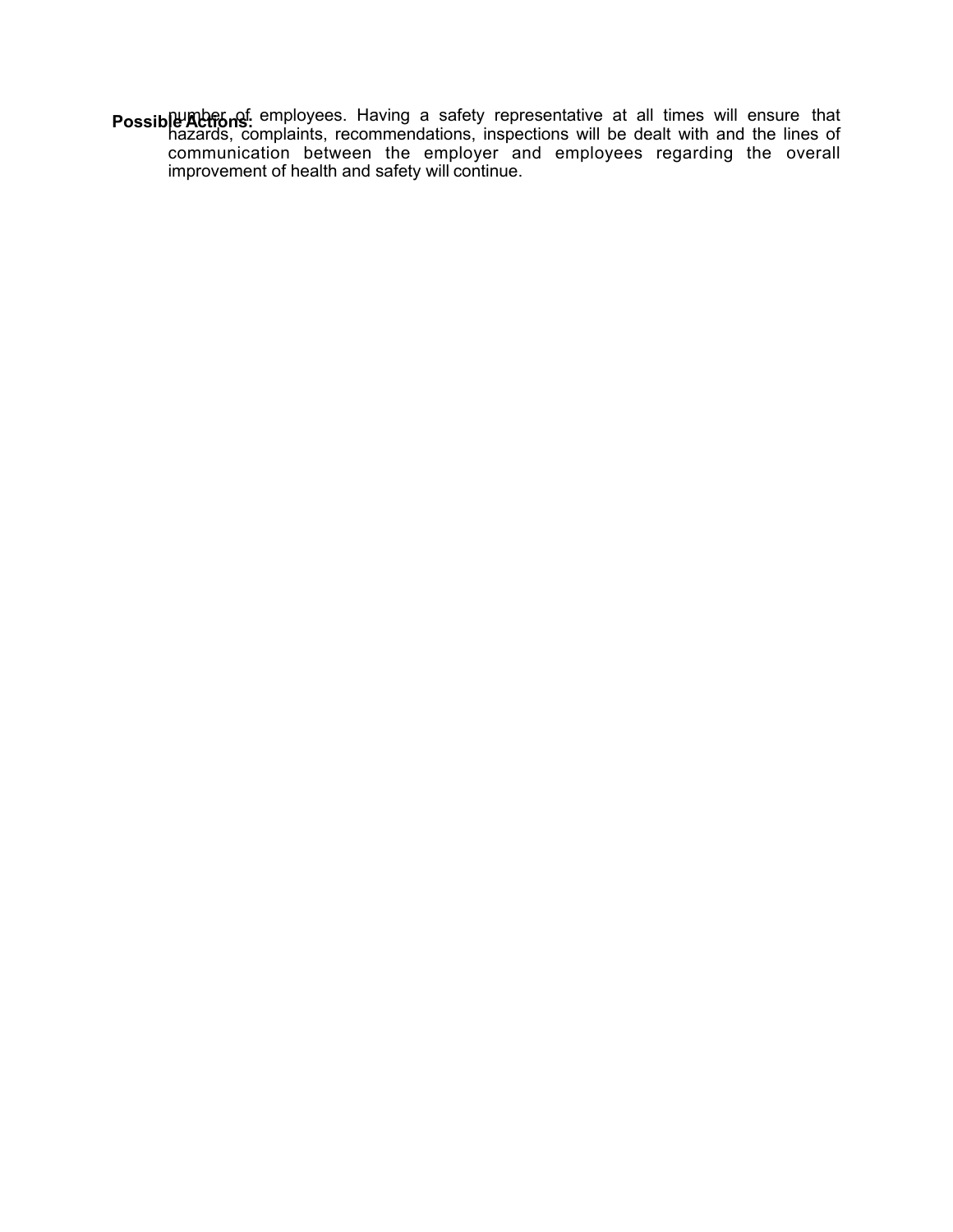# **P Appendix I: Health and Safety otential Hazards: Representatives**

#### **Health and Safety Representatives**

In workplaces with more than 4 employees and no Joint and Occupational Health and Safety Committee, Health and Safety Representatives are part of the employer's and employee's responsibility and right to participate. The duties of a Health and Safety Representative are similar to those of a Joint Occupational Health and Safety Committee, except that records, minutes and other issues that pertain to meetings are notrequired.

Note: Productions in the screen based industry are unlike typical worksites, they tend to be for short duration and the number of employees on site can vary from day to day. Short duration projects (less than 4 weeks) do not normally require a JOHSC regardless of the number of employees. Since it is likely that a JOHSC may never be established it is highly recommended that a safety representative be appointed regardless of the number of employees. Having a safety representative at all times will ensure that hazards, complaints, recommendations, inspections will be dealt with and the lines of communication between the employer and employees regarding the overall improvement of health and safety will continue.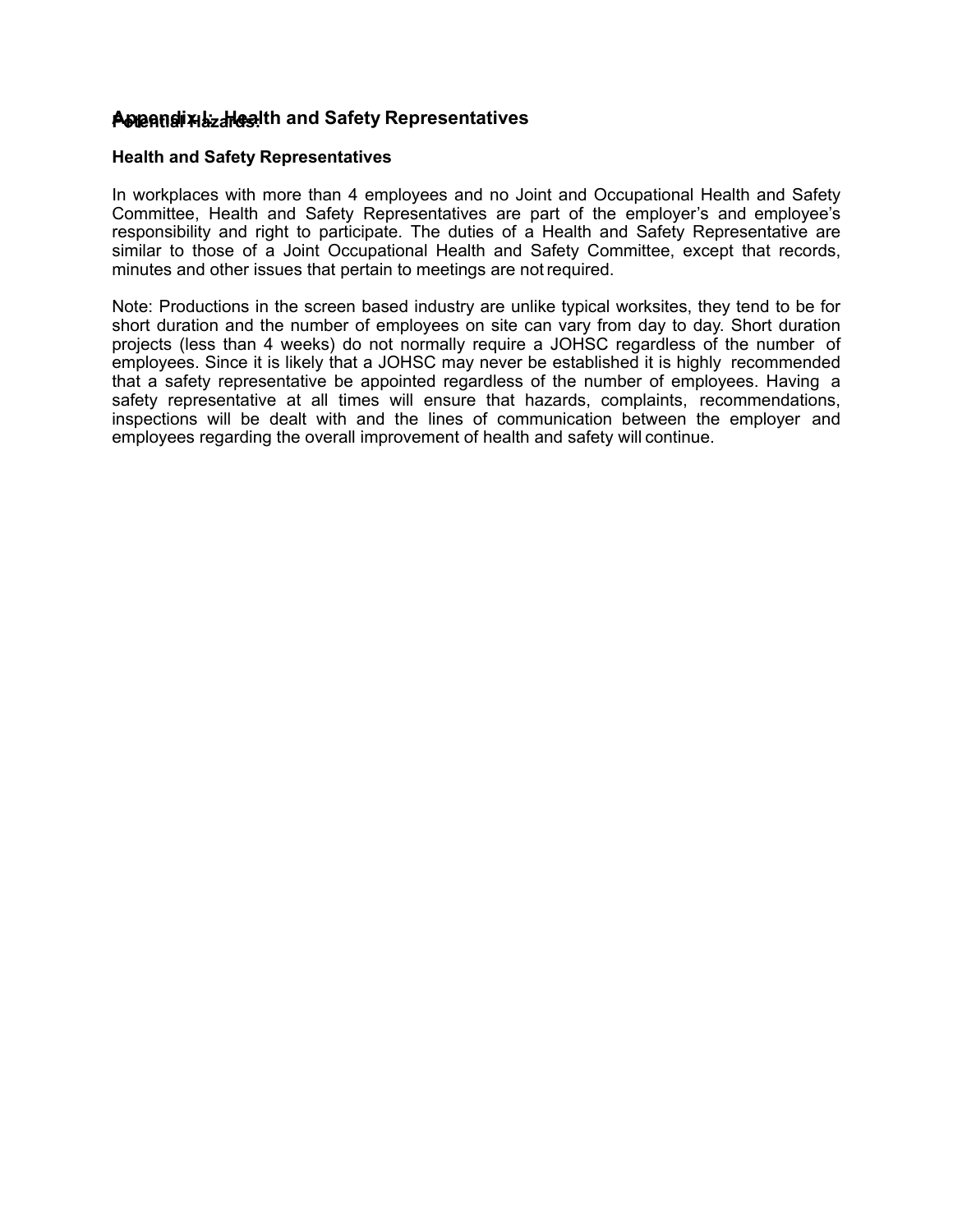# **P Appendix J: Communication of ossible Actions: Information**

## **Communication of Information**

Communication of information is part of the employer's and employees' responsibility and right to know. It is extremely important to workplace health and safety that everyone in the workplace communicates information. Both the employer and the employee must take steps to make sure that everyone has access to the health and safety information that they require. Some of the items noted in the Act which improve good communications are:

- 1. An employer who receives a written request to respond to a recommendation from a Joint Occupational Health and Safety Committee or a Health and Safety Representative must respond within 21 days. If the employer cannot provide the information, they must give a written explanation. Although the Act requires the JOHSC to respond within 21 days it would expected that JOHSC's in this industry respond much sooner, considering the nature of the business and the short length of productions;
- 2. As employer is required to let the Joint Occupational Health and Safety Committee or a Health and Safety Representative know about reports on health and safety inspections, monitoring or tests, and, upon request provide the reports;
- 3. An employer must display where employees can see them the names of everyone on the Joint Occupational Health and Safety Committee or the Health and Safety Representative and how to get in touch with them. Whenever a Joint Occupational Health and Safety Committee meeting has been held, the minutes of that meeting have to be displayed;
- 4. A copy of all Occupational Health and Safety Regulations that relate to that workplace must be available so that an employee may read them;
- 5. A copy of the Act, a telephone number for the Department of Labour and Advanced Education, and the workplace health and safety policy (where one is required) must be displayed in a place where employees an easily read them; and
- 6. If an employer receives an order from the Department of Labour and Advanced Education, the employer must display the order, along with the notice of compliance, and any notice of appeal or appeal decision.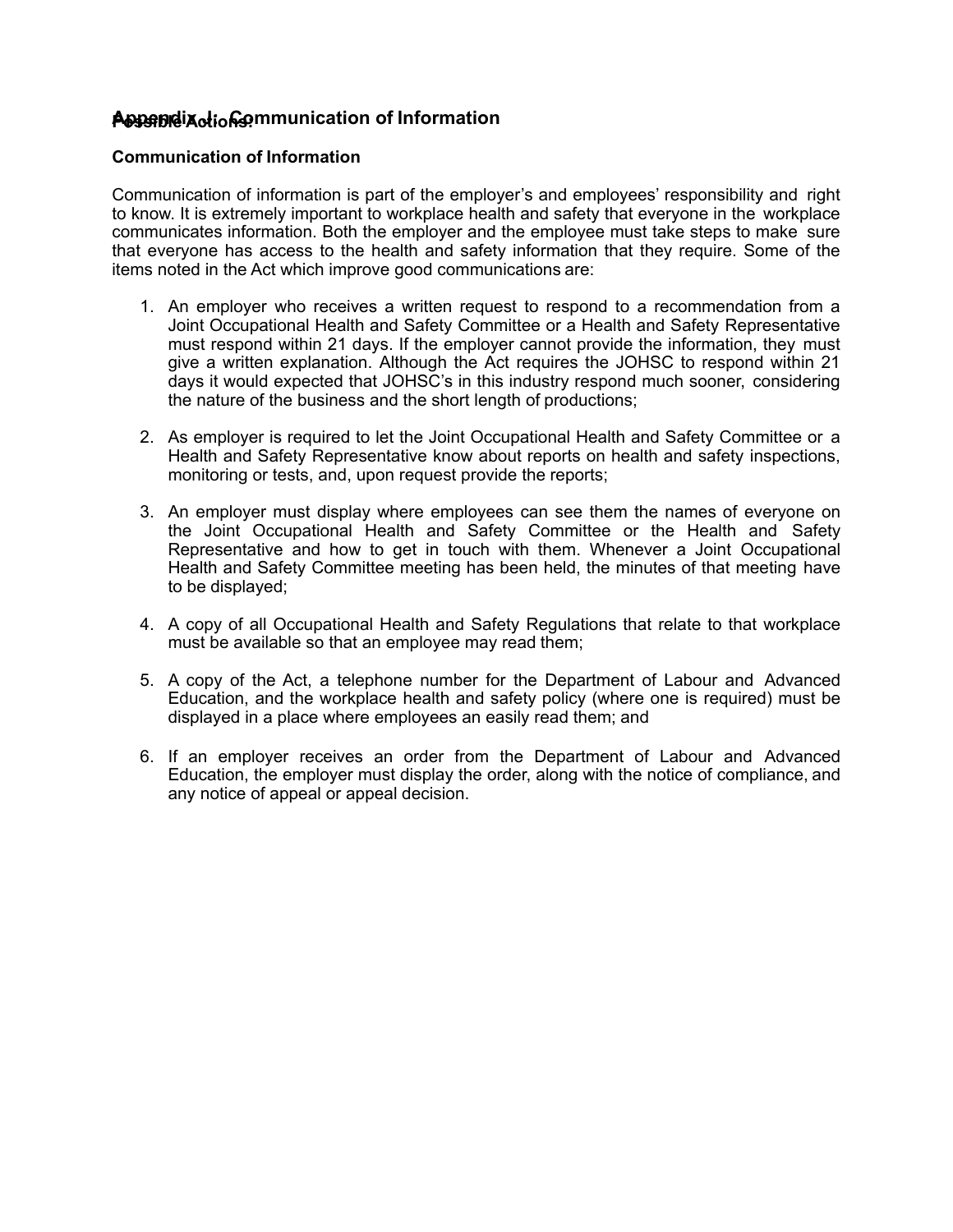# **P Appendix K: Workplace otential Hazards: Monitoring**

# **Workplace Monitoring**

Employee representatives have a right to watch workplace health and safety monitoring and/or tests. If the employee asks, the monitoring and testing procedures must be explained so that the employee is able to understand what is going on.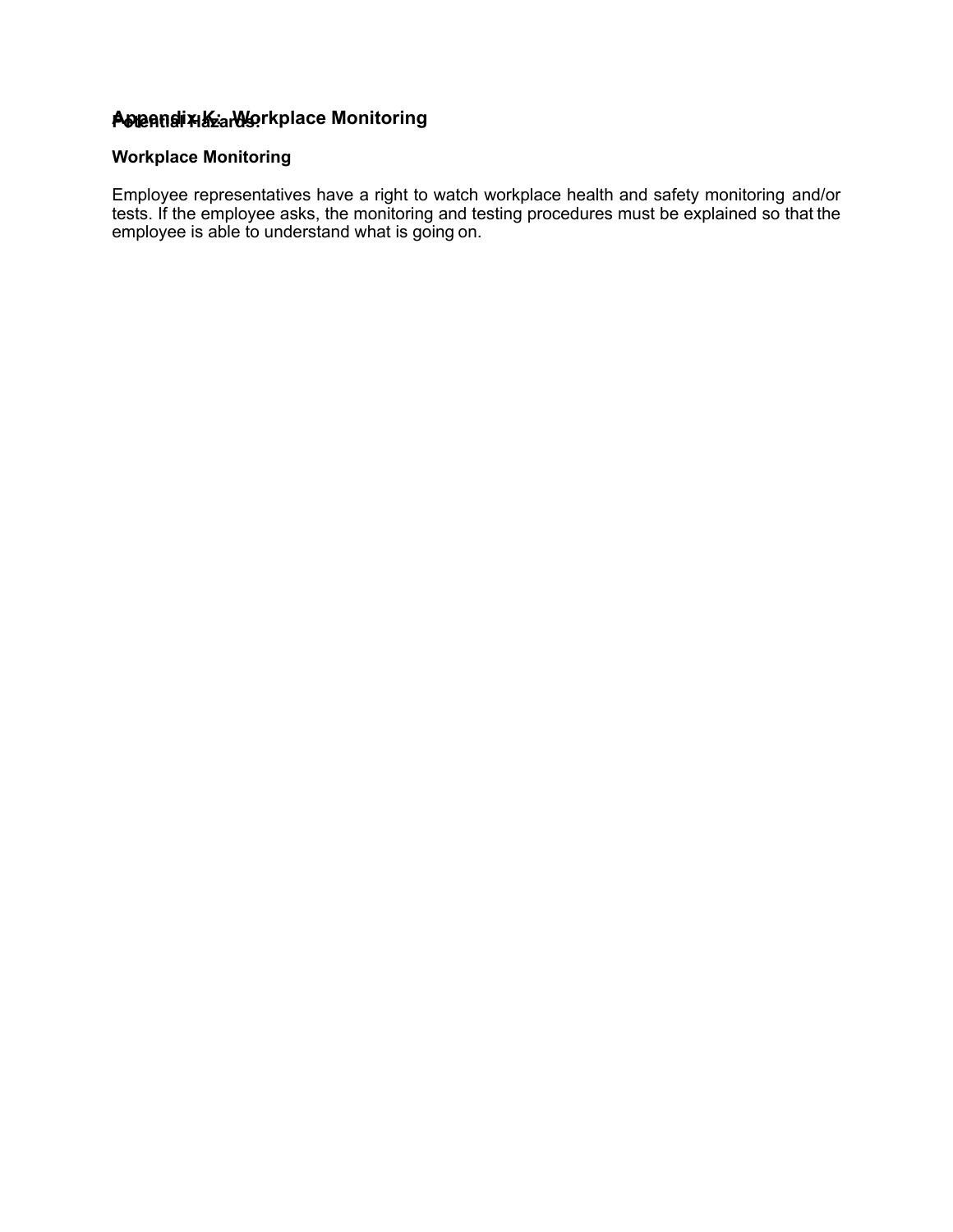# **P Appendix L: Discriminatory ossible Actions: Action**

## **Discriminatory Action**

An employer or union cannot take, or threaten to take, action that affects an employee's job because:

- 1. The employee has complied with the Act or Regulations, or contacted the Department of Labour and Advanced Education about a violation of the Act or Regulations;
- 2. The employee has spoken to the Joint Occupational Health and Safety Committee or Health and Safety Representative, serves on or does Committee work or is the Health and Safety Representative;
- 3. The employee has refused to do work that the employee believes is unsafe or unhealthy;
- 4. The employee is going to testify or has testified in court about violations of the Act or Regulations on the part of the employer; or
- 5. The employee has told the Joint Occupational Health and Safety Committee, the Health and Safety Representative or a Department of Labour and Advanced Education Officer about possible health and safety violations in the workplace.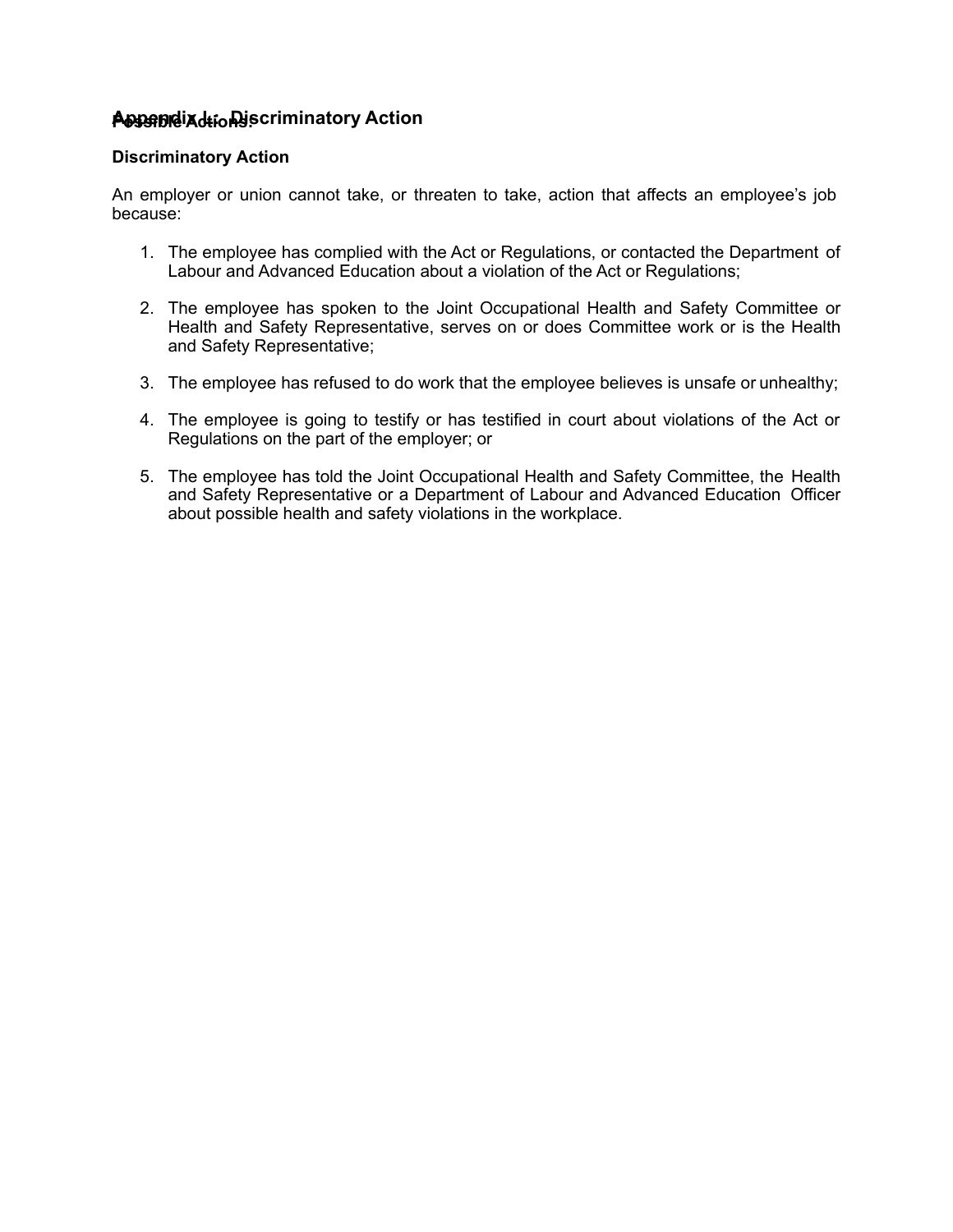# **P Appendix M: otential Hazards: Complaints**

### **Complaints**

Where an employee believes that the employer or union are taking discriminatory action, the employee may complain to a Department of Labour and Advanced Education Officer or, where available, initiate a grievance. Complaints to the Department of Labour and Advanced Education must be in writing and filed within 30 days of the action taken by the employer or union.

Upon receipt of a complaint of Discriminatory Action, a Department of Labour and Advanced Education Officer will decide whether or not the complaint is valid. If the complaint is found to be valid, then the Officer will issue an order requiring that any "damage" done to the employee is corrected. This could mean getting their job back, being paid their wages, etc.

If the Department of Labour and Advanced Education Officer decides the employee does not have grounds to complain, then the employee will be notified of the decision.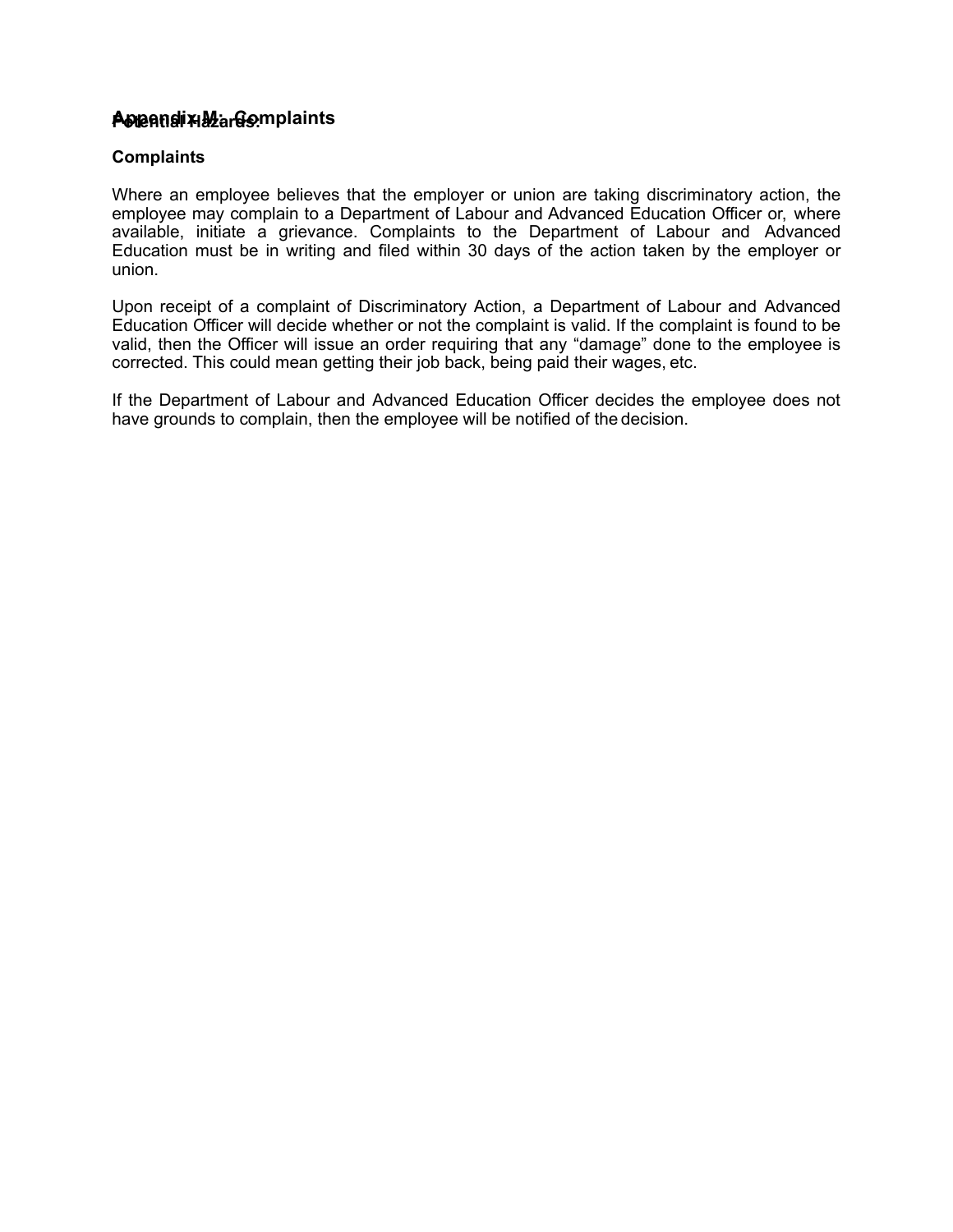### **P Appendix N: Department of Labour and Advanced Education Inspections ossible Actions: and Orders**

#### **Department of Labour and Advanced Education Inspections and Orders**

A Department of Labour and Advanced Education Officer may inspect a business at any reasonable time of the day or night. The Officer may request records, conduct an Investigation, take samples, seize an item or question the employer or employees.

**The Officer would be required to issue a time-based compliance order verbally and followed up in writing for any of the above noted requests. The Officer could also issue a stop work order on any activity that the Officer felt is unsafe and does not meet to the requirements under the OH&S Act and its regulations. If a Stop work order is issued it is to be followed immediately and will also be followed up in writing.** 

**All orders issued by the Officer must be complied with to ensure the safety issue has been addressed before the activity can resume.**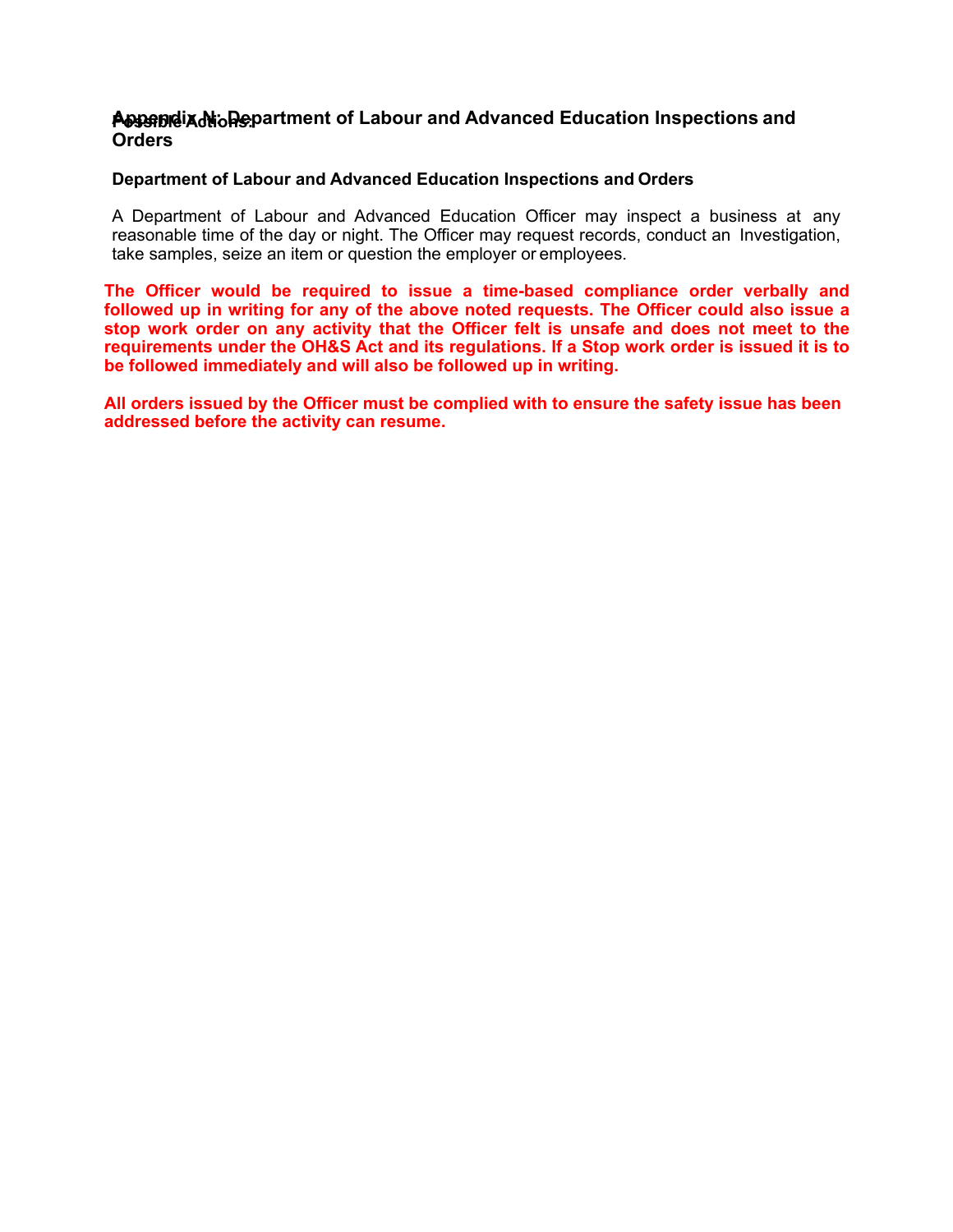### **Appendix O: Potential HazaAccidents rds:**

### **Accidents**

An employer must notify the Department of Labour and Advanced Education within 24 hours if an accident happens in the workplace where a person has been killed or if there has been an accidental explosion, regardless of whether or not a person has been injured. If there has been a fire or accident at the workplace where an employee has been seriously injured, then the employer has seven days to notify the Department of Labour and Advanced Education.

**Section 64 of the OH&S Act requires "no person shall disturb the scene of an accident that results in serious injury or death except as it is necessary to:** 

- **(a) Attend to persons injured or killed;**
- **(b) Prevent further injuries; or**
- **(c) Protect property that is endangered as a result of the accident."**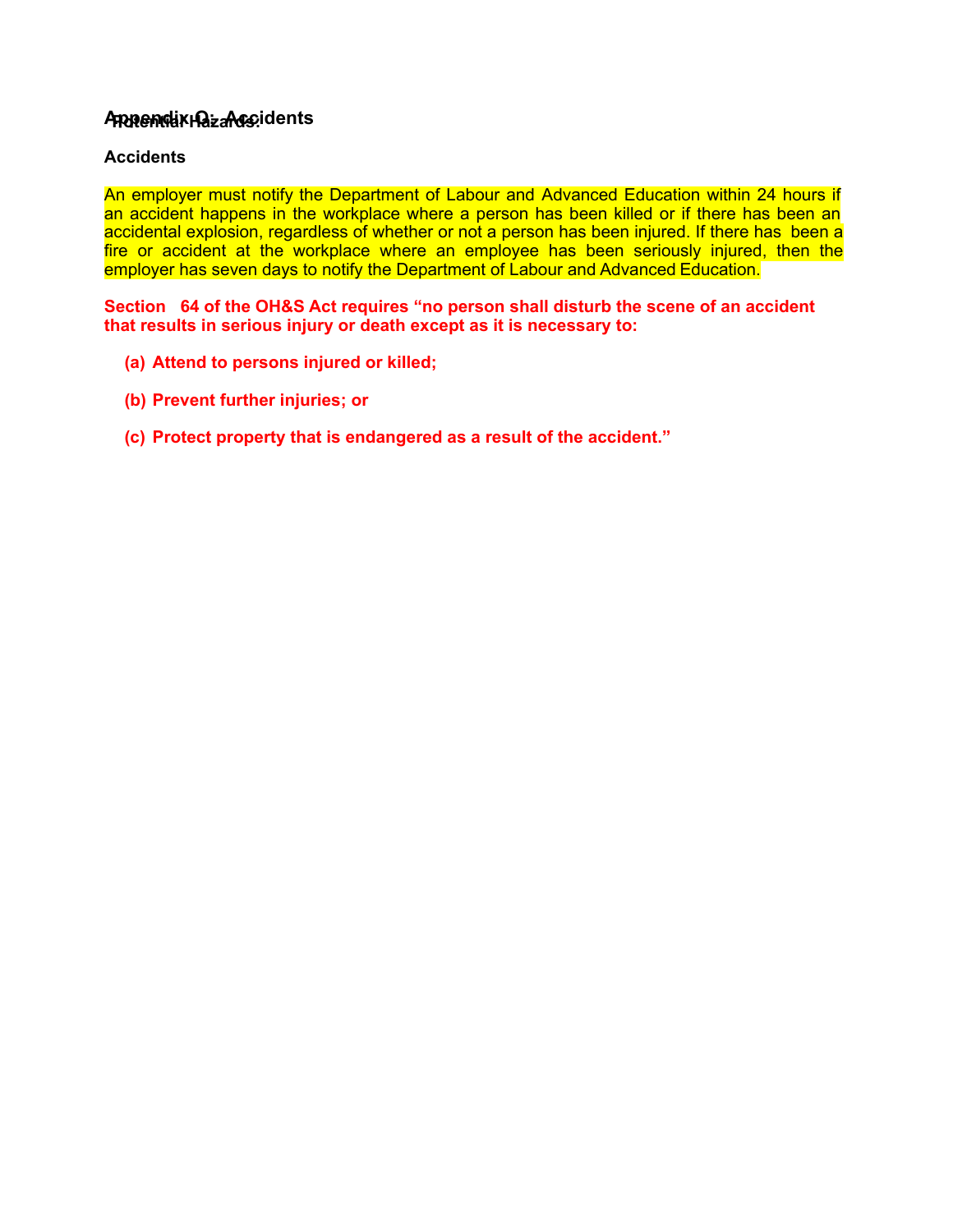# **P Appendix P: ossible Action Appeals s:**

### **Appeals**

A person who is directly affected by an order or decision of a Department of Labour and Advanced Education Officer may appeal the order or decision. The appeal must be in writing and filed within fourteen days of the order or decision being received.

The appeal process has two levels. The first level is to the Director of the Department of Labour and Advanced Education's Occupational Health and Safety Division, who may confirm, vary, revoke or suspend the order or decision. This decision may in turn be appealed by any directly affected party to an independent Appeal Panel, who may confirm, vary, revoke or suspend the Director's decision. The Appeal Panel's ruling is final.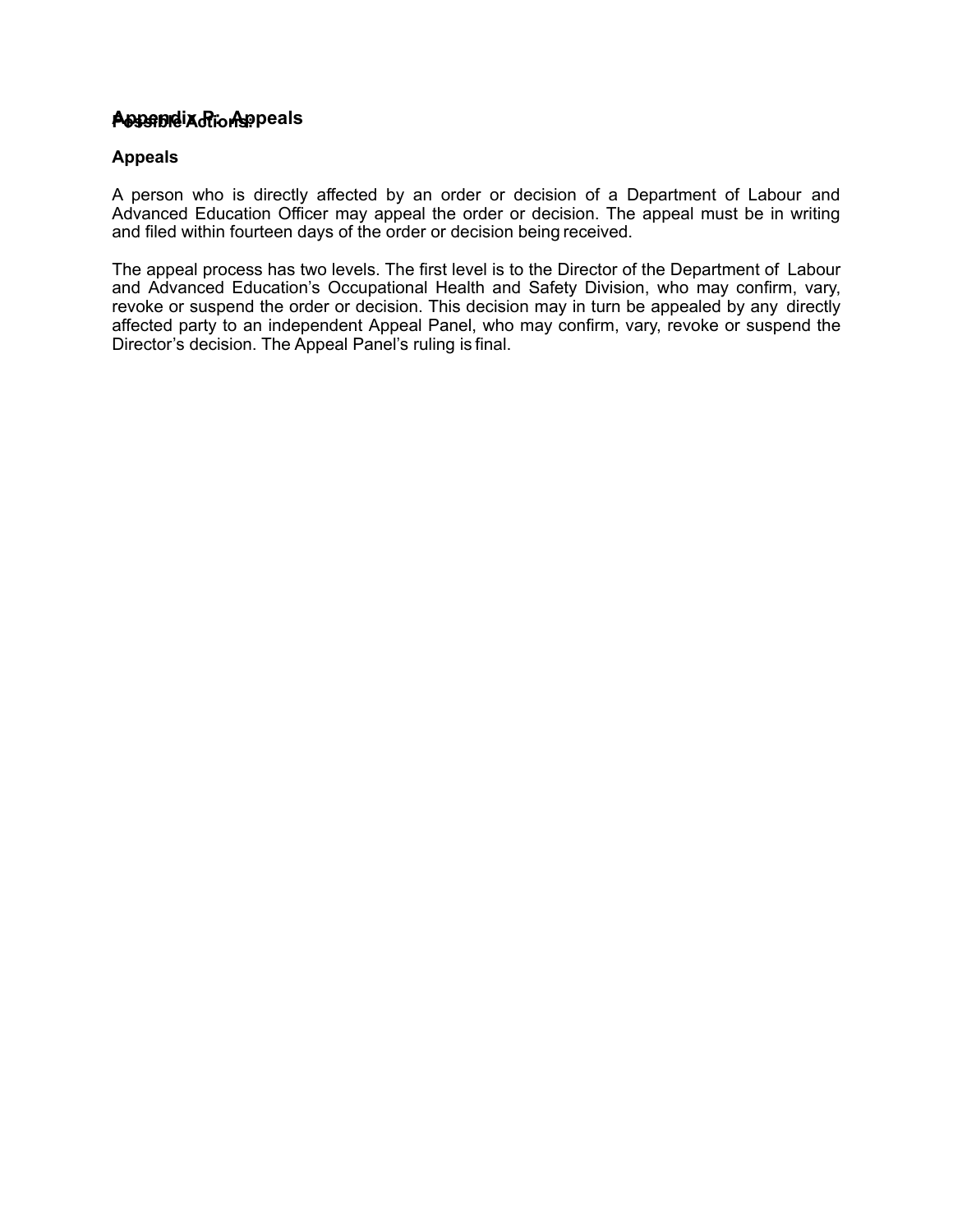## **Potential Hazards: Appendix Q: Fire Extinguishers**

#### **Fire Protection and Escape**

Ensuring there is adequate fire protection is the responsibility of the employer. The employer must inspect, maintain and service the fire protection equipment in accordance with the manufacturer's specifications. The employer must ensure that all fire extinguishers are inspected annually. The Nova Scotia Occupation Safety General Regulations do not require a fire extinguisher be installed in a vehicle; however, if the employer does install fire extinguishers they are responsible for the employee being trained in how to use one and to be aware of the hazards in fighting vehicle fires.

In regard to the type of fire protection used; if the workplace is a project, the Nova Scotia Occupation Safety General Regulation requires the employer to consider Part 8 of the Nova Scotia Building Code under the Building Code Act to determine the type of protection needed. If the workplace is in an occupied or enclosed structure the employer is to consider the Fire Safety Act. Note: the same references are to be considered for determining the quantity of fire protection.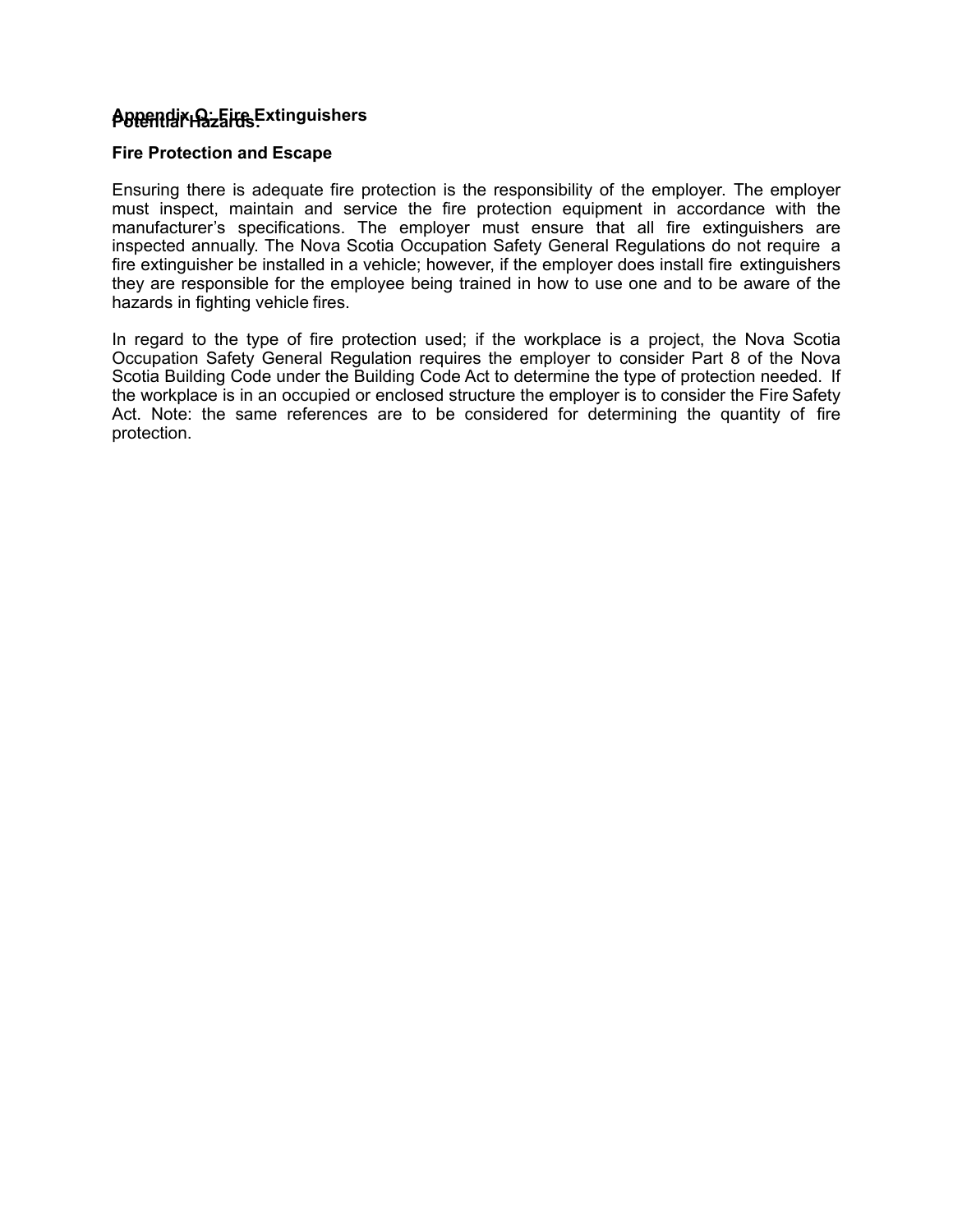# **P Appendix R: Drinking Water, Sanitation and ossible Actions: Accommodation**

#### **Drinking Water**

An employer, where reasonably practicable, has to make sure employees have access to enough water suitable for drinking and hand cleaning. Employee access to water can be no further than 200 meters (about 650 feet) and the water must meet the standards in "Guidelines for Canadian Drinking Water Quality" 6th edition, 1996.

If there are outlets for drinking and non-drinking water the employer must clearly and appropriately label the outlets. Unless the water is available from a fountain (or any upward jet) the employer will provide individual sanitary cups (paper cups for example) where reasonably practicable.

#### **Toilets**

A minimum number of toilets for men and women will be made available depending on the maximum number of each normally at the workplace. Note the regulation outlines toilet requirements for numbers of employees; for example: less than 9 people would require 1 toilet. If the total was mixed gender 1 toilet in a room that can be locked would be acceptable under the Regulations, more than 9 but not more than 24, 2 toilets and so on.

The regulation has a number of requirements the facility has to meet including: easy access, ventilation and lights, heated where reasonable, kept clean, sufficient paper supplies, a waste container, and maintained in working condition. If the facility is a portable unit it has to be emptied and serviced so it does not overflow. The employer is also responsible to make sure the employee has a reasonable chance to use the facilities.

#### **Hand Cleaning Facilities**

Where the workplace has running water (plumbing) the Regulations state the employer has to provide a sink (or something similar) in a room with 1 toilet. Extra sinks would be needed where there are more urinals or toilets. Where there is no running water but there are toilet facilities the employer will provide hand cleaning facilities or supplies where reasonably practicable. Where there is a wash basin an employer also has to provide hot and cold running water, soap or another appropriate cleanser, and an adequate amount of sanitary hand drying supplies (paper towels for example).

#### **Accommodation**

Depending on the workplace and the type of work being done an eating area may have to be provided by the employer. If the work being done creates the chance food will be contaminated the employer will provide an enclosed eating area away from the work area. If the workplace is outdoors the employees should be protected from bad weather conditions. If an eating area is provided then the eating area needs to be kept clean, have adequate light, heat and ventilation (where appropriate), have enough seats and tables for the number of people that would normally use the area, and have garbage containers.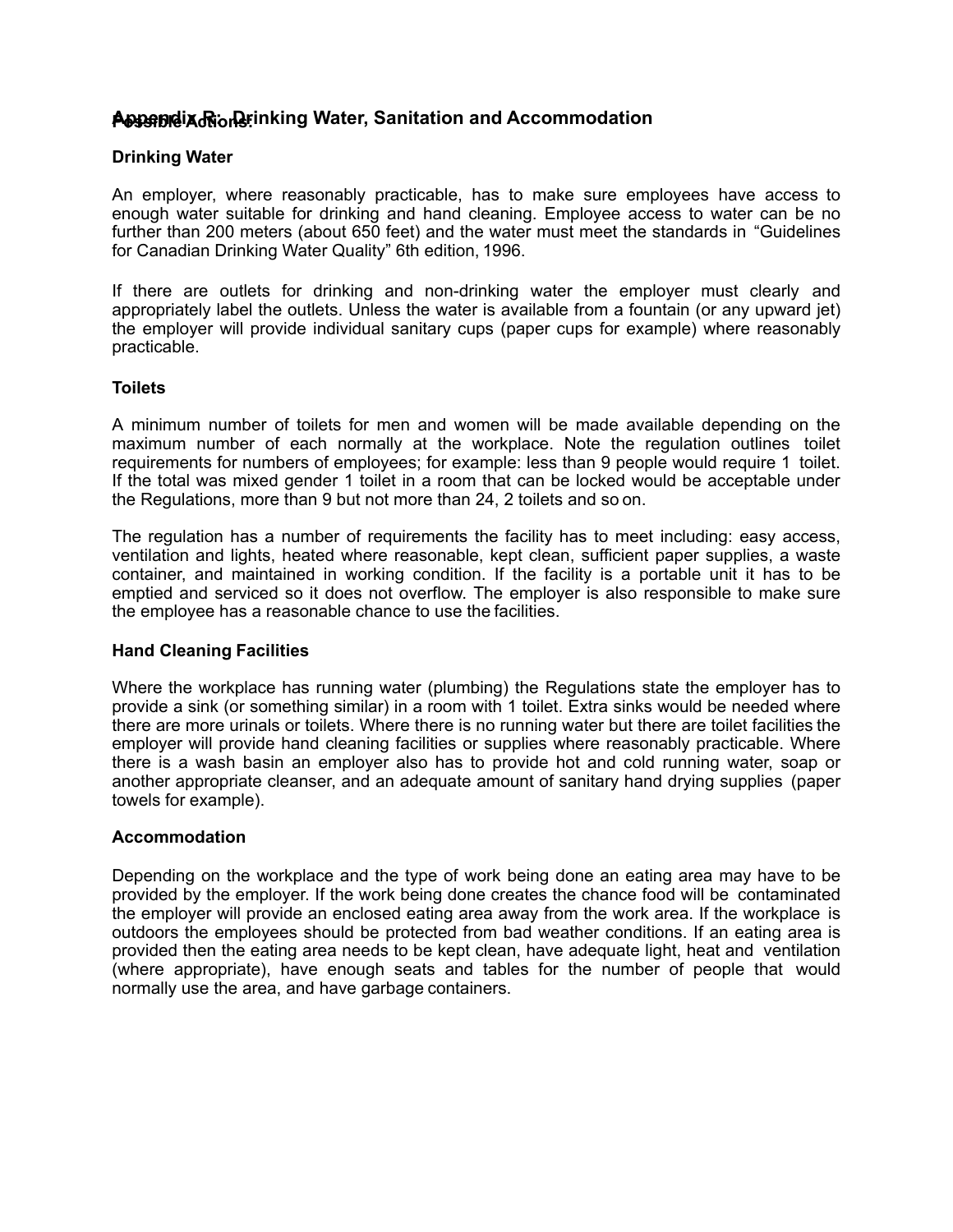# **P Work Clothes and Change otential Hazards: Areas**

Where the nature of work makes it necessary for a person to change out of street clothes and into work clothes to protect the person's health or safety, an employer shall provide a changing room and storage for the street and work clothes that will prevent them from becoming wet or dirty.

If the work clothes may get contaminated/dirty so that the health or safety of a person is affected by the exposure, then an employer shall provide:

- 1. Work clothes for the person's use;
- 2. Storage for the person's street and work clothes that will prevent the street clothes from becoming wet, dirty or contaminated;
- 3. A changing room; and
- 4. Work clothes to be cleaned as necessary.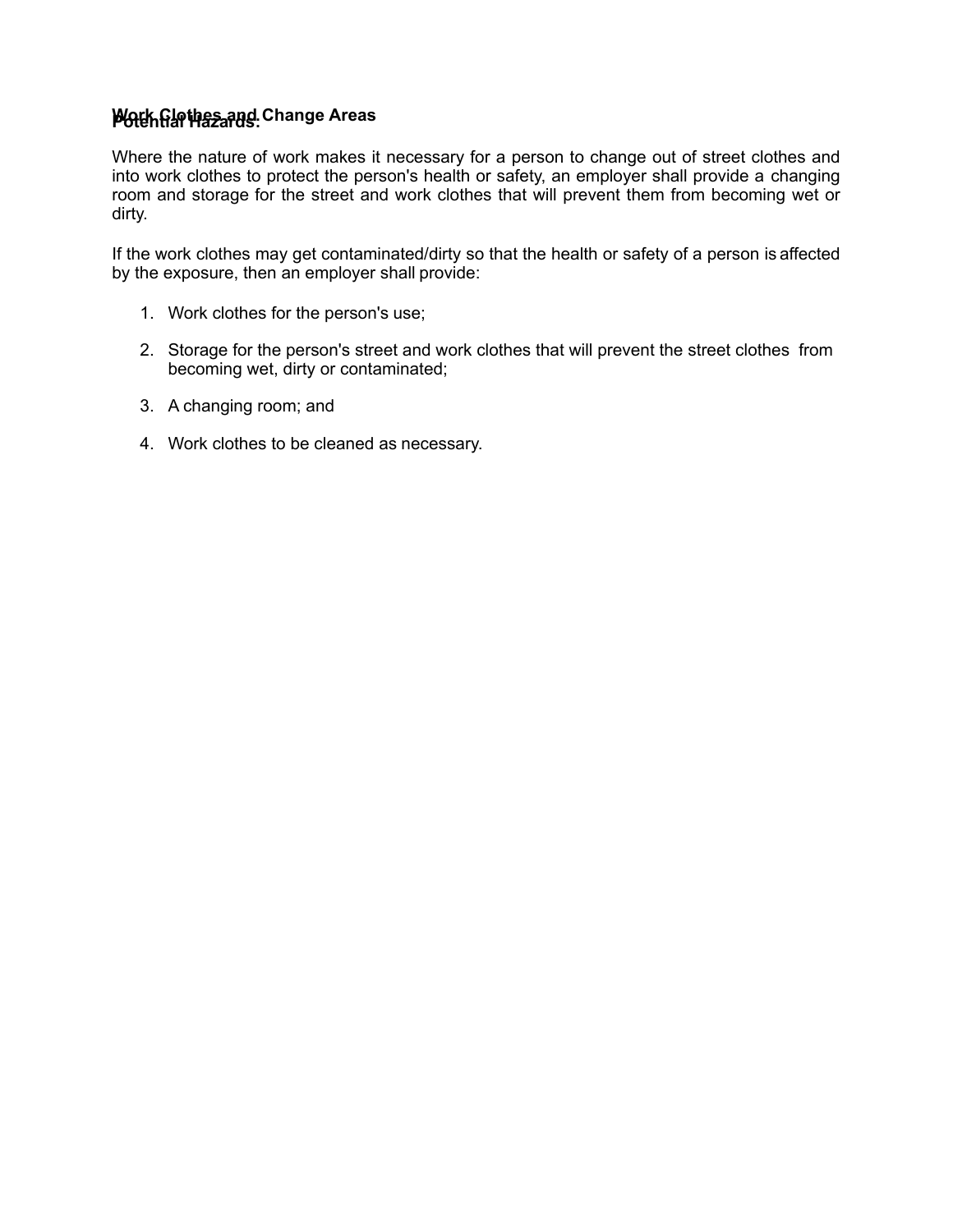# **P Appendix S: ossible Action WHMIS s:**

Section 4 of the Workplace Hazardous Materials Information System (WHMIS) Regulations generally states, an employer is to take every reasonable precaution to ensure an employee who works with a controlled product or in proximity to a controlled product is instructed in WHMIS.

So if an employee does NOT work with, or near, a controlled product they would not need to be instructed.

However, caution needs to be exercised because controlled products (including most dangerous chemicals, including generic and household chemicals) are extremely common and it would be a rare for a workplace to have absolutely no controlled products on site.

Some examples of commonly used controlled products are:

- oil based paints;
- bleach drain cleaner;
- some types of liquid paper;
- some pesticides; and
- some window or computer screen cleaners.

Having employees trained in basic WHMIS is an important precautionary step for the health and safety of a workplace. Basic WHMIS training provides knowledge regarding: what WHMIS is, the meaning of WHMIS symbols, and what Material Safety Data Sheets are, the information they contain and where they may be found. The delivery of the training is not specified; i.e. it may be classroom based or computer based, but it should have some measure for testing the employees understanding of the material.

#### $TIV'S$

Nova Scotia Occupational Health and Safety Regulations require compliance with the Threshold Limit Values (TLVs) relating to gases, vapours, mists, fumes, smoke, dust, and other chemical substances and physical agents established and maintained by the American Conference of Governmental Industrial Hygienists.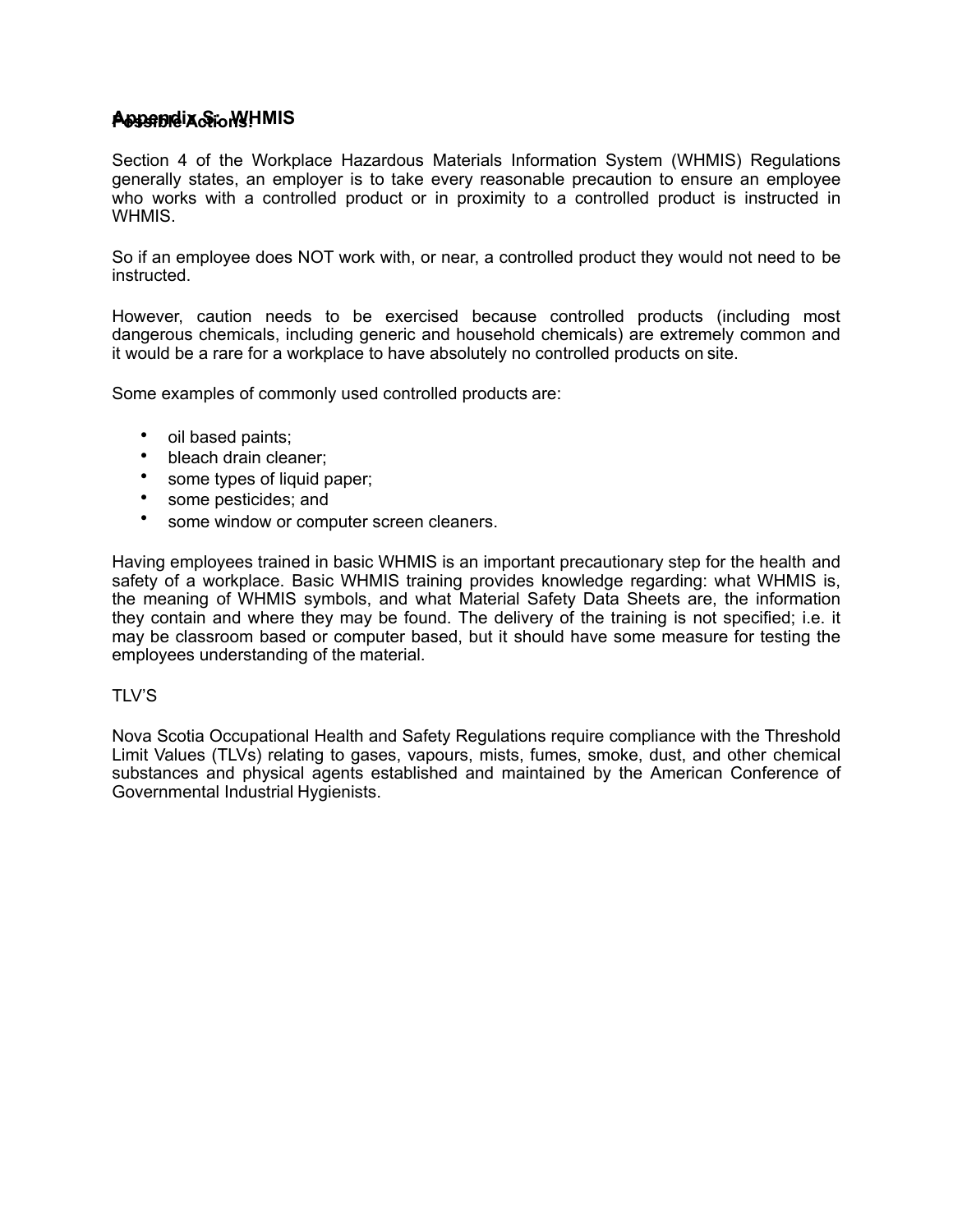# **P Appendix T: PPE – Personal Protective otential Hazards: Equipment**

Specifically, this deals with personal protective equipment which addresses hazards to:

- eyes, face or neck,
- head,
- foot or skin,
- respiratory,
- risk of drowning.

Note: not all PPE is covered by the regulations. For example, hearing protection is not specifically mentioned in the regulations, but it is still the responsibility of the employer to ensure equipment, appropriate to the hazard is used.

Employers general duties in regard to PPE are to ensure that it be adequate to the nature of the task, considering the location and conditions of the workplace and of course the hazards. Also, where PPE is required an employer is expected to ensure employees have the necessary training in the use and care of the equipment and that they wear the equipment in keeping with their training and instruction. An employee has the duty to wear the PPE as required. In addition to ensuring the use and training of PPE the employer also needs to ensure the equipment is maintained by a competent person and tested or visually inspected before each use in accordance to manufacturer's specifications. If equipment is identified as being defective then it is not to be used until it is repaired, or if necessary, replaced.

### **Hazard to Eyes, Face or Neck**

If a person is exposed to a hazard that could irritate or injure the eyes, face or front of the neck then equipment that complies with CSA Standard CAN/CSA Z94.3 "Industrial Eye and Face Protectors" will be used. Note this does not apply to a person operating a chain saw who is wearing adequate face protection as a substitute to the requirement in the Standard. The forestry industry most commonly uses a face screen as protection.

#### **Hazard to Head**

If a person is exposed to a hazard that could injure the head then equipment that complies with the latest version of CAN/CSA Z94.1 "Industrial Protective Headwear" or the latest version of ANSI Z89.1, "Industrial Heat Protection" will be used. Note that "bump caps" are not covered by either standard and therefore would not be allowed.

#### **Hazard to Foot and Skin**

Footwear must comply with the latest version of CSA Standard CAN/CSA Z195 "Protective Footwear". The standard has three grades of footwear; all have toe protection and may provide additional types of protection - sole, electrical shock, etc. The grades are identified by a coloured triangle and the standard offers some suggested uses for the various grades:

- Grade 3 red triangle; suggested use, hospital workers
- Grade 2 yellow triangle; suggested use, retail workers
- Grade 1 green triangle; suggested use, all other work environments